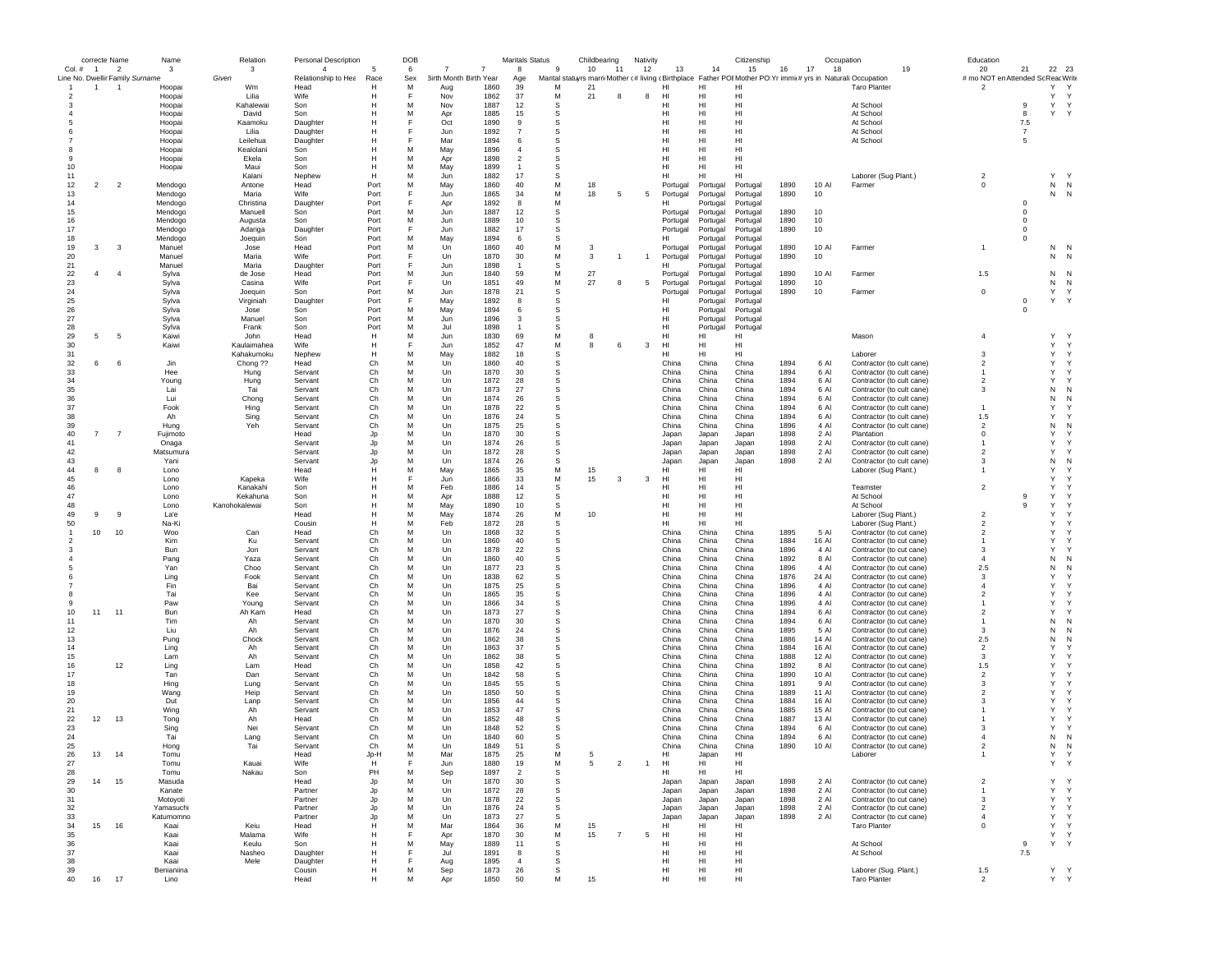|                | correcte Name  |                          | Name                                    | Relation   | Personal Description                  |                      | DOB      |                                               |              | <b>Maritals Status</b> |          | Childbearing      | Nativity       |                 |                | Citizenship                                                                                                           |              | Occupation     |                                                      | Education                  |                                                   |
|----------------|----------------|--------------------------|-----------------------------------------|------------|---------------------------------------|----------------------|----------|-----------------------------------------------|--------------|------------------------|----------|-------------------|----------------|-----------------|----------------|-----------------------------------------------------------------------------------------------------------------------|--------------|----------------|------------------------------------------------------|----------------------------|---------------------------------------------------|
| Col.#          | $\overline{1}$ | $\overline{\phantom{a}}$ | 3                                       | 3<br>Given | $\overline{4}$<br>Relationship to Hea | 5                    | 6<br>Sex | $\overline{7}$<br>7<br>3irth Month Birth Year |              | 8                      | 9        | 10<br>11          | 12             | 13              | 14             | 15<br>Marital statuyrs marri Mother (# living (Birthplace Father POI Mother PO Yr immit # yrs in Naturali: Occupation | 16           | 17<br>18       | 19                                                   | 20                         | 22 23<br>21<br># mo NOT en Attended Sc Reac Write |
| 41             |                |                          | Line No. Dwellir Family Surname<br>Lino | Maihou     | Wife                                  | Race<br>H            | F        | Jul                                           | 1850         | Age<br>49              | M        | 15<br>$\mathbf 0$ | $\mathbf{0}$   | HI              | HI             | HI                                                                                                                    |              |                |                                                      |                            | Υ<br>Y                                            |
| 42             |                |                          | Malukapu                                |            | Granddaughter                         | Н                    |          | May                                           | 1890         | 10                     | s        |                   |                | нı              | HI             | HI                                                                                                                    |              |                | At School                                            |                            | Y<br>Y<br>8                                       |
| 43             | 17             | 18                       | Miamoto                                 |            | Head                                  | Jp                   | M        | Un                                            | 1860         | 40                     | s        |                   |                | Japan           | Japan          | Japan                                                                                                                 | 1896         | 4 Al           | Contractor (to cut cane)                             | $\overline{2}$             | Υ<br>Y                                            |
| 44             |                |                          | Yashika                                 |            | Partner                               | Jp                   | M        | Un                                            | 1870         | 30                     | s        |                   |                | Japan           | Japan          | Japan                                                                                                                 | 1896         | 4 Al           | Contractor (to cut cane)                             | -1                         | Υ<br>Y                                            |
| 45             |                |                          | Sakishima                               |            | Partner                               | Jp                   | M        | Un                                            | 1870         | 30                     | s        |                   |                | Japan           | Japan          | Japan                                                                                                                 | 1896         | 4 Al           | Contractor (to cut cane)                             | 3                          | Y<br>Y                                            |
| 46             |                |                          | Yoshifumi                               |            | Partner                               | Jo                   | M        | Un                                            | 1871         | 29                     | S        |                   |                | Japan           | Japan          | Japan                                                                                                                 | 1896         | 4 Al           | Contractor (to cut cane)                             | $\overline{2}$             | Y<br>Y                                            |
| 47             |                |                          | Daiyamo                                 |            | Partner                               | Jo                   | M        | Un                                            | 1872         | 28                     | S        |                   |                | Japan           | Japan          | Japan                                                                                                                 | 1896         | 4 Al           | Contractor (to cut cane)                             | 1.5                        | Y<br>Y.                                           |
| 48<br>49       |                |                          | Nuamot                                  |            | Partner                               | Jp                   | M<br>M   | Un                                            | 1848<br>1845 | 52<br>55               | s<br>s   |                   |                | Japan           | Japan          | Japan                                                                                                                 | 1896<br>1896 | 4 Al<br>4 Al   | Contractor (to cut cane)                             | $\overline{2}$<br>3        | Y<br>Y<br>Y<br>Y                                  |
| 50             |                |                          | Tanihara<br>Anchimato                   |            | Partner<br>Partner                    | Jp<br>Jp             | M        | Un<br>Un                                      | 1863         | 37                     | S        |                   |                | Japan<br>Japan  | Japan<br>Japan | Japan<br>Japan                                                                                                        | 1896         | 4 Al           | Contractor (to cut cane)<br>Contractor (to cut cane) | $\overline{2}$             | Y<br>Y                                            |
|                | 18             | 19                       | Puk Sing                                |            | Head                                  | Ch                   | M        | $_{\text{Un}}$                                | 1842         | 58                     | s        |                   |                | China           | China          | China                                                                                                                 | 1884         | 16 AI          | Contractor (Plant cane)                              | $\mathfrak{p}$             | Y<br>Y                                            |
|                |                |                          | Yau Sing                                |            | Servant                               | Ch                   | M        | Un                                            | 1876         | 24                     | S        |                   |                | China           | China          | China                                                                                                                 | 1896         | 4 Al           | Laborer (Plant)                                      | 3                          | Y<br>Υ                                            |
|                |                |                          | Ku Sing                                 |            | Servant                               | Ch                   | M        | Un                                            | 1874         | 26                     | s        |                   |                | China           | China          | China                                                                                                                 | 1896         | 4 Al           | Laborer (Plant)                                      | $\mathbf{1}$               | Y<br>Y                                            |
|                |                |                          | Yap Jack                                |            | Servant                               | Ch                   | M        | Un                                            | 1854         | 46                     | s        |                   |                | China           | China          | China                                                                                                                 | 1896         | 4 Al           | Laborer (Plant)                                      | 1.5                        | Y<br>Y                                            |
|                |                |                          | Yap Fuok                                |            | Servant                               | Ch                   | M        | Un                                            | 1858         | 42                     | s        |                   |                | China           | China          | China                                                                                                                 | 1878         | 22 Al          | Laborer (Plant)                                      | 2.5                        | Y<br>Y.                                           |
|                |                |                          | Ali Be                                  |            | Servant                               | Ch                   | M        | Un                                            | 1864         | 36                     | S        |                   |                | China           | China          | China                                                                                                                 | 1883         | 17 AI          | Laborer (Plant)                                      | 3                          | Y<br>Y.                                           |
|                |                |                          | Wa Joon                                 |            | Servant                               | Ch                   | M        | Un                                            | 1874         | 26                     | S        |                   |                | China           | China          | China                                                                                                                 | 1896         | 4 Al           | Laborer (Plant)                                      | $\overline{2}$             | Y<br>Y                                            |
|                |                |                          | <b>Tam Sack</b>                         |            | Servant                               | Ch                   | M        | Un                                            | 1864         | 36                     | s        |                   |                | China           | China          | China                                                                                                                 | 1896         | 4 Al           | Laborer (Plant)                                      | $\mathbf{1}$               | Υ<br>Y                                            |
| 9<br>10        |                |                          | Dim Fu                                  |            | Servant                               | Ch                   | M<br>M   | Un                                            | 1850<br>1859 | 50<br>41               | s<br>s   |                   |                | China           | China<br>China | China                                                                                                                 | 1884<br>1896 | 16 Al<br>4 Al  | Laborer (Plant)                                      | 3<br>$\overline{2}$        | Υ<br>Y<br>Y<br>Y                                  |
| 11             |                |                          | Wah Jin<br>Toon Jin                     |            | Servant<br>Servant                    | Ch<br>Ch             | M        | Un<br>$_{\text{Un}}$                          | 1874         | 26                     | S        |                   |                | China<br>China  | China          | China<br>China                                                                                                        | 1896         | 4 Al           | Laborer (Plant)<br>Laborer (Plant)                   | $\overline{4}$             | Y<br>Y                                            |
| 12             |                |                          | Youm Ling                               |            | Servant                               | Ch                   | M        | Un                                            | 1862         | 38                     | S        |                   |                | China           | China          | China                                                                                                                 | 1885         | 15 Al          | Laborer (Plant)                                      | $\overline{2}$             | Y<br>Y                                            |
| 13             | 19             | 20                       | Tom Wong                                |            | Head                                  | Ch                   | M        | Un                                            | 1875         | 25                     | S        |                   |                | China           | China          | China                                                                                                                 | 1896         | 4 Al           | Laborer (Plant)                                      |                            | Y<br>Y                                            |
| 14             |                |                          | Ah Poy                                  |            | Servant                               | Ch                   | M        | Un                                            | 1865         | 35                     | s        |                   |                | China           | China          | China                                                                                                                 | 1894         | 6 Al           | Laborer (Plant)                                      |                            | Υ<br>Y                                            |
| 15             |                |                          | Sam Wong                                |            | Servant                               | Ch                   | M        | Un                                            | 1869         | 31                     | s        |                   |                | China           | China          | China                                                                                                                 | 1896         | 4 Al           | Laborer (Plant)                                      | $\overline{\mathbf{c}}$    | Υ<br>Y.                                           |
| 16             |                |                          | Tony Kaor                               |            | Servant                               | Ch                   | M        | Un                                            | 1874         | 26                     | S        |                   |                | China           | China          | China                                                                                                                 | 1896         | 4 Al           | Laborer (Plant)                                      | 3                          | Y<br>Y                                            |
| 17             |                |                          | Wong Sing                               |            | Servant                               | Ch                   | M        | Un                                            | 1875         | 25                     | S        |                   |                | China           | China          | China                                                                                                                 | 1896         | 4 Al           | Laborer (Plant)                                      | $\overline{4}$             | Y<br>Y.                                           |
| 18             |                |                          | Knee Wing                               |            | Servant                               | Ch                   | M        | Un                                            | 1875         | 25                     | S        |                   |                | China           | China          | China                                                                                                                 | 1896         | 4 Al           | Laborer (Plant)                                      | 3                          | Y<br>Y                                            |
| 19             |                |                          | Lam Tai                                 |            | Servant                               | Ch                   | M        | Un                                            | 1875         | 25                     | s        |                   |                | China           | China          | China                                                                                                                 | 1896         | 4 Al           | Laborer (Plant)                                      | 1.5                        | Υ<br>Y                                            |
| 20             |                |                          | Tin Tai                                 |            | Servant                               | Ch                   | M<br>M   | Un                                            | 1866         | 34                     | s        |                   |                | China           | China          | China                                                                                                                 | 1896         | 4 Al           | Laborer (Plant)                                      | $\overline{2}$             | Υ<br>Y<br>Y<br>Y.                                 |
| 21<br>22       |                |                          | Yeung King<br>Tony Pang                 |            | Servant<br>Servant                    | Ch<br>C <sub>h</sub> | M        | Un<br>$_{\text{Un}}$                          | 1845<br>1868 | 55<br>32               | s<br>S   |                   |                | China<br>China  | China<br>China | China<br>China                                                                                                        | 1883<br>1896 | 17 AI<br>4 Al  | Laborer (Plant)<br>Laborer (Plant)                   | $\mathbf{1}$<br>2.5        | Y<br>Y                                            |
| 23             |                |                          | Hony Tai                                |            | Servant                               | Ch                   | M        | Un                                            | 1848         | 52                     | S        |                   |                | China           | China          | China                                                                                                                 | 1880         | 20 Al          | Laborer (Plant)                                      | $\overline{2}$             | Y<br>Y                                            |
| 24             |                |                          | Ah Sim                                  |            | Servant                               | Ch                   | M        | Un                                            | 1864         | 36                     | s        |                   |                | China           | China          | China                                                                                                                 | 1885         | 15 Al          | Laborer (Plant)                                      | $\overline{1}$             | Υ<br>Y                                            |
| 25             |                |                          | Pa Toy                                  |            | Servant                               | Ch                   | M        | Un                                            | 1852         | 48                     | s        |                   |                | China           | China          | China                                                                                                                 | 1891         | 9 Al           | Laborer (Plant)                                      | $\overline{4}$             | Y<br>Y                                            |
| 26             | 20             | 21                       | Ah Moon                                 |            | Head                                  | Ch                   | M        | Un                                            | 1868         | 32                     | s        |                   |                | China           | China          | China                                                                                                                 | 1884         | 16 Al          | Contract (to plant cane)                             | $\overline{\mathbf{c}}$    | Y<br>٠Y                                           |
| 27             |                |                          | Lay Kang                                |            | Servant                               | Ch                   | M        | Un                                            | 1864         | 36                     | s        |                   |                | China           | China          | China                                                                                                                 | 1886         | 14 Al          | Laborer                                              |                            | Y<br>Y.                                           |
| 28             |                |                          | Chim Kwy                                |            | Servant                               | Ch                   | M        | Un                                            | 1866         | 34                     | S        |                   |                | China           | China          | China                                                                                                                 | 1890         | 10 Al          | Laborer                                              |                            | Y<br>Y.                                           |
| 29             |                |                          | Ping Num                                |            | Servant                               | Ch                   | M        | Un                                            | 1871         | 29                     | S        |                   |                | China           | China          | China                                                                                                                 | 1890         | 10 Al          | Laborer                                              | 3                          | Y<br>Y                                            |
| 30             |                |                          | Kee Yau                                 |            | Servant                               | Ch                   | M        | Un                                            | 1857         | 43                     | s        |                   |                | China           | China          | China                                                                                                                 | 1884         | 16 Al          | Laborer                                              | $\overline{4}$             | Υ<br>-Y                                           |
| 31             |                |                          | Lee Hoy                                 |            | Servant                               | Ch                   | M        | Un                                            | 1843         | 57                     | s        |                   |                | China           | China          | China                                                                                                                 | 1884         | 16 Al          | Laborer                                              | $\overline{2}$             | Y<br>Y                                            |
| 32<br>33       |                |                          | Joon Bang                               |            | Servant<br>Head                       | Ch<br>Ch             | M<br>M   | Un<br>$_{\text{Un}}$                          | 1869<br>1860 | 31<br>40               | s<br>S   |                   |                | China<br>China  | China<br>China | China<br>China                                                                                                        | 1895<br>1882 | 5 Al<br>18 AI  | Laborer                                              | $\Delta$<br>$\mathfrak{p}$ | Y<br>Y<br>Y<br>Y                                  |
| 34             |                | 22                       | Wong Fan<br>Kam Bing                    |            | Servant                               | Ch                   | M        | Un                                            | 1842         | 58                     | S        |                   |                | China           | China          | China                                                                                                                 | 1875         | 25 AI          | Laborer<br>Laborer                                   | 1.5                        | Y<br>Y                                            |
| 35             |                |                          | Ho Hong                                 |            | Servant                               | Ch                   | M        | Un                                            | 1838         | 62                     | s        |                   |                | China           | China          | China                                                                                                                 | 1879         | 21 Al          | Laborer                                              | 3                          | Υ<br>Y                                            |
| 36             |                |                          | Kee Jai                                 |            | Servant                               | Ch                   | M        | Un                                            | 1855         | 45                     | s        |                   |                | China           | China          | China                                                                                                                 | 1875         | 25 Al          | Laborer                                              | $\overline{2}$             | Υ<br>٠Y                                           |
| 37             |                |                          | Chung Wai                               |            | Servant                               | Ch                   | M        | Un                                            | 1863         | 37                     | s        |                   |                | China           | China          | China                                                                                                                 | 1893         | 7 Al           | Laborer                                              |                            | Ν<br>N                                            |
| 38             |                |                          | Kam Hong                                |            | Servant                               | Ch                   | M        | Un                                            | 1860         | 40                     | S        |                   |                | China           | China          | China                                                                                                                 | 1880         | 20 AI          | Laborer                                              | $\overline{4}$             | Y<br>Y.                                           |
| 39             |                | 23                       | Ho Bing                                 |            | Head                                  | Ch                   | M        | Un                                            | 1860         | 40                     | S        |                   |                | China           | China          | China                                                                                                                 | 1880         | 20 AI          | Laborer                                              | 6                          | Y<br>Y.                                           |
| 40             |                |                          | Lam Jan                                 |            | Servant                               | Ch                   | M        | Un                                            | 1870         | 30                     | S        |                   |                | China           | China          | China                                                                                                                 | 1889         | 11 Al          | Laborer                                              | $\overline{2}$             | N<br>N                                            |
| 41             |                |                          | Jam Wo                                  |            | Servant                               | Ch                   | M        | Un                                            | 1869         | 31                     | s        |                   |                | China           | China          | China                                                                                                                 | 1887         | 13 Al          | Laborer                                              |                            | Y<br>Y                                            |
| 42             |                |                          | Hao Hing                                |            | Servant                               | Ch                   | M        | Un                                            | 1855         | 45                     | s        |                   |                | China           | China          | China                                                                                                                 | 1885         | 15 AI          | Laborer                                              |                            | Y<br>Y                                            |
| 43             |                |                          | Som Wong                                |            | Servant                               | Ch                   | M        | Un                                            | 1866         | 34                     | s        |                   |                | China           | China          | China                                                                                                                 | 1895         | 5 Al           | Laborer                                              | 3                          | Y<br>Y.<br>Y                                      |
| 44<br>45       | 21             | 24                       | Many Kung                               |            | Servant<br>Head                       | Ch<br>Ch             | M<br>M   | $_{\text{Un}}$<br>Un                          | 1860<br>1849 | 40<br>51               | s<br>S   |                   |                | China<br>China  | China<br>China | China<br>China                                                                                                        | 1885<br>1880 | 15 AI<br>20 Al | Laborer<br>Laborer                                   | $\mathcal{P}$<br>1.5       | Y<br>Y<br>Y                                       |
| 46             |                |                          | Chung Kee<br>Jak kkk                    |            | Servant                               | Ch                   | M        | Un                                            | 1852         | 48                     | s        |                   |                | China           | China          | China                                                                                                                 | 1888         | 12 Al          | Laborer                                              | $\overline{2}$             | Y<br>٠Y                                           |
| 47             |                |                          | Van kkk                                 |            | Servant                               | Ch                   | M        | Un                                            | 1851         | 49                     | s        |                   |                | China           | China          | China                                                                                                                 | 1895         | 5 Al           | Laborer                                              | 3.5                        | Ν<br>N                                            |
| 48             |                |                          | Lao Moy                                 |            | Servant                               | Ch                   | M        | Un                                            | 1840         | 60                     | s        |                   |                | China           | China          | China                                                                                                                 | 1895         | 5 Al           | Laborer                                              | $\overline{2}$             | Y<br>٠Y                                           |
| 49             |                |                          | Lam Hoy                                 |            | Servant                               | Ch                   | M        | Un                                            | 1854         | 46                     | S        |                   |                | China           | China          | China                                                                                                                 | 1894         | 6 Al           | Laborer                                              | $\mathbf{1}$               | Y<br>Y.                                           |
| 50             |                |                          | Wah Chung                               |            | Servant                               | Ch                   | M        | Un                                            | 1869         | 31                     | S        |                   |                | China           | China          | China                                                                                                                 | 1895         | 5 Al           | Laborer                                              | $\overline{2}$             | Υ<br>Y                                            |
| $\overline{1}$ | 22             | 25                       | Keliaukai                               |            | Head                                  | H                    | M        | Jun                                           | 1871         | 28                     | M        | $\overline{7}$    |                | HI              | HI             | HI                                                                                                                    |              |                | <b>Taro Planter</b>                                  | $\overline{2}$             | Υ<br>Y                                            |
| $\overline{2}$ |                |                          | Keliaukai                               | Kaanaana   | Wife                                  | Н                    | E        | May                                           | 1880         | 20                     | М        | $\overline{7}$    | $\overline{1}$ | HI              | HI             | HI                                                                                                                    |              |                |                                                      |                            | Υ<br>-Y                                           |
| 3              |                |                          | Keliaukai                               | Makaeha    | Son                                   | Н                    | M        | Jan                                           | 1892         | 8                      | S        |                   |                | HI              | HI             | HI                                                                                                                    |              |                |                                                      |                            | $\mathbf 0$                                       |
|                |                |                          | Kaahanui                                |            | Mother-in-law                         | H                    | E<br>M   | Jun                                           | 1834         | 65                     | Wd       |                   | $\overline{1}$ | H <sub>II</sub> | HI             | H <sub>II</sub>                                                                                                       |              |                |                                                      |                            | Y<br>Y<br>Y<br>Y                                  |
|                |                |                          | Hanakahi                                |            | Boarder                               | Н<br>H               | M        | Un                                            | 1860         | 40                     | S        |                   |                | HI<br>HI        | HI             | HI                                                                                                                    |              |                | Laborer                                              | $\overline{2}$             | Y<br>Y                                            |
|                |                |                          | Han???<br>Ikuwa                         |            | Boarder<br>Boarder                    | Н                    | M        | Un<br>Un                                      | 1862<br>1860 | 38<br>40               | S<br>s   |                   |                | HI              | HI<br>HI       | HI<br>HI                                                                                                              |              |                | <b>Taro Planter</b><br><b>Taro Planter</b>           | $\mathbf{1}$<br>3          | Υ<br>Y                                            |
|                |                |                          | Koikoi                                  |            | Boarder                               | н                    | M        | Jun                                           | 1872         | 27                     | s        |                   |                | HI              | HI             | HI                                                                                                                    |              |                | <b>Taro Planter</b>                                  | 6                          | Υ<br>Y                                            |
| -9             | 23             | 26                       | Makura                                  |            | Head                                  | Jp                   | M        | Un                                            | 1860         | 40                     | s        |                   |                | Japan           | Japan          | Japan                                                                                                                 | 1890         | 10 Al          | Farmer                                               | $\mathbf{1}$               | Υ<br>Y                                            |
| 10             | 24             | 27                       | Nahinu                                  |            | Head                                  | н                    | M        | May                                           | 1870         | 30                     | M        | 9                 |                | HI              | HI             | HI                                                                                                                    |              |                | <b>Taro Planter</b>                                  | $\mathbf 0$                | Υ<br>Y                                            |
| 11             |                |                          | Nahinu                                  | Niau       | Wife                                  | H                    |          | Jun                                           | 1871         | 28                     | M        | 9<br>9            | 3              | HI              | HI             | HI                                                                                                                    |              |                |                                                      |                            | Υ<br>$\mathsf{Y}$                                 |
| 12             |                |                          | Nahinu                                  | Pualima    | Daughter                              | Н                    | Е        | Jul                                           | 1894         | -5                     | s        |                   |                | HI              | HI             | HI                                                                                                                    |              |                |                                                      |                            |                                                   |
| 13             |                |                          | Nahinu                                  | Laa        | Daughter                              | Н                    | F        | Jun                                           | 1896         | 3                      | s        |                   |                | HI              | н              | HI                                                                                                                    |              |                |                                                      |                            |                                                   |
| 14             |                |                          | Nahinu                                  | Weleulu    | Son                                   | н                    | M        | Jun                                           | 1898         | $\overline{1}$         | S        |                   |                | HI              | HI             | HI                                                                                                                    |              |                |                                                      |                            |                                                   |
| 15             |                |                          | Pava                                    |            | Boarder                               | H                    | M        | $_{\text{Un}}$                                | 1840         | 60                     | Wd       |                   |                | HI.             | HI             | HI                                                                                                                    |              |                | <b>Taro Planter</b>                                  | $\mathbf{1}$               | $N$ $N$                                           |
| 16             | 25             | 28                       | Kanamu                                  |            | Head                                  | н                    |          | Un                                            | 1881         | 19                     | M        |                   |                | нı              | HI             | н                                                                                                                     |              |                | Taro Planter                                         | -3                         |                                                   |
| 17             |                |                          | Kanamu                                  | Hamaka     | Wife                                  | н                    | F        | Un                                            | 1883         | 17                     | М        | 3<br>$\,0\,$      | $^{\circ}$     | HI              | HI             | HI                                                                                                                    |              |                |                                                      |                            | Υ<br>Υ                                            |
| 18             | 26             | 29                       | Ishiimiya                               |            | Head                                  | Jp                   | M<br>M   | Un                                            | 1865         | 35                     | s<br>s   |                   |                | Japan           | Japan          | Japan                                                                                                                 | 1890         | 10 Al          | Cane Planter                                         | 3<br>$\overline{2}$        | Υ<br>Υ<br>Υ<br>Υ                                  |
| 19<br>20       |                |                          | Katsu<br>Uweyaela                       |            | Partner<br>Partner                    | Jp                   | M        | Un<br>Un                                      | 1864<br>1864 | 36<br>36               | s        |                   |                | Japan<br>Japan  | Japan          | Japan<br>Japan                                                                                                        | 1890<br>1890 | 10 Al<br>10 Al | Cane Planter<br>Cane Planter                         | $\mathbf 0$                | Ν<br>N                                            |
| 21             |                |                          | Yanada                                  |            | Partner                               | Jp<br>Jp             | M        | Un                                            | 1870         | 30                     | S        |                   |                | Japan           | Japan<br>Japan | Japan                                                                                                                 | 1890         | 10 Al          | Cane Planter                                         | $\overline{1}$             | Υ<br>Υ                                            |
| 22             |                |                          | Sato                                    |            | Partner                               | Jp                   | M        | Un                                            | 1855         | 45                     | S        |                   |                | Japan           | Japan          | Japan                                                                                                                 | 1890         | 10 Al          | Cane Planter                                         | $\overline{2}$             | Υ<br>Y                                            |
| 23             | 27             | 30                       | Kaliko                                  |            | Head                                  | Н                    | M        | Un                                            | 1865         | 35                     | M        | 5                 |                | HI              | HI             | HI                                                                                                                    |              |                | Teamster                                             | 1.5                        | Υ<br>Y                                            |
| 24             |                |                          | Kaliko                                  | Kamaku     | Wife                                  | н                    | F        | Un                                            | 1880         | 20                     | М        | 5<br>$\mathbf{1}$ | $\overline{1}$ | HI              | HI             | HI                                                                                                                    |              |                |                                                      |                            | Υ<br>Y                                            |
| 25             |                |                          | Kaliko                                  | Kalani     | Son                                   | H                    | M        | Nov                                           | 1898         | $\overline{1}$         | <b>S</b> |                   |                | H <sub>II</sub> | HI.            | H <sub>II</sub>                                                                                                       |              |                |                                                      |                            |                                                   |
| 26             | 28             | 31                       | Uwehara                                 |            | Head                                  | Jp                   | M        | Un                                            | 1860         | 40                     | M        | 5                 |                | Japan           | Japan          | Japan                                                                                                                 | 1890         | 10 Al          | Planter                                              | $\mathbf 0$                | Y<br>Y                                            |
| 27             |                |                          | Uwehara                                 | Jane       | Wife                                  | Jp                   | F        | Un                                            | 1870         | 30                     | М        | 5<br>$\mathbf 0$  | $^{\circ}$     | Japan           | Japan          | Japan                                                                                                                 | 1890         | 10             |                                                      |                            | N<br>N                                            |
| 28             |                |                          | Kikuso                                  |            | Servant                               | Jp                   | M        | Un                                            | 1872         | 28                     | s        |                   |                | Japan           | Japan          | Japan                                                                                                                 | 1896         | 4 Al           | Laborer                                              | $\overline{2}$             | N<br>N                                            |
| 29             |                |                          | Tuginiaso                               |            | Servant                               | Jp                   | м        | Un                                            | 1873         | 27                     | s        |                   |                | Japan           | Japan          | Japan                                                                                                                 | 1893         | 7 Al           | Laborer                                              | $\overline{1}$             | Υ<br>Y                                            |
| 30             |                |                          | Yamamoto                                |            | Servant                               | Jo                   | М        | Un                                            | 1879         | 21                     | s        |                   |                | Japan           | Japan          | Japan                                                                                                                 | 1893         | 7 AI           | Laborer                                              | 1.5                        | ${\sf N}-{\sf N}$                                 |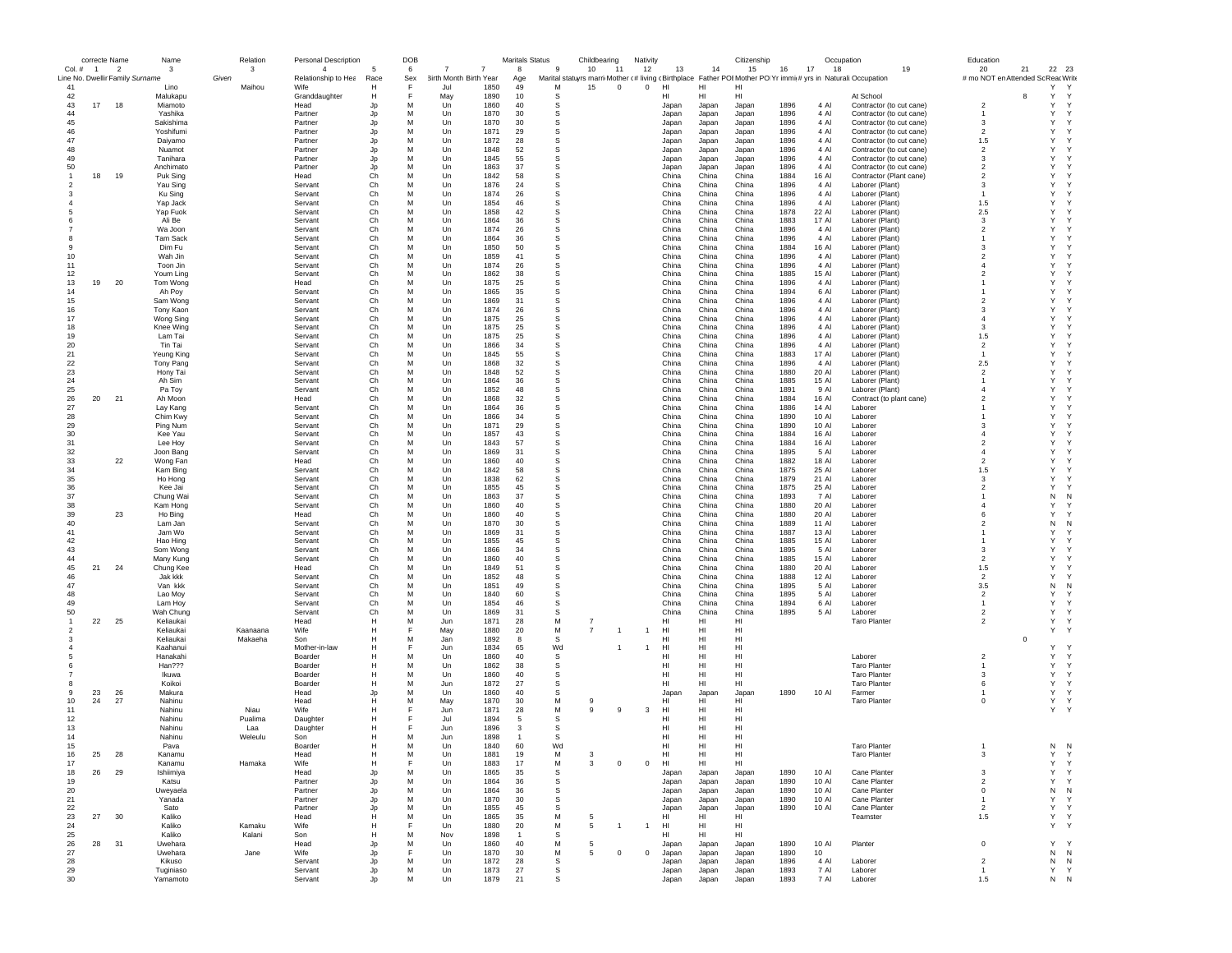|                                           | correcte Name  |    |               | Name                  | Relation            | Personal Description                  |            | DOB      |                        |              | <b>Maritals Status</b> |              | Childbearing   |                | Nativity       |                |                 | Citizenship     |              |              | Occupation                                                                                                    |    | Education                                |          |                             |
|-------------------------------------------|----------------|----|---------------|-----------------------|---------------------|---------------------------------------|------------|----------|------------------------|--------------|------------------------|--------------|----------------|----------------|----------------|----------------|-----------------|-----------------|--------------|--------------|---------------------------------------------------------------------------------------------------------------|----|------------------------------------------|----------|-----------------------------|
| Col. #<br>Line No. Dwellir Family Surname | $\overline{1}$ |    | $\mathcal{P}$ | 3                     | 3<br>Given          | $\overline{4}$<br>Relationship to Hea | -5<br>Race | 6<br>Sex | 3irth Month Birth Year |              | $\mathbf{a}$           | $\mathbf{g}$ | 10             | 11             | 12             | 13             | 14              | 15              | 16           | 17<br>18     | Marital statuyrs marri Mother (# living (Birthplace Father POI Mother PO Yr immi(# yrs in Naturali:Occupation | 19 | 20<br># mo NOT en Attended Sc Reac Write | 21       | 22 23                       |
| 31                                        |                | 32 |               | Tanemoto              |                     | Head                                  | Jp         | M        | Un                     | 1860         | Age<br>40              | M            | 6              |                |                | Japan          | Japan           | Japan           | 1889         | 11 Al        | Planter                                                                                                       |    | 3                                        |          | Y<br>Y                      |
| 32                                        |                |    |               | Tanemoto              | Janet               | Wife                                  | Jp         | F        | Un                     | 1875         | 25                     | M            | 6              | $\overline{4}$ | $\overline{1}$ | Japan          | Japan           | Japan           | 1889         | 11           |                                                                                                               |    |                                          |          | N<br>N                      |
| 33                                        |                |    |               | Tanemoto              | Inoway              | Son                                   | Jp         | М        | Un                     | 1896         | $\overline{4}$         | s            |                |                |                | HI             | Japan           | Japan           |              |              |                                                                                                               |    |                                          |          |                             |
| 34                                        | 29             | 33 |               | Kauhi                 |                     | Head                                  | н          | M        | May                    | 1878         | 22                     | M            | -5             |                |                | HI             | HI              | HI              |              |              | Engineer                                                                                                      |    | $\overline{1}$                           |          | Y Y                         |
| 35<br>36                                  |                |    |               | Kauhi<br>Kauhi        | Kikumu<br>Kahaunani | Wife<br>Son                           | н          | F<br>М   | Jun<br>May             | 1879<br>1897 | 20<br>3                | M<br>S       | 5              | 3              | $\overline{1}$ | HI<br>HI       | HI<br>HI        | HI<br>HI        |              |              |                                                                                                               |    |                                          |          | Υ<br>Y                      |
| 37                                        | 30             | 34 |               | Kaanana               |                     | Head                                  | н          | М        | Un                     | 1836         | 64                     | М            | 30             |                |                | HI             | HI              | HI              |              |              | <b>Taro Planter</b>                                                                                           |    | $\mathbf 0$                              |          | Υ<br>Y                      |
| 38                                        |                |    |               | Kaanana               | Kaoheni             | Wife                                  | н          | E        | Un                     | 1846         | 54                     | M            | 30             | $^{\circ}$     | $^{\circ}$     | HI             | HI              | HI              |              |              |                                                                                                               |    |                                          |          | Υ<br>Y                      |
| 39                                        |                |    |               | Puea                  |                     | Sister-in-law                         | н          | E        | Nov                    | 1843         | 57                     | Wd           |                |                |                | HI             | HI              | H <sub>II</sub> |              |              |                                                                                                               |    |                                          |          | Y<br>$\mathsf{Y}$           |
| 40                                        | 31             | 35 |               | Kaiwi                 |                     | Head                                  | н          | M        | Un                     | 1840         | 60                     | M            | 20             |                |                | HI             | HI              | HI              |              |              | <b>Taro Planter</b>                                                                                           |    | $\overline{2}$                           |          | Y<br>Y                      |
| 41<br>42                                  |                |    |               | Kaiwi<br>Kaiwi        | Maihaaloa           | Wife                                  | н<br>н     | F<br>F   | Un                     | 1842<br>1879 | 58<br>21               | M            | 20             | 9              | $\overline{4}$ | HI<br>HI       | HI<br>HI        | HI<br>HI        |              |              |                                                                                                               |    | $\overline{4}$                           | N<br>Y   | N<br>Y                      |
| 43                                        |                |    |               | Yashimoto             | Laukila             | Daughter<br>Servant                   | Jp         | М        | May<br>Un              | 1881         | 19                     | s<br>s       |                |                |                | Japar          | Japar           | Japan           | 1894         | 6            | Seamstress<br>Laborer                                                                                         |    | 2                                        | N        | N                           |
| 44                                        | 32             | 36 |               | Kou                   | William             | Head                                  | н          | М        | Jun                    | 1865         | 34                     | Wd           |                |                |                | HI             | HI              | HI              |              |              | Laborer (on road)                                                                                             |    | $\overline{2}$                           |          | Y<br><sup>Y</sup>           |
| 45                                        |                |    |               | Kou                   | Sarah               | Daughter                              | H          | F        | May                    | 1893         | $\overline{7}$         | s            |                |                |                | HI             | H <sub>II</sub> | HI              |              |              | At School                                                                                                     |    |                                          |          |                             |
| 46                                        | 33             | 37 |               | Wailehua              |                     | Head                                  | н          | М        | Nov                    | 1870         | 29                     | M            | 10             |                |                | HI             | HI              | HI              |              |              | <b>Taro Planter</b>                                                                                           |    | $\mathbf{1}$                             |          | Y<br>Y                      |
| 47                                        |                |    |               | Wailehua              | Mireina             | Wife                                  | н<br>н     | F        | Feb                    | 1872         | 28                     | М            | 10             | $\overline{a}$ | $\overline{4}$ | HI             | HI              | HI              |              |              |                                                                                                               |    |                                          |          | Y Y                         |
| 48<br>49                                  |                |    |               | Wailehua<br>Wailehua  | Willie<br>Edward    | Son<br>Son                            | н          | M<br>M   | May<br>Mar             | 1891<br>1893 | 9<br>$\overline{7}$    | s<br>s       |                |                |                | HI<br>HI       | HI<br>HI        | HI<br>HI        |              |              | At School<br>At School                                                                                        |    |                                          |          |                             |
| 50                                        |                |    |               | Wailehua              | Kahoolana           | Daughter                              | н          | E        | Jun                    | 1895         | $\overline{4}$         | s            |                |                |                | HI.            | HI              | H <sub>II</sub> |              |              |                                                                                                               |    |                                          |          |                             |
|                                           |                |    |               | Wailehua              | Kamuela             | Son                                   | н          | M        | Oct                    | 1897         | $\overline{2}$         | s            |                |                |                | HI             | HI              | HI              |              |              |                                                                                                               |    |                                          |          |                             |
|                                           |                |    |               | Kawaihae              |                     | Nephew                                |            | M        | May                    | 1894         | 6                      | S            |                |                |                | HI             | HI              | HI              |              |              | At School                                                                                                     |    |                                          |          |                             |
|                                           |                |    |               | Puna                  |                     | Niece                                 |            | F        | Jun                    | 1896         | 3                      | S            |                |                |                | HI             | HI              | HI              |              |              |                                                                                                               |    |                                          |          |                             |
|                                           |                |    |               | Mele<br>Kahoomakaulii |                     | Cousin<br>Father                      |            | F<br>M   | Aug<br>Un              | 1882<br>1835 | 17                     | s<br>Wd      |                |                |                | HI<br>HI       | HI<br>HI        | HI<br>HI        |              |              | Seamstress<br>Fisherman                                                                                       |    | 6<br>5                                   |          | Υ<br><sup>Y</sup><br>Y<br>Y |
|                                           |                |    |               | Kupue                 |                     | Boarder                               |            | М        | Un                     | 1860         | 65<br>40               | s            |                |                |                | HI             | HI              | HI              |              |              | Laborer (Plant.)                                                                                              |    | $\overline{2}$                           |          | Υ<br>Y                      |
|                                           | 34             | 38 |               | Naele                 |                     | Head                                  |            | М        | Nov                    | 1855         | 44                     | M            | 10             |                |                | HI             | HI              | HI              |              |              | Planter                                                                                                       |    | $\mathbf 0$                              |          | Y<br>Y                      |
|                                           |                |    |               | Naele                 | Keakua              | Wife                                  |            | F        | Dec                    | 1860         | 39                     | М            | 10             | $^{\circ}$     | $^{\circ}$     | HI             | HI              | HI              |              |              |                                                                                                               |    |                                          | Y        | Y                           |
| 9                                         |                |    |               | Kelia                 |                     | Granddaughter                         | Н          | F        | Jan                    | 1890         | 10                     | s            |                |                |                | HI             | HI              | HI              |              |              | At School                                                                                                     |    |                                          |          | Y<br>Y                      |
| 10                                        |                |    |               | Make                  |                     | Grandson                              | H          | M        | Jun                    | 1892         | $\overline{7}$         | s            |                |                |                | HI             | HI              | H1              |              |              |                                                                                                               |    |                                          |          |                             |
| 11                                        |                |    |               | Lulua                 |                     | Granddaughter                         | H          | E        | May                    | 1894         | 6                      | s            |                |                |                | HI.            | HI              | H1              |              |              |                                                                                                               |    |                                          |          |                             |
| 12                                        | 35             | 39 |               | Kahele<br>Kahele      |                     | Head<br>Wife                          | H<br>Н     | M<br>F   | May                    | 1862<br>1868 | 38                     | M<br>М       | 15             | $\overline{2}$ | $\overline{2}$ | HI<br>HI       | HI<br>HI        | HI<br>HI        |              |              | Blacksmith                                                                                                    |    | $\mathbf{1}$                             |          | Υ<br>Y<br>Y<br><sup>Y</sup> |
| 13<br>14                                  |                |    |               | Kahele                | Kailiponi<br>Malaea | Daughter                              | н          | F        | Apr<br>Aug             | 1887         | 32<br>12               | s            | 15             |                |                | HI             | HI              | HI              |              |              | At School                                                                                                     |    |                                          |          | Υ<br>Y                      |
| 15                                        |                |    |               | Inwiu                 | Mary                | Niece                                 | Ca-H       | E        | May                    | 1893         | $\overline{7}$         | s            |                |                |                | HI             | England         | HI              |              |              | At School                                                                                                     |    |                                          |          |                             |
| 16                                        |                |    |               | Noemae                |                     | Sister                                | PH         | F        | May                    | 1889         | 11                     | s            |                |                |                | HI             | HI              | H <sub>II</sub> |              |              | At School                                                                                                     |    |                                          |          | Y<br>Y                      |
| 17                                        | 36             | 40 |               | Nakashima             |                     | Head                                  | Jp         | М        | Un                     | 1860         | 40                     | S            |                |                |                | Japan          | Japan           | Japan           | 1898         | 2 Al         | Laborer (Sug.Plant)                                                                                           |    | $\overline{2}$                           |          | Y<br>Y                      |
| 18                                        |                | 41 |               | Otamoto               |                     | Head                                  | Jp         | М        | Un                     | 1870         | 30                     | M            | 6              |                |                | Japan          | Japan           | Japan           | 1893         | 7 Al         | Laborer (Sug.Plant)                                                                                           |    | 3                                        |          | Y<br>Y                      |
| 19                                        |                |    |               | Otamoto               | Tamara              | Wife                                  | Jp         | F        | Un                     | 1880         | 20                     | М            | 6              |                | $\overline{1}$ | Japan          | Japan           | Japan           | 1893         | 7 Al         | Laborer (Sug.Plant)                                                                                           |    | $\overline{2}$                           |          | N<br>$\overline{N}$         |
| 20<br>21                                  | 37             | 42 |               | Otamoto<br>Tikamura   | Tatsu               | Daughter<br>Head                      | Jp         | Е<br>M   | Un<br>Un               | 1895<br>1860 | -5<br>40               | s<br>M       | -8             |                |                | HI             | Japan           | Japan           | 1890         | 10 AI        |                                                                                                               |    | $\overline{4}$                           |          | Y<br>Y                      |
| 22                                        |                |    |               | Tikamura              | Kula                | Wife                                  | Jp<br>Jp   | F        | Un                     | 1880         | 20                     | M            | 8              |                | $\mathbf{1}$   | Japan<br>Japan | Japan<br>Japan  | Japan<br>Japan  | 1890         | 10 Al        | Laborer (Sug.Plant)<br>Laborer (Sug.Plant)                                                                    |    | 3                                        |          | N<br>$\overline{N}$         |
| 23                                        |                |    |               | Tikamura              | Sato                | Son                                   | Jp         | М        | Jun                    | 1895         | $\overline{4}$         | s            |                |                |                | HI             | Japan           | Japan           |              |              |                                                                                                               |    |                                          |          |                             |
| 24                                        |                |    |               | Tikamunu              |                     | Servant                               | Jp         | М        | Un                     | 1865         | 35                     | s            |                |                |                | Japan          | Japan           | Japan           | 1897         | 3 Al         | Laborer (Sug.Plant)                                                                                           |    | $\overline{4}$                           |          | N<br>N                      |
| 25                                        |                |    |               | Miaganawa             |                     | Servant                               | Jp         | M        | Un                     | 1877         | 23                     | s            |                |                |                | Japan          | Japan           | Japan           | 1897         | 3 AI         | Laborer (Sug.Plant)                                                                                           |    | $\overline{2}$                           |          | N<br>N                      |
| 26                                        | 38             | 43 |               | Morite                |                     | Head                                  | Jp         | М        | Un                     | 1872         | 28                     | s            |                |                |                | Japan          | Japan           | Japan           | 1897         | 3 AI         | Laborer (Sug.Plant)                                                                                           |    | -1                                       | Υ        | <sup>Y</sup>                |
| 27                                        |                |    |               | Matsumoto             |                     | Servant                               | Jp         | M        | Un                     | 1874         | 26                     | S            |                |                |                | Japan          | Japan           | Japan           | 1897         | 3 Al         | Laborer (Sug.Plant)                                                                                           |    | $\overline{2}$                           | Y        | Y                           |
| 28                                        |                |    |               | Yamamoto              |                     | Servant                               | Jp         | М        | Un                     | 1869         | 31                     | S            |                |                |                | Japan          | Japan           | Japan           | 1897         | 3 Al         | Laborer (Sug.Plant)                                                                                           |    | 3                                        | Υ        | Y                           |
| 29<br>30                                  |                |    |               | Takamura              |                     | Servant                               | Jp         | M<br>М   | Un                     | 1860<br>1870 | 40<br>30               | S<br>S       |                |                |                | Japan          | Japan           | Japan           | 1896<br>1894 | 4 Al<br>6 Al | Laborer (Sug.Plant)                                                                                           |    | 3                                        | Y<br>Y   | Y<br>Y                      |
| 31                                        |                |    |               | Morita<br>Shibata     |                     | Servant<br>Servant                    | Jp<br>Jp   | M        | Un<br>Un               | 1872         | 28                     | s            |                |                |                | Japan<br>Japan | Japan<br>Japan  | Japan<br>Japan  | 1895         | 5 AI         | Laborer (Sug.Plant)<br>Laborer (Sug.Plant)                                                                    |    | 1.5<br>3                                 | Υ        | Y                           |
| 32                                        |                |    |               | Nakamoto              |                     | Servant                               | Jp         | M        | Un                     | 1878         | 22                     | s            |                |                |                | Japan          | Japan           | Japan           | 1892         | 8 AI         | Laborer (Sug.Plant)                                                                                           |    | $\overline{2}$                           | Y        | Υ                           |
| 33                                        | 39             | 44 |               | Nobuya                |                     | Head                                  | Jp         | М        | Un                     | 1873         | 27                     | s            |                |                |                | Japan          | Japan           | Japan           | 1894         | 6 Al         | Laborer (Sug.Plant)                                                                                           |    | $\overline{2}$                           | Υ        | Υ                           |
| 34                                        |                |    |               | Hirada                |                     | Servant                               | Jp         | М        | Un                     | 1860         | 40                     | s            |                |                |                | Japan          | Japan           | Japan           | 1897         | 3 Al         | Laborer (Sug.Plant)                                                                                           |    | $\mathbf{1}$                             | N        | N                           |
| 35                                        |                |    |               | Miata                 |                     | Servant                               | Jp         | М        | Un                     | 1864         | 36                     | s            |                |                |                | Japan          | Japan           | Japan           | 1897         | 3 Al         | Laborer (Sug.Plant)                                                                                           |    | 3                                        | Y        | Υ                           |
| 36<br>37                                  |                |    |               | Obuta<br>Sato         |                     | Servant<br>Servant                    | Jp         | М<br>М   | Un<br>Un               | 1860<br>1855 | 40<br>45               | s<br>s       |                |                |                | Japan          | Japan           | Japan           | 1896<br>1896 | 4 Al<br>4 Al | Laborer (Sug.Plant)                                                                                           |    | $\overline{2}$<br>$\mathbf{1}$           | Υ<br>Y   | Y<br>Y                      |
| 38                                        |                |    |               | Obaota                |                     | Servant                               | Jp<br>Jp   | M        | Un                     | 1850         | 50                     | S            |                |                |                | Japan<br>Japan | Japan<br>Japan  | Japan<br>Japan  | 1895         | 5 Al         | Laborer (Sug.Plant)<br>Laborer (Sug.Plant)                                                                    |    | $\overline{2}$                           | Y        | Υ                           |
| 39                                        |                |    |               | Hamayagi              |                     | Servant                               | Jp         | М        | Un                     | 1852         | 48                     | S            |                |                |                | Japan          | Japan           | Japan           | 1895         | 5 Al         | Laborer (Sug.Plant)                                                                                           |    | 2.5                                      | N        | N                           |
| 40                                        | 40             | 45 |               | Tamuru                |                     | Head                                  | Jp         | М        | Un                     | 1858         | 42                     | M            | $\overline{2}$ |                |                | Japan          | Japan           | Japan           | 1895         | 5 Al         | Laborer (Sug.Plant)                                                                                           |    | 3                                        | Y        | Y                           |
| 41                                        |                |    |               | Tamuru                | Saso                | Wife                                  | Jp         | F        | Un                     | 1869         | 31                     | M            | $\overline{2}$ | $^{\circ}$     | $\,0\,$        | Japan          | Japan           | Japan           | 1895         | 5 Al         | Laborer (Sug.Plant)                                                                                           |    | 4                                        | Υ        | Y                           |
| 42                                        |                |    |               | Murota                |                     | Servant                               | Jp         | M        | Un                     | 1878         | 22                     | s            |                |                |                | Japan          | Japan           | Japan           | 1897         | 3 Al         | Laborer (Sug.Plant)                                                                                           |    | $\overline{2}$                           | Y        | Y                           |
| 43<br>44                                  |                |    |               | Narimatsu<br>Tamada   |                     | Servant<br>Servant                    | Jp<br>Jp   | M<br>M   | Un<br>Un               | 1874<br>1875 | 26<br>25               | s<br>s       |                |                |                | Japan<br>Japan | Japan           | Japan<br>Japan  | 1897<br>1898 | 3 AI<br>2 Al | Laborer (Sug.Plant)                                                                                           |    | -1<br>-1                                 | Y<br>N   | Y<br>N                      |
| 45                                        |                |    |               | Kanada                |                     | Servant                               | Jp         | M        | Un                     | 1876         | 24                     | S            |                |                |                | Japan          | Japan<br>Japan  | Japan           | 1898         | 2 Al         | Laborer (Sug.Plant)<br>Laborer (Sug.Plant)                                                                    |    | $\overline{2}$                           |          | N<br>$\mathbb{N}$           |
| 46                                        |                |    |               | Omato                 |                     | Servant                               | Jp         | M        | Un                     | 1877         | 23                     | S            |                |                |                | Japan          | Japan           | Japan           | 1897         | 3 Al         | Laborer (Sug.Plant)                                                                                           |    | 3                                        | Y        | Y                           |
| 47                                        |                |    |               | Seketomi              |                     | Servant                               | Jp         | M        | Un                     | 1861         | 39                     | s            |                |                |                | Japan          | Japan           | Japan           | 1895         | 5 AI         | Laborer (Sug.Plant)                                                                                           |    | $\overline{4}$                           | Υ        | Y                           |
| 48                                        |                |    |               | Fugimoto              |                     | Servant                               | Jp         | M        | Un                     | 1853         | 47                     | S            |                |                |                | Japan          | Japan           | Japan           | 1895         | 5 Al         | Laborer (Sug.Plant)                                                                                           |    | $\mathfrak{p}$                           | Y        | Y                           |
| 49                                        |                |    |               | Nishimura             |                     | Servant                               | Jp         | М        | Un                     | 1854         | 46                     | S            |                |                |                | Japan          | Japan           | Japan           | 1895         | 5 Al         | Laborer (Sug.Plant)                                                                                           |    | -1                                       |          | Y<br>Y                      |
| 50                                        |                |    |               | Shigino               |                     | Servant                               | Jp         | М        | Un                     | 1855         | 45                     | S<br>M       |                |                |                | Japan          | Japan           | Japan           | 1895         | 5 Al         | Laborer (Sug.Plant)                                                                                           |    | $\overline{2}$                           | Y        | Y<br><sup>Y</sup><br>Y      |
| $\overline{2}$                            | 41             | 46 |               | Omori<br>Omori        | Nakan               | Head<br>Wife                          | Jp<br>Jp   | М<br>E   | Feb<br>Apr             | 1872<br>1880 | 28<br>20               | M            | 5<br>5         | $\Omega$       | $^{\circ}$     | Japan<br>Japan | Japan<br>Japan  | Japan<br>Japan  | 1898<br>1898 | 2 Al<br>2 Al | Contract Laborer (Plant)<br>Contract Laborer (Plant)                                                          |    | -1                                       | Υ        | Y                           |
| 3                                         | 42             | 47 |               | Omori                 | -S                  | Head                                  | Jp         | M        | Un                     | 1865         | 35                     | s            |                |                |                | Japar          | Japan           | Japan           | 1897         | 3 AI         | Contract Laborer (Plant)                                                                                      |    | 3                                        | Y        | Y                           |
|                                           |                |    |               | Ogino                 |                     | Servant                               | Jp         | M        | Un                     | 1875         | 25                     | <b>S</b>     |                |                |                | Japar          | Japan           | Japan           | 1897         | 3 AI         | Contract Laborer (Plant)                                                                                      |    | $\overline{2}$                           |          | Y<br>Y                      |
|                                           |                |    |               | Ogarmoto              |                     | Servant                               | .ln        | M        | Un                     | 1873         | 27                     | <b>S</b>     |                |                |                | Japan          | Japan           | Japan           | 1897         | 3 Al         | Contract Laborer (Plant)                                                                                      |    | 1.5                                      |          | Y<br>Y                      |
|                                           |                |    |               | r osniga              |                     | servant                               |            |          | Un                     | 1871         | 29                     | ১            |                |                |                | Japar          | Japan           | Japar           | 1897         | 3 Al         | Contract Laborer (Plant                                                                                       |    | $\epsilon$                               |          |                             |
| $\overline{7}$                            |                |    |               | Nobugagi              |                     | Servant                               | Jp         | М        | Un                     | 1861         | 39                     | s            |                |                |                | Japan          | Japan           | Japan           | 1897         | 3 AI         | Contract Laborer (Plant)                                                                                      |    | 3.5                                      |          | Υ<br>Y                      |
| 8                                         |                |    |               | Fugishima             |                     | Servant                               | Jp         | М        | Un                     | 1864         | 36                     | s            |                |                |                | Japan          | Japan           | Japan           | 1897         | 3 AI         | Contract Laborer (Plant)                                                                                      |    | $\overline{2}$                           |          | Y<br>Y                      |
| -9<br>10                                  |                |    |               | Suigi<br>Mayamishi    |                     | Servant<br>Servant                    | Jp         | М<br>М   | Un<br>Jan              | 1869<br>1866 | 31<br>34               | s<br>s       |                |                |                | Japan<br>Japan | Japan           | Japan<br>Japan  | 1897<br>1897 | 3 Al<br>3 Al | Contract Laborer (Plant)<br>Contract Laborer (Plant)                                                          |    | 3<br>$\overline{4}$                      | Y        | Y<br>Y<br>Y                 |
| 11                                        |                |    |               | Temuraya              |                     | Servant                               | Jp<br>Jp   | М        | Un                     | 1859         | 41                     | s            |                |                |                | Japan          | Japan<br>Japan  | Japan           | 1897         | 3 Al         | Contract Laborer (Plant)                                                                                      |    | $\overline{2}$                           |          | Y<br><sup>Y</sup>           |
| 12                                        |                |    |               | Yokota                |                     | Servant                               | Jp         | М        | Un                     | 1848         | 52                     | s            |                |                |                | Japan          | Japan           | Japan           | 1897         | 3 Al         | Contract Laborer (Plant)                                                                                      |    | $\mathbf{1}$                             | N        | N                           |
| 13                                        |                |    |               | Hashiro               |                     | Servant                               | Jp         | М        | Un                     | 1846         | 54                     | s            |                |                |                | Japan          | Japan           | Japan           | 1897         | 3 Al         | Contract Laborer (Plant)                                                                                      |    | 3                                        | N        | N                           |
| 14                                        | 43             | 48 |               | Nobishima             |                     | Head                                  | Jp         | M        | Mar                    | 1878         | 22                     | M            |                |                |                | Japan          | Japan           | Japan           | 1897         | 3 Al         | Contract Laborer (Plant)                                                                                      |    | $\mathbf{3}$                             |          | Y<br>Y                      |
| 15                                        |                |    |               | Nobishima             | Sato                | Wife                                  | Jp         | E        | Jun                    | 1880         | 19                     | M            | $\overline{4}$ | $^{\circ}$     | $\mathbf{0}$   | Japan          | Japan           | Japan           | 1897         | 3 Un         | Contract Laborer (Plant)                                                                                      |    | $\mathbf{1}$                             |          | Y<br>Y                      |
| 16                                        |                | 49 |               | Murada                |                     | Head                                  | Jp         | М        | Feb                    | 1875         | 25                     | M            | 6              |                |                | Japan          | Japan           | Japan           | 1897         | 3 Al         | Contract Laborer (Plant)                                                                                      |    | $\overline{2}$                           | Y        | Y                           |
| 17                                        |                | 50 |               | Murada                | Tasaya              | Wife                                  | Jp         | F        | Un                     | 1879         | 21                     | М<br>М       | 6<br>5         | $^{\circ}$     | $^{\circ}$     | Japan          | Japan           | Japan           | 1897         | 3 Un         | Contract Laborer (Plant)                                                                                      |    | 3<br>1                                   |          | Υ<br>Y<br>Y<br>Y            |
| 18<br>19                                  |                |    |               | Hirada<br>Hirada      | Yumi                | Head<br>Wife                          | Jp<br>Jp   | М<br>F   | Un<br>Un               | 1870<br>1872 | 30<br>28               | М            | 5              | $\mathbf{1}$   | $\overline{1}$ | Japan<br>Japan | Japan<br>Japan  | Japan<br>Japan  | 1897<br>1897 | 3 AI<br>3 Un | Contract Laborer (Plant)<br>Contract Laborer (Plant)                                                          |    | $\overline{2}$                           | Υ        | Y                           |
| 20                                        |                |    |               | Hirada                | Sitsu               | Daughter                              |            |          | Jan                    | 1890         | 10                     | S            |                |                |                | Japan          | Japan           | Japan           | 1897         | 3 Un         | Contract Laborer (Plant)                                                                                      |    | 3                                        | $\Omega$ |                             |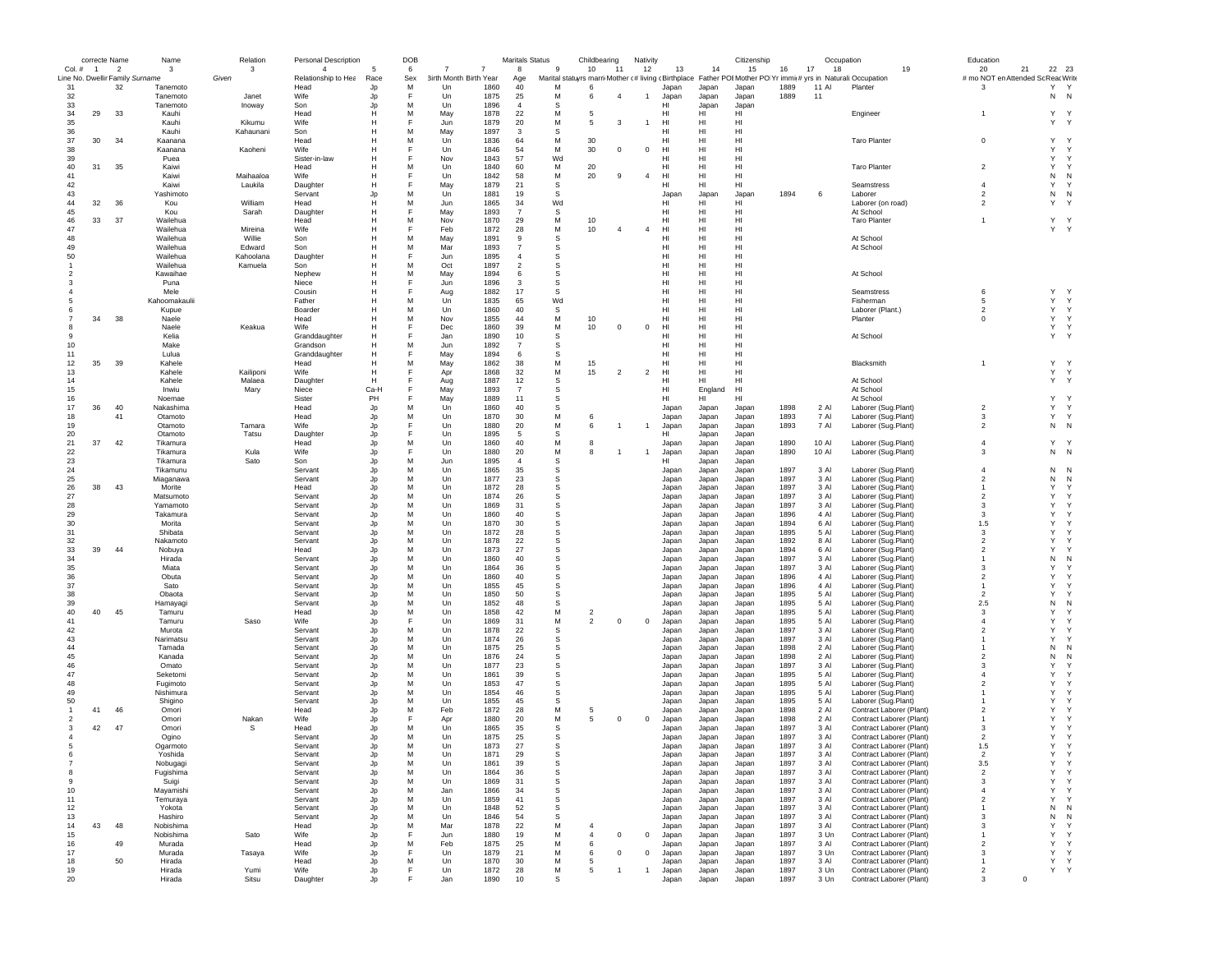|                | correcte Name |                | Name                                         | Relation        | <b>Personal Description</b>           |              | DOB      |                                     |              | <b>Maritals Status</b> |                                                          | Childbearing   |                | Nativity       |                 |                      | Citizenship                             |      | Occupation |                                                                  | Education                               |                |              |              |
|----------------|---------------|----------------|----------------------------------------------|-----------------|---------------------------------------|--------------|----------|-------------------------------------|--------------|------------------------|----------------------------------------------------------|----------------|----------------|----------------|-----------------|----------------------|-----------------------------------------|------|------------|------------------------------------------------------------------|-----------------------------------------|----------------|--------------|--------------|
| Col. # 1       |               | $\overline{2}$ | 3                                            | 3               | $\overline{4}$<br>Relationship to Hea | 5            | 6        | -7                                  |              | 8                      | 9                                                        | 10             | 11             | 12             | 13              | 14                   | 15                                      | 16   | 17<br>18   | 19<br>Father POI Mother PO Yr immi(# yrs in Naturali: Occupation | 20<br># mo NOT en Attended Sc ReacWrite | 21             | 22 23        |              |
| 21             | 44            | 51             | Line No. Dwellir Family Surname<br>Hashigawa | Given           | Head                                  | Race<br>Jp   | Sex<br>м | <b>3irth Month Birth Year</b><br>Un | 1864         | Age<br>36              | Marital statuyrs marri Mother c# living cBirthplace<br>M | -6             |                |                | Japan           | Japan                | Japan                                   | 1897 | 3 Un       | Contract Laborer (Plant)                                         | $\overline{2}$                          |                | Y Y          |              |
| 22             |               |                | Hashigawa                                    | Hara            | <b>Wife</b>                           | Jp           | F        | Un                                  | 1868         | 32                     | M                                                        | -6             |                | $\overline{1}$ | Japan           | Japan                | Japan                                   | 1897 | 3 Un       | Contract Laborer (Plant)                                         |                                         |                | Y            | Y            |
| 23             |               |                | Hashigawa                                    | Yomuna          | Daughter                              | Jp           | F        | Mar                                 | 1891         | -9                     | S                                                        |                |                |                | Japan           | Japan                | Japan                                   | 1897 | 3 Un       | Contract Laborer (Plant)                                         | $\overline{2}$                          | $\Omega$       |              |              |
| 24             | 45            | 52             | Ojino                                        |                 | Head                                  | Jp           | M        | Un                                  | 1859         | 42                     | S                                                        |                |                |                | Japan           | Japan                | Japan                                   | 1897 | 3 Un       | Contract Laborer (Plant)                                         |                                         |                | Υ            |              |
| 25             |               |                | Matsumoto                                    |                 | Servant                               | Jp           | M        | Un                                  | 1870         | 30                     | s                                                        |                |                |                | Japan           | Japan                | Japan                                   | 1897 | 3 Un       | Contract Laborer (Plant)                                         |                                         |                | Y            |              |
| 26             | 46            | 53             | Ah King                                      |                 | Head                                  | Ch           | м        | Un                                  | 1863         | 37                     | s                                                        |                |                |                | China           | China                | China                                   | 1890 | 10 AI      | Laborer (Sug.Plant)                                              | $\overline{2}$                          |                | Y            | Y            |
| 27             |               |                | Lamp Kan                                     |                 | Servant                               | Ch           | M        | Un                                  | 1860         | 40                     | s                                                        |                |                |                | China           | China                | China                                   | 1890 | 10 Al      | Laborer (Sug.Plant)                                              | -1                                      |                | Y            |              |
| 28             | 47            | 54             | Leong Ku                                     |                 | Head                                  | Ch           | M        | Un                                  | 1855         | 45                     | s                                                        |                |                |                | China           | China                | China                                   | 1892 | 8 AI       | Laborer (Sug.Plant)                                              | $\mathbf{3}$                            |                | Y            |              |
| 29             |               |                | Ah Sam                                       |                 | Servant                               | Ch           | M        | Un                                  | 1860         | 40                     | S                                                        |                |                |                | China           | China                | China                                   | 1896 | 4 Al       | Laborer (Sug.Plant)                                              | $\overline{4}$                          |                | Y            |              |
| 30             |               |                | Man Hook                                     |                 | Servant                               | Ch           | M        | Un                                  | 1840         | 60                     | s                                                        |                |                |                | China           | China                | China                                   | 1880 | 20 Al      | Laborer (Sug.Plant)                                              | $\overline{2}$                          |                | Y            |              |
| 31             | 48            | 55             | Kahni                                        |                 | Head                                  | н            | M        | Jun                                 | 1888         | 11                     | S                                                        |                |                |                | HI              | HI                   | HI                                      |      |            | At School                                                        |                                         | -9             | Y            |              |
| 32             | 49            | 56             | Gerdrum                                      | S??guno         | Head                                  | Ca           | M        | Feb                                 | 1863         | 37                     | Wd                                                       |                |                |                | Norway          | Norway               | Norway                                  | 1883 | 17 Na      | Manager (Sug. Plant)                                             | $\mathbf 0$                             |                | Y            |              |
| 33             |               |                | Davis                                        | Mary            | Servant                               | Ca           | F        | Mar                                 | 1841         | 59                     | S                                                        |                |                |                | England         | England              | England                                 | 1885 | 15         | Housekeeper                                                      | $\Omega$                                |                | Y            |              |
| 34             | 50            | 57             | Correa                                       | Antone          | Head                                  | Port         | М        | Un                                  | 1848         | 52                     | M                                                        | 20             |                |                | Portugal        | Portugal             | Portugal                                | 1886 | 14 Al      | Overseer (Sug. Plant)                                            |                                         |                | Y            |              |
| 35             |               |                | Correa                                       | Ellen           | Wife                                  | Port         | F        | Un                                  | 1858         | 42                     | M                                                        | 20             | $^{\circ}$     | $^{\circ}$     | Portugal        | Portugal             | Portugal                                | 1886 | 14         |                                                                  |                                         |                | Y            |              |
| 36             | 51            | 58             | Jesus                                        | Manuel          | Head                                  | Port         | M        | May                                 | 1875         | 25                     | M                                                        | $^{\circ}$     |                |                | Portugal        | Portugal             | Portugal                                | 1895 | 5 Al       | Teamster (Sug. Plant)                                            | 1.5                                     |                | Y            |              |
| 37             |               |                | Jesus                                        | Lia             | Wife                                  | Port         | E        | Jun                                 | 1884         | 16                     | M                                                        | $\mathbf 0$    |                |                | Portugal        | Portugal             | Portugal                                | 1895 | - 5        |                                                                  |                                         |                | Y            |              |
| 38             | 52            | 59             | Ferruru                                      | A???            | Head                                  | Port         | M        | Un                                  | 1845         | 55                     | M                                                        | 20             |                |                | Portugal        | Portugal             | Portugal                                | 1884 | 16 Al      | Laborer (Sug.Plant)                                              | $\overline{1}$                          |                | Y            |              |
| 39             |               |                | Ferruru                                      | Francisco       | <b>Wife</b>                           | Port         | F<br>M   | Un                                  | 1850         | 50                     | M                                                        | 20             | $\overline{2}$ | $\overline{2}$ | Portugal<br>HI  | Portugal             | Portugal                                | 1884 | 16         |                                                                  |                                         |                | Y            |              |
| 40             |               |                | Canto de Antone                              |                 | Grandson                              | Port         |          | May                                 | 1892         | 8                      | S                                                        |                |                |                |                 | Portugal             | Portugal                                |      |            | At School                                                        | $\overline{2}$                          | $\overline{7}$ | Y<br>Y       |              |
| 41<br>42       | 53            | 60             | Gomes                                        | Fernandez       | Head<br>Wife                          | Port         | M<br>F   | Un                                  | 1859         | 41                     | M                                                        | 18             |                |                | Portugal        | Portugal             | Portugal                                | 1884 | 16 Al      | Laborer (Sug.Plant)                                              |                                         |                | Y            | Y            |
|                |               |                | Gomes                                        | Anna            |                                       | Port         | М        | Un                                  | 1855<br>1885 | 45<br>14               | M                                                        | 18             | 10             | 8              | Portugal<br>HI  | Portugal             | Portugal                                | 1884 | 16         |                                                                  |                                         | 9              | Y            |              |
| 43<br>44       |               |                | Gomes<br>Gomes                               | Manuel<br>Mary  | Son<br>Daughter                       | Port<br>Port | F        | Jul<br>Jun                          | 1887         | 12                     | s<br>s                                                   |                |                |                | нı              | Portugal             | Portugal<br>Portugal                    |      |            | At School<br>At School                                           |                                         | -9             | Y            |              |
| 45             |               |                | Gomes                                        | Christina       | Daughter                              | Port         | F        | Jan                                 | 1889         | 11                     | S                                                        |                |                |                | HI              | Portugal<br>Portugal | Portugal                                |      |            |                                                                  |                                         |                | Y            |              |
| 46             |               |                | Gomes                                        | Jose            | Son                                   | Port         | M        | Jan                                 | 1891         | 9                      | s                                                        |                |                |                | HI              | Portugal             | Portugal                                |      |            |                                                                  |                                         | -9             | Y            |              |
| 47             |               |                | Gomes                                        | Jono            | Son                                   | Port         | М        | Nov                                 | 1893         | 6                      | S                                                        |                |                |                | HI              | Portugal             | Portugal                                |      |            |                                                                  |                                         | 9              | Y            |              |
| 48             |               |                | Gomes                                        | Drummond        | Son                                   | Port         | M        | Sep                                 | 1894         | -5                     | s                                                        |                |                |                | HI              | Portugal             | Portugal                                |      |            |                                                                  |                                         | -3             | Y            |              |
| 49             |               |                | Gomes                                        | Frank           | Son                                   | Port         | M        | Aug                                 | 1895         | $\overline{4}$         | s                                                        |                |                |                | H <sub>II</sub> | Portugal             | Portugal                                |      |            |                                                                  |                                         |                | Y            |              |
| 50             |               |                | Gomes                                        | Juan            | Son                                   | Port         | M        | Sep                                 | 1897         | $\overline{2}$         | s                                                        |                |                |                | HI              | Portugal             | Portugal                                |      |            |                                                                  |                                         |                | Y            |              |
| $\overline{1}$ | 54            | 61             | Kanui                                        | L. J.           | Head                                  | H            | M        | Jun                                 | 1859         | 40                     | M                                                        | 21             |                |                | HI              | HI                   | HI                                      |      |            | <b>Taro Planter</b>                                              | $^{\circ}$                              |                | Y            |              |
|                |               |                | Kanui                                        | Honokoa         | Wife                                  | н            | F        | Mar                                 | 1860         | 40                     | M                                                        | 21             | 11             | 8              | HI              | HI                   | HI                                      |      |            |                                                                  |                                         |                | Y            |              |
|                |               |                | Kanui                                        | Kalaniwahine    | Daughter                              | н            | Е        | Dec                                 | 1880         | 19                     | s                                                        |                |                |                | HI              | HI                   | HI                                      |      |            |                                                                  |                                         |                | Y            |              |
|                |               |                | Kanui                                        | Hoopii          | Son                                   | н            | М        | Dec                                 | 1882         | 17                     | s                                                        |                |                |                | HI              | HI                   | HI                                      |      |            | Laborer                                                          | $\overline{2}$                          |                | Y            |              |
|                |               |                | Kanui                                        | Kahoole         | Daughter                              | н            | F        | Nov                                 | 1884         | 15                     | s                                                        |                |                |                | HI              | HI                   | HI                                      |      |            |                                                                  |                                         |                | Y            | $\mathsf{v}$ |
|                |               |                | Kanui                                        | Kamaka          | Son                                   | н            | М        | Aug                                 | 1887         | 12                     | S                                                        |                |                |                | HI              | HI                   | HI                                      |      |            | At School                                                        |                                         | 9              | Y            | $\mathsf{Y}$ |
|                |               |                | Kanui                                        | Lukia           | Daughter                              | н            | F        | Sep                                 | 1889         | 10                     | s                                                        |                |                |                | HI              | HI                   | HI                                      |      |            | At School                                                        |                                         | 9              | Y            | Y            |
|                |               |                | Kanui                                        | Anakoni         | Son                                   | н            | M        | Mar                                 | 1892         | 8                      | s                                                        |                |                |                | HI              | HI                   | HI                                      |      |            | At School                                                        |                                         | 9              |              |              |
|                |               |                | Kanui                                        | Laulani         | Son                                   | н            | M        | Jul                                 | 1895         | $\overline{4}$         | s                                                        |                |                |                | HI              | HI                   | HI                                      |      |            |                                                                  |                                         |                |              |              |
| 10             | 55            | 62             | Keanu                                        | Joseph          | Head                                  | H            | M        | Nov                                 | 1855         | 44                     | M                                                        | 25             |                |                | HI              | HI                   | H <sub>II</sub>                         |      |            | <b>Taro Planter</b>                                              | $\overline{1}$                          |                | Y            | <b>V</b>     |
| 11             |               |                | Keanu                                        | Kukiha          | Wife                                  | PH           | F        | Aug                                 | 1859         | 40                     | M                                                        | 25             | 5              | $\overline{1}$ | HI              | HI                   | HI                                      |      |            |                                                                  |                                         |                | Y            | Y            |
| 12             |               |                | Keanu                                        | Kamika          | Son                                   | PH           | M        | Apr                                 | 1880         | 20                     | s                                                        |                |                |                | HI              | HI                   | HI                                      |      |            | Laborer                                                          | 3                                       |                | Y            | Y            |
| 13             | 56            | 63             | Pu                                           | Р.              | Head                                  | н            | M        | Un                                  | 1858         | 42                     | M                                                        | 18             |                |                | HI              | HI                   | HI                                      |      |            | <b>Taro Planter</b>                                              | $^{\circ}$                              |                | Y            | Y            |
| 14             |               |                | Pu                                           | Kulanui         | Wife                                  | н            |          | Un                                  | 1865         | 35                     | M                                                        | 18             | 8              | 6              | HI              | HI                   | HI                                      |      |            |                                                                  |                                         |                | Y            | Y            |
| 15             |               |                | Pu                                           | Kaulu           | Son                                   | н            | M        | Dec                                 | 1889         | 10                     | S                                                        |                |                |                | HI              | HI                   | HI                                      |      |            | At School                                                        |                                         | 9              | Υ            | Y            |
| 16             |               |                | Pu                                           | Mariana         | Daughter                              | н            | Е        | Apr                                 | 1890         | 10                     | s                                                        |                |                |                | HI              | HI                   | H <sub>II</sub>                         |      |            | At School                                                        |                                         | 9              | Y            | $\mathsf{Y}$ |
| 17             |               |                | Pu                                           | lokewe          | Son                                   | н            | М        | Dec                                 | 1893         | 6                      | S                                                        |                |                |                | HI              | HI                   | HI                                      |      |            | At School                                                        |                                         | 9              |              |              |
| 18             |               |                | Pu                                           | Kua             | Son                                   | н            | M<br>E   | Jul                                 | 1894         | -5                     | s                                                        |                |                |                | HI              | HI                   | HI<br>H <sub>1</sub>                    |      |            |                                                                  |                                         |                |              |              |
| 19             |               |                | Pu                                           | Kaawa           | Daughter                              | н            | M        | Dec                                 | 1896         | 3                      | s                                                        |                |                |                | HI              | HI                   | H <sub>1</sub>                          |      |            |                                                                  |                                         |                |              |              |
| 20<br>21       | 57            | 64             | Pu<br>Helekahi                               | Kalei<br>John   | Son<br>Head                           | н<br>н       | M        | Oct<br>Un                           | 1897<br>1872 | $\overline{2}$<br>28   | s<br>M                                                   |                |                |                | HI<br>HI        | HI<br>HI             | H <sub>II</sub>                         |      |            | <b>Taro Planter</b>                                              | $\overline{4}$                          |                | Y            | Y            |
| 22             |               |                | Helekahi                                     | Kilikina        | Wife                                  | н            | F        | Un                                  | 1875         | 25                     | M                                                        | 12<br>12       | 6              | 5              | HI              | HI                   | HI                                      |      |            |                                                                  |                                         |                | Y            | Y            |
| 23             |               |                | Helekahi                                     | Miliama         | Daughter                              | н            | F        | Mar                                 | 1890         | 10                     | s                                                        |                |                |                | HI              | HI                   | HI                                      |      |            | At School                                                        |                                         | 9              | Y            | $\mathsf{Y}$ |
| 24             |               |                | Helekahi                                     | Kane            | Son                                   | н            | М        | Jun                                 | 1894         | 5                      | s                                                        |                |                |                | HI              | HI                   | HI                                      |      |            | At School                                                        |                                         | 9              |              |              |
| 25             | 58            | 65             | Makimin                                      | Alfred E.       | Head                                  | Ca           | M        | Jul                                 | 1866         | 33                     | s                                                        |                |                |                | Germany         | Germany              | Germany                                 | 1894 | 6 AI       | <b>Catholic Priest</b>                                           |                                         |                | Y            |              |
| 26             | 59            | 66             | Reuter                                       | M. H.           | Head                                  | Ca-H         | M        | Dec                                 | 1853         | 46                     | M                                                        | 25             |                |                | H <sub>II</sub> | Germany HI           |                                         |      |            | Attorney at Law                                                  | $^{\circ}$                              |                | Y            | $\mathsf{Y}$ |
| 27             |               |                | Reuter                                       | Hana L.         | Wife                                  | H            | F        | Jan                                 | 1860         | 40                     | M                                                        | 25             | 5              | 3              | HI              | HI                   | HI                                      |      |            |                                                                  |                                         |                | Y            | $\mathsf{Y}$ |
| 28             |               |                | Reuter                                       | Annie L.        | Daughter                              | н            | F        | Jun                                 | 1876         | 23                     | s                                                        |                |                |                | HI              | HI                   | HI                                      |      |            | School Teacher                                                   | 3                                       |                | Y            | $\mathsf{Y}$ |
| 29             |               |                | McKenzie                                     | F.J.            | Grandson                              | Ca-H         | M        | Feb                                 | 1890         | 10                     | s                                                        |                |                |                | HI              | England              | HI                                      |      |            | At School                                                        |                                         | 9              | Y            | Y            |
| 30             |               |                | McKenzie                                     | M. K.           | Grandson                              | Ca-H         | M        | Mar                                 | 1893         | $\overline{7}$         | s                                                        |                |                |                | HI              | England              | HI                                      |      |            | At School                                                        |                                         | 9              |              |              |
| 31             | 60            | 67             | Silva                                        | E. J.           | Head                                  | Port         | M        | May                                 | 1874         | 26                     | M                                                        |                |                |                | Portugal        | Portugal             | Portugal                                | Un   | Un Al      | Harness Maker                                                    | $\overline{2}$                          |                | Y            | <b>V</b>     |
| 32             |               |                | Silva                                        | Emma            | Wife                                  | H            | F        | Jul                                 | 1878         | 21                     | M                                                        | $\overline{4}$ | 3              | $\overline{2}$ | H <sub>II</sub> | HI                   | н                                       |      |            |                                                                  |                                         |                | Y            | $\mathsf{Y}$ |
| 33             |               |                | Silva                                        | Nalei M. E.     | Son                                   | Ca-H         | M        | Jul                                 | 1897         | $\overline{2}$         | s                                                        |                |                |                | HI              | Portugal             | H <sub>1</sub>                          |      |            |                                                                  |                                         |                |              |              |
| 34             | 61            | 68             | Cooper                                       | George O.       | Head                                  | Ca-H         | M        | Sep                                 | 1874         | 25                     | s                                                        |                |                |                | HI              | England              | England                                 |      |            | Book Keepeer                                                     | $^{\circ}$                              |                | Y            |              |
| 35             | 62            | 69             | Kaiwaiaea                                    | В.              | Head                                  | H            | M        | Aug                                 | 1858         | 41                     | M                                                        | 19             |                |                | HI              | HI                   | HI                                      |      |            | School Teacher                                                   | 3                                       |                | Y            | Y            |
| 36             |               |                | Kaiwaiaea                                    | Rachel          | Wife                                  | н            |          | Mar                                 | 1861         | 39                     | M                                                        | 19             | -3             | $\overline{1}$ | HI              | HI                   | HI                                      |      |            | School Teacher                                                   | 3                                       |                | Y            | Y            |
| 37             |               |                | Kaukau                                       | Lucy            | Boarder                               | н            |          | Mar                                 | 1881         | 19                     | -S                                                       |                |                |                | HI              | HI                   | н                                       |      |            | School Teacher                                                   | 3                                       |                | Y            | $\mathsf{Y}$ |
| 38             |               |                | Kekela                                       | Kakua           | Niece                                 | South Seas   | F        | Apr                                 | 1892         | 8                      | S                                                        |                |                |                |                 |                      | Marquis Isl Marquis Isl Marquis Islands |      |            | At School                                                        |                                         | 9              |              |              |
| 39             |               |                | Kaiwiaea                                     | Miomioi         | Mother                                | н            |          | Un                                  | 1810         | 90                     | Wd                                                       | 45             | 5              | 3              | HI              | HI                   | HI                                      |      |            |                                                                  |                                         |                | Y            |              |
| 40             |               |                | Luahine                                      |                 | Aunt                                  | н            | F        | Un                                  | 1830         | 70                     | Wd                                                       | 35             | 3              | $\overline{2}$ | HI              | HI                   | HI                                      |      |            |                                                                  |                                         |                | Y            | Y            |
| 41             | 63            | 70             | Josepa                                       | J. K.           | Head                                  | н            | M        | Jun                                 | 1849         | 51                     | M                                                        | 30             |                |                | HI              | HI                   | н                                       |      |            | District Judge                                                   | $^{\circ}$                              |                | $\mathsf{Y}$ | Y            |
| 42             |               |                | Josepa                                       | Hana            | <b>Wife</b>                           | Ca-H         | F        | May                                 | 1849         | 51                     | M                                                        | 30             | $\overline{4}$ | -3             | H <sub>II</sub> | England              | H <sub>1</sub>                          |      |            |                                                                  |                                         |                | Y            | $\mathsf{Y}$ |
| 43             |               |                | Kolomoku                                     | Hana            | Granddaughter                         | н            |          | Jul                                 | 1893         | 6                      | s                                                        |                |                |                | HI              | HI                   | HI                                      |      |            | At School                                                        |                                         | 9              |              |              |
| 44<br>45       |               |                | Kolomoku                                     | losepa<br>Kalua | Grandson<br>Mother                    | н<br>н       | М<br>F   | Mar<br>Un                           | 1895<br>1828 | 5                      | S<br>Wd                                                  |                | $\overline{1}$ | $\overline{1}$ | HI<br>HI        | HI<br>HI             | HI<br>HI                                |      |            |                                                                  |                                         |                | Y Y          |              |
| 46             |               | 71             | losepa                                       |                 |                                       |              | M        |                                     |              | 72                     | м                                                        | $\Omega$       |                |                | нı              |                      |                                         |      |            |                                                                  |                                         |                |              | $\vee$       |
| 47             |               |                | Emmesley<br>Emmesley                         | Joe<br>Beckey   | Head<br>Wife                          | Ca-H<br>PH   | F        | Feb                                 | 1876<br>1880 | 24<br>19               | М                                                        | $\mathbf 0$    |                |                | HI              | Engla<br>anu<br>HI   | HI<br>HI                                |      |            |                                                                  |                                         |                | Y            | Y            |
| 48             |               |                | Matsutani                                    |                 | Servant                               | Jp           | M        | Aug<br>Un                           | 1870         | 30                     | s                                                        |                |                |                | Japan           | Japan                | Japan                                   | 1892 | 8 AI       | Laborer                                                          | $\overline{1}$                          |                | ${\sf N}$    | N            |
| 49             |               |                | Hara                                         |                 | Servant                               | Jp           | М        | Dec                                 | 1864         | 35                     | S                                                        |                |                |                | Japan           | Japan                | Japan                                   | 1890 | 10 AI      | Laborer                                                          |                                         |                | Y            | Y            |
| 50             | 64            | 72             | Kato                                         | S.              | Head                                  | Jp           | M        | Jan                                 | 1865         | 35                     | M                                                        |                |                |                | Japan           | Japan                | Japan                                   | 1890 | 10 Al      | Store Keeper                                                     | $^{\circ}$                              |                | Y            | Y            |
| $\overline{1}$ | 65            | 73             | Sogo                                         |                 | Head                                  | Jp           | м        | Un                                  | 1879         | 21                     | $\mathbb S$                                              |                |                |                | Japan           | Japan                | Japan                                   | 1899 | 1 Al       | Contractor Laborer                                               | $\mathbf{1}$                            |                | $\mathsf{Y}$ | Y            |
| $\overline{2}$ |               |                | Kengi                                        |                 | Servant                               | Jp           | M        | Un                                  | 1878         | 22                     | s                                                        |                |                |                | Japan           | Japan                | Japan                                   | 1899 | 1 Al       | Contractor Laborer                                               | $\overline{1}$                          |                | Y            | Y            |
| 3              |               |                | Keizo                                        |                 | Servant                               | Jp           | M        | Un                                  | 1880         | 20                     | s                                                        |                |                |                | Japan           | Japan                | Japan                                   | 1899 | 1 AI       | Contractor Laborer                                               | $\overline{2}$                          |                | Y            | Y            |
| $\overline{4}$ |               |                | Joyoziro                                     |                 | Servant                               | Jp           | M        | Un                                  | 1880         | 20                     | S                                                        |                |                |                | Japan           | Japan                | Japan                                   | 1899 | 1 Al       | Contractor Laborer                                               | 1.5                                     |                | Y            | Y            |
| 5              | 66            | 74             | Narizaki                                     |                 | Head                                  | Jp           | M        | Un                                  | 1880         | 20                     | M                                                        | $\overline{2}$ |                |                | Japan           | Japan                | Japan                                   | 1899 | 1 Al       | Contractor Laborer                                               | $\mathbf{1}$                            |                | Y            | Y            |
| 6              |               |                | Narizaki                                     | Sunei           | Wife                                  | Jp           | F        | Un                                  | 1880         | 20                     | M                                                        | $\overline{2}$ | $^{\circ}$     | $^{\circ}$     | Japan           | Japan                | Japan                                   | 1899 | 1 Al       | Contractor Laborer                                               | $\mathbf{1}$                            |                | Y            | Y            |
| 7              |               |                | Yonemaru                                     |                 | Servant                               | Jp           | M        | Un                                  | 1880         | 20                     | s                                                        |                |                |                | Japan           | Japan                | Japan                                   | 1899 | 1 Al       | Contractor Laborer                                               | $\overline{2}$                          |                | Y            | Y            |
| 8              |               |                | Tanisuko                                     |                 | Servant                               | Jp           | M        | Un                                  | 1879         | 21                     | s                                                        |                |                |                | Japan           | Japan                | Japan                                   | 1899 | 1 Al       | Contractor Laborer                                               | $\overline{2}$                          |                | Y            | $\mathsf{Y}$ |
| 9              |               |                | Migikashi                                    |                 | Servant                               | Jp           | M        | Un                                  | 1878         | 22                     | s                                                        |                |                |                | Japan           | Japan                | Japan                                   | 1899 | 1 Al       | Contractor Laborer                                               | $\overline{2}$                          |                | Y Y          |              |
| 10             |               |                | Yashida                                      |                 | Servant                               |              | M        | Un                                  | 1879         | 21                     | s                                                        |                |                |                | Japan           | Japan                | Japan                                   | 1899 | 1 Al       | Contractor Laborer                                               |                                         |                | N N          |              |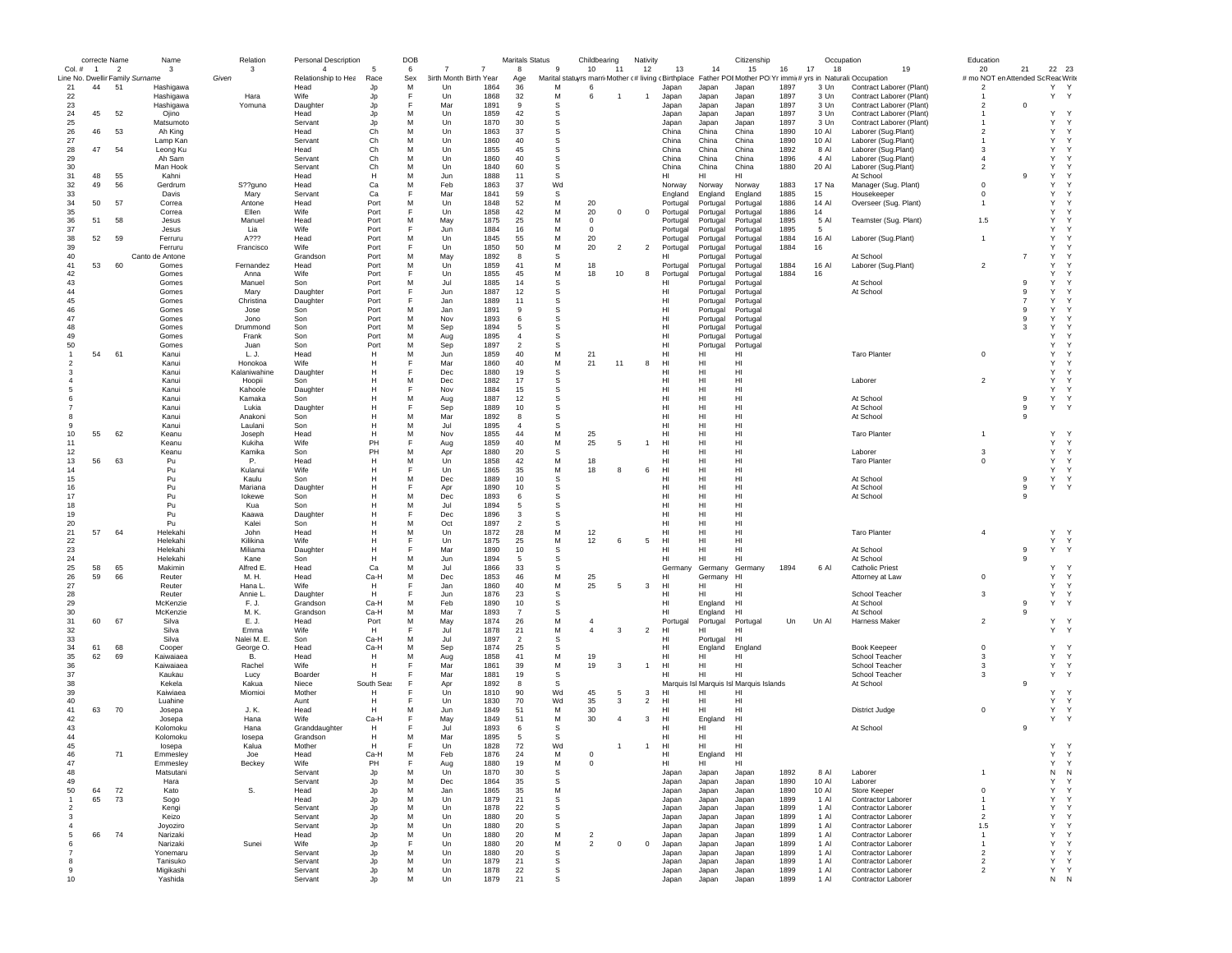|                                           |                | correcte Name            | Name                         | Relation   | <b>Personal Description</b>           |          | DOB      |                        |              | Maritals Status      |          | Childbearing   |                | Nativity       |                |                | Citizenship                   |              |                | Occupation                                                                                                   |    | Education                                |                |                    |  |
|-------------------------------------------|----------------|--------------------------|------------------------------|------------|---------------------------------------|----------|----------|------------------------|--------------|----------------------|----------|----------------|----------------|----------------|----------------|----------------|-------------------------------|--------------|----------------|--------------------------------------------------------------------------------------------------------------|----|------------------------------------------|----------------|--------------------|--|
| Col. #<br>Line No. Dwellir Family Surname | $\overline{1}$ | $\overline{\phantom{a}}$ | 3                            | 3<br>Given | $\overline{4}$<br>Relationship to Hea | Race     | 6<br>Sex | 3irth Month Birth Year | 7            | 8<br>Age             | -9       | 10             | $-11$          | 12             | 13             | 14             | 15                            | 16           | 17<br>18       | Marital statuyrs marri Mother (# living cBirthplace Father POIMother PO Yr immit# yrs in Naturali:Occupation | 19 | 20<br># mo NOT en Attended Sc Reac Write | 21             | 22<br>23           |  |
| 11                                        |                |                          | Miasak                       |            | Servant                               | Jp       | M        | Un                     | 1879         | 21                   | S        |                |                |                | Japan          | Japan          | Japan                         | 1899         | 1 A            | <b>Contractor Laborer</b>                                                                                    |    | $\overline{2}$                           |                | N<br>- N           |  |
| 12                                        | 67             | 75                       | Yamamoto                     |            | Head                                  | Jp       | M        | Un                     | 1880         | 20                   | s        |                |                |                | Japan          | Japan          | Japan                         | 1899         | 1 Al           | Contractor Laborer                                                                                           |    | 1.5                                      |                | Y<br>Y             |  |
| 13                                        |                |                          | Tukisima                     |            | Servant                               | Jp       | M        | Un                     | 1880         | 20                   | s        |                |                |                | Japan          | Japan          | Japan                         | 1899         | 1 Al           | Contractor Laborer                                                                                           |    | $\overline{2}$                           |                | Υ<br>Y             |  |
| 14                                        |                |                          | Konda                        |            | Servant                               | Jp       | M        | Un                     | 1877         | 23                   | s        |                |                |                | Japan          | Japan          | Japan                         | 1899         | 1 Al           | <b>Contractor Laborer</b>                                                                                    |    | $\overline{2}$                           |                | Y<br>Y             |  |
| 15                                        |                |                          | Kato                         |            | Servant                               | Jp       | M        | Un                     | 1876         | 24                   | S        |                |                |                | Japan          | Japan          | Japan                         | 1899         | 1 Al           | Contractor Laborer                                                                                           |    | 3                                        |                | Y<br>Y             |  |
| 16                                        |                |                          | Sakuma                       |            | Servant                               | Jp       | M        | Un                     | 1880         | 20                   | s        |                |                |                | Japan          | Japan          | Japan                         | 1899         | 1 Al           | Contractor Laborer                                                                                           |    | 1.5                                      |                | Υ<br>Y             |  |
| 17                                        |                |                          | Saito                        |            | Servant                               | Jp       | M<br>M   | Un                     | 1880<br>1882 | 20                   | s        |                |                |                | Japan          | Japan          | Japan                         | 1899<br>1899 | 1 Al<br>1 AI   | Contractor Laborer                                                                                           |    | 2.5                                      |                | Ν<br>N<br>Y<br>Y   |  |
| 18<br>19                                  |                |                          | Wakanabe<br>Bukahara         |            | Servant<br>Servant                    | Jp<br>Jp | M        | Un<br>Un               | 1878         | 18<br>22             | s<br>S   |                |                |                | Japan<br>Japan | Japan<br>Japan | Japan<br>Japan                | 1899         | 1 Al           | Contractor Laborer<br>Contractor Laborer                                                                     |    | $\overline{2}$<br>-1                     |                | Y<br>Y             |  |
| 20                                        |                |                          | Nibiu                        |            | Servant                               | Jo       | M        | Un                     | 1877         | 23                   | S        |                |                |                | Japan          | Japan          | Japan                         | 1899         | 1 Al           | <b>Contractor Laborer</b>                                                                                    |    |                                          |                | Y<br>Y             |  |
| 21                                        |                |                          | Kinoto                       |            | Servant                               | Jp       | M        | Un                     | 1874         | 26                   | S        |                |                |                | Japan          | Japan          | Japan                         | 1899         | 1 Al           | Contractor Laborer                                                                                           |    |                                          |                | Y<br>Y             |  |
| 22                                        |                |                          | Ichi                         |            | Servant                               | Jp       | M        | Un                     | 1875         | 25                   | s        |                |                |                | Japan          | Japan          | Japan                         | 1899         | 1 Al           | Contractor Laborer                                                                                           |    | $\overline{2}$                           |                | Y<br>Y             |  |
| 23                                        |                |                          | Koma                         |            | Servant                               | Jp       | M        | Un                     | 1880         | 20                   | s        |                |                |                | Japan          | Japan          | Japan                         | 1899         | 1 AI           | Contractor Laborer                                                                                           |    | $\overline{2}$                           |                | Y<br>٠Y            |  |
| 24                                        |                |                          | Bakesana                     |            | Servant                               | Jp       | M        | Un                     | 1878         | 22                   | -S       |                |                |                | Japan          | Japan          | Japan                         | 1899         | 1 Al           | <b>Contractor Laborer</b>                                                                                    |    | $\overline{2}$                           |                | Y<br>Y             |  |
| 25                                        |                |                          | Sugiyama                     |            | Servant                               | Jp       | M        | Un                     | 1879         | 21                   | S        |                |                |                | Japan          | Japan          | Japan                         | 1899         | 1 Al           | <b>Contractor Laborer</b>                                                                                    |    | -1                                       |                | Y<br>Y             |  |
| 26                                        | 68             | 76                       | Kaua                         |            | Head                                  | Н        | M        | Jul                    | 1844         | 55                   | M        | 30             |                |                | HI             | HI             | HI                            |              |                | <b>Taro Planter</b>                                                                                          |    | $\overline{2}$                           |                | Υ<br>Y             |  |
| 27                                        |                |                          | Kaua                         | Kaluhia    | Wife                                  | Н<br>Н   | E<br>M   | Aug                    | 1850         | 49<br>$\overline{7}$ | M<br>s   | 30             | $\overline{4}$ | $\overline{4}$ | HI<br>HI       | HI<br>HI       | HI<br>HI                      |              |                |                                                                                                              |    |                                          |                | Υ<br>Y             |  |
| 28<br>29                                  |                | 77                       | Kaua<br>Waianuhea            | John       | Son<br>Head                           | H        | M        | May<br>Jan             | 1893<br>1880 | 20                   | M        | $^{\circ}$     |                |                | HI             | HI             | HI                            |              |                | At School<br><b>Taro Planter</b>                                                                             |    | $\mathsf 0$                              | $\overline{7}$ | Y<br>Y             |  |
| 30                                        |                |                          | Waianuhea                    | Puanelia   | Wife                                  | H        |          | Aug                    | 1881         | 18                   | M        | $^{\circ}$     | $^{\circ}$     | $\Omega$       | HI             | HI             | H <sub>II</sub>               |              |                |                                                                                                              |    |                                          |                | Y<br>Y             |  |
| 31                                        | 69             | 78                       | Kahanuaili                   |            | Head                                  | Н        | M        | Jul                    | 1852         | 47                   | M        | $\overline{2}$ |                |                | HI             | HI             | HI                            |              |                | <b>Taro Planter</b>                                                                                          |    | 1.5                                      |                | Y<br>Y             |  |
| 32                                        |                |                          | Kahanuaili                   | Puninani   | Wife                                  | Н        |          | Mar                    | 1876         | 24                   | M        | $\overline{2}$ | $\overline{4}$ | $\overline{a}$ | HI             | HI             | HI                            |              |                |                                                                                                              |    |                                          |                | Υ<br>Y             |  |
| 33                                        |                |                          | Kahanuaili                   | Kalilia    | Daughter                              | Н        |          | Mar                    | 1882         | 18                   | s        |                |                |                | HI             | HI             | HI                            |              |                | Seamstress                                                                                                   |    | 5                                        |                | Υ<br>Y             |  |
| 34                                        |                |                          | Kahanuaili                   | Honani     | Son                                   | Н        | M        | Mar                    | 1884         | 16                   | s        |                |                |                | HI             | н              | HI                            |              |                | At School                                                                                                    |    |                                          | 9              | Υ<br>Y             |  |
| 35                                        |                |                          | Kahanuaili                   | Kumaka     | Daughter                              | Н        |          | Jan                    | 1886         | 14                   | s        |                |                |                | HI             | HI             | H <sub>1</sub>                |              |                | At School                                                                                                    |    |                                          | 9              | Y<br>Y             |  |
| 36                                        |                |                          | Kahanuaili                   | Kaneaulii  | Daughter                              | Н        |          | Jun                    | 1890         | 10                   | S        |                |                |                | HI             | HI             | HI                            |              |                | At School                                                                                                    |    |                                          | 8              | Υ<br>Y             |  |
| 37                                        |                |                          | Kahanuaili                   | Laluna     | Son                                   | Н        | M        | Apr                    | 1892         | 8                    | S        |                |                |                | HI             | HI             | HI                            |              |                | At School                                                                                                    |    |                                          | 9              |                    |  |
| 38                                        |                |                          | Kahanuaili                   | Imi        | Son                                   | Н        | M<br>M   | Jul                    | 1894         | 5                    | s        |                |                |                | HI<br>HI       | HI<br>HI       | HI                            |              |                | At School                                                                                                    |    |                                          | 3              |                    |  |
| 39<br>40                                  | 70             | 79                       | Kahanuaili<br>Kamaka         | Aukai      | Son<br>Head                           | Н<br>H   | M        | Aug<br>$_{\rm Dec}$    | 1897<br>1840 | $\overline{2}$<br>59 | s<br>М   | 22             |                |                | HI             | HI             | HI<br>H <sub>II</sub>         |              |                | <b>Taro Planter</b>                                                                                          |    | $\mathbf 0$                              |                | Y<br>Y             |  |
| 41                                        |                |                          | Kamaka                       | Kalanu     | Wife                                  | H        |          | May                    | 1842         | 58                   | M        | $22\,$         | $^{\circ}$     | $^{\circ}$     | HI             | HI             | H <sub>II</sub>               |              |                |                                                                                                              |    |                                          |                | N<br>N             |  |
| 42                                        |                |                          | Poni                         |            | Grandson                              | H        | M        | Jun                    | 1882         | 18                   | s        |                |                |                | HI             | HI             | HI                            |              |                | Laborer                                                                                                      |    | $\mathbf{3}$                             |                | Υ<br>Υ             |  |
| 43                                        | 71             | 80                       | Kahanu                       | K. U.      | Head                                  | Н        | M        | May                    | 1874         | 26                   | M        | 3              |                |                | HI             | HI             | HI                            |              |                | Carpenter                                                                                                    |    | $\overline{c}$                           |                | Υ<br>Y             |  |
| 44                                        |                |                          | Kahanu                       | Keloha     | Wife                                  | н        | E        | Apr                    | 1881         | 19                   | М        | 3              | $\overline{2}$ | $\overline{1}$ | HI             | HI             | HI                            |              |                |                                                                                                              |    |                                          |                | Υ<br>Y             |  |
| 45                                        |                |                          | Kahanu                       | Keao       | Son                                   | н        | M        | Oct                    | 1899         | 0.6667               | s        |                |                |                | HI             | HI             | HI                            |              |                |                                                                                                              |    |                                          |                |                    |  |
| 46                                        |                |                          | Kaniela                      |            | Nephew                                | н        | M        | Sep                    | 1882         | 17                   | -S       |                |                |                | HI             | HI             | HI                            |              |                | Laborer                                                                                                      |    | $\overline{1}$                           |                | Y<br>$\mathbf{v}$  |  |
| 47                                        | 72             | 81                       | Uaiwa                        | D. K.      | Head                                  | н        | M        | Dec                    | 1853         | 46                   | M        | 29             |                |                | HI             | HI             | HI                            |              |                | Planter                                                                                                      |    | $\mathbf 0$                              |                | Υ<br>Y             |  |
| 48                                        |                |                          | Uaiwa                        | Kailianu   | Wife                                  | H        | F        | Aug                    | 1854         | 45                   | M        | 29             | 3              | -1             | HI             | HI             | HI                            |              |                |                                                                                                              |    |                                          |                | Υ<br>Y             |  |
| 49                                        |                |                          | Wahine                       |            | Cousin                                | Н        | M        | May                    | 1844         | 56                   | s        |                |                |                | HI             | HI             | HI                            |              |                | Planter                                                                                                      |    | $\overline{2}$                           |                | Υ<br>Y             |  |
| 50                                        |                |                          | Uaina liilii                 |            | Nephew                                | Н        | M        | Jun                    | 1888<br>1889 | 12                   | s        |                |                |                | HI<br>HI       | HI<br>HI       | HI<br>H <sub>II</sub>         |              |                | At School                                                                                                    |    |                                          | 9              | Υ<br>Y<br>Y        |  |
|                                           |                |                          | Mileka<br>Lui                |            | Granddaughter                         | Н<br>H   | M        | Un<br>$_{\text{Un}}$   | 1892         | 11<br>8              | s<br>s   |                |                |                | HI             | HI             | H <sub>II</sub>               |              |                | At School                                                                                                    |    |                                          | 9<br>$_{9}$    | Υ                  |  |
|                                           |                |                          | Kuaana                       |            | Grandson<br>Granddaughter             | н        |          | Un                     | 1893         | $\overline{7}$       | S        |                |                |                | HI             | HI             | HI                            |              |                | At School                                                                                                    |    |                                          | 7.5            |                    |  |
|                                           | 73             | 82                       | Wong Ching                   |            | Head                                  | Ch       | M        | Jan                    | 1860         | 40                   | s        |                |                |                | China          | China          | China                         | 1878         | 22 Al          | Contractor (to ?? ??)                                                                                        |    |                                          |                | Y<br>Y.            |  |
|                                           |                |                          | Fung Lui                     |            | Servant                               | Ch       | M        | Un                     | 1870         | 30                   | s        |                |                |                | China          | China          | China                         | 1878         | 22 Al          | Laborer                                                                                                      |    | $\overline{\mathbf{c}}$                  |                | Y<br>Y             |  |
|                                           |                |                          | Wong Tuck                    |            | Servant                               | Ch       | M        | Un                     | 1856         | 44                   | s        |                |                |                | China          | China          | China                         | 1886         | 14 Al          | Laborer                                                                                                      |    | $\overline{\mathbf{c}}$                  |                | Y<br>Υ             |  |
|                                           |                |                          | Ah Lung                      |            | Servant                               | Ch       | M        | Un                     | 1857         | 43                   | S        |                |                |                | China          | China          | China                         | 1885         | 15 Al          | Laborer                                                                                                      |    | $\overline{2}$                           |                | Y<br>Y             |  |
|                                           |                |                          | Young Sum                    |            | Servant                               | Ch       | M        | Un                     | 1870         | 30                   | S        |                |                |                | China          | China          | China                         | 1888         | 12 Al          | Laborer                                                                                                      |    | 3                                        |                | Y<br>Y             |  |
|                                           |                |                          | Ching Fa                     |            | Servant                               | Ch       | M        | Un                     | 1875         | 25                   | s        |                |                |                | China          | China          | China                         | 1888         | 12 Al          | Laborer                                                                                                      |    | $\overline{2}$                           |                | Υ<br>Y             |  |
| 10                                        |                |                          | Un Moy                       |            | Servant                               | Ch       | M        | Un                     | 1870         | 30                   | s        |                |                |                | China          | China          | China                         | 1890         | 10 Al          | Laborer                                                                                                      |    | 5                                        |                | Ν<br>N             |  |
| 11                                        |                |                          | Young Foy                    |            | Servant                               | Ch       | M        | Un                     | 1880         | 20                   | s        |                |                |                | China          | China          | China                         | 1891         | 9 AI           | Laborer                                                                                                      |    | $\overline{2}$                           |                | Y.<br>Y            |  |
| 12                                        |                |                          | Wong Look                    |            | Servant                               | Ch       | M        | $_{\text{Un}}$         | 1876         | 24                   | S        |                |                |                | China          | China          | China                         | 1886         | 14 AI          | Laborer                                                                                                      |    | -1                                       |                | N<br>N             |  |
| 13                                        |                |                          | Wong Sum                     |            | Servant                               | Ch       | M<br>M   | Un                     | 1873         | 27                   | S        |                |                |                | China          | China          | China                         | 1888         | 12 Al          | Laborer                                                                                                      |    | $\overline{2}$                           |                | Y<br>Y.<br>Y<br>Y. |  |
| 14<br>15                                  |                |                          | Chiong Chung                 |            | Servant                               | Ch<br>Ch | M        | Un<br>Un               | 1875<br>1878 | 25<br>22             | S<br>s   |                |                |                | China<br>China | China<br>China | China<br>China                | 1890<br>1894 | 10 AI<br>6 Al  | Laborer                                                                                                      |    | $\overline{2}$                           |                | Y<br>Y             |  |
| 16                                        |                |                          | Fong Chung<br>Young Yeen     |            | Servant<br>Servant                    | Ch       | M        | Un                     | 1881         | 19                   | s        |                |                |                | China          | China          | China                         | 1895         | 5 Al           | Laborer<br>Laborer                                                                                           |    | $\overline{2}$                           |                | Υ<br>Y             |  |
| 17                                        |                |                          | Tim Fong                     |            | Servant                               | Ch       | M        | Un                     | 1879         | 21                   | -S       |                |                |                | China          | China          | China                         | 1889         | 11 Al          | Laborer                                                                                                      |    | $\overline{2}$                           |                | N<br>N             |  |
| 18                                        | 74             | 83                       | Wong Chie                    |            | Head                                  | Ch       | M        | Un                     | 1861         | 39                   | M        | 6              |                |                | China          | China          | China                         | 1888         | 12 Al          | Overseer                                                                                                     |    | $\mathbf 0$                              |                | Y<br>Y             |  |
| 19                                        |                |                          | Wong                         | Ah Tai     | Wife                                  | Ch       | F        | Un                     | 1871         | 29                   | M        | 6              | $\overline{1}$ | $\overline{1}$ | China          | China          | China                         | 1888         | 12 Al          |                                                                                                              |    |                                          |                | N<br>N             |  |
| 20                                        |                |                          | Wong                         | Shoy Yie   | Daughter                              | Ch       | F        | Un                     | 1896         | $\overline{4}$       | s        |                |                |                | HI             | China          | China                         |              |                |                                                                                                              |    |                                          |                |                    |  |
| 21                                        |                |                          | Tong Sing                    |            | Servant                               | Ch       | M        | Un                     | 1870         | 30                   | s        |                |                |                | China          | China          | China                         | 1878         | 22 Al          | Laborer                                                                                                      |    | $\overline{2}$                           |                | Y<br><sup>1</sup>  |  |
| 22                                        | 75             | 84                       | Sato                         |            | Head                                  | Jp       | M        | Un                     | 1864         | 36                   | M        | 3              |                |                | Japan          | Japan          | Japan                         | 1890         | 10 Al          | Storekeeper                                                                                                  |    | 0                                        |                | Y<br>Y             |  |
| 23                                        |                |                          | Sato                         | Naga       | Wife                                  | Jp       |          | $_{\text{Un}}$         | 1870         | 30                   | M        | 3              | $\mathbf 0$    | $\Omega$       | Japan          | Japan          | Japan                         | 1891         | 9 AI           | Asst. Storekeeper                                                                                            |    | $\Omega$                                 |                | Y<br>Y             |  |
| 24                                        |                |                          | Satochi                      |            | Servant                               | Jp       | M        | Un                     | 1863         | 37                   | S        |                |                |                | Japan          | Japan          | Japan                         | 1890         | 10 AI          | Laborer                                                                                                      |    | $\mathbf{1}$                             |                | Y<br>Y             |  |
| 25                                        |                |                          | Ah Fu                        |            | Servant                               | Ch       | M<br>M   | Un                     | 1879         | 21                   | s        |                |                |                | China          | China          | China                         | 1878         | 22 Al          | Laborer                                                                                                      |    | 5                                        |                | Υ<br>Y             |  |
| 26<br>27                                  | 76             | 85                       | Makahilahila<br>Makahilahila | Malie      | Head<br>Wife                          | Н<br>Н   |          | Un<br>Un               | 1860<br>1863 | 40<br>37             | M<br>М   | 20<br>20       | 9              | 8              | HI<br>HI       | HI<br>HI       | HI<br>HI                      |              |                | <b>Taro Planter</b>                                                                                          |    | 2.5                                      |                | Υ<br>Y<br>Υ<br>Y   |  |
| 28                                        |                |                          | Makahilahila                 | Sarah      | Daughter                              | Н        |          | Un                     | 1883         | 17                   | S        |                |                |                | HI             | HI             | HI                            |              |                |                                                                                                              |    |                                          |                | Y<br>$\mathsf{Y}$  |  |
| 29                                        |                |                          | Makahilahila                 | Mary Ann   | Daughter                              | H        |          | Un                     | 1885         | 15                   | S        |                |                |                | HI             | HI             | HI                            |              |                |                                                                                                              |    |                                          | 9              | Υ<br>Y             |  |
| 30                                        |                |                          | Makahilahila                 | Kahalekaau | Son                                   | н        | M        | Jan                    | 1884         | 16                   | S        |                |                |                | HI             | HI             | HI                            |              |                |                                                                                                              |    |                                          | 9              | Υ<br>Y             |  |
| 31                                        |                |                          | Sarah                        |            | Granddaughter                         | PH       | E        | Un                     | 1898         | $\overline{2}$       | s        |                |                |                | HI             | HI             | HI                            |              |                |                                                                                                              |    |                                          |                |                    |  |
| 32                                        |                |                          | Kaaianui                     |            | Granddaughter                         | H        |          | Un                     | 1899         | 0.6667               | s        |                |                |                | HI             | н              | HI                            |              |                |                                                                                                              |    |                                          |                |                    |  |
| 33                                        |                |                          | Kilipine                     |            | Granddaughter                         | H        |          | Apr                    | 1900         | 0.0833               | S        |                |                |                | HI             | HI             | H                             |              |                |                                                                                                              |    |                                          |                |                    |  |
| 34                                        |                |                          | Nailiili                     | John.      | Servant                               | H        | M        | Un                     | 1880         | 21                   | <b>S</b> |                |                |                | HI.            | HI             | H <sub>II</sub>               |              |                | Laborer                                                                                                      |    | $\overline{c}$                           |                | Y<br>Y             |  |
| 35                                        | 77             | 86                       | Wilber                       | R. T.      | Head                                  | Ca       | M        | Feb                    | 1844         | 56                   | M        | 30             |                |                |                |                | Massachus Massachus Massachus | 1865         | 35             | Sugar Boiler                                                                                                 |    | $\overline{2}$                           |                | Υ<br>Y             |  |
| 36                                        |                |                          | Wilber                       | Elizabeth  | Wife                                  | ca       |          | Jun                    | 1844         | 55                   |          | 30             |                |                | Massac         |                | is Massachus Massachus        | 1805         | -35            |                                                                                                              |    |                                          |                | $\checkmark$       |  |
| 37                                        |                |                          | Efralla                      |            | Servant                               | Jp       | м<br>M   | Un                     | 1870         | 30                   | s        |                |                |                | Japan          | Japan          | Japan                         | 1885         | 15 AI          | Laborer                                                                                                      |    | $\overline{2}$<br>$\mathbf{1}$           |                | Υ<br>Υ<br>Υ<br>Υ   |  |
| 38<br>39                                  |                |                          | Ishimoto<br>Kano             |            | Servant<br>Servant                    | Jp<br>Jp | M        | Un<br>Un               | 1876<br>1874 | 24<br>26             | s<br>s   |                |                |                | Japan<br>Japan | Japan<br>Japan | Japan<br>Japan                | 1885<br>1885 | 15 Al<br>15 Al | Laborer<br>Laborer                                                                                           |    | $\overline{4}$                           |                | Y<br>Υ             |  |
| 40                                        |                |                          | Juno                         |            | Servant                               | Jp       | M        | Un                     | 1875         | 25                   | S        |                |                |                | Japan          | Japan          | Japan                         | 1885         | 15 Al          | Laborer                                                                                                      |    | $\overline{2}$                           |                | Υ<br>Υ             |  |
| 41                                        |                |                          | Fugimoto                     |            | Servant                               | Jp       | M        | Un                     | 1864         | 36                   | s        |                |                |                | Japan          | Japan          | Japan                         | 1885         | 15 AI          | Laborer                                                                                                      |    | 5                                        |                | Υ<br>Y             |  |
| 42                                        | 78             | 87                       | Manuel                       | R. H.      | Head                                  | Port     | M        | Un                     | 1863         | 37                   | s        |                |                |                | Portugal       | Portugal       | Portugal                      | 1880         | 20 Al          | <b>Book Keeper</b>                                                                                           |    | $\overline{2}$                           |                | Υ<br>Y             |  |
| 43                                        | 79             | 88                       | Rosswell                     | J.         | Head                                  | Port     | M        | Un                     | 1864         | 36                   | s        |                |                |                | Portugal       | Portugal       | Portugal                      | 1880         | 20 AI          | Engineer                                                                                                     |    | $\overline{\mathbf{c}}$                  |                | Υ<br>$\mathsf Y$   |  |
| 44                                        |                |                          | Nakamoto                     | F.         | Servant                               | Jp       | M        | Jun                    | 1859         | 41                   | М        | 17             |                |                | Japan          | Japan          | Japan                         | 1895         | 5 Al           | Laborer                                                                                                      |    | -1                                       |                | Y<br>Υ             |  |
| 45                                        |                |                          | Nakamoto                     | Funa       | Wife [of Servant?]                    | Jp       | F        | May                    | 1864         | 36                   | М        | 17             | $\mathbf 0$    | $\mathbf{0}$   | Japan          | Japan          | Japan                         | 1889         | 11             | Laborer                                                                                                      |    | 3                                        |                | Υ<br>Y             |  |
| 46                                        |                |                          | Nagakawa                     |            | Servant                               | Jp       | M        | Un                     | 1872         | 28                   | s        |                |                |                | Japan          | Japan          | Japan                         | 1880         | 20 AI          | Laborer                                                                                                      |    | $\overline{7}$                           |                | Υ<br>Υ             |  |
| 47                                        | 80             | 89                       | Kaykichi                     |            | Head                                  | Jp       | M        | Aug                    | 1875         | 24                   | s        |                |                |                | Japan          | Japan          | Japan                         | 1890         | 10 Al          | Laborer                                                                                                      |    | $\overline{2}$                           |                | Υ<br>Y             |  |
| 48                                        |                |                          | Isumeshuhara                 |            | Servant                               | Jp       | M        | Jul                    | 1872         | 27                   | s        |                |                |                | Japan          | Japan          | Japan                         | 1895         | 5 Al           | Laborer                                                                                                      |    | $\mathbf{1}$                             |                | Υ<br>Y             |  |
| 49                                        |                |                          | Jukiehi                      |            | Servant                               | Jp       | М        | May                    | 1879         | 21                   | s        |                |                |                | Japan          | Japan          | Japan                         | 1895         | 5 AI           | Laborer                                                                                                      |    | 2.5<br>$\overline{4}$                    |                | Y<br>Y<br>Υ        |  |
| 50                                        |                |                          | Marimastsu                   |            | Servant                               | Jp       | M        | Aug                    | 1876         | 23                   | s        |                |                |                | Japan          | Japan          | Japan                         | 1894         | 6 Al           | Laborer                                                                                                      |    |                                          |                | Y                  |  |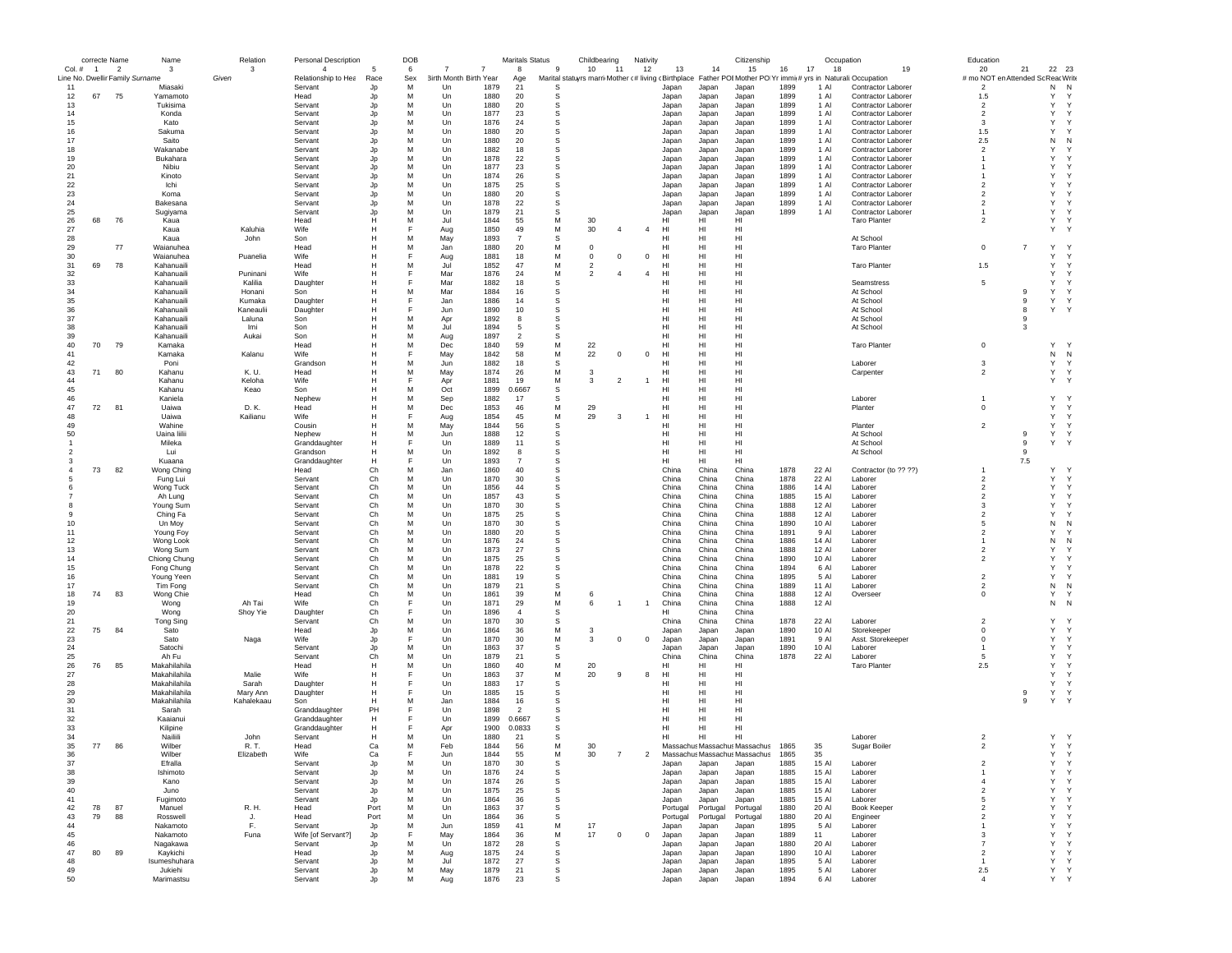|                |                | correcte Name            | Name                            | Relation         | <b>Personal Description</b> |          | DOB    |                        |              | <b>Maritals Status</b>   |             | Childbearing        |                | Nativity       |                |                | Citizenship                                                                                                   |              | Occupation     |                                                          | Education                          |          |                            |   |
|----------------|----------------|--------------------------|---------------------------------|------------------|-----------------------------|----------|--------|------------------------|--------------|--------------------------|-------------|---------------------|----------------|----------------|----------------|----------------|---------------------------------------------------------------------------------------------------------------|--------------|----------------|----------------------------------------------------------|------------------------------------|----------|----------------------------|---|
| Col. #         | $\overline{1}$ | $\overline{\phantom{a}}$ | 3                               | $\mathbf{3}$     | $\overline{4}$              | 5        | 6      | 7<br>7                 |              | 8                        | -9          | 10                  | -11            | 12             | 13             | 14             | 15                                                                                                            | 16           | 17<br>18       | 19                                                       | 20                                 | 21       | 22 23                      |   |
|                |                |                          | Line No. Dwellir Family Surname | Given            | Relationship to Hea         | Race     | Sex    | 3irth Month Birth Year |              | Age                      | M           |                     |                |                |                | HI             | Marital statuyrs marri Mother c#living cBirthplace Father POI Mother PO Yr immit# yrs in Naturali: Occupation |              |                |                                                          | # mo NOT en Attended Sc Reac Write |          |                            |   |
| $\overline{1}$ | 81             | 90                       | Helekahi<br>Helekahi            | John<br>Kilikona | Head<br>Wife                | н<br>н   | M      | Un<br>Un               | 1872<br>1875 | 28<br>25                 | М           | 10<br>10            | 6              | 5              | нı<br>HI       | HI             | HI<br>HI                                                                                                      |              |                | Planter                                                  |                                    |          | Y<br>Y<br>Y<br>Y           |   |
|                |                |                          | Helekahi                        | Miliama          | Daughter                    | н        |        | Mar                    | 1890         | 10                       | S           |                     |                |                | HI             | HI             | HI                                                                                                            |              |                | At School                                                |                                    | 9        | Y<br>Υ                     |   |
|                |                |                          | Helekahi                        | Kane             | Son                         | н        | M      | Jun                    | 1893         | 6                        | S           |                     |                |                | HI             | HI             | HI                                                                                                            |              |                | At School                                                |                                    | 8        |                            |   |
|                |                |                          | Helekahi                        | Junior           | Son                         |          | M      | Jun                    | 1896         | 3                        | S           |                     |                |                | HI             | HI             | HI                                                                                                            |              |                |                                                          |                                    |          |                            |   |
|                |                |                          | Helekahi                        | Lohiau           | Son                         |          | M      | May                    | 1899         | $\overline{1}$           | s           |                     |                |                | HI             | HI             | HI                                                                                                            |              |                |                                                          |                                    |          |                            |   |
|                |                |                          | Kamaka                          |                  | Brother-in-law              |          | M      | Un                     | 1878         | 22                       | s           |                     |                |                | HI             | HI             | HI                                                                                                            |              |                | Teamster                                                 |                                    |          | Υ<br>$\mathsf{Y}$          |   |
|                |                |                          | Mele                            |                  | Sister-in-law               | н        | F      | Jun                    | 1881         | 18                       | s           |                     |                |                | HI             | HI             | HI                                                                                                            |              |                | Seamstress                                               | $\overline{4}$                     |          | Υ<br>Y                     |   |
| 9              | 82             | 91                       | Helekahi                        | Henry            | Head                        | H        | M      | Jun                    | 1860         | 39                       | M           | 15                  |                |                | HL             | HI             | H <sub>II</sub>                                                                                               |              |                | <b>Taro Planter</b>                                      | 3                                  |          | Y<br>Y                     |   |
| 10             |                |                          | Helekahi                        | Keloka           | Wife                        | H        |        | Un                     | 1864         | 36                       | M           | 15                  | 9              | $\overline{7}$ | HI             | HI             | HI                                                                                                            |              |                |                                                          |                                    |          | Y<br>Y                     |   |
| 11             |                |                          | Helekahi<br>Helekahi            | Kilikoma         | Son                         | H<br>Н   | M<br>M | Mar                    | 1890         | 10<br>$\overline{7}$     | s           |                     |                |                | HI<br>HI       | HI<br>HI       | HI<br>HI                                                                                                      |              |                | At School                                                |                                    | 9        | Y Y                        |   |
| 12<br>13       |                |                          | Helekahi                        | Kalani<br>Kaua   | Son<br>Son                  | н        | м      | Sep<br>Apr             | 1892<br>1894 | 6                        | s<br>s      |                     |                |                | HI             | HI             | HI                                                                                                            |              |                | At School<br>At School                                   |                                    | 8<br>6.5 |                            |   |
| 14             |                |                          | Helekahi                        | Kuliana          | Daughter                    | н        |        | Apr                    | 1896         | $\overline{4}$           | s           |                     |                |                | HI             | HI             | HI                                                                                                            |              |                |                                                          |                                    |          |                            |   |
| 15             |                |                          | Helekahi                        | Polo             | Son                         | H        | M      | Jan                    | 1898         | $\overline{\phantom{a}}$ | S           |                     |                |                | HI             | HI             | HI                                                                                                            |              |                |                                                          |                                    |          |                            |   |
| 16             |                |                          | Helekahi                        | Hiapo            | Son                         | H        | M      | May                    | 1900         | 0.0833                   | S           |                     |                |                | HI             | HI             | HI                                                                                                            |              |                |                                                          |                                    |          |                            |   |
| 17             |                | 92                       | Maika                           | Luka             | Head                        | н        | M      | Un                     | 1836         | 64                       | M           | 20                  |                |                | HI             | HI             | HI                                                                                                            |              |                | Laborer                                                  | $\overline{2}$                     |          | Υ<br>Y                     |   |
| 18             |                |                          | Maika                           | Kini             | Wife                        | н        | E      | Un                     | 1848         | 52                       | М           | 20                  |                |                | HI             | HI             | HI                                                                                                            |              |                |                                                          |                                    |          | Y<br>Υ                     |   |
| 19             | 83             | 93                       | Hunilani                        |                  | Head                        | H        | M      | Apr                    | 1868         | 32                       | M           | 6                   |                |                | HI.            | HI             | HI                                                                                                            |              |                | <b>Taro Planter</b>                                      | $\mathbf 0$                        |          | Y Y                        |   |
| 20             |                |                          | Hunilani                        | Kaahio           | Wife                        | H        |        | Un                     | 1878         | 22                       | M           | 6                   | 3              | 3              | HI.            | HI             | H1                                                                                                            |              |                |                                                          |                                    |          |                            |   |
| 21             |                |                          | Hunilani                        | Kaleo            | Son                         | н        | M      | Jun                    | 1896         | $\overline{4}$           | S           |                     |                |                | HI             | HI             | HI                                                                                                            |              |                |                                                          |                                    |          |                            |   |
| 22             |                |                          | Hunilani                        | Kekoa            | Son                         |          | M      | Aug                    | 1893         | 6                        | S           |                     |                |                | HI             | HI             | HI                                                                                                            |              |                | At School                                                |                                    | 8        |                            |   |
| 23             |                |                          | Hunilani                        | Kanailani        | Daughter                    |          |        | Dec                    | 1899         | 0.5000                   | s           |                     |                |                | HI             | HI             | HI                                                                                                            |              |                |                                                          |                                    |          |                            |   |
| 24             | 84             | 94                       | Punihele                        |                  | Head                        | н        | м      | Un                     | 1858         | 42                       | M           | 20                  |                |                | HI             | HI             | HI                                                                                                            |              |                | <b>Taro Planter</b>                                      | 1.5                                |          | Y Y                        |   |
| 25             |                |                          | Punihele                        | Maleinana        | Wife                        | н        | M      | Un                     | 1860         | 40                       | M<br>M      | 20                  | $^{\circ}$     | $^{\circ}$     | HI             | HI             | H <sub>II</sub>                                                                                               |              |                |                                                          |                                    |          | Y<br>Y                     |   |
| 26<br>27       | 85             | 95                       | Nalimahana                      |                  | Head                        | н<br>н   |        | Oct                    | 1875         | 24                       | M           | 6<br>6              |                |                | HI             | HI<br>HI       | HI                                                                                                            |              |                | Laborer (Sug. Plant)                                     | $\overline{2}$                     |          | Y<br>Υ<br>Y.<br>Y          |   |
|                |                |                          | Nalimahana<br>Nalimahana        | Muola            | Wife                        |          |        | Un                     | 1877<br>1896 | 23<br>3                  | S           |                     | -1             |                | HI<br>HI       | HI             | HI<br>HI                                                                                                      |              |                |                                                          |                                    |          |                            |   |
| 28<br>29       |                | 96                       | Awahia                          | Lepeka           | Daughter<br>Head            | н        | M      | Aug<br>Un              | 1858         | 42                       | М           | 10                  |                |                | HI             | HI             | HI                                                                                                            |              |                | <b>Taro Planter</b>                                      | $\mathbf{1}$                       |          | Υ<br>Y                     |   |
| 30             |                |                          | Awahia                          | Haaeale          | Wife                        | H        |        | Un                     | 1872         | 28                       | M           | 10                  | $\overline{2}$ |                | HI.            | HI             | HI                                                                                                            |              |                |                                                          |                                    |          | Υ<br>Y                     |   |
| 31             |                |                          | Awahia                          | Halemano         | Son                         | H        | M      | Mar                    | 1892         | $\mathbf{a}$             | s           |                     |                |                | HL             | HI             | H1                                                                                                            |              |                | At School                                                |                                    | $_{9}$   |                            |   |
| 32             |                |                          | Kaia                            |                  | Mother                      | н        |        | Un                     | 1846         | 54                       | Wd          |                     | 6              | $\overline{4}$ | HI             | HI             | HI                                                                                                            |              |                |                                                          |                                    |          | Y<br><b>Y</b>              |   |
| 33             | 86             | 97                       | Ah Sing                         |                  | Head                        | Ch       | M      | Un                     | 1855         | 45                       | s           |                     |                |                | China          | China          | China                                                                                                         | 1880         | 20 AI          | Contractor (to plant cane)                               | $\overline{2}$                     |          | Υ<br>Y                     |   |
| 34             |                |                          | Ah Kong                         |                  | Servant                     | Ch       | м      | Un                     | 1858         | 42                       | s           |                     |                |                | China          | China          | China                                                                                                         | 1880         | 20 AI          | Contractor (to plant cane)                               | 3                                  |          | Υ<br>Y                     |   |
| 35             |                |                          | Lung Hoy                        |                  | Servant                     | Ch       | м      | Un                     | 1862         | 38                       | s           |                     |                |                | China          | China          | China                                                                                                         | 1880         | 20 AI          | Contractor (to plant cane)                               | $\overline{4}$                     |          | Υ<br>Y                     |   |
| 36             |                |                          | Lau Bing                        |                  | Servant                     | Ch       | M      | Un                     | 1872         | 28                       | s           |                     |                |                | China          | China          | China                                                                                                         | 1880         | 20 Al          | Contractor (to plant cane)                               | 1.5                                |          | Y<br>Y                     |   |
| 37             |                |                          | Young Tai                       |                  | Servant                     | Ch       | M      | Un                     | 1870         | 30                       | S           |                     |                |                | China          | China          | China                                                                                                         | 1880         | 20 Al          | Contractor (to plant cane)                               | 3                                  |          | Υ<br>Y                     |   |
| 38             |                |                          | Ah Tai                          |                  | Servant                     | Ch       | M      | Un                     | 1869         | 31                       | S           |                     |                |                | China          | China          | China                                                                                                         | 1884         | 16 Al          | Contractor (to plant cane)                               | $\overline{2}$                     |          | Y<br>Y                     |   |
| 39             | 87             | 98                       | Lee Yao                         |                  | Head                        | Ch       | M      | Un                     | 1871         | 29                       | s           |                     |                |                | China          | China          | China                                                                                                         | 1886         | 14 Al          | Contractor (to plant cane)                               | $\overline{2}$                     |          | Υ<br>Y                     |   |
| 40             |                |                          | Hong Chong                      |                  | Servant                     | Ch       | M      | Un                     | 1854         | 46                       | s           |                     |                |                | China          | China          | China                                                                                                         | 1884         | 16 Al          | Contractor (to plant cane)                               | $\mathbf{1}$                       |          | Y<br>Y                     |   |
| 41             |                |                          | Tan Ching                       |                  | Servant                     | Ch       | M      | Un                     | 1866         | 34                       | S           |                     |                |                | China          | China          | China                                                                                                         | 1886         | 14 Al          | Contractor (to plant cane)                               | 3                                  |          | Y<br>Y                     |   |
| 42<br>43       |                |                          | Fun Bung                        |                  | Servant                     | Ch       | M<br>M | Un                     | 1857         | 43                       | S<br>S      |                     |                |                | China          | China          | China                                                                                                         | 1885         | 15 Al          | Contractor (to plant cane)                               | $\overline{2}$<br>$\overline{2}$   |          | Y<br>Y                     |   |
| 44             |                |                          | Lum Jin                         |                  | Servant                     | Ch<br>Ch | M      | Un<br>Un               | 1851<br>1862 | 49<br>38                 | s           |                     |                |                | China<br>China | China<br>China | China<br>China                                                                                                | 1885<br>1878 | 15 Al<br>22 Al | Contractor (to plant cane)<br>Contractor (to plant cane) |                                    |          | N<br>N<br>Υ<br>Y           |   |
| 45             |                |                          | Chow Lung<br>Ah Jin             |                  | Servant<br>Servant          | Ch       | м      | Un                     | 1856         | 44                       | s           |                     |                |                | China          | China          | China                                                                                                         | 1885         | 15 AI          | Contractor (to plant cane)                               | 3                                  |          | Υ<br>Y                     |   |
| 46             |                |                          | Lao Young                       |                  | Servant                     | Ch       | м      | Un                     | 1854         | 46                       | s           |                     |                |                | China          | China          | China                                                                                                         | 1882         | 18 Al          | Contractor (to plant cane)                               | $\overline{\mathbf{c}}$            |          | Υ<br>Y.                    |   |
| 47             |                |                          | Tai Choy                        |                  | Servant                     | Ch       | M      | Un                     | 1862         | 38                       | S           |                     |                |                | China          | China          | China                                                                                                         | 1881         | 19 Al          | Contractor (to plant cane)                               | 3                                  |          | N<br>Y                     |   |
| 48             |                |                          | Tony Lung                       |                  | Servant                     | Ch       | M      | Un                     | 1870         | 30                       | S           |                     |                |                | China          | China          | China                                                                                                         | 1882         | 18 AI          | Contractor (to plant cane)                               |                                    |          | N<br>Y                     |   |
| 49             |                |                          | Lum Sing                        |                  | Servant                     | Ch       | M      | Un                     | 1871         | 29                       | s           |                     |                |                | China          | China          | China                                                                                                         | 1886         | 14             | Contractor (to plant cane)                               | $\overline{2}$                     |          | Υ<br>Y                     |   |
| 50             |                |                          | Chong Chum                      |                  | Servant                     | Ch       | M      | Un                     | 1867         | 33                       | s           |                     |                |                | China          | China          | China                                                                                                         | 1884         | 16             | Contractor (to plant cane)                               | 3                                  |          | Ν<br>Y                     |   |
|                | 88             | 99                       | Ung Sun                         |                  | Head                        | Ch       | M      | Un                     | 1878         | 22                       | s           |                     |                |                | China          | China          | China                                                                                                         | 1884         | 16 Al          | Laborer (Sug.Plant)                                      | $\overline{2}$                     |          | Y<br>Y                     |   |
|                |                |                          | Ung Ing                         |                  | Servant                     | Ch       | M      | Un                     | 1880         | 20                       | S           |                     |                |                | China          | China          | China                                                                                                         | 1886         | 14 AI          | Laborer (Sug.Plant)                                      | $\mathbf{1}$                       |          | Y<br>Y                     |   |
|                |                |                          | Nito Dung                       |                  | Servant                     | Ch       | M      | Un                     | 1848         | 52                       | S           |                     |                |                | China          | China          | China                                                                                                         | 1882         | 18 Al          | Laborer (Sug.Plant)                                      | $\overline{2}$                     |          | Y<br>Y                     |   |
|                |                |                          | Young Lee                       |                  | Servant                     | Ch       | M      | Un                     | 1859         | 41                       | S           |                     |                |                | China          | China          | China                                                                                                         | 1880         | 20 AI          | Laborer (Sug.Plant)                                      | 1.5                                |          | Y<br>Y                     |   |
|                |                |                          | Yip Sun                         |                  | Servant                     | Ch       | M      | Un                     | 1856         | 44                       | s           |                     |                |                | China          | China          | China                                                                                                         | 1880         | 20 Al          | Laborer (Sug.Plant)                                      | 3                                  |          | Y<br>Y                     |   |
|                |                | 100                      | Michigawa                       |                  | Head                        | Jp       | м      | Un                     | 1872         | 28                       | s           |                     |                |                | Japan          | Japan          | Japan                                                                                                         | 1890         | 10 Al          | Planter                                                  | $\overline{\mathbf{c}}$            |          | Υ<br>Y<br>Y<br>Y           |   |
|                |                |                          | Tominosuko                      |                  | Partner                     | Jp       | M      | Un                     | 1876         | 24<br>40                 | s<br>S      |                     |                |                | Japan          | Japan          | Japan                                                                                                         | 1892         | 8 AI           | Planter                                                  | $\mathbf 0$<br>$\overline{2}$      |          | Y<br>Y                     |   |
| 8<br>9         |                | 101                      | Ah Ch;ong                       |                  | Head<br>Partner             | Ch<br>Ch | M<br>M | Un<br>Un               | 1860<br>1865 | 35                       | S           |                     |                |                | China<br>China | China<br>China | China<br>China                                                                                                | 1881<br>1880 | 19 AI<br>20 Al | Planter<br>Planter                                       | -1                                 |          | Y<br>Y                     |   |
| 10             |                | 102                      | Yang Ing<br>Shimani             |                  | Head                        | Jp       | M      | Un                     | 1867         | 33                       | M           | $^{\circ}$          |                |                | Japan          | Japan          | Japan                                                                                                         | 1888         | 12 Al          | Camp Boss                                                | $\mathbf 0$                        |          | Υ<br>Y                     |   |
| 11             |                |                          | Shimani                         | Mio              | Wife                        | Jp       | F      | Un                     | 1865         | 35                       | M           | 0                   | $^{\circ}$     | $\mathbf 0$    | Japan          | Japan          | Japan                                                                                                         | 1888         | 12 AI          |                                                          |                                    |          | Υ<br>Y                     |   |
| 12             |                |                          | Makaya                          |                  | Servant                     | Jp       | M      | Un                     | 1860         | 40                       | $\mathbb S$ |                     |                |                | Japan          | Japan          | Japan                                                                                                         | 1888         | 12 Al          | Laborer (Sug.Plant)                                      | $\overline{2}$                     |          | Y<br>Y                     |   |
| 13             |                |                          | Nimiya                          |                  | Servant                     | Jp       | M      | Un                     | 1870         | 30                       | S           |                     |                |                | Japan          | Japan          | Japan                                                                                                         | 1891         | 9 AI           | Laborer (Sug.Plant)                                      | -1                                 |          | Y                          | Y |
| 14             |                |                          | Nakusuku                        |                  | Servant                     | Jp       | M      | Un                     | 1871         | 29                       | S           |                     |                |                | Japan          | Japan          | Japan                                                                                                         | 1896         | 4 Al           | Laborer (Sug.Plant)                                      | 3                                  |          | Υ                          | Υ |
| 15             |                |                          | Saturaki                        |                  | Servant                     | Jp       | M      | Un                     | 1868         | 32                       | s           |                     |                |                | Japan          | Japan          | Japan                                                                                                         | 1896         | 4 Al           | Laborer (Sug.Plant)                                      | $\overline{2}$                     |          | Υ<br>Y                     |   |
| 16             | 89             | 103                      | Shoye                           |                  | Head                        | Jp       | M      | Un                     | 1866         | 34                       | s           |                     |                |                | Japan          | Japan          | Japan                                                                                                         | 1896         | 4 Al           | Laborer (Sug.Plant)                                      | 1.5                                |          | Υ<br>Y                     |   |
| 17             |                |                          | Shoye                           | Dowehi           | Son                         | Jp       | M      | Un                     | 1897         | 3                        | s           |                     |                |                | HI             | Japan          | Japan                                                                                                         |              |                |                                                          |                                    |          |                            |   |
| 18             |                |                          | Samura                          |                  | Servant                     | Jp       | M      | Un                     | 1865         | 35                       | S           |                     |                |                | Japan          | Japan          | Japan                                                                                                         | 1890         | 10 Al          | Laborer (Sug.Plant)                                      | 3                                  |          | N<br>N                     |   |
| 19             |                |                          | Kokama                          |                  | Servant                     | Jp       | M      | Un                     | 1864         | 36                       | S           |                     |                |                | Japan          | Japan          | Japan                                                                                                         | 1886         | 14 Al          | Laborer (Sug.Plant)                                      | $\overline{1}$                     |          | N<br>N                     |   |
| 20             |                |                          | Oonu<br>Ikida                   |                  | Servant                     | Jo       | M<br>M | Un                     | 1854<br>1847 | 46<br>53                 | S<br>S      |                     |                |                | Japan          | Japan          | Japan                                                                                                         | 1885<br>1884 | 15 Al          | Laborer (Sug.Plant)<br>Laborer (Sug.Plant)               | $\overline{2}$                     |          | Υ<br>Y<br>Υ<br>Y           |   |
| 21<br>22       |                |                          | Miamoto                         |                  | Servant<br>Servant          | Jp<br>Jp | M      | Un<br>Un               | 1857         | 43                       | S           |                     |                |                | Japan<br>Japan | Japan<br>Japan | Japan<br>Japan                                                                                                | 1888         | 16 AI<br>12 Al | Laborer (Sug.Plant)                                      | 3                                  |          | Y<br>Y                     |   |
| 23             |                |                          | Kashimura                       |                  | Servant                     | Jp       | M      | Un                     | 1855         | 45                       | S           |                     |                |                | Japan          | Japan          | Japan                                                                                                         | 1899         | 1 Al           | Laborer (Sug.Plant)                                      | $\overline{2}$                     |          | Y<br>Y                     |   |
| 24             |                |                          | Hashikoda                       |                  | Servant                     | Jp       | M      | Un                     | 1885         | 15                       | S           |                     |                |                | Japan          | Japan          | Japan                                                                                                         | 1899         | 1 AI           | Laborer (Sug.Plant)                                      | $\overline{2}$                     |          | N<br>N                     |   |
| 25             |                |                          | Fugii                           |                  | Servant                     | . In     | M      | Un                     | 1884         | 16                       | S           |                     |                |                | Japan          | Japan          | Japan                                                                                                         | 1899         | 1 Al           | Laborer (Sug.Plant)                                      | 3.5                                |          | N<br>N                     |   |
| 26             |                | 90 104                   | Kurituda                        |                  | Head                        |          |        | Un                     | 1880         | 20                       |             |                     |                |                | Japan          | Japan          | Japar                                                                                                         | 1899         | 1 AI           | Contract labore                                          | ∠                                  |          |                            |   |
| 27             |                |                          | Kinoshita                       |                  | Servant                     | Jp       | M      | Un                     | 1876         | 24                       | s           |                     |                |                | Japan          | Japan          | Japan                                                                                                         | 1899         | 1 Al           | Contract laborer                                         | $\mathbf{1}$                       |          | Υ                          | Υ |
| 28             |                |                          | Kunimoto                        |                  | Servant                     | Jp       | M      | Un                     | 1880         | 20                       | s           |                     |                |                | Japan          | Japan          | Japan                                                                                                         | 1899         | 1 Al           | Contract laborer                                         | $\overline{2}$                     |          | Υ                          | Υ |
| 29             |                |                          | Adini                           |                  | Servant                     | Jp       | м      | Un                     | 1877         | 23                       | s           |                     |                |                | Japan          | Japan          | Japan                                                                                                         | 1899         | 1 Al           | Contract laborer                                         | 3                                  |          | Y<br>Y                     |   |
| 30             |                |                          | Kawatami                        |                  | Servant                     | Jp       | M      | Un                     | 1877         | 23                       | s           |                     |                |                | Japan          | Japan          | Japan                                                                                                         | 1899         | 1 Al           | Contract laborer                                         | $\overline{2}$                     |          | Υ                          | Υ |
| 31             |                |                          | Ishikana                        |                  | Servant                     | Jp       | M      | Un                     | 1868         | 32                       | s           |                     |                |                | Japan          | Japan          | Japan                                                                                                         | 1899         | 1 Al           | Contract laborer                                         | $\overline{1}$                     |          | Υ<br>Y                     |   |
| 32             |                |                          | Fugimoto                        |                  | Servant                     | Jp       | M      | Un                     | 1866         | 34                       | s           |                     |                |                | Japan          | Japan          | Japan                                                                                                         | 1899         | 1 Al           | Contract laborer                                         | $\overline{2}$                     |          | Υ<br>Y                     |   |
| 33<br>34       |                |                          | Adine                           |                  | Servant<br>Head             | Jp       | м<br>M | Un                     | 1873<br>1874 | 27                       | S<br>M      |                     |                |                | Japan          | Japan          | Japan                                                                                                         | 1899         | 1 Al           | Contract laborer                                         | $\overline{2}$                     |          | Υ<br>$\mathsf Y$<br>Y<br>Y |   |
| 35             |                | 105                      | Okamoto<br>Okamoto              | Isume            | Wife                        | Jp<br>Jp | E      | Un<br>Un               | 1875         | 26<br>25                 | M           | 2<br>$\overline{2}$ | $^{\circ}$     | $\mathbf{0}$   | Japan<br>Japan | Japan<br>Japan | Japan<br>Japan                                                                                                | 1899<br>1899 | 1 Al<br>1 Al   | Contract laborer<br>Contract laborer                     | 2.5<br>1.5                         |          | N<br>N                     |   |
| 36             | 91             | 106                      | Mukai                           |                  | Head                        | Jp       | M      | Un                     | 1860         | 40                       | M           | $\overline{4}$      |                |                | Japan          | Japan          | Japan                                                                                                         | 1894         | 6 Al           | Contract laborer                                         | $\overline{2}$                     |          | Υ<br>Y                     |   |
| 37             |                |                          | Mukai                           | Kani             | Wife                        | Jp       |        | Un                     | 1867         | 33                       | М           | $\overline{4}$      | $\overline{1}$ | $\overline{1}$ | Japan          | Japan          | Japan                                                                                                         | 1894         | 6 AI           | Contract laborer                                         | $\overline{1}$                     |          | N N                        |   |
| 38             |                |                          | Mukai                           | Tomiko           | Daughter                    | Jp       | F      | Un                     | 1897         | 3                        | s           |                     |                |                | HI             | Japan          | Japan                                                                                                         |              |                |                                                          |                                    |          |                            |   |
| 39             |                |                          | Doyo                            |                  | Servant                     | Jp       | M      | Un                     | 1872         | 28                       | s           |                     |                |                | Japan          | Japan          | Japan                                                                                                         | 1896         | 4 Al           | Contract laborer                                         | $\overline{2}$                     |          | Y Y                        |   |
| 40             |                |                          | Hakami                          |                  | Servant                     | Jp       | M      | Un                     | 1864         | 36                       | s           |                     |                |                | Japan          | Japan          | Japan                                                                                                         | 1896         | 4 Al           | Contract laborer                                         | $\mathfrak{p}$                     |          | Y Y                        |   |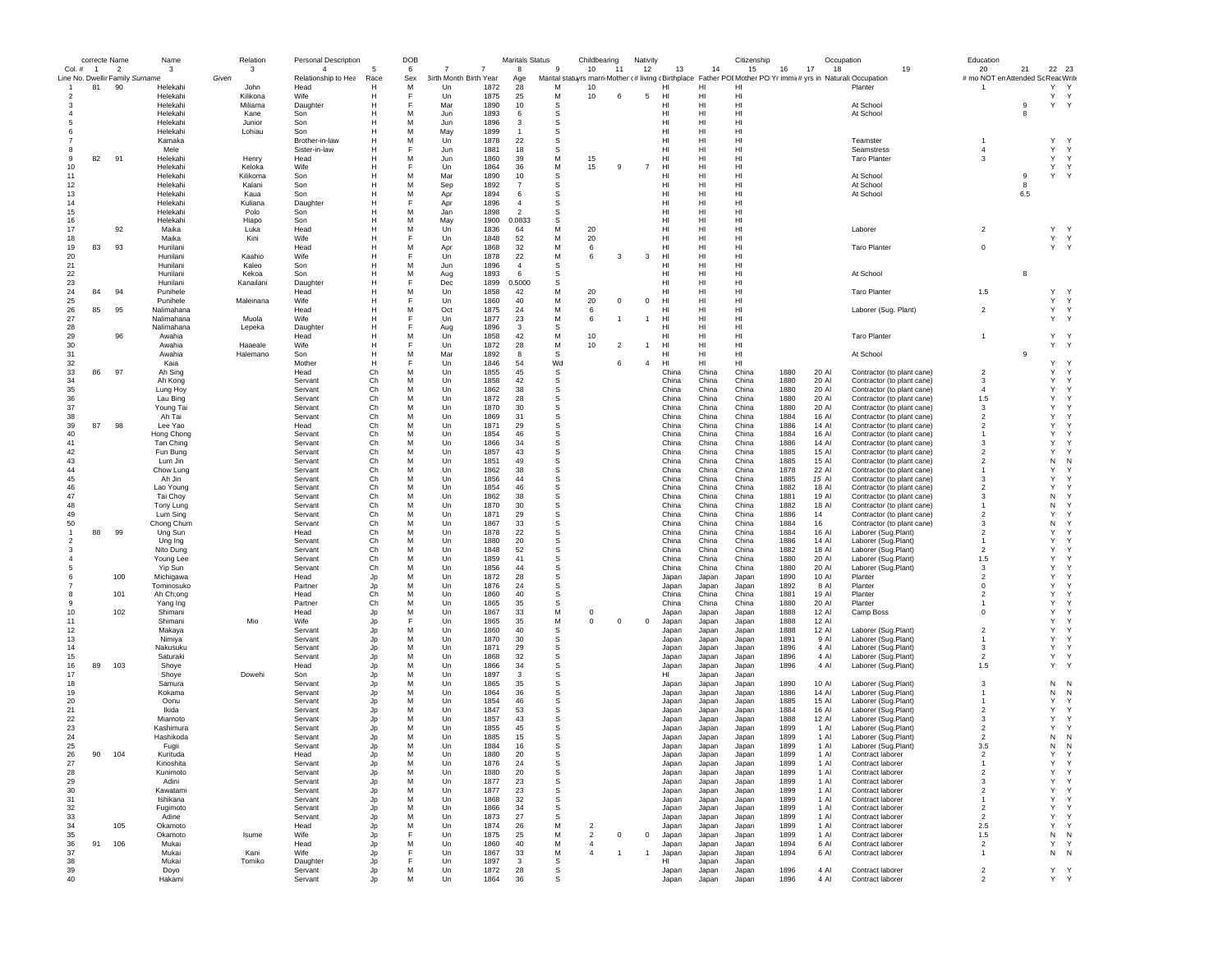|                | correcte Name  |                                                   | Name                 | Relation         | <b>Personal Description</b>           |           | DOB      |                                  |              | <b>Maritals Status</b> |               | Childbearing                 |    | Nativity       |                   |                              | Citizenship          |              |                | Occupation                                                                                                         | Education                                |                |                             |  |
|----------------|----------------|---------------------------------------------------|----------------------|------------------|---------------------------------------|-----------|----------|----------------------------------|--------------|------------------------|---------------|------------------------------|----|----------------|-------------------|------------------------------|----------------------|--------------|----------------|--------------------------------------------------------------------------------------------------------------------|------------------------------------------|----------------|-----------------------------|--|
| $Col. \#$      | $\overline{1}$ | $\overline{2}$<br>Line No. Dwellir Family Surname | $\mathbf{3}$         | 3<br>Given       | $\overline{4}$<br>Relationship to Hea | 5<br>Race | 6<br>Sex | 7<br>7<br>3irth Month Birth Year |              | 8                      | -9            | 10<br>$-11$                  |    | 12             | 13                | 14                           | 15                   | 16           | 17<br>18       | 19<br>Marital statuyrs marri Mother (# living cBirthplace Father POIMother PO Yr immit# yrs in Naturali:Occupation | 20<br># mo NOT en Attended Sc Reac Write | 21             | 22 23                       |  |
| 41             |                |                                                   | Furumoto             |                  | Servant                               | Jp        | M        | Un                               | 1875         | Age<br>25              | S             |                              |    |                | Japan             | Japan                        | Japan                | 1896         | 4 AI           | Contract laborer                                                                                                   | $\overline{2}$                           |                | Y<br>Y                      |  |
| 42             |                |                                                   | Morioka              |                  | Servant                               | Jp        | M        | Un                               | 1865         | 35                     | s             |                              |    |                | Japan             | Japan                        | Japan                | 1896         | 4 Al           | Contract laborer                                                                                                   |                                          |                | Y<br>Y                      |  |
| 43             | 92             | 107                                               | Masuino              |                  | Head                                  | Jp        | M        | Un                               | 1877         | 23                     | s             |                              |    |                | Japan             | Japan                        | Japan                | 1897         | 3 Al           | Contract laborer                                                                                                   |                                          |                | Y<br>Y                      |  |
| 44             |                |                                                   | Muriota              |                  | Servant                               | Jp        | M        | Un<br>1868                       |              | 32                     | S             |                              |    |                | Japan             | Japan                        | Japan                | 1898         | 2 Al           | Contract laborer                                                                                                   | $\overline{\phantom{a}}$                 |                | ${\sf N}$<br>N              |  |
| 45             |                |                                                   | Kato                 |                  | Servant                               | Jp        | M        | Un                               | 1873         | 27                     | S             |                              |    |                | Japan             | Japan                        | Japan                | 1898         | 2 Al           | Contract laborer                                                                                                   | 3                                        |                | N<br>N                      |  |
| 46             |                |                                                   | Fugikama             |                  | Servant                               | Jp        | M        | Un                               | 1869         | 31                     | s             |                              |    |                | Japan             | Japan                        | Japan                | 1898         | 2 Al           | Contract laborer                                                                                                   | $\overline{2}$                           |                | Y                           |  |
| 47<br>48       |                |                                                   | Muzuko               |                  | Servant                               | Jp        | M<br>M   | Un                               | 1867         | 33                     | s<br>S        |                              |    |                | Japan             | Japan                        | Japan                | 1897<br>1894 | 3 Al<br>6 AI   | Contract laborer                                                                                                   | 2.5                                      |                | Y<br>Y                      |  |
| 49             |                |                                                   | Murata<br>Shibani    |                  | Servant<br>Servant                    | Jp<br>Jp  | M        | Un<br>1867<br>Un                 | 1867         | 33<br>33               | S             |                              |    |                | Japan<br>Japan    | Japan                        | Japan<br>Japan       | 1894         | 6 Al           | Contract laborer<br>Contract laborer                                                                               | $\overline{\mathbf{2}}$<br>$\mathbf{3}$  |                | Y                           |  |
| 50             |                |                                                   | Fushiga              |                  | Servant                               | Jp        | M        | Un                               | 1867         | 33                     | S             |                              |    |                | Japan             | Japan<br>Japan               | Japan                | 1892         | 8 Al           | Contract laborer                                                                                                   | $\overline{2}$                           |                | Y                           |  |
| $\overline{1}$ | 93             | 108                                               | Inoway               |                  | Head                                  | Jp        | M        | Un                               | 1869         | 31                     | М             | $\overline{2}$               |    |                | Japan             | Japan                        | Japan                | 1896         | 4 Al           | Laborer (Sug.Plant)                                                                                                | $\overline{2}$                           |                | Y                           |  |
|                |                |                                                   | Inoway               | Michi            | Wife                                  | Jp        | F        | Un                               | 1878         | 22                     | М             | $\overline{2}$<br>$^{\circ}$ |    | $^{\circ}$     | Japan             | Japan                        | Japan                | 1896         | 4 Al           | Laborer (Sug.Plant)                                                                                                | 3                                        |                | Y                           |  |
|                |                |                                                   | Yurikioka            |                  | Servant                               | Jp        | M        | Un                               | 1874         | 26                     | s             |                              |    |                | Japan             | Japan                        | Japan                | 1897         | 3 Al           | Laborer (Sug.Plant)                                                                                                | 2.5                                      |                | Y                           |  |
|                |                | 109                                               | Kuchioka             |                  | Head                                  | Jp        | M        | Un                               | 1877         | 23                     | M             | 3                            |    |                | Japan             | Japan                        | Japan                | 1895         | 5 AI           | Laborer (Sug.Plant)                                                                                                | $\mathbf{1}$                             |                | Y                           |  |
|                |                |                                                   | Kuchioka             | Husa             | Wife                                  | Jp        | E        | Un                               | 1870         | 30                     | M             | $^{\circ}$<br>3              |    | $\,0\,$        | Japan             | Japan                        | Japan                | 1896         | 4 Al           | Laborer (Sug.Plant)                                                                                                | $\overline{2}$                           |                | Y                           |  |
| 6              | 94             | 110                                               | Mauliola             |                  | Head                                  | H         | M        | Un                               | 1852         | 48                     | Wd            |                              |    |                | HI                | HI                           | HI                   |              |                | <b>Taro Planter</b>                                                                                                |                                          |                | Y                           |  |
|                |                |                                                   | Mauliola             | Keanehaka        | Son                                   | Н         | M        | Un                               | 1880         | 20                     | s             |                              |    |                | нı                | HI                           | HI                   |              |                | <b>Taro Planter</b>                                                                                                | $^{\circ}$                               |                | Y<br>Y                      |  |
| 8              |                |                                                   | Maulia               |                  | Nephew                                | Н         | M        | Un                               | 1882         | 18                     | s             |                              |    |                | HI                | HI                           | HI                   |              |                | Laborer                                                                                                            | $\overline{2}$                           |                | $\mathsf{Y}$<br>Y           |  |
| 9<br>10        |                |                                                   | Kalani<br>Maleka     |                  | Nephew                                | H<br>H    | M<br>E   | Un<br>.lar                       | 1884<br>1889 | 16<br>11               | s<br>S        |                              |    |                | HI<br>HI          | HI<br>HI                     | H <sub>1</sub><br>HI |              |                | Laborer<br>At School                                                                                               | 3                                        | 9              | Y<br>Y<br>Υ<br>$\mathsf{Y}$ |  |
| 11             |                |                                                   | Kalahikiola          |                  | Niece<br>Nephew                       | н         | M        | May                              | 1891         | 9                      | S             |                              |    |                | HI                | HI                           | HI                   |              |                | At School                                                                                                          |                                          | 9              |                             |  |
| 12             |                |                                                   | Lui                  |                  | Nephew                                | Н         | M        | Dec                              | 1893         | 6                      | S             |                              |    |                | HI                | HI                           | HI                   |              |                | At School                                                                                                          |                                          | $\overline{7}$ |                             |  |
| 13             |                |                                                   | Huaung               |                  | Niece                                 | Н         |          | Mar                              | 1895         | 5                      | S             |                              |    |                | HI                | HI                           | HI                   |              |                | At School                                                                                                          |                                          | 3              |                             |  |
| 14             |                | 111                                               | Walunahioki          |                  | Head                                  | Jp        | M        | Un                               | 1880         | 20                     | s             |                              |    |                | Japan             | Japan                        | Japan                | 1892         | 8 Al           | Laborer (Sug.Plant)                                                                                                | $\mathbf 0$                              |                | Y                           |  |
| 15             |                |                                                   | Hatsu                |                  | Servant                               | Jp        | M        | 1877<br>Un                       |              | 23                     | S             |                              |    |                | Japan             | Japan                        | Japan                | 1892         | 8 Al           | Laborer (Sug.Plant)                                                                                                | $\overline{2}$                           |                | Y<br>$\mathsf{Y}$           |  |
| 16             | 95             | 112                                               | Miamoto              |                  | Head                                  | Jp        | M        | Un                               | 1876         | 24                     | S             |                              |    |                | Japan             | Japan                        | Japan                | 1892         | 8 Al           | Laborer (Sug.Plant)                                                                                                | 1.5                                      |                | Υ<br>$\mathsf{Y}$           |  |
| 17             |                |                                                   | Tako                 |                  | Servant                               | Jp        | M        | Un                               | 1867         | 33                     | S             |                              |    |                | Japan             | Japan                        | Japan                | 1898         | 2 Al           | Laborer (Sug.Plant)                                                                                                | $\overline{2}$                           |                | Y<br>$\mathsf{Y}$           |  |
| 18             |                |                                                   | Miora                |                  | Servant                               | Jp        | M        | Un                               | 1868         | 32                     | s             |                              |    |                | Japan             | Japan                        | Japan                | 1898         | 2 Al           | Laborer (Sug.Plant)                                                                                                | 3                                        |                | Y<br>Y                      |  |
| 19             |                |                                                   | Inoway               |                  | Servant                               | Jp        | M        | Un                               | 1866         | 34                     | s             |                              |    |                | Japan             | Japan                        | Japan                | 1898         | 2 AI           | Laborer (Sug.Plant)                                                                                                | 2.5                                      |                | Y<br>Y                      |  |
| 20             |                |                                                   | Shisu                |                  | Servant                               | Jp        | M<br>M   | Un<br>$_{\text{Un}}$             | 1864<br>1870 | 36<br>30               | S<br>S        |                              |    |                | Japan             | Japan                        | Japan                | 1898<br>1898 | 2 AI<br>2 Al   | Laborer (Sug.Plant)                                                                                                | $\mathbf{1}$<br>5                        |                | Y<br>Y                      |  |
| 21<br>22       |                |                                                   | Kasunana<br>Kiwasak  |                  | Servant<br>Servant                    | Jp<br>Jo  | M        | Un                               | 1868         | 32                     | S             |                              |    |                | Japan<br>Japan    | Japan                        | Japan<br>Japan       | 1897         | 3 Al           | Laborer (Sug.Plant)<br>Laborer (Sug.Plant)                                                                         | $\overline{2}$                           |                | N<br>N                      |  |
| 23             |                |                                                   | Inohit??             |                  | Servant                               | Jp        | M        | Un                               | 1871         | 29                     | s             |                              |    |                | Japan             | Japan<br>Japan               | Japan                | 1897         | 3 Al           | Laborer (Sug.Plant)                                                                                                | 3                                        |                | N<br>N                      |  |
| 24             |                |                                                   | Arigo                |                  | Servant                               | Jp        | M        | Un                               | 1878         | 22                     | s             |                              |    |                | Japan             | Japan                        | Japan                | 1897         | 3 Al           | Laborer (Sug.Plant)                                                                                                |                                          |                | Y                           |  |
| 25             |                |                                                   | Inotori              |                  | Servant                               | Jp        | M        | Un                               | 1879         | 21                     | s             |                              |    |                | Japan             | Japan                        | Japan                | 1897         | 3 Al           | Laborer (Sug.Plant)                                                                                                | $\overline{\mathbf{2}}$                  |                | N<br>N                      |  |
| 26             |                |                                                   | Shikawa              |                  | Servant                               | Jp        | M        | Un                               | 1870         | 30                     | S             |                              |    |                | Japan             | Japan                        | Japan                | 1897         | 3 Al           | Cook                                                                                                               | $\overline{4}$                           |                | $\mathsf{Y}$                |  |
| 27             |                |                                                   | Kawamoto             |                  | Servant                               | Jp        | M        | Un                               | 1871         | 29                     | S             |                              |    |                | Japan             | Japan                        | Japan                | 1897         | 3 Al           | Sug. Plant. Laborer                                                                                                | $\overline{2}$                           |                | Y                           |  |
| 28             |                |                                                   | Oshino               |                  | Servant                               | Jp        | M        | Un                               | 1870         | 30                     | S             |                              |    |                | Japan             | Japan                        | Japan                | 1897         | 3 Al           | Sug. Plant. Laborer                                                                                                |                                          |                | Y                           |  |
| 29             |                |                                                   | Kanata               |                  | Servant                               | Jp        | M        | Un                               | 1870         | 30                     | s             |                              |    |                | Japan             | Japan                        | Japan                | 1897         | 3 Al           | Sug. Plant. Laborer                                                                                                | $\overline{2}$                           |                | Y<br>Y                      |  |
| 30             |                |                                                   | Tanoye               |                  | Servant                               | Jp        | M        | Un                               | 1870         | 30                     | S             |                              |    |                | Japan             | Japan                        | Japan                | 1897         | 3 AI           | Sug. Plant. Laborer                                                                                                | -1                                       |                | Y                           |  |
| 31             |                |                                                   | Itakio               |                  | Servant                               | Jp        | M        | Un                               | 1874         | 26                     | S             |                              |    |                | Japan             | Japan                        | Japan                | 1897         | 3 Al           | Sug. Plant. Laborer                                                                                                | $\overline{\phantom{a}}$                 |                | Y                           |  |
| 32             |                |                                                   | Kawamoto             |                  | Servant                               | Jp        | M<br>M   | $_{\text{Un}}$                   | 1875         | 25                     | S<br>S        |                              |    |                | Japan             | Japan                        | Japan                | 1897         | 3 Al           | Sug. Plant. Laborer                                                                                                | $\mathbf{3}$                             |                | Y<br>Y                      |  |
| 33<br>34       | 96             | 113                                               | Kuraota<br>Makaba    |                  | Servant<br>Head                       | Jp<br>Jp  | M        | Un<br>Un                         | 1879<br>1878 | 21<br>22               | S             |                              |    |                | Japan<br>Japan    | Japan<br>Japan               | Japan<br>Japan       | 1897<br>1898 | 3 Al<br>2 Al   | Sug. Plant. Laborer<br>Sug. Plant. Laborer                                                                         | 2.5<br>$\overline{2}$                    |                | N<br>N                      |  |
| 35             |                |                                                   | Nakabe               |                  | Servant                               | Jp        | M        | Un                               | 1875         | 25                     | s             |                              |    |                | Japan             | Japan                        | Japan                | 1898         | 2 Al           | Sug. Plant. Laborer                                                                                                | -1                                       |                | N<br>N                      |  |
| 36             |                |                                                   | Akachi               |                  | Servant                               | Jp        | M        | Un                               | 1870         | 30                     | s             |                              |    |                | Japan             | Japan                        | Japan                | 1898         | 2 Al           | Sug. Plant. Laborer                                                                                                | $\overline{2}$                           |                | N<br>N                      |  |
| 37             |                |                                                   | lokisa               |                  | Servant                               | Jp        | M        | Un                               | 1878         | 22                     | S             |                              |    |                | Japan             | Japan                        | Japan                | 1898         | 2 Al           | Sug. Plant. Laborer                                                                                                |                                          |                | N<br>N                      |  |
| 38             |                |                                                   | Fugumoto             |                  | Servant                               | Jp        | M        | Un                               | 1876         | 24                     | S             |                              |    |                | Japan             | Japan                        | Japan                | 1898         | 2 Al           | Sug. Plant. Laborer                                                                                                | $\overline{2}$                           |                | Y                           |  |
| 39             |                |                                                   | Akachi               |                  | Servant                               | Jp        | M        | Un                               | 1875         | 25                     | s             |                              |    |                | Japan             | Japan                        | Japan                | 1898         | 2 Al           | Sug. Plant. Laborer                                                                                                | 3                                        |                | Y                           |  |
| 40             |                |                                                   | Kuraoka              |                  | Servant                               | Jp        | M        | Un                               | 1872         | 28                     | s             |                              |    |                | Japan             | Japan                        | Japan                | 1898         | 2 Al           | Sug. Plant. Laborer                                                                                                | $\overline{2}$                           |                | Y                           |  |
| 41             |                |                                                   | Taka                 |                  | Servant                               | Jp        | M        | Un                               | 1860         | 40                     | s             |                              |    |                | Japan             | Japan                        | Japan                | 1898         | 2 AI           | Sug. Plant. Laborer                                                                                                |                                          |                | Y<br>Y                      |  |
| 42             |                |                                                   | Tamaya               |                  | Servant                               | Jp        | M        | $_{\text{Un}}$                   | 1878         | 22                     | S             |                              |    |                | Japan             | Japan                        | Japan                | 1898         | 2 AI           | Sug. Plant. Laborer                                                                                                | $\mathfrak{p}$                           |                | Y<br>Y                      |  |
| 43             |                |                                                   | Kanada               |                  | Servant                               | Jp        | M        | Un                               | 1875         | 25                     | S             |                              |    |                | Japan             | Japan                        | Japan                | 1898         | 2 Al           | Sug. Plant. Laborer                                                                                                | $\overline{1}$                           |                | Y<br>Y                      |  |
| 44             |                | 114                                               | Katimoto             |                  | Head                                  | Jp        | M<br>F   | Un                               | 1869         | 31                     | М             | 8<br>8<br>$\overline{2}$     |    | $\overline{2}$ | Japan             | Japan                        | Japan                | 1899         | 1 Al           | Sug. Plant. Laborer                                                                                                | 3                                        |                | Y<br>Y<br>Y                 |  |
| 45<br>46       |                |                                                   | Katimoto<br>Katimoto | Shima<br>Junichi | Wife<br>Son                           | Jp<br>Jp  | M        | Un<br>Un                         | 1875<br>1894 | 25<br>6                | М<br>s        |                              |    |                | Japan<br>Japan    | Japan<br>Japan               | Japan<br>Japan       | 1899<br>1899 | 1 Al<br>1 Al   | Sug. Plant. Laborer                                                                                                | 2.5                                      |                | Y                           |  |
| 47             |                |                                                   | Katimoto             | Yuchio           | Daughter                              | Jp        | F        | Un                               | 1896         | 4                      | s             |                              |    |                | Japan             | Japan                        | Japan                | 1899         | 1 Al           |                                                                                                                    |                                          |                |                             |  |
| 48             |                |                                                   | Shionaka             |                  | Servant                               | Jp        | M        | Un                               | 1862         | 38                     | S             |                              |    |                | Japan             | Japan                        | Japan                | 1899         | 1 Al           | Sug. Plant. Laborer                                                                                                | 1.5                                      |                | Y<br>$\mathbf{v}$           |  |
| 49             | 97             | 115                                               | Tanaka               |                  | Head                                  | Jp        | M        | Un                               | 1875         | 25                     | M             | $\overline{2}$               |    |                | Japan             | Japan                        | Japan                | 1899         | 1 Al           | Sug. Plant. Laborer                                                                                                | $\overline{2}$                           |                | Y<br>$\mathsf{Y}$           |  |
| 50             |                |                                                   | Tanaka               | Tano             | Wife                                  | Jp        | F        | Un                               | 1876         | 24                     | M             | $\overline{2}$<br>$^{\circ}$ |    | $^{\circ}$     | Japan             | Japan                        | Japan                | 1899         | 1 Al           | Sug. Plant. Laborer                                                                                                | 3                                        |                | Y<br>Y                      |  |
| $\overline{1}$ | 98             | 116                                               | Kaipo                | Z Henry          | Head                                  | Н         | M        | Apr                              | 1857         | 43                     | М             | 3                            |    |                | HI                | HI                           | HI                   |              |                | Captain Police                                                                                                     | $\Omega$                                 |                | Υ<br>Y                      |  |
| $\overline{2}$ |                |                                                   | Kaipo                | Julia            | Wife                                  | H         | F        | Un                               | 1881         | 19                     | M             | 3<br>$^{\circ}$              |    | $\mathbf{0}$   | HI                | HI                           | HI                   |              |                |                                                                                                                    |                                          |                | Υ<br>Y                      |  |
| -3             |                |                                                   | Kaipo                | Henry            | Son                                   | H         | M        | Nov                              | 1885         | 14                     | s             |                              |    |                | HI                | HI                           | HI                   |              |                | At School                                                                                                          |                                          | 9              | Y<br>Y                      |  |
|                |                |                                                   | Kaipo                | David            | Son                                   | H         | M        | Mar                              | 1887         | 13                     | S             |                              |    |                | HI                | HI                           | HI                   |              |                | At School                                                                                                          |                                          | 9              | Y<br>Y                      |  |
|                |                |                                                   | Kahumoku             | Mary             | Step Daughte                          | н         |          | Feb                              | 1886         | 14                     | s             |                              |    |                | HI                | H                            | HI                   |              |                | At School                                                                                                          |                                          | 8              | Y<br>Y                      |  |
|                |                |                                                   | Kaiwi                | Rachel           | Sister-in-law                         | Н         | M        | Apr                              | 1887         | 13                     | s             |                              |    |                | HI<br>HI          | H<br>HI                      | HI<br>HI             |              |                | At School                                                                                                          |                                          | 8              | Y<br>Y<br>Υ<br>Y            |  |
|                |                |                                                   | Kaiwi<br>Kaiwi       | Joseph<br>John   | Brother-in-law<br>Brother-in-law      | н<br>Н    | M        | Jun<br>1881<br>1897<br>Un        |              | 19<br>$\mathbf{3}$     | s<br><b>s</b> |                              |    |                | HI                | HI                           | HI                   |              |                | Laborer (Sug.Plant)                                                                                                |                                          |                |                             |  |
|                |                |                                                   | Oana                 | D. K.            | Uncle                                 | H         | M        | Un                               | 1873         | 27                     | Wd            |                              |    |                | HI                | HI                           | HI                   |              |                | Planter                                                                                                            |                                          |                | Y.<br><sup>Y</sup>          |  |
| 10             | 99             | 117                                               | Kalama               | Jake             | Head                                  | н         | M        | Nov                              | 1865         | 35                     | S             |                              |    |                | HI                | HI                           | HI                   |              |                | Jailor                                                                                                             |                                          |                | Y Y                         |  |
| 11             | 100            | 118                                               | Wittrock             | T., H.           | Head                                  | Ca        | M        | Nov                              | 1848         | 51                     | M             | $^{\circ}$                   |    |                | Denmark           | Denmark                      | Denmark              | 1874         | 26 Na          | Sheriff                                                                                                            |                                          |                | Y Y                         |  |
| 12             |                |                                                   | Wittrock             | Susan            | Wife                                  | H         | E        | Feb                              | 1871         | 29                     | M             | 0<br>$^{\circ}$              |    | $\mathbf 0$    | HI                | HI                           | HI                   |              |                |                                                                                                                    |                                          |                | Y Y                         |  |
| 13             |                |                                                   | Wittrock             | Augusta          | Son                                   | Ca-H      | M        | Apr                              | 1893         | $\overline{7}$         | S             |                              |    |                | HI                | Denmark                      | H1                   |              |                | At School                                                                                                          |                                          | 9              |                             |  |
| 14             |                |                                                   | Wittrock             | George           | Son                                   | Ca-H      | M        | Oct                              | 1895         | $\overline{4}$         | S             |                              |    |                | HI                | Denmark                      | H <sub>1</sub>       |              |                |                                                                                                                    |                                          |                |                             |  |
| 15             |                |                                                   | Wittrock             | Anita            | Daughter                              | Ca-H      |          | Feb                              | 1897         | 3                      | S             |                              |    |                | HI                | Denmark                      | H <sub>1</sub>       |              |                |                                                                                                                    |                                          |                |                             |  |
| 16             |                |                                                   | Wittrock             | Hilda            | Daughter                              | Ca-H      |          | Mai                              | 1900         | 0.2500                 |               |                              |    |                | HI.               | Denmark <b>HI</b>            |                      |              |                |                                                                                                                    |                                          |                |                             |  |
| 17             |                |                                                   | Wittrock             | Emily            | Daughter                              | Ca-H      | F        | May                              | 1891         | 9                      | s             |                              |    |                | HI                | Denmark HI                   |                      |              |                | At School                                                                                                          |                                          | 9              |                             |  |
| 18             |                |                                                   | Sui                  |                  | Servant                               | Jp        | F        | Un                               | 1874         | 26                     | М             |                              |    |                | Japan             | Japan                        | Japan                | 1896         | 4 Al           | Nurse                                                                                                              | 9                                        |                |                             |  |
| 19             | 101 119        | 120                                               | Lee Sum<br>Howell    |                  | Head<br>Head                          | Ch        | M<br>M   | Un                               | 1864<br>1867 | 36<br>32               | s<br>s        |                              |    |                | China             | China                        | China<br>Indiana     | 1882<br>1894 | 18 AI<br>6 Na  | Gardener                                                                                                           | $0.5\,$<br>$\mathbf 0$                   |                | Y Y<br>Y Y                  |  |
| 20<br>21       |                |                                                   | Aukai                | Hugh             | Servant                               | Ca<br>н   | F        | Sep<br>Feb                       | 1878         | 22                     | s             |                              |    |                | Oregon<br>HI      | Ohio<br>HI                   | HI                   |              |                | Civil Engineer                                                                                                     |                                          |                | Y Y                         |  |
| 22             |                |                                                   | Howell               | Ethel            | Daughter                              | Ca-H      | F        | Dec                              | 1897         | $\overline{2}$         | s             |                              |    |                | HI                | Oregon                       | HI                   |              |                |                                                                                                                    |                                          |                |                             |  |
| 23             |                |                                                   | Howell               | Howard           | Son                                   | Ca-H      | M        | Oct                              | 1899         | 0.6667                 | s             |                              |    |                | HI                | Oregon                       | HI                   |              |                |                                                                                                                    |                                          |                |                             |  |
| 24             | 102            | 121                                               | Ranem                | T. J.            | Head                                  | Ca        | M        | Jun                              | 1875         | 25                     | s             |                              |    |                |                   | California New York Michigan |                      | 1899         | $\overline{1}$ | Surveyor                                                                                                           | $\mathbf 0$                              |                | Y<br>$\mathsf{Y}$           |  |
| 25             | 103            | 122                                               | Lanstroth            | B. J.            | Head                                  | Ca        | M        | Apr                              | 1881         | 19                     | s             |                              |    |                | California Mexico |                              | California           | 1899 0.8333  |                | Road Inspector                                                                                                     | $\mathsf 0$                              |                | Y<br>Y                      |  |
| 26             | 104            | 123                                               | Kaia                 | W. P.            | Head                                  | H         | M        | Mar                              | 1853         | 47                     | M             | 23                           |    |                | HI                | HI                           | HI                   |              |                | Attorney at Law                                                                                                    | $^{\circ}$                               |                | Y<br>Y                      |  |
| 27             |                |                                                   | Kaia                 | Fanny            | Wife                                  | Ca-H      |          | Sep                              | 1859         | 40                     | М             | 23                           | 13 | $\overline{7}$ | HI                | England                      | HI                   |              |                |                                                                                                                    |                                          |                | Y<br>Y                      |  |
| 28             |                |                                                   | Kaia                 | Hova ??          | Daughter                              | PH        | F        | May                              | 1879         | 21                     | s             |                              |    |                | HI                | HI                           | HI                   |              |                |                                                                                                                    |                                          |                | Y<br>Y                      |  |
| 29             |                |                                                   | Kaia                 | Nani             | Daughter                              | PH        | E        | Aug                              | 1887         | 12                     | s             |                              |    |                | HI                | HI                           | HI                   |              |                | At School                                                                                                          |                                          | 9              | Y Y                         |  |
| $30\,$         |                |                                                   | Kaia                 | Dolly            | Daughter                              | PH        |          | May                              | 1890         | 10                     | s             |                              |    |                | HI                | HI                           | HI                   |              |                | At School                                                                                                          |                                          | 9              | Υ<br>Y                      |  |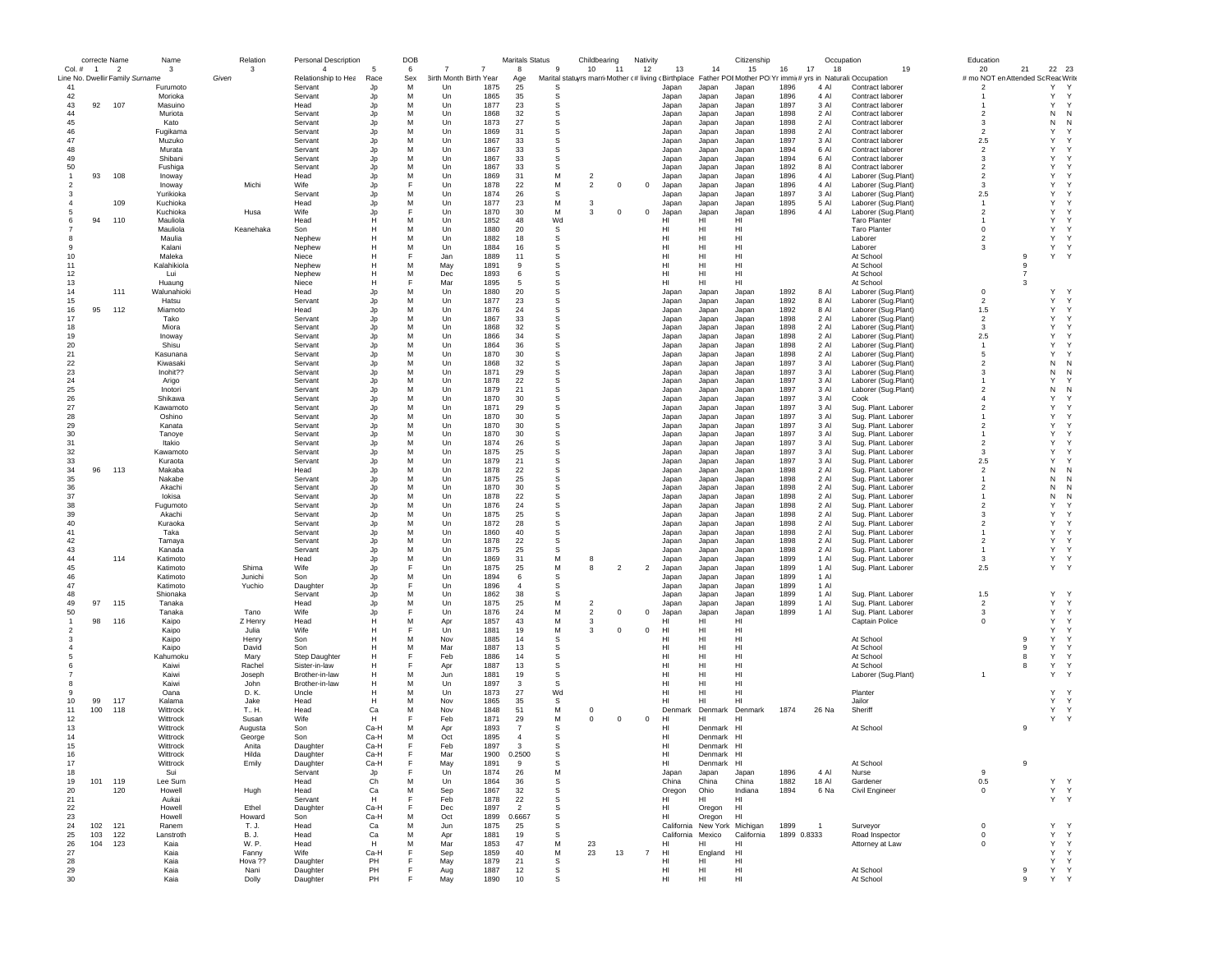|                          | correcte Name  |                | Name                                  | Relation              | <b>Personal Description</b>           |              | DOB      |                                                            | Maritals Status          |                  | Childbearing         | Nativity       |                |                | Citizenship                                                                                                         |              | Occupation     |                                        |    | Education                                |                |                                        |
|--------------------------|----------------|----------------|---------------------------------------|-----------------------|---------------------------------------|--------------|----------|------------------------------------------------------------|--------------------------|------------------|----------------------|----------------|----------------|----------------|---------------------------------------------------------------------------------------------------------------------|--------------|----------------|----------------------------------------|----|------------------------------------------|----------------|----------------------------------------|
| Col. #                   | $\overline{1}$ | $\overline{2}$ | -3<br>Line No. Dwellir Family Surname | $\mathbf{3}$<br>Given | $\overline{4}$<br>Relationship to Hea | 5<br>Race    | 6<br>Sex | $\overline{7}$<br>$\overline{7}$<br>3irth Month Birth Year | 8<br>Age                 | 9                | 10<br>11             | 12             | 13             | 14             | 15<br>Marital statuyrs marri Mother (# living (Birthplace Father POI Mother PO Yr immi(# yrs in Naturali Occupation | 16           | 17<br>18       |                                        | 19 | 20<br># mo NOT en Attended Sc Reac Write | 21             | 22 23                                  |
| 31                       |                |                | Kaia                                  | Rosaline              | Daughter                              | PH           | F        | 1898<br>Nov                                                | -1                       | S.               |                      |                | HI             | HI             | HI                                                                                                                  |              |                |                                        |    |                                          |                |                                        |
| 32                       |                |                | Kaia                                  | May                   | Daughter                              | PH           | F        | Mar<br>1897                                                | 3                        | s                |                      |                | HI             | HI             | HI                                                                                                                  |              |                |                                        |    |                                          |                |                                        |
| 33<br>34                 |                |                | Kaia<br>Kaia                          | Willie<br>Henry       | Son<br>Grandson                       | PH<br>PH     | M<br>M   | Jan<br>1893<br>1900<br>Apr                                 | $\overline{7}$<br>0.1667 | s<br>s           |                      |                | HI<br>HI       | HI<br>HI       | HI<br>HI                                                                                                            |              |                | At School                              |    |                                          | 9              |                                        |
| 35                       |                |                | Lum Chong                             |                       | Servant                               | Ch           | M        | Un<br>1866                                                 | 34                       | s                |                      |                | China          | China          | China                                                                                                               | 1882         | 18 Al          | Cook                                   |    | $\mathbf 0$                              |                | Y<br><sup>Y</sup>                      |
| 36                       | 105            |                | 124 Omsted [Olmstead??]               | Η.                    | Head                                  | Ca           | M        | 1864<br>Apr                                                | 36                       | s                |                      |                | Norway         | Norway         | Norway                                                                                                              | 1883         | 17 Na          | Manager Store                          |    | $\mathbf 0$                              |                | Y<br>Y                                 |
| 37                       |                |                | Matuso                                |                       | Servant                               | Jp           | M        | 1872<br>Un                                                 | 28                       | s                |                      |                | Japan          | Japan          | Japan                                                                                                               | 1894         | 6 Al           | Cook                                   |    | $\mathfrak{p}$                           |                | Y<br>Y                                 |
| 38                       | 106            | 125            | Hookano                               |                       | Head                                  | H<br>PH      | M<br>M   | May<br>1865<br>1855                                        | 35<br>45                 | s                | 11                   |                | HI<br>HI       | HI<br>HI       | HI<br>HI                                                                                                            |              |                | Laborer (Sug.Plant)                    |    | $\overline{2}$<br>3                      |                | Y<br>Y<br>Y                            |
| 39<br>40                 | 107            | 126            | Kaihe<br>Kaihe                        | Akikaka               | Head<br>Wife                          | Ca-H         | F        | Un<br>Un<br>1870                                           | 30                       | М<br>М           | 11<br>-7             | 6              | HI             | Portugal       | HI                                                                                                                  |              |                | Laborer (on Road)                      |    |                                          |                | Y<br>Y.<br>Y                           |
| 41                       |                |                | Kaihe                                 | John                  | Son                                   | PH           | M        | 1892<br>May                                                | 8                        | $\mathbb S$      |                      |                | HI             | HI             | HI                                                                                                                  |              |                | At School                              |    |                                          | 9              |                                        |
| 42                       |                |                | Kaihe                                 | Paul                  | Son                                   | PH           | M        | 1893<br>.Jun                                               | 6                        | s                |                      |                | HI             | HI             | H <sub>II</sub>                                                                                                     |              |                | At School                              |    |                                          | $\overline{7}$ |                                        |
| 43                       |                |                | Kaihe                                 | Makaike               | Son                                   | PH           | M        | 1894<br>Aug                                                | 5                        | s                |                      |                | HI             | HI             | HI                                                                                                                  |              |                | At School                              |    |                                          | $\overline{4}$ |                                        |
| 44                       |                |                | Kaihe<br>Kaihe                        | Keloha                | Son                                   | PH<br>PH     | M<br>F   | 1895<br>Jun<br>1897                                        | $\overline{4}$<br>3      | s                |                      |                | HI<br>HI       | HI<br>HI       | HI<br>HI                                                                                                            |              |                |                                        |    |                                          |                |                                        |
| 45<br>46                 |                |                | Kaihe                                 | Helen<br>Maria        | Daughter<br>Daughter                  | PH           | E        | May<br>Apr<br>1899                                         | $\overline{1}$           | s<br>s           |                      |                | HI             | HI             | HI                                                                                                                  |              |                |                                        |    |                                          |                |                                        |
| 47                       |                |                | Kahai                                 |                       | Mother                                | H            | F        | 1836<br>Un                                                 | 64                       | s                |                      |                | HI             | HI             | HI                                                                                                                  |              |                |                                        |    |                                          |                | Y<br>$\mathsf{Y}$                      |
| 48                       | 108            | 127            | Kahooluhi                             |                       | Head                                  | $\mathsf{H}$ | M        | Un<br>1843                                                 | 57                       | M                | 28                   |                | HI             | HI             | HI                                                                                                                  |              |                | Carpenter                              |    | 2.5                                      |                | Y<br>Y                                 |
| 49                       |                |                | Kahooluhi                             | Kahoowahi             | Wife                                  | $\mathsf{H}$ | F        | Un<br>1848                                                 | 52                       | M                | 28<br>12             | $10$           | HI             | HI             | HI                                                                                                                  |              |                |                                        |    |                                          |                | Y<br>Y                                 |
| 50<br>$\mathbf{1}$       |                |                | Kahooluhi<br>Kahooluhi                | Mauna<br>Kealoha      | Daughter<br>Daughter                  | Н<br>H       | F<br>E   | 1871<br>May<br>Mar<br>1882                                 | 29<br>18                 | М<br>$\mathbb S$ | 5<br>9               | 4              | HI<br>HI       | HI<br>HI       | HI<br>HI                                                                                                            |              |                | Seamstress                             |    | $\overline{4}$                           |                | Υ<br>Y<br>Y<br>Y                       |
| $\overline{\phantom{a}}$ |                |                | Kahooluhi                             | Kalanialii            | Son                                   | H            | M        | 1883<br>Nov                                                | 16                       | s                |                      |                | HI             | H1             | H1                                                                                                                  |              |                | At School                              |    |                                          | 9              | Y<br>$\mathsf{Y}$                      |
| -3                       |                |                | Kahooluhi                             | Kaau                  | Son                                   | H            | M        | 1888<br>Jan.                                               | 12                       | s                |                      |                | HI             | HI             | H1                                                                                                                  |              |                | At School                              |    |                                          | 9              | Y<br><sup>Y</sup>                      |
|                          |                |                | Iwamoto                               |                       | Servant                               | Jp           | M        | Un<br>1870                                                 | 30                       | s                |                      |                | Japan          | Japan          | Japan                                                                                                               | 1896         | 4 Al           | Laborer                                |    | $\overline{2}$                           |                | Υ<br><sup>Y</sup>                      |
|                          |                |                | Ah Fat                                |                       | Servant                               | Ch           | M        | Un<br>1860                                                 | 40                       | s                |                      |                | China          | China          | China                                                                                                               | 1896         | 4 Al           | Laborer                                |    |                                          |                | Υ<br><sup>Y</sup>                      |
|                          | 109            | 128            | Ah Sun<br>Kamaka                      |                       | Servant<br>Head                       | Ch<br>H      | M<br>M   | Un<br>1864<br>Un<br>1862                                   | 36<br>38                 | s<br>s           |                      |                | China<br>HI    | China<br>HI    | China<br>HI                                                                                                         | 1896         | 4 Al           | Laborer<br><b>Taro Planter</b>         |    | $\overline{4}$<br>$^{\circ}$             |                | Υ<br>Y<br>Υ<br><sup>Y</sup>            |
| 8                        | 110            | 129            | Kaleo                                 | E. G.                 | Head                                  |              | M        | 1862<br>Un                                                 | 38                       | М                | 20                   |                | HI             | HI             | HI                                                                                                                  |              |                | Fisherman                              |    | 5                                        |                | Y<br>Y                                 |
|                          |                |                | Kaleo                                 | Kaauamoku             | Wife                                  | н            |          | Dec<br>1866                                                | 33                       | M                | 20<br>14             | 5              | HI             | HI             | HI                                                                                                                  |              |                |                                        |    |                                          |                | Y<br><sup>Y</sup>                      |
| 10                       |                |                | Kaleo                                 | Malie                 | Daughter                              | Н            | F        | 1883<br>Sep                                                | 17                       | s                |                      |                | HI             | HI             | HI                                                                                                                  |              |                | At School                              |    |                                          | 9              | Υ<br><sup>Y</sup>                      |
| 11                       |                |                | Kaleo                                 | Naikauloa             | Daughter                              | Н            | F<br>E   | Mar<br>1884                                                | 16                       | s                |                      |                | HI             | HI             | HI                                                                                                                  |              |                | At School                              |    |                                          | 9              | Υ<br><sup>Y</sup>                      |
| 12<br>13                 | 111            | 130            | Kaleo<br>Kali                         | Lele                  | Daughter<br>Head                      | Н<br>H       | M        | 1886<br>May<br>1865<br>Un                                  | 14<br>35                 | s<br>s           |                      |                | HI<br>HI       | HI<br>HI       | HI<br>H1                                                                                                            |              |                | At School<br><b>Taro Planter</b>       |    | $\Omega$                                 | 9              | Υ<br>Y<br>Y<br>Y                       |
| 14                       |                |                | Puhi                                  |                       | Boarder                               | H            | M        | Un<br>1874                                                 | 26                       | s                |                      |                | HI             | HI             | HI                                                                                                                  |              |                | <b>Taro Planter</b>                    |    | $\overline{2}$                           |                | Y<br>Y                                 |
| 15                       | 112            | 131            | Kaleo                                 | J. M.                 | Head                                  | H            | M        | Oct<br>1864                                                | 35                       | M                | 13                   |                | HI             | HI             | HI                                                                                                                  |              |                | Farmer                                 |    | $\mathbf 0$                              |                | Y<br>Y                                 |
| 16                       |                |                | Kaleo                                 | Luika                 | Wife                                  | PH           | F        | Un<br>1874                                                 | 26                       | М                | 13<br>3              | 3              | HI             | HI             | HI                                                                                                                  |              |                |                                        |    |                                          |                | Y<br>Y                                 |
| 17                       |                |                | Kaleo                                 | Kahinu                | Daughter                              | PH<br>PH     | F        | Dec<br>1890                                                | 9                        | s                |                      |                | HI             | HI             | HI                                                                                                                  |              |                | At School                              |    |                                          | 8.5            |                                        |
| 18<br>19                 |                |                | Kaleo<br>Kaleo                        | Isaia<br>Kale         | Son<br>Son                            | PH           | м<br>M   | Mar<br>1892<br>1894<br>Jan                                 | 8<br>6                   | s<br>s           |                      |                | HI<br>HI       | HI<br>HI       | HI<br>HI                                                                                                            |              |                | At School<br>At School                 |    |                                          | 9<br>5         |                                        |
| 20                       | 113            | 132            | Haiwale                               |                       | Head                                  | H            | F        | Un<br>1842                                                 | 58                       | Wd               | $\overline{2}$       | $\overline{1}$ | HI             | HI             | HI                                                                                                                  |              |                |                                        |    |                                          |                | Y<br><sup>Y</sup>                      |
| 21                       |                |                | Haiwale                               | Kaaihue               | Daughter                              | $\mathsf{H}$ | F        | Un<br>1863                                                 | 37                       | Wd               | 8                    | 3              | HI             | HI             | HI                                                                                                                  |              |                |                                        |    |                                          |                | Y<br>Y                                 |
| 22                       |                |                | Keaoeleele                            | Samuel                | Boarder                               | Н            | M        | Un<br>1862                                                 | 38                       | s                |                      |                | HI             | HI             | HI                                                                                                                  |              |                | <b>Taro Planter</b>                    |    |                                          |                | Y<br>Y                                 |
| 23<br>24                 |                |                | Peka<br>Halaea                        |                       | Grandson                              | H<br>H       | м<br>F   | 1884<br>Apr<br>1885<br>Un                                  | 16<br>15                 | s<br>s           |                      |                | HI<br>HI       | HI<br>HI       | HI<br>H1                                                                                                            |              |                | <b>Taro Planter</b><br>At School       |    | 3                                        | 9              | Y<br>Y<br>Y<br>Y                       |
| 25                       |                |                | Luha                                  |                       | Granddaughter<br>Servant              | H            | M        | Un<br>1862                                                 | 38                       | s                |                      |                | HI             | HI             | HI                                                                                                                  |              |                | Laborer                                |    | $\overline{2}$                           |                | Y<br>Y                                 |
| 26                       |                |                | Keai                                  |                       | Servant                               | H            | M        | Un<br>1846                                                 | 54                       | Wd               |                      |                | HI             | HI             | HI                                                                                                                  |              |                | <b>Taro Planter</b>                    |    | $\mathbf{1}$                             |                | Y<br>Y                                 |
| 27                       | 114            | 133            | Lum Chee                              |                       | Head                                  | Ch           | M        | Un<br>1847                                                 | 53                       | М                | 3                    |                | China          | China          | China                                                                                                               | 1890         | 10 Al          | Farmer                                 |    | $\overline{2}$                           |                | Υ<br>Y                                 |
| 28                       |                |                | Lum Chee                              | Lu Chee               | Wife                                  | Ch           | E        | 1860<br>Un                                                 | 40                       | М                | $\overline{2}$<br>3  | $\overline{2}$ | China          | China          | China                                                                                                               | 1896         | $\overline{4}$ |                                        |    | 0                                        |                | Y<br><sup>Y</sup>                      |
| 29                       |                |                | Lum Chee                              | Kem Hung              | Daughter                              | Ch<br>Ch     | F<br>F   | 1899<br>Un<br>1900                                         | $\mathbf{1}$<br>0.2500   | s                |                      |                | HI<br>HI       | China          | China                                                                                                               |              |                |                                        |    |                                          |                |                                        |
| 30<br>31                 | 115            | 134            | Lum Chee<br>Amang                     | Along<br>D.           | Daughter<br>Head                      | Ch           | M        | Un<br>Un<br>1862                                           | 38                       | s<br>M           | 10                   |                | China          | China<br>China | China<br>China                                                                                                      | 1890         | 10 Al          | Farmer                                 |    | $\overline{2}$                           |                | Y Y                                    |
| 32                       |                |                | Amang                                 | Kina                  | Wife                                  | Ch           | F        | Un<br>1872                                                 | 28                       | М                | 10<br>$\overline{2}$ | $\overline{2}$ | China          | China          | China                                                                                                               | 1890         | 10             | Farmer                                 |    | $\mathbf 0$                              |                | Y Y                                    |
| 33                       |                |                | Amang                                 | Ah Choy               | Daughter                              | Ch           | E        | Jan<br>1896                                                | $\overline{4}$           | s                |                      |                | HI             | China          | China                                                                                                               |              |                |                                        |    |                                          |                |                                        |
| 34                       |                |                | Amang                                 | Kum Chee              | Son                                   | Ch<br>Ch     | м<br>M   | 1900<br>May<br>1868                                        | 0.0417<br>32             | s                |                      |                | HI             | China<br>China | China<br>China                                                                                                      | 1888         |                |                                        |    | $\mathfrak{p}$                           |                | Y<br>$\mathsf{Y}$                      |
| 35<br>36                 | 116            | 135            | Ah Kima<br>Kalama                     | Kapila                | Boarder<br>Head                       | H            | F        | Un<br>Un<br>1842                                           | 58                       | s<br>Wd          | 6                    | 3              | China<br>HI    | HI             | HI                                                                                                                  |              | 12 Al          | Laborer<br><b>Taro Planter</b>         |    | $\mathbf{1}$                             |                | Y<br>Y                                 |
| 37                       |                |                | Kalama                                | Kamanawakohu          | Son                                   | H            | M        | Jan<br>1858                                                | 42                       | Wd               |                      |                | HI             | HI             | HI                                                                                                                  |              |                | <b>Taro Planter</b>                    |    | $\mathbf 0$                              |                | Υ<br>Y                                 |
| 38                       |                | 136            | Kalohi                                |                       | Head                                  | H            | M        | Mar<br>1854                                                | 46                       | м                | 21                   |                | HI             | HI             | HI                                                                                                                  |              |                | <b>Taro Planter</b>                    |    | $\mathbf 0$                              |                | Υ<br>Y                                 |
| 39                       |                |                | Kalohi                                | Neki                  | Wife                                  | Н            | E        | 1862<br>Feb                                                | 38                       | М                | 6<br>21              | 5              | HI             | HI             | HI                                                                                                                  |              |                |                                        |    |                                          |                | Y<br>Y                                 |
| 40<br>41                 |                |                | Kalohi<br>Kalohi                      | Kalaiua<br>Emelina    | Son                                   | Н<br>Н       | M<br>F   | 1882<br>Aug<br>1889                                        | 17<br>10                 | s<br>s           |                      |                | HI<br>HI       | HI<br>HI       | HI<br>HI                                                                                                            |              |                | <b>Telephone Operator</b><br>At School |    | $\mathbf 0$                              | 9              | Y<br>$\mathsf{Y}$<br>Y<br><sup>Y</sup> |
| 42                       |                |                | Kalohi                                | Susan                 | Daughter<br>Daughter                  | Н            | F        | Aug<br>Nov<br>1890                                         | 9                        | s                |                      |                | HI             | HI             | HI                                                                                                                  |              |                | At School                              |    |                                          | 9              |                                        |
| 43                       |                |                | Kalohi                                | Lukiana               | Daughter                              | Н            |          | 1893<br>Jan                                                | $\overline{7}$           | s                |                      |                | HI             | HI             | HI                                                                                                                  |              |                | At School                              |    |                                          | 7              |                                        |
| 44                       |                |                | Kepa                                  |                       | Cousin                                | н            | м        | 1888<br>Nov                                                | 11                       | s                |                      |                | HI             | HI             | HI                                                                                                                  |              |                | At School                              |    |                                          | 9              | Υ<br><sup>Y</sup>                      |
| 45                       |                |                | Keahonui                              |                       | Nephew                                | Н            | M        | 1887<br>Dec                                                | 12                       | s                |                      |                | HI             | HI             | H1                                                                                                                  |              |                | At School                              |    |                                          | 9              | Y<br>Y                                 |
| 46<br>47                 |                |                | Keloha<br>Leialoha                    |                       | Cousin<br>Nephew                      | Н<br>H       | E<br>M   | 1886<br>May<br>Feb<br>1885                                 | 14<br>15                 | s<br>s           |                      |                | HI<br>HI       | HI<br>HI       | H1<br>HI                                                                                                            |              |                | At School<br>At School                 |    |                                          | 9<br>9         | Y<br>Y<br>Υ<br>Y                       |
| 48                       |                |                | Holomalie Mele                        |                       | Granddaughter                         | Н            |          | 1889<br>Nov                                                | 10                       | s                |                      |                | HI             | HI             | HI                                                                                                                  |              |                | At School                              |    |                                          | 9              | Υ<br>Y                                 |
| 49                       | 117            | 137            | Komohai                               |                       | Head                                  | Н            | M        | Feb<br>1842                                                | 58                       | М                | 13                   |                | HI             | HI             | HI                                                                                                                  |              |                | Laborer (Sug.Plant)                    |    | 3                                        |                | Y<br>Y                                 |
| 50                       |                |                | Komohai                               | Uakahinane            | Wife                                  | Н            |          | 1860<br>Un                                                 | 40                       | М                | 13<br>0              | 0              | HI             | HI             | HI                                                                                                                  |              |                |                                        |    |                                          |                | Y<br>Y                                 |
| -1                       |                | 118 138        | Kamura                                |                       | Head                                  | Jp           | м        | 1863<br>Un                                                 | 37                       | s                |                      |                | Japar          | Japan          | Japan                                                                                                               | 1890         | 10 Al          | Oversee                                |    | $\mathfrak{p}$                           |                | Y<br>Y                                 |
| $\overline{\phantom{a}}$ |                |                | Amori<br>Yamada                       |                       | Servant<br>Servant                    | Jp<br>Jp     | M<br>M   | Un<br>1858<br>Un<br>1873                                   | 42<br>27                 | s<br>s           |                      |                | Japan<br>Japan | Japan<br>Japan | Japan<br>Japan                                                                                                      | 1890<br>1890 | 10 Al<br>10 Al | Laborer<br>Laborer                     |    | 4<br>3                                   |                | Y<br><sup>Y</sup><br>Y<br>Y            |
|                          |                |                | Inoway                                |                       | Servant                               | Jp           | M        | 1875<br>Jun                                                | 24                       | s                |                      |                | Japan          | Japan          | Japan                                                                                                               | 1890         | 10 Al          | Laborer                                |    | 5                                        |                | Υ<br>Y                                 |
| 5                        |                |                | Matsuta                               |                       | Servant                               | Jp           | M        | May<br>1873                                                | 27                       | s                |                      |                | Japan          | Japan          | Japan                                                                                                               | 1890         | 10 AI          | Laborer                                |    | 2                                        |                | Y<br>Y                                 |
|                          |                |                | Hanac                                 |                       | Servant                               |              | M        | Jul<br>1855                                                | -44                      | s                |                      |                | Japar          | Japan          | Japan                                                                                                               | 1890         | 10 AI          | Laborer                                |    |                                          |                |                                        |
|                          |                |                | Yamata                                |                       | Servant                               | Jp           | M        | Dec<br>1872                                                | 27                       | s                |                      |                | Japan          | Japan          | Japan                                                                                                               | 1890         | 10 Al          | Laborer                                |    | $\overline{4}$                           |                | Υ<br>Y                                 |
| 8<br>9                   |                |                | Ito<br>Like                           |                       | Servant<br>Servant                    | Jp<br>Jp     | M<br>M   | Oct<br>1862<br>1860<br>Sep                                 | 37<br>39                 | s<br>s           |                      |                | Japan<br>Japan | Japan<br>Japan | Japan<br>Japan                                                                                                      | 1890<br>1890 | 10 AI<br>10 Al | Laborer<br>Laborer                     |    | $\mathbf{1}$                             |                | Υ<br>Y<br>Υ<br>Y                       |
| 10                       |                |                | Inowaya                               |                       | Servant                               | Jp           | м        | Nov<br>1861                                                | 38                       | s                |                      |                | Japan          | Japan          | Japan                                                                                                               | 1890         | 10 AI          | Laborer                                |    | $\overline{c}$                           |                | Y<br>Y                                 |
| 11                       |                |                | Igawa                                 |                       | Servant                               | Jp           | м        | 1865<br>Jan                                                | 35                       | s                |                      |                | Japan          | Japan          | Japan                                                                                                               | 1890         | 10 Al          | Laborer                                |    | 3                                        |                | Y<br>Y                                 |
| 12                       |                |                | Kanesaki                              |                       | Servant                               | Jp           | M        | 1868<br>Oct                                                | 31                       | s                |                      |                | Japan          | Japan          | Japan                                                                                                               | 1890         | 10 Al          | Laborer                                |    | $\overline{4}$                           |                | Y<br>Y                                 |
| 13                       |                |                | Kurebash                              |                       | Servant                               | Jp           | M        | Un<br>1870                                                 | 30                       | s                |                      |                | Japan          | Japan          | Japan                                                                                                               | 1890         | 10 Al          | Laborer                                |    | $\overline{2}$                           |                | Υ<br>Y<br>Y                            |
| 14<br>15                 |                |                | Honda<br>Fujita                       |                       | Servant<br>Servant                    | Jp<br>Jp     | M<br>м   | Un<br>1872<br>Un<br>1873                                   | 28<br>27                 | s<br>s           |                      |                | Japan<br>Japan | Japan<br>Japan | Japan<br>Japan                                                                                                      | 1894<br>1894 | 6 Al<br>6 Al   | Laborer<br>Laborer                     |    | $\overline{2}$                           |                | Υ<br>Υ<br>Y                            |
| 16                       |                |                | Kanimusa                              |                       | Servant                               | Jp           | м        | 1873<br>Dec                                                | 26                       | $\mathbb S$      |                      |                | Japan          | Japan          | Japan                                                                                                               | 1894         | 6 Al           | Laborer                                |    | 3                                        |                | Υ<br>Y                                 |
| 17                       |                |                | Takeshita                             |                       | Servant                               | Jp           | M        | 1878<br>Oct                                                | 21                       | s                |                      |                | Japan          | Japan          | Japan                                                                                                               | 1894         | 6 Al           | Laborer                                |    | $\overline{2}$                           |                | Y<br>Y                                 |
| 18                       |                |                | Komi                                  |                       | Servant                               | Jp           | M        | Jun<br>1871                                                | 29                       | s                |                      |                | Japan          | Japan          | Japan                                                                                                               | 1894         | 6 Al           | Laborer                                |    | $\mathbf{1}$                             |                | Y<br>Y                                 |
| 19<br>20                 |                |                | Isuda<br>Watanabe                     |                       | Servant<br>Servant                    | Jp           | M<br>M   | May<br>1870<br>Un<br>1873                                  | 30<br>27                 | s<br>s           |                      |                | Japan<br>Japan | Japan<br>Japan | Japan<br>Japan                                                                                                      | 1894<br>1896 | 6 Al<br>4 Al   | Laborer<br>Laborer                     |    | $\overline{2}$                           |                | Y<br>Y<br>Y<br>Y                       |
|                          |                |                |                                       |                       |                                       |              |          |                                                            |                          |                  |                      |                |                |                |                                                                                                                     |              |                |                                        |    |                                          |                |                                        |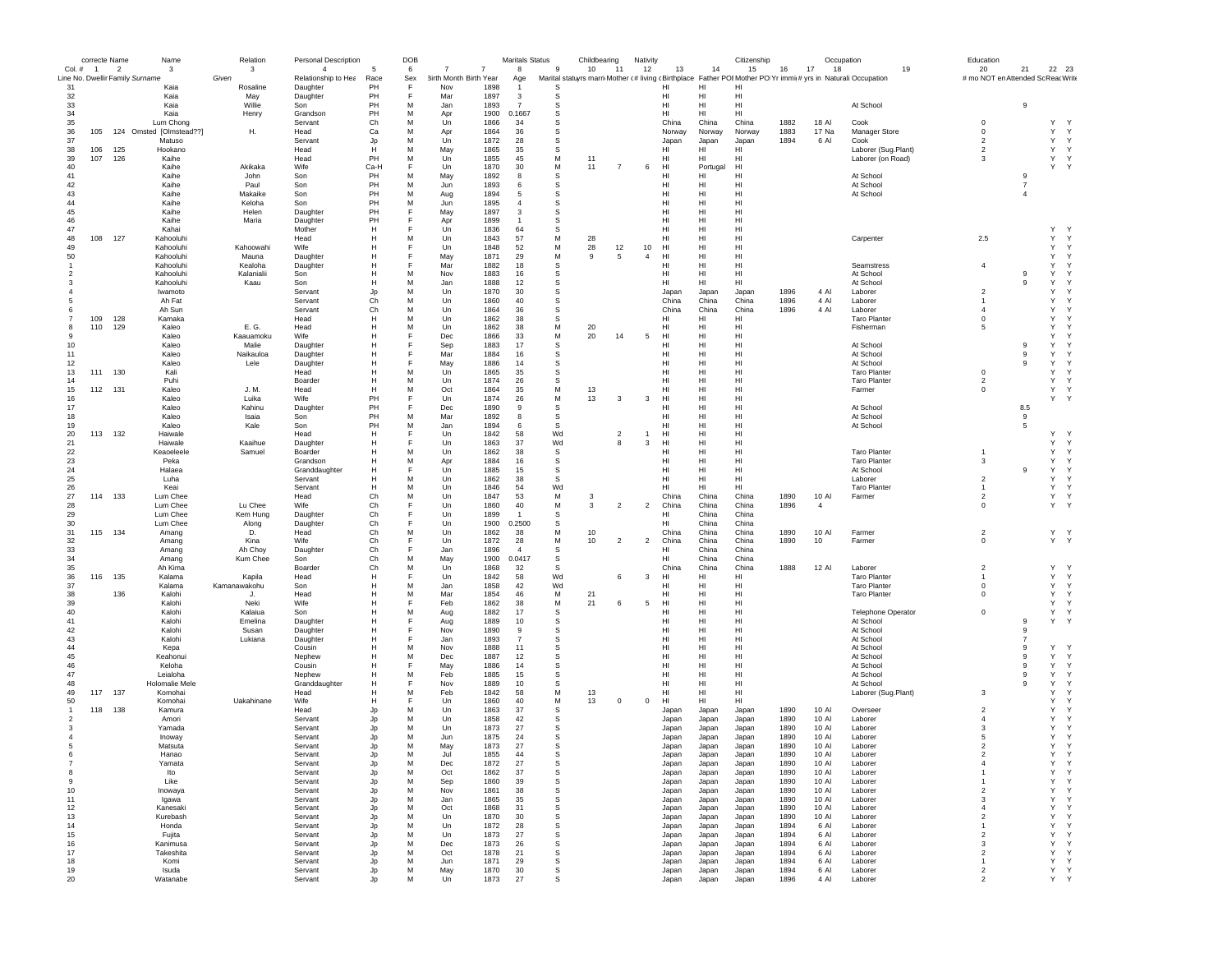|                |                | correcte Name  | Name                            | Relation   | Personal Description |              | DOB    |                                  |              | Maritals Status |          | Childbearing                                                                                                  | Nativity |                |                |                 | Citizenship    |              | Occupation     |                     | Education               |                                    |           |                   |
|----------------|----------------|----------------|---------------------------------|------------|----------------------|--------------|--------|----------------------------------|--------------|-----------------|----------|---------------------------------------------------------------------------------------------------------------|----------|----------------|----------------|-----------------|----------------|--------------|----------------|---------------------|-------------------------|------------------------------------|-----------|-------------------|
| Col.#          | $\overline{1}$ | $\overline{2}$ | 3                               | 3          | $\overline{4}$       | -5           | 6      | $\overline{7}$<br>$\overline{7}$ |              | 8               | 9        | 10<br>11                                                                                                      |          | 12             | 13             | 14              | 15             | 16           | 17<br>18       | 19                  | 20                      | 21                                 | 22 23     |                   |
|                |                |                | Line No. Dwellir Family Surname | Given      | Relationship to Hea  | Race         | Sex    | 3irth Month Birth Year           |              | Age             |          | Marital statuyrs marri Mother (#living (Birthplace Father POI Mother PO Yr immi(# yrs in Naturali: Occupation |          |                |                |                 |                |              |                |                     |                         | # mo NOT en Attended Sc Reac Write |           |                   |
| 21             |                |                | Murata                          |            | Servant              | Jp           | M      | Un                               | 1868         | 32              | s        |                                                                                                               |          |                | Japan          | Japan           | Japan          | 1896         | 4 Al           | Laborer             | -3                      |                                    | Υ<br>Y    | $\mathsf{Y}$<br>Y |
| 22             |                |                | Kobiyashi                       |            | Servant              | Jp           | M      | Un                               | 1871         | 29              | s        |                                                                                                               |          |                | Japan          | Japan           | Japan          | 1896         | 4 Al           | Laborer             | $\overline{4}$          |                                    |           | Y                 |
| 23<br>24       |                |                | Matsuhusi                       |            | Servant              | Jp           | M<br>M | Un                               | 1873         | 27              | s<br>s   |                                                                                                               |          |                | Japan          | Japan           | Japan          | 1890         | 10 AI          | Laborer             | $\overline{2}$<br>3     |                                    | Y<br>Y    | Y                 |
| 25             |                |                | Takamura<br>Harita              |            | Servant<br>Servant   | Jp           | M      | Un<br>Un                         | 1869<br>1870 | 31<br>30        | s        |                                                                                                               |          |                | Japan<br>Japan | Japan<br>Japan  | Japan<br>Japan | 1890<br>1890 | 10 AI<br>10 AI | Laborer<br>Laborer  | 2                       |                                    | Y         | $\mathsf{Y}$      |
| 26             | 119            | 139            | Kaneta                          |            | Head                 | Jp<br>Jp     | M      | Un                               | 1870         | 30              | M        | 3                                                                                                             |          |                | Japan          | Japan           | Japan          | 1892         | 8 Al           | Overseer            | $\overline{2}$          |                                    | Y         | $\mathsf{Y}$      |
| 27             |                |                | Kaneta                          | Mitsu      | Wife                 | Jp           | F      | Un                               | 1872         | 28              | M        | 3<br>$\overline{1}$                                                                                           |          | $\overline{1}$ | Japan          | Japan           | Japan          | 1892         | 8              | Laborer             | $\overline{2}$          |                                    | Y Y       |                   |
| 28             |                |                | Kaneta                          | Diuta      | Daughter             | Jp           | F      | Feb                              | 1900         | 0.2500          | s        |                                                                                                               |          |                | нı             | Japan           | Japan          |              |                |                     |                         |                                    |           |                   |
| 29             |                |                | Atewala                         |            | Servant              | Jp           | M      | Un                               | 1878         | 22              | s        |                                                                                                               |          |                | Japan          | Japan           | Japan          | 1890         | 10 AI          | Laborer             | $\mathbf{1}$            |                                    | Y Y       |                   |
| 30             |                |                | Anoki                           |            | Servant              | Jp           | M      | Un                               | 1870         | 30              | s        |                                                                                                               |          |                | Japan          | Japan           | Japan          | 1890         | 10 AI          | Laborer             |                         |                                    |           |                   |
| 31             |                |                | Kasiwagi                        |            | Servant              | Jp           | M      | $_{\text{Un}}$                   | 1875         | 25              | s        |                                                                                                               |          |                | Japan          | Japan           | Japan          | 1890         | 10 AI          | Laborer             |                         |                                    |           |                   |
| 32             | 120            | 140            | Ah Chun                         |            | Head                 | Ch           | M      | Un                               | 1862         | 38              | M        | $\overline{7}$                                                                                                |          |                | China          | China           | China          | 1890         | 10 AI          | Coffee Saloon       |                         |                                    | Y Y       |                   |
| 33             |                |                | Ah Chun                         | Kekilea    | Wife                 | H            | F      | Un                               | 1874         | 26              | М        | $\overline{7}$                                                                                                |          |                | HI             | HI              | HI             |              |                |                     |                         |                                    |           |                   |
| 34             |                |                | Ah Chun                         | Aiau       | Son                  | Ch-H         | M      | Oct                              | 1894         | 5               | s        |                                                                                                               |          |                | HI             | China           | HI             |              |                |                     |                         |                                    |           |                   |
| 35             |                | 121 141        | Ah Siu                          |            | Head                 | Ch           | м      | Un                               | 1865         | 35              | s        |                                                                                                               |          |                | China          | China           | China          | 1890         | 10 AI          | Laborer             | $\overline{2}$          |                                    | Y         | $\mathsf{Y}$      |
| 36             |                |                | Ah Yat                          |            | Servant              | Ch           | M      | Un                               | 1875         | 25              | s        |                                                                                                               |          |                | China          | China           | China          | 1890         | 10 AI          | Laborer             | $\overline{2}$          |                                    | Y         | Y                 |
| 37             |                |                | Ah Shew                         |            | Servant              | Ch           | M      | Un                               | 1876         | 24              | S        |                                                                                                               |          |                | China          | China           | China          | 1890         | 10 AI          | Laborer             |                         |                                    | Y         | $\mathsf{Y}$      |
| 38             |                |                | Ling Sing                       |            | Servant              | Ch           | M      | Un                               | 1870         | 30              | s        |                                                                                                               |          |                | China          | China           | China          | 1890         | 10 Al          | Laborer             |                         |                                    | Y         | Y                 |
| 39             |                | 122 142        | Kumaisi                         |            | Head                 | Jp           | M      | Un                               | 1865         | 35              | M        | 10                                                                                                            |          |                | Japan          | Japan           | Japan          | 1889         | 11 Al          | Laborer             | $\overline{2}$          |                                    | Y Y       |                   |
| 40             |                |                | Kumaisi                         | Matiso     | Wife                 | Jp           | E      | Un                               | 1866         | 34              | M        | 10<br>3                                                                                                       |          | 3              | Japan          | Japan           | Japan          | 1890         | 10 AI          | Laborer             | $\mathbf{1}$            |                                    | Y Y       |                   |
| 41             |                |                | Kumaisi                         | Masutero   | Son                  | Jp           | M      | Dec                              | 1897         | 2               | s        |                                                                                                               |          |                | нı             | Japan           | Japan          |              |                |                     |                         |                                    |           |                   |
| 42             |                |                | Kumaisi                         | Sumi       | Son                  | Jp           | M      | Apr                              | 1900         | 0.0833          | S        |                                                                                                               |          |                | HI             | Japan           | Japan          |              |                |                     |                         |                                    |           |                   |
| 43             |                |                | Kumaisi                         | Otaro      | Daughter             | Jp           | E      | May                              | 1893         | $\overline{7}$  | S        |                                                                                                               |          |                | HI             | Japan           | Japan          |              |                |                     |                         |                                    |           |                   |
| 44             | 123            | 143            | Adachi                          |            | Head                 | Jp           | M      | Un                               | 1864         | 36              | s        |                                                                                                               |          |                | Japan          | Japan           | Japan          | 1885         | 15 Al          | Overseer            | $\overline{2}$          |                                    | Υ         |                   |
| 45             |                |                | Mayakawa                        |            | Servant              | Jp           | M      | Un                               | 1861         | 39              | s        |                                                                                                               |          |                | Japan          | Japan           | Japan          | 1885         | 15 AI          | Laborer             | $\overline{\mathbf{2}}$ |                                    | Y         | Y                 |
| 46             |                |                | Mujakawa                        |            | Servant              | Jp           | M      | Un                               | 1863         | 37              | s        |                                                                                                               |          |                | Japan          | Japan           | Japan          | 1885         | 15 AI          | Laborer             | $\mathbf{1}$            |                                    | Y         | Y                 |
| 47             |                |                | Yumabachi                       |            | Servant              | Jp           | M      | Un                               | 1860         | 40              | s        |                                                                                                               |          |                | Japan          | Japan           | Japan          | 1885         | 15 AI          | Laborer             | 3                       |                                    | Y         | Y                 |
| 48             | 124            | 144            | Hannis                          | W.         | Head                 | Ca           | M      | May                              | 1858         | 42              | M        | 6                                                                                                             |          |                | England        | England         | England        | 1888         |                | 12 Denizen Overseer |                         |                                    | Y         | $\mathsf{Y}$      |
| 49             |                |                | Hannis                          | Neha       | Wife                 | PH           | F      | Apr                              | 1872         | 28              | M        | $\mathbf 0$<br>6                                                                                              |          | $^{\circ}$     | HI             | HI              | нı             |              |                |                     |                         |                                    | Y         | Y                 |
| 50             | 125            | 145            | Schultz                         | W.         | Head                 | Ca           | M      | Apr                              | 1872         | 28              | M        |                                                                                                               |          |                | Germany        | Germany         | Germany        | 1894         | 6 Al           |                     |                         |                                    | Y         | Y                 |
| $\mathbf{1}$   | 126            | 146            | Duson                           | Mike       | Head                 | Ca           | M      | Un                               | 1848         | 52              | М        | 10                                                                                                            |          |                | At Sea         | France          | France         | 1852         | 48 Al          | <b>Team Boss</b>    | $\overline{4}$          |                                    | ${\sf N}$ | N                 |
| $\mathcal{P}$  |                |                | Duson                           | Nakuiaina  | <b>Wife</b>          | Ca-H         | F      | $_{\text{Un}}$                   | 1847         | 53              | М        | 10<br>9                                                                                                       |          | 8              | HI             | England         | HI             |              |                |                     |                         |                                    | Y         | Y                 |
| 3              |                |                | Duson                           | Kilia      | Daughter             | Ca-H         | E      | Jan                              | 1886         | 14              | s        |                                                                                                               |          |                | HI             | France          | HI             |              |                | At School           |                         | 9                                  | Y         | $\mathsf{Y}$      |
|                |                |                | Duson                           | Laika      | Daughter             | Ca-H         | F      | Oct                              | 1890         | 9               | s        |                                                                                                               |          |                | нı             | France          | HI             |              |                | At School           |                         | 9                                  |           |                   |
|                |                |                | Duson                           | Mike       | Son                  | Ca-H         | M      | Nov                              | 1894         | 5               | s        |                                                                                                               |          |                | HI             | France          | HI             |              |                | At School           |                         | 3                                  |           |                   |
|                |                |                | Kekua                           | George     | Boarder              | H            | M      | Mar                              | 1876         | 24              | s        |                                                                                                               |          |                | HI             | HI              | HI             |              |                |                     |                         |                                    | Y Y       |                   |
|                |                |                | McLiam                          | Louis      | Nephew               | Ca-H         | м      | Oct                              | 1894         | -5              | s        |                                                                                                               |          |                | HI             | Scotland        | HI             |              |                | At School           |                         | $\overline{4}$                     |           |                   |
|                |                |                | Kapehe                          |            | Granddaughter        | Ca-H         | F      | Mar                              | 1894         | 6               | S        |                                                                                                               |          |                | HI             | Scotland        | H <sub>1</sub> |              |                | At School           |                         | $\overline{7}$                     |           |                   |
| 9              | 127            | 147            | Asikawa                         |            | Head                 | Jp           | M      | Un                               | 1868         | 32              | M        | $\overline{7}$                                                                                                |          |                | Japan          | Japan           | Japan          | 1894         | 6 Al           | Laborer (Sug.Plant) | $\overline{2}$          |                                    | Y Y       |                   |
| 10             |                |                | Asikawa                         | Hana       | Wife                 | Jp           | F      | Un                               | 1875         | 25              | M        | $\overline{7}$                                                                                                |          | $\overline{1}$ | Japan          | Japan           | Japan          | 1894         | 6 Al           | Laborer (Sug.Plant) | $\overline{2}$          |                                    | N         | $\overline{N}$    |
| 11             |                |                | Asikawa                         | Masao      | Son                  | Jp           | M      | Un                               | 1895         | 5               | S        |                                                                                                               |          |                | HI             | Japan           | Japan          |              |                |                     |                         |                                    |           |                   |
| 12             |                |                | Doys                            |            | Servant              | Jp           | M      | Un                               | 1860         | 40              | s        |                                                                                                               |          |                | Japan          | Japan           | Japan          | 1888         | 12 Al          | Laborer (Sug.Plant) | $\overline{2}$          |                                    | Y         | Y                 |
| 13             |                |                | Itow                            |            | Servant              | Jp           | M      | $_{\text{Un}}$                   | 1872         | 28              | s        |                                                                                                               |          |                | Japan          | Japan           | Japan          | 1894         | 6 Al           | Laborer (Sug.Plant) | $\mathbf{3}$            |                                    | N         | N                 |
| 14             |                |                | Husikawa                        |            | Servant              | Jp           | M      | Un                               | 1882         | 18              | S        |                                                                                                               |          |                | Japan          | Japan           | Japan          | 1897         | 3 Al           | Laborer (Sug.Plant) | $\overline{4}$          |                                    | N         | N                 |
| 15             | 128            | 148            | Iyama                           |            | Head                 | Jp           | M      | Un                               | 1873         | 27              | M        |                                                                                                               |          |                | Japan          | Japan           | Japan          | 1893         | 7 AI           | Laborer (Sug.Plant) | $\overline{2}$          |                                    | N         | N                 |
| 16             |                |                | lyama                           | Takano     | Wife                 | Jp           | F      | Un                               | 1874         | 26              | М        | $\mathbf 0$<br>$\mathbf{1}$                                                                                   |          | $\mathbf 0$    | Japan          | Japan           | Japan          | 1894         | 6 Al           | Laborer (Sug.Plant) | 3                       |                                    | N         | N                 |
| 17             | 129            | 149            | Saito                           |            | Head                 | Jp           | M      | Un                               | 1867         | 33              | M        | 3                                                                                                             |          |                | Japan          | Japan           | Japan          | 1895         | 5 AI           | Laborer (Sug.Plant) | $\overline{2}$          |                                    | Y         | Y                 |
| 18             |                |                | Saito                           | Sean       | Wife                 | Jp           | F      | Un                               | 1875         | 25              | M        | 3<br>$\overline{1}$                                                                                           | -1       |                | Japan          | Japan           | Japan          | 1895         | 5 Al           | Laborer (Sug.Plant) | $\mathbf{1}$            |                                    | ${\sf N}$ | N                 |
| 19             |                |                | Saito                           | Sairo Sune | Son                  | Jp           | M      | Un                               | 1899         | $\mathbf{1}$    | S        |                                                                                                               |          |                | HI             | Japan           | Japan          |              |                |                     |                         |                                    |           |                   |
| 20             |                |                | Sakawa                          |            | Servant              | Jp           | M      | Un                               | 1875         | 25              | S        |                                                                                                               |          |                | Japan          | Japan           | Japan          | 1895         | 5 Al           | Laborer (Sug.Plant) | $\overline{2}$          |                                    | Y         | Y                 |
| 21             |                |                | Miata                           |            | Servant              | Jp           | M      | Un                               | 1882         | 18              | s        |                                                                                                               |          |                | Japan          | Japan           | Japan          | 1898         | 2 Al           | Laborer (Sug.Plant) |                         |                                    | Y         | Y                 |
| 22             | 130            | 150            | Takemoto                        |            | Head                 | Jp           | M      | Un                               | 1851         | 49              | M        | 5                                                                                                             |          |                | Japan          | Japan           | Japan          | 1891         | 9 AI           | Laborer (Sug.Plant) | 3                       |                                    | N         | N                 |
| 23             |                |                | Takemoto                        | Mura       | Wife                 | Jp           | E      | Un                               | 1865         | 35              | M        | 5<br>$\mathbf 0$                                                                                              |          | $\mathbf 0$    | Japan          | Japan           | Japan          | 1891         | 9 AI           | Laborer (Sug.Plant) | 2.5                     |                                    | N         | N                 |
| 24             |                | 131 151        | Allencastre                     | Francisco  | Head                 | Port         | E      | $_{\text{Un}}$                   | 1843         | 57              | Wd       | 6                                                                                                             |          | 6              | Portugal       | Portugal        | Portugal       | 1881         | 19 Na          |                     |                         |                                    | Y         |                   |
| 25             |                |                | Allencastre                     | Veiraho    | Son                  | Port         | M      | Un                               | 1870         | 30              | S        |                                                                                                               |          |                | Portugal       | Portugal        | Portugal       | 1881         | 19 Na          | <b>Store Keeper</b> | $^{\circ}$              |                                    | Y         |                   |
| 26             |                |                | Allencastre                     | Vanucia    | Son                  | Port         | M      | Un                               | 1864         | 36              | s        |                                                                                                               |          |                | Portugal       | Portugal        | Portugal       | 1881         | 19 AI          | <b>Butcher</b>      |                         |                                    | Y         |                   |
| 27             |                |                | Allencastre                     | Pifano     | Son                  | Port         | м      | Un                               | 1865         | 35              | s        |                                                                                                               |          |                | Portugal       | Portugal        | Portugal       | 1881         | 19 AI          | Butcher             |                         |                                    | Y         |                   |
| 28             |                |                | Allencastre                     | Orethis    | Daughter             | Port         | F      | Un                               | 1881         | 19              | s        |                                                                                                               |          |                | At Sea         | Portugal        | Portugal       | 1881         | 19             |                     |                         |                                    | Y         |                   |
| 29             | 132            | 152            | Ota                             | S. Dr      | Head                 | Jp           | M      | Un                               | 1871         | 29              | M        |                                                                                                               |          |                | Japan          | Japan           | Japan          | 1897         | 3 Al           | Doctor              |                         |                                    | Y         | Y                 |
| 30             |                |                | Ota                             | Isome      | Wife                 | Jp           |        | Un                               | 1870         | 30              | M        | $\mathbf 0$<br>$\overline{1}$                                                                                 |          | $\mathbf 0$    | Japan          | Japan           | Japan          | 1897         | 3              |                     |                         |                                    | Y         | $\mathsf{Y}$      |
| 31             |                | 133 153        | Pupuhi                          | Sam        | Head                 | $\mathsf{H}$ | M      | Un                               | 1861         | 39              | М        | 20                                                                                                            |          |                | нı             | HI              | HI             |              |                | Butcher             |                         |                                    | Y         | Y                 |
| 32             |                |                | Pupuhi                          | Hana       | Wife                 | $\mathsf{H}$ |        | Jun                              | 1858         | 42              | М        | 20<br>9                                                                                                       |          | $\overline{4}$ | HI             | HI              | HI             |              |                |                     |                         |                                    | Y Y       |                   |
| 33             |                |                | Pupuhi                          | Kalola     | Daughter             | Н            |        | Jul                              | 1891         | 8               | s        |                                                                                                               |          |                | HI             | HI              | HI             |              |                | At School           |                         | $\overline{7}$                     |           |                   |
| 34             |                |                | Pupuhi                          | Walia      | Son                  | $\mathsf{H}$ | M      | Oct                              | 1893         | -6              | <b>S</b> |                                                                                                               |          |                | HI             | HI              | HI             |              |                | At School           |                         | $\overline{7}$                     |           |                   |
| 35             |                |                | Kekoanui                        |            | Mother               | Н            |        | Un                               | 1820         | 80              | Wd       | 16                                                                                                            |          | 10             | HI             | HI              | HI             |              |                |                     |                         |                                    | Y         |                   |
| 36             |                |                | Pua                             |            | Servant              | $\mathsf{H}$ | M      | Un                               | 1871         | 29              | S        |                                                                                                               |          |                | HI             | HI              | HI             |              |                |                     |                         |                                    | Y         | Y                 |
| 37             |                |                | Kaiwinui                        |            | Servant              | Н            | M      | Un                               | 1862         | 38              | s        |                                                                                                               |          |                | HI             | HI              | HI             |              |                |                     |                         |                                    | Y         | Y                 |
| 38             | 134            | 154            | Kekuhana                        | William    | Head                 | н            | M      | Jan                              | 1882         | 18              | s        |                                                                                                               |          |                | HI             | HI              | HI             |              |                | Teamster            |                         |                                    | Y         | Y                 |
| 39             |                |                | Kekuhana                        | Annie      | Sister               |              |        | Dec                              | 1884         | 15              | s        |                                                                                                               |          |                | HI             | HI              | HI             |              |                | At School           |                         | -9                                 | Y         | $\mathsf{Y}$      |
| 40             |                |                | Kekuhana                        | Kuku       | Brother              |              | M      | Jun                              | 1887         | 13              | s        |                                                                                                               |          |                | HI             | HI              | HI             |              |                | At School           |                         | 8                                  | Y         | Y                 |
| 41             |                |                | Kekuhana                        | Noeau      | <b>Brother</b>       |              | M      | May                              | 1888         | 12              | s        |                                                                                                               |          |                | HI             | HI              | HI             |              |                | At School           |                         | $\overline{7}$                     | Y         | $\mathsf{Y}$      |
| 42             |                |                | Kekuhana                        | Kahawalu   | <b>Brother</b>       |              | M      | Aug                              | 1890         | 9               | s        |                                                                                                               |          |                | HI             | HI              | HI             |              |                | At School           |                         | -9                                 |           |                   |
| 43             |                |                | Kekuhana                        | Alupai     | Brother              | Н            | M      | May                              | 1893         | $\overline{7}$  | s        |                                                                                                               |          |                | HI             | HI              | HI             |              |                | At School           |                         | 8                                  |           |                   |
| 44             |                |                | Kipola                          |            | Cousin               | Н            |        | Un                               | 1888         | 12              | s        |                                                                                                               |          |                | HI             | HI              | HI             |              |                | At School           |                         | 8                                  | Y Y       |                   |
| 45             |                |                | Kikahili                        |            | Cousin               | $\mathsf{H}$ |        | Un                               | 1898         | $\overline{2}$  | s        |                                                                                                               |          |                | HI.            | H               | HI             |              |                |                     |                         |                                    |           |                   |
| 4h             |                |                | KIDI                            | John       | Uncle                | н            | M      | Aug                              | 1861         | 38              | 5        |                                                                                                               |          |                | нı             | HI              | HI             |              |                | Laborei             |                         |                                    |           |                   |
| 47             | 135            | 155            | Hoakanu                         |            | Head                 | H            | M      | Un                               | 1842         | 58              | М        | 30                                                                                                            |          |                | HI             | HI              | HI             |              |                | Planter             |                         |                                    | Y         | Y                 |
| 48             |                |                | Hoakanu                         | Kamana     | Wife                 | H            | F      | Un                               | 1840         | 60              | М        | 30<br>$\mathbf 0$                                                                                             |          | $\mathbf 0$    | HI             | HI              | HI             |              |                |                     |                         |                                    | Y         | Y                 |
| 49             |                |                | Hoakanu                         | Joseph     | Son                  | H            | м      | Un                               | 1876         | 24              | s        |                                                                                                               |          |                | HI             | HI              | HI             |              |                | Planter             |                         |                                    | Y         | Y                 |
| 50             | 136            | 156            | Ah Choy                         |            | Head                 | Ch           | M      | Un                               | 1874         | 26              | -S       |                                                                                                               |          |                | China          | China           | China          | 1878         | 22 Al          | Cook                |                         |                                    | Y         | Y                 |
| $\mathbf{1}$   | 137            | 157            | Hanuna                          | John       | Head                 | H            | M      | Sep                              | 1840         | 59              | M        | 37                                                                                                            |          |                | HI             | HI              | HI             |              |                | Attorney at Law     | $\overline{1}$          |                                    | Y         |                   |
| $\overline{2}$ |                |                | Hanuna                          | Poipo      | Wife                 | H            | F      | Un                               | 1842         | 58              | М        | 37<br>$\mathbf 0$                                                                                             |          | $\mathbf 0$    | HI             | HI              | HI             |              |                |                     |                         |                                    | Y         | $\mathsf{Y}$      |
| 3              | 138            | 158            | Kupiliela                       | John       | Head                 | H            | M      | Oct                              | 1880         | 19              | M        | 0                                                                                                             |          |                | нı             | HI              | HI             |              |                | Planter             | $\overline{2}$          |                                    | Y         | Y                 |
| $\overline{4}$ |                |                | Kupiliela                       | Elizaberth | Wife                 | H            | F      | Feb                              | 1879         | 21              | M        | 0<br>0                                                                                                        |          | $\mathbf 0$    | HI             | HI              | HI             |              |                |                     |                         |                                    | Y         | Y                 |
| 5              |                | 139 159        | Wahine                          | Enoch      | Head                 | $\mathsf{H}$ | M      | Aug                              | 1881         | 18              | M        | -1                                                                                                            |          |                | HI.            | HI              | HI             |              |                | Planter             | $\mathsf 0$             |                                    | Y         | $\mathsf{Y}$      |
| 6              |                |                | Wahine                          | Ida        | Wife                 | $\mathsf{H}$ |        | Oct                              | 1877         | 22              | М        | -1<br>$\mathbf{1}$                                                                                            |          | -1             | HI.            | HI              | HI             |              |                |                     |                         |                                    | Y Y       |                   |
| $\overline{7}$ |                |                | Wahine                          | Anna       | Daughter             | H            |        | Mar                              | 1900         | 0.1667          | s        |                                                                                                               |          |                | HI             | HI              | HI             |              |                |                     |                         |                                    |           |                   |
| 8              |                |                | Kakani                          | Mary       | Niece                | H            |        | Dec                              | 1896         | 3               | s        |                                                                                                               |          |                | HI             | HI              | HI             |              |                |                     |                         |                                    |           |                   |
| 9              |                |                | Pekuela                         | Ester      | Niece                | H            | F      | Dec                              | 1889         | 10              | s        |                                                                                                               |          |                | HI             | HI              | HI             |              |                | At School           |                         | 9                                  | Y Y       |                   |
| 10             |                |                | Oliner                          |            | Cousin               | H            | M      | Jan                              | 1886         | 14              | s        |                                                                                                               |          |                | HI             | H <sub>II</sub> | HI             |              |                | At School           |                         | 8                                  | Y Y       |                   |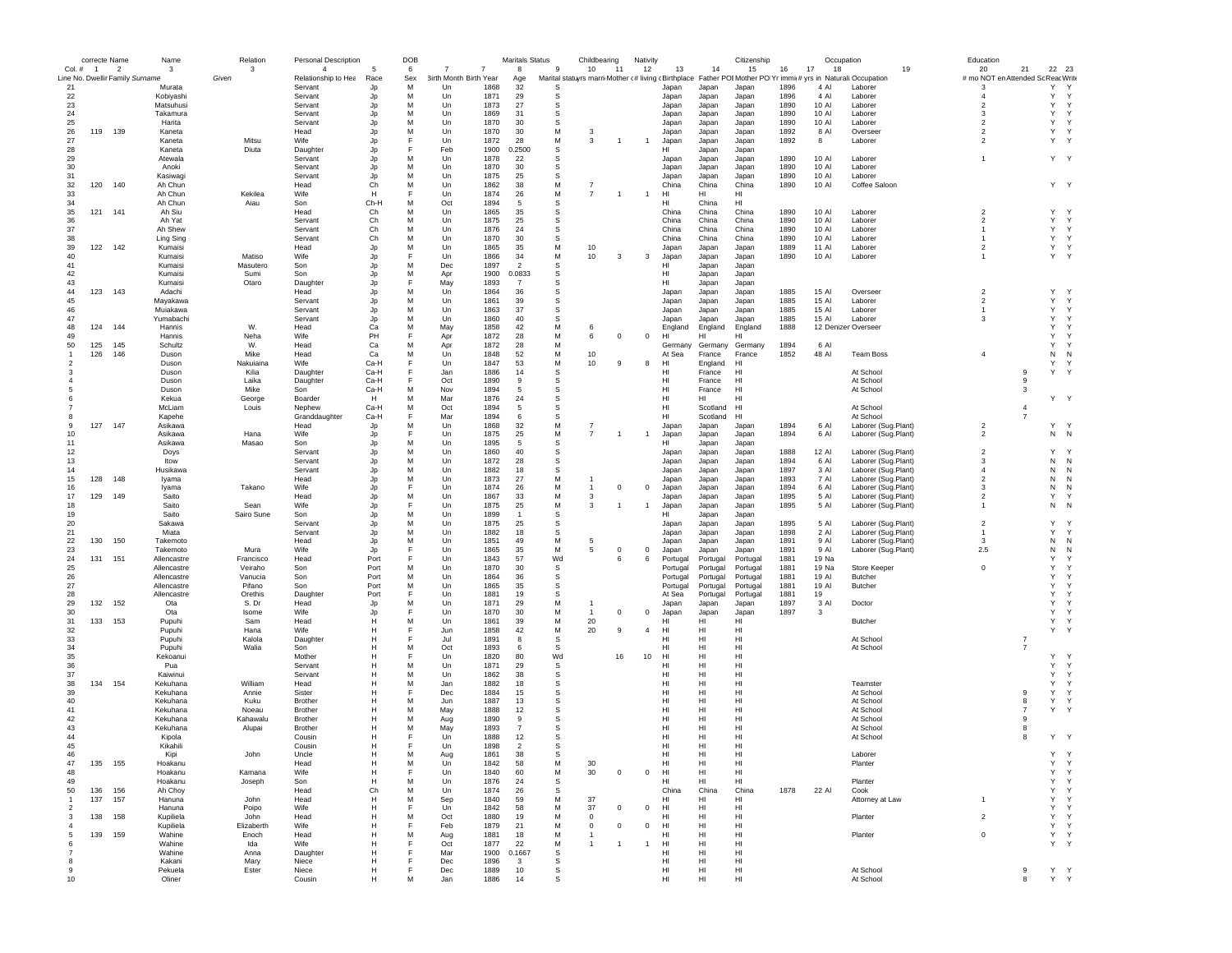|                                 | correcte Name  |                | Name                                   |          | Relation   | <b>Personal Description</b> |          | DOB      |                        |                | <b>Maritals Status</b> |          | Childbearing   |                | Nativity       |                 |                | Citizenship          |              | Occupation     |                                                                                                              | Education                         |                |              |              |
|---------------------------------|----------------|----------------|----------------------------------------|----------|------------|-----------------------------|----------|----------|------------------------|----------------|------------------------|----------|----------------|----------------|----------------|-----------------|----------------|----------------------|--------------|----------------|--------------------------------------------------------------------------------------------------------------|-----------------------------------|----------------|--------------|--------------|
| $Col.$ #                        | $\overline{1}$ | $\overline{2}$ | 3                                      |          | 3          | $\overline{4}$              | 5        | 6        | 7                      | $\overline{7}$ | 8                      | 9        | 10             | 11             | 12             | 13              | 14             | 15                   | 16           | 17<br>18       | 19                                                                                                           | 20                                | 21             | 22 23        |              |
| Line No. Dwellir Family Surname |                |                |                                        | Given    |            | Relationship to Hea         | Race     | Sex<br>F | 3irth Month Birth Year | 1860           | Age<br>40              |          |                | 12             |                | HI              | н              | HI                   |              |                | Marital statuyrs marri Mother (# living cBirthplace Father POIMother PO Yr immit# yrs in Naturali:Occupation | # mo NOT en Attended Sc ReacWrite |                | Y Y          |              |
| 11<br>12                        | 140            |                | 160 Kulanikapuainui<br>Kulanikapuainui | Delia    | George     | Head<br>Son                 | н<br>Н   | M        | May<br>Sep             | 1885           | 14                     | Wd<br>S  |                |                | $\overline{2}$ | HI              | H              | HI                   |              |                | At School                                                                                                    |                                   | 9              | Y            | Y            |
| 13                              |                |                | Hoonui                                 |          |            | Niece                       | Н        |          | Un                     | 1892           | 8                      | S        |                |                |                | HI              | HI             | H <sub>1</sub>       |              |                | At School                                                                                                    |                                   | 8              |              |              |
| 14                              | 141            |                | 161 Kauinaakaule                       |          | George     | Head                        | Н        | M        | Mar                    | 1861           | 39                     | M        | 15             |                |                | HI              | H              | HI                   |              |                | Planter                                                                                                      | $^{\circ}$                        |                | Y Y          |              |
| 15                              |                |                | Kauinaakaule                           |          | Haweko     | Wife                        | Н        |          | Mar                    | 1857           | 43                     | M        | 15             | $^{\circ}$     | $^{\circ}$     | HI              | H              | HI                   |              |                |                                                                                                              |                                   |                | Y Y          |              |
| 16                              |                |                | Kawika                                 |          |            | Nephew                      | Н        | M        | Oct                    | 1893           | 6                      | s        |                |                |                | HI              | HI             | HI                   |              |                | At School                                                                                                    |                                   | $\overline{7}$ |              |              |
| 17                              | 142            | 162            | Keanini                                |          |            | Head                        | H        | M        | Jan                    | 1858           | 42                     | M        | 17             |                |                | HI              | HI             | H <sub>1</sub>       |              |                | Laborer                                                                                                      | 3                                 |                | Υ            | $\mathsf{Y}$ |
| 18                              |                |                | Keanini                                |          | Apikaka    | <b>Wife</b>                 | H        |          | Mar                    | 1865           | 35                     | M        | 17             | 10             | $\overline{2}$ | H <sub>II</sub> | HI             | H1                   |              |                |                                                                                                              |                                   |                | Y Y          |              |
| 19                              |                |                | Keanini                                |          | Liloa      | Daughter                    | н        |          | Mar                    | 1892           | 8                      | s        |                |                |                | HI              | HI             | HI                   |              |                | At School                                                                                                    |                                   | 9              |              |              |
| 20                              |                |                | Keanini                                |          | Ellen      | Daughter                    | H        |          | Feb                    | 1896           | $\overline{4}$         | s        |                |                |                | HI              | HI             | HI                   |              |                |                                                                                                              |                                   |                |              |              |
| 21                              | 143            | 163            | Hanelu                                 |          |            | Head                        | н        | M        | Un                     | 1864           | 36                     | М        | 6              |                |                | HI              | HI             | HI                   |              |                | Laborer                                                                                                      | $\overline{2}$                    |                | Y.           | <sup>Y</sup> |
| 22                              |                |                | Hanelu                                 | Pua      |            | Wife                        | н        |          | Un                     | 1851           | 49                     | М        | 6              | $\overline{a}$ | $\overline{1}$ | HI              | HI             | HI                   |              |                |                                                                                                              |                                   |                | Υ            | Y            |
| 23                              |                |                | Hanelu                                 |          | Keaka      | Daughter                    | H        |          | Nov                    | 1893           | 6                      | S        |                |                |                | HI              | HI             | HI                   |              |                | At School                                                                                                    |                                   | $\overline{7}$ |              |              |
| 24                              | 144            | 164            | Kihilu                                 |          |            | Head                        | H        |          | Un                     | 1850           | 50                     | Wd       |                | $^{\circ}$     | $\mathbf 0$    | HI              | HI             | HI                   |              |                |                                                                                                              |                                   |                | Y Y          |              |
| 25                              |                |                | Keaupuni                               | Joe      |            | <b>Brother</b>              | н        | M        | Un                     | 1820           | 80                     | Wd       |                |                |                | HI              | HI             | HI                   |              |                | Planter                                                                                                      |                                   |                | Y Y          |              |
| 26                              |                |                | Keaupuni                               |          | Mary       | Niece                       | н        | E        | Sep                    | 1880           | 19                     | s        |                |                |                | HI              | HI             | HI                   |              |                | Seamstress                                                                                                   | 3                                 |                | Y Y          |              |
| 27                              |                |                | Carley                                 |          | Kamila     | Boarder                     | PH       | E        | Dec                    | 1891           | 8                      | s        |                |                |                | HI              | HI             | H <sub>1</sub>       |              |                | At School                                                                                                    |                                   | $\overline{7}$ |              |              |
| 28                              |                |                | Kihelu                                 | 1. iilii |            | Niece                       | H        |          | May                    | 1893           | $\overline{7}$         | S        |                |                |                | HI              | HI             | H1                   |              |                | At School                                                                                                    |                                   | 6.5            |              |              |
| 29                              | 145            | 165            | Keaweiwi                               |          | William    | Head                        | H        | M        | Jan                    | 1874           | 26                     | M        | 6              |                |                | HI.             | HI             | HI                   |              |                | Planter                                                                                                      | $\mathsf 0$                       |                | Y            | $\mathsf{Y}$ |
| 30                              |                |                | Keaweiwi                               |          | Traser     | Wife                        | Ca-H     |          | Jan                    | 1874           | 26                     | M        | 6              |                |                | HI              | Englan         | H <sub>1</sub>       |              |                |                                                                                                              |                                   |                | Y            | $\mathsf{Y}$ |
| 31                              |                |                | Keaweiwi<br>Haaliliamanu               |          | Kalei      | Daughter                    | PH       |          | Jun                    | 1893           | 6                      | S        |                |                |                | HI              | HI             | HI                   |              |                |                                                                                                              |                                   |                |              |              |
| 32                              | 146            | 166            |                                        |          |            | Head                        | H        | M        | Un                     | 1862           | 38                     | M        | $\overline{7}$ |                |                | HI              | HI             | HI                   |              |                | Planter                                                                                                      |                                   |                | Y<br>Y       | Y            |
| 33                              |                |                | Haaliliamanu                           |          | Kaana      | Wife                        | H        |          | Un                     | 1874           | 26                     | М<br>S   | $\overline{7}$ | $^{\circ}$     | $\mathbf 0$    | HI              | HI             | HI<br>H <sub>1</sub> |              |                |                                                                                                              | 6                                 |                | Y            | $\checkmark$ |
| 34<br>35                        |                |                | Kaha<br>Kalehua                        |          |            | Cousin<br>Cousin            | Н<br>H   | M        | Un<br>Un               | 1879<br>1883   | 21<br>17               | S        |                |                |                | HI<br>HI        | HI<br>HI       | HI                   |              |                | Seamstress<br>Teamster                                                                                       | 1.5                               |                | Y            | Y            |
| 36                              | 147            | 167            | Kailikalakala                          |          |            | Head                        | Н        | M        | Un                     | 1840           | 60                     | M        | 15             |                |                | HI              | H              | HI                   |              |                | Planter                                                                                                      | $\overline{2}$                    |                | Y            |              |
| 37                              |                |                | Kailikalakala                          |          | Kahou      | Wife                        | Н        | F        | Un                     | 1838           | 62                     | М        | 15             |                | $\overline{4}$ | HI              | HI             | HI                   |              |                |                                                                                                              |                                   |                | Y            |              |
| 38                              |                |                | Kaili                                  |          |            | Grandson                    | Н        | M        | Un                     | 1876           | 24                     | s        |                |                |                | HI              | HI             | HI                   |              |                | Laborer (Sug.Plant)                                                                                          | $\overline{2}$                    |                | Y            |              |
| 39                              |                |                | Keliikiki                              |          |            | Grandson                    | H        | M        | Un                     | 1887           | 13                     | S        |                |                |                | HI              | HI             | HI                   |              |                | At School                                                                                                    |                                   | 9              | Y            |              |
| 40                              |                |                | Anuniha                                |          |            | Cousin                      | н        | M        | Un                     | 1851           | 49                     | Wd       |                |                |                | HI              | HI             | HI                   |              |                | Laborer (Sug.Plant)                                                                                          | $\overline{1}$                    |                | Y            |              |
| 41                              | 148            | 168            | Haina                                  |          |            | Head                        | н        | M        | Un                     | 1851           | 49                     | Wd       |                |                |                | HI              | HI             | HI                   |              |                | Planter                                                                                                      | 3                                 |                | Y            |              |
| 42                              |                |                | Haina                                  |          | Kekua      | Son                         | Н        | M        | Un                     | 1890           | 10                     | s        |                |                |                | HI              | HI             | HI                   |              |                | At School                                                                                                    |                                   | $\overline{7}$ | Y            |              |
| 43                              | 149            | 169            | Self Louisa                            |          |            | Head                        | н        | F        | Feb                    | 1872           | 28                     | М        | 10             | 3              | 3              | HI              | HI             | HI                   |              |                |                                                                                                              |                                   |                | Y            | Y            |
| 44                              |                |                | Louisa                                 | Emily    |            | Daughter                    | н        | F        | May                    | 1886           | 14                     | s        |                |                |                | HI              | HI             | HI                   |              |                | At School                                                                                                    |                                   | 8              | Y            | Y            |
| 45                              |                |                | Naeu                                   | Marv     |            | Niece                       | н        | E        | Feb                    | 1886           | 14                     | S        |                |                |                | H <sub>II</sub> | HI             | HI                   |              |                | At School                                                                                                    |                                   | 9              | Y            | Y            |
| 46                              | 150            | 170            | Aiona                                  | C.Y.     |            | Head                        | Ch       | M        | Jul                    | 1863           | 36                     | M        | -1             |                |                | China           | China          | China                | 1889         | 11 Al          | Store Keeper                                                                                                 | $^{\circ}$                        |                | Y            | $\mathsf{Y}$ |
| 47                              |                |                | Aiona                                  |          | Sam Ling   | Wife                        | Ch       | F        | Un                     | 1874           | 26                     | M        | $\mathbf{1}$   |                | $\overline{1}$ | China           | China          | China                | 1897         | 3              |                                                                                                              |                                   |                | Y            | Y            |
| 48                              |                |                | Aiona                                  |          | Young Choy | Son                         | Ch       | M        | Oct                    | 1899           | 0.6667                 | S        |                |                |                | HI              | China          | China                |              |                |                                                                                                              |                                   |                |              |              |
| 49                              |                |                | Ah Sing                                |          |            | Servant                     | Ch       | M        | Un                     | 1864           | 36                     | M        | 14             |                |                | China           | China          | China                | 1885         | 15 Al          | Clerk                                                                                                        | $^{\circ}$                        |                | Y            |              |
| 50                              |                |                | Okatani                                |          |            | Servant                     | Jp       | M        | Aug                    | 1876           | 24                     | s        |                |                |                | Japar           | Japan          | Japan                | 1892         | 8 Al           | Laborer                                                                                                      | 3                                 |                | $\mathsf{Y}$ | $\mathsf{Y}$ |
| $\overline{1}$                  | 151            | 171            | Hikau                                  |          |            | Head                        | H        | M        | Jun                    | 1877           | 23                     | M        | 9              |                |                | HI              | HI             | HI                   |              |                | Teamster                                                                                                     | $\mathfrak{p}$                    |                | Y            | $\mathsf{Y}$ |
|                                 |                |                | Hikau                                  |          | Kapeka     | Wife                        | н        |          | Mar                    | 1878           | 22                     | M        | 9              | $\overline{4}$ | 3              | HI              | HI             | HI                   |              |                |                                                                                                              |                                   |                | Y Y          |              |
|                                 |                |                | Hikau                                  |          | Keaka      | Son                         | H        | M        | Feb                    | 1899           | $\overline{1}$         | S        |                |                |                | HI              | HI             | HI                   |              |                |                                                                                                              |                                   |                |              |              |
|                                 |                |                | Hikau                                  |          | Loika      | Daughter                    | н        |          | Apr                    | 1894           | 6                      | s        |                |                |                | HI              | HI             | HI                   |              |                | At School                                                                                                    |                                   | 8              |              |              |
|                                 |                | 172            | Alama                                  |          |            | Head                        | Ch       | M        | Un                     | 1870           | 30                     | M        | $\overline{2}$ |                |                | China           | China          | China                | 1882         | 18 Al          | Shoemaker                                                                                                    |                                   |                | Y Y          |              |
|                                 |                |                | Alama                                  | Anna     |            | Wife                        | Ch       | E        | Un                     | 1878           | 22                     | M        | $\overline{2}$ |                | $\mathbf{1}$   | China           | China          | China                | 1898         | $\overline{2}$ |                                                                                                              |                                   |                | $N$ N        |              |
|                                 |                |                | Alama                                  |          | Ahuna      | Son                         | Ch       | M        | Jan                    | 1899           | $\overline{1}$         | S        |                |                |                | HI              | China          | China                |              |                |                                                                                                              |                                   |                |              |              |
|                                 | 152            | 173            | Apana                                  |          |            | Head                        | Ch       | M        | Un                     | 1865           | 35                     | s        |                |                |                | China           | China          | China                | 1885         | 15 Al          | Coffee Saloon                                                                                                | $^{\circ}$                        |                | Y            |              |
| -9                              |                |                | Lao Tong                               |          |            | Servant                     | Ch       | M        | Un                     | 1879           | 21                     | s        |                |                |                | China           | China          | China                | 1891         | 9 Al           | Tailor                                                                                                       | $^{\circ}$                        |                | Y            | Y            |
| 10                              |                |                | Lee Chin                               |          |            | Servant                     | Ch       | M        | Un                     | 1880           | 20                     | s        |                |                |                | China           | China          | China                | 1896         | 4 Al           | Cook                                                                                                         | $\overline{2}$                    |                | Y            | Y            |
| 11                              |                |                | Aiao                                   |          |            | Boarder                     | Ch       | M        | $_{\text{Un}}$         | 1877           | 23                     | S        |                |                |                | China           | China          | China                | 1886         | 14 Al          | Carpenter                                                                                                    | $\mathbf{1}$                      |                | $\mathsf{Y}$ |              |
| 12                              | 153            | 174            | Osaki                                  |          |            | Head                        | Jp       | M        | Un                     | 1865           | 35                     | S        |                |                |                | Japan           | Japan          | Japan                | 1899         | 1 Al           | Laborer (Sug.Plant)                                                                                          | $\overline{2}$                    |                | Y            |              |
| 13                              |                |                | Osaki                                  |          | Kiokichi   | Servant                     | Jp       | M        | Un                     | 1873           | 27                     | s        |                |                |                | Japan           | Japan          | Japan                | 1899         | 1 Al           | Laborer (Sug.Plant)                                                                                          |                                   |                | Y            |              |
| 14                              |                |                | Nishikido                              |          |            | Servant                     | Jp       | M        | Un                     | 1872           | 28                     | s        |                |                |                | Japan           | Japan          | Japan                | 1899         | 1 Al           | Laborer (Sug.Plant)                                                                                          |                                   |                | N            |              |
| 15                              |                |                | Karayama                               |          |            | Servant                     | Jp       | M        | Un                     | 1876           | 24                     | s        |                |                |                | Japan           | Japan          | Japan                | 1899         | 1 Al           | Laborer (Sug.Plant)                                                                                          | 3                                 |                | N            | N            |
| 16                              |                |                | Nichikido                              |          |            | Servant                     | Jp       | M        | Un                     | 1880           | 20                     | s        |                |                |                | Japan           | Japan          | Japan                | 1899         | 1 Al           | Laborer (Sug.Plant)                                                                                          | $\overline{\phantom{a}}$          |                | Y            |              |
| 17                              |                |                | Nakamire                               |          |            | Servant                     | Jp       | M        | Un                     | 1876           | 24                     | S        |                |                |                | Japan           | Japan          | Japan                | 1899         | 1 Al           | Laborer (Sug.Plant)                                                                                          | 2.5                               |                | Y            |              |
| 18                              |                |                | Kanata                                 |          |            | Servant                     | Jp       | M        | Un                     | 1874           | 26                     | S        |                |                |                | Japan           | Japan          | Japan                | 1899         | 1 Al           | Laborer (Sug.Plant)                                                                                          | 3                                 |                | $\mathsf{Y}$ |              |
| 19                              |                |                | Tominaku                               |          |            | Servant                     | Jp       | M        | Un                     | 1870           | 30                     | s        |                |                |                | Japan           | Japan          | Japan                | 1899         | 1 Al           | Laborer (Sug.Plant)                                                                                          | $\overline{4}$                    |                | N            | N            |
| 20                              | 154            | 175            | Okura                                  |          |            | Head                        | Jp       | M        | Un                     | 1875           | 25                     | s        |                |                |                | Japan           | Japan          | Japan                | 1899         | 1 Al           | Laborer (Sug.Plant)                                                                                          | $\overline{\phantom{a}}$          |                | Y            |              |
| 21                              |                |                | Kuwano                                 |          |            | Servant                     | Jp       | M<br>M   | Un                     | 1873           | 27                     | S        |                |                |                | Japan           | Japan          | Japan                | 1899         | 1 Al           | Laborer (Sug.Plant)                                                                                          | $\overline{\phantom{a}}$          |                | Y<br>Y       |              |
| 22                              |                |                | Kitaoka                                |          |            | Servant                     | Jp       |          | $_{\text{Un}}$         | 1869           | 31                     | S        |                |                |                | Japan           | Japan          | Japan                | 1898         | 2 Al           | Laborer (Sug.Plant)                                                                                          | $\mathfrak{p}$                    |                |              |              |
| 23                              |                |                | Shimigawa                              |          |            | Servant                     | Jp       | M        | Un                     | 1867           | 33                     | S        |                |                |                | Japan           | Japan          | Japan                | 1898         | 2 Al           | Laborer (Sug.Plant)                                                                                          |                                   |                | Y            |              |
| 24<br>25                        |                |                | Yoshida<br>Yasuda                      |          |            | Servant<br>Servant          | Jp<br>Jp | M<br>M   | Un<br>Un               | 1864<br>1871   | 36<br>29               | s<br>s   |                |                |                | Japan<br>Japan  | Japan          | Japan<br>Japan       | 1898<br>1898 | 2 Al<br>2 Al   | Laborer (Sug.Plant)<br>Laborer (Sug.Plant)                                                                   | $\overline{2}$                    |                | N<br>N       | N<br>N       |
|                                 |                |                |                                        |          |            |                             |          |          |                        |                |                        |          |                |                |                |                 | Japan          |                      |              |                |                                                                                                              |                                   |                |              |              |
| 26<br>27                        | 155            | 176            | Yamaguchi<br>Honda                     |          |            | Servant<br>Head             | Jp<br>Jp | M<br>M   | Un<br>Un               | 1870<br>1876   | 30<br>24               | s<br>S   |                |                |                | Japan<br>Japan  | Japan          | Japan<br>Japan       | 1899<br>1899 | 1 Al<br>1 AI   | Laborer (Sug.Plant)<br>Laborer (Sug.Plant)                                                                   | $\overline{2}$                    |                | Y<br>Y       |              |
| 28                              |                |                | Shimamura                              |          |            | Servant                     | Jp       | M        | Un                     | 1875           | 25                     | S        |                |                |                | Japan           | Japan<br>Japan | Japan                | 1899         | 1 Al           | Laborer (Sug.Plant)                                                                                          |                                   |                | Y            |              |
| 29                              |                |                | Sasabara                               |          |            | Servant                     | Jp       | M        | Un                     | 1873           | 27                     | s        |                |                |                | Japan           | Japan          | Japan                | 1899         | 1 Al           | Laborer (Sug.Plant)                                                                                          | $\overline{2}$                    |                | N            |              |
| 30                              |                |                | Maeda                                  |          |            | Servant                     | Jp       | M        | Un                     | 1879           | 21                     | S        |                |                |                | Japan           | Japan          | Japan                | 1899         | 1 Al           | Laborer (Sug.Plant)                                                                                          | 1.5                               |                | Y            |              |
| 31                              |                |                | Morikawa                               |          |            | Servant                     | Jp       | M        | Un                     | 1871           | 29                     | S        |                |                |                | Japan           | Japan          | Japan                | 1899         | 1 Al           | Laborer (Sug.Plant)                                                                                          | 3                                 |                | Y            |              |
| 32                              |                |                | Tomita                                 |          |            | Servant                     | Jp       | M        | Un                     | 1875           | 25                     | <b>s</b> |                |                |                | Japan           | Japan          | Japan                | 1899         | 1 AI           | Laborer (Sug.Plant)                                                                                          | $\overline{\phantom{a}}$          |                | N            | N            |
| 33                              | 156            | 177            | Fukuda                                 |          |            | Head                        | Jo       | M        | Un                     | 1874           | 26                     | М        | 3              |                |                | Japan           | Japan          | Japan                | 1899         | 1 Al           | Laborer (Sug.Plant)                                                                                          |                                   |                | N            | N            |
| 34                              |                |                | Fukuda                                 |          | Toma       | Wife                        | Jo       | F        | Un                     | 1876           | 24                     | M        | 3              | $^{\circ}$     | $\mathbf 0$    | Japan           | Japan          | Japan                | 1899         | 1 Al           | Laborer (Sug.Plant)                                                                                          | $\overline{2}$                    |                | Y            |              |
| 35                              |                |                | Sunada                                 |          |            | Servant                     | Jp       | M        | Un                     | 1871           | 29                     | S        |                |                |                | Japan           | Japan          | Japan                | 1899         | 1 Al           | Laborer (Sug.Plant)                                                                                          |                                   |                | Y            | Y            |
| 36                              |                |                | Yamamot                                |          |            | Servan                      |          | M        | Un                     | 1878           | 22                     |          |                |                |                |                 |                | Japar                | 1899         | 1 Al           | aborer (Sug.Piant                                                                                            |                                   |                |              |              |
| 37                              |                |                | Masuda                                 |          |            | Servant                     | Jp       | M        | Un                     | 1876           | 24                     | s        |                |                |                | Japan           | Japan          | Japan                | 1899         | 1 AI           | Laborer (Sug.Plant)                                                                                          | $\overline{1}$                    |                | ${\sf N}$    | N            |
| 38                              |                |                | Tanau                                  |          |            | Servant                     | Jp       | M        | Un                     | 1877           | 23                     | s        |                |                |                | Japan           | Japan          | Japan                | 1899         | 1 Al           | Laborer (Sug.Plant)                                                                                          | 1.5                               |                | N            | N            |
| 39                              |                |                | Oshida                                 |          |            | Servant                     | Jp       | M        | Un                     | 1874           | 26                     | s        |                |                |                | Japan           | Japan          | Japan                | 1899         | 1 Al           | Laborer (Sug.Plant)                                                                                          | 2.5                               |                | Y            | Y            |
| 40                              |                |                | Kamumoto                               |          |            | Servant                     | Jp       | M        | Un                     | 1880           | 20                     | s        |                |                |                | Japan           | Japan          | Japan                | 1899         | 1 Al           | Laborer (Sug.Plant)                                                                                          | $\overline{\mathbf{2}}$           |                | Y            | Y            |
| 41                              | 157            | 178            | Samida                                 |          |            | Head                        | Jp       | M        | Un                     | 1879           | 21                     | s        |                |                |                | Japan           | Japan          | Japan                | 1899         | 1 Al           | Laborer (Sug.Plant)                                                                                          | $\overline{1}$                    |                | Y            | Y            |
| 42                              |                |                | Takamura                               |          |            | Servant                     | Jp       | M        | Un                     | 1878           | 22                     | s        |                |                |                | Japan           | Japan          | Japan                | 1899         | 1 Al           | Laborer (Sug.Plant)                                                                                          | $\overline{2}$                    |                | Y            | Y            |
| $43\,$                          |                |                | Okimoto                                |          |            | Servant                     | Jp       | M        | Un                     | 1876           | 24                     | s        |                |                |                | Japan           | Japan          | Japan                | 1899         | 1 Al           | Laborer (Sug.Plant)                                                                                          | $\mathbf{1}$                      |                | N            | N            |
| 44                              |                |                | Miamoto                                |          |            | Servant                     | Jp       | M        | Un                     | 1880           | 20                     | s        |                |                |                | Japan           | Japan          | Japan                | 1899         | 1 Al           | Laborer (Sug.Plant)                                                                                          | 3                                 |                | Y            | Y            |
| 45                              |                |                | Kanamoto                               |          |            | Servant                     | Jp       | M        | Un                     | 1880           | 20                     | s        |                |                |                | Japan           | Japan          | Japan                | 1899         | 1 Al           | Laborer (Sug.Plant)                                                                                          | $\overline{2}$                    |                | Y            | Y            |
| 46                              |                |                | Nekomata                               |          |            | Servant                     | Jp       | M        | Un                     | 1870           | 30                     | s        |                |                |                | Japan           | Japan          | Japan                | 1899         | 1 Al           | Laborer (Sug.Plant)                                                                                          | $\mathbf{1}$                      |                | Y            | Y            |
| 47                              |                |                | Machikata                              |          |            | Servant                     | Jp       | M        | Un                     | 1868           | 32                     | s        |                |                |                | Japan           | Japan          | Japan                | 1899         | 1 Al           | Laborer (Sug.Plant)                                                                                          | $\overline{\mathbf{2}}$           |                | Y            | Y            |
| 48                              |                |                | Niita                                  |          |            | Servant                     | Jp       | M        | Un                     | 1879           | 21                     | s        |                |                |                | Japan           | Japan          | Japan                | 1899         | 1 Al           | Laborer (Sug.Plant)                                                                                          | -1                                |                | ${\sf N}$    | N            |
| 49                              |                |                | Hashimani                              |          |            | Servant                     | Jp       | M        | Un                     | 1879           | 21                     | s        |                |                |                | Japan           | Japan          | Japan                | 1899         | 1 Al           | Laborer (Sug.Plant)                                                                                          | $\overline{2}$                    |                | ${\sf N}$    | N            |
| 50                              |                |                | Tascahashi                             |          |            | Servant                     | Jo       | М        | Un                     | 1877           | 23                     | S        |                |                |                | Japan           | Japan          | Japan                | 1899         | 1 Al           | Laborer (Sug.Plant)                                                                                          | 3                                 |                | Y            | Y            |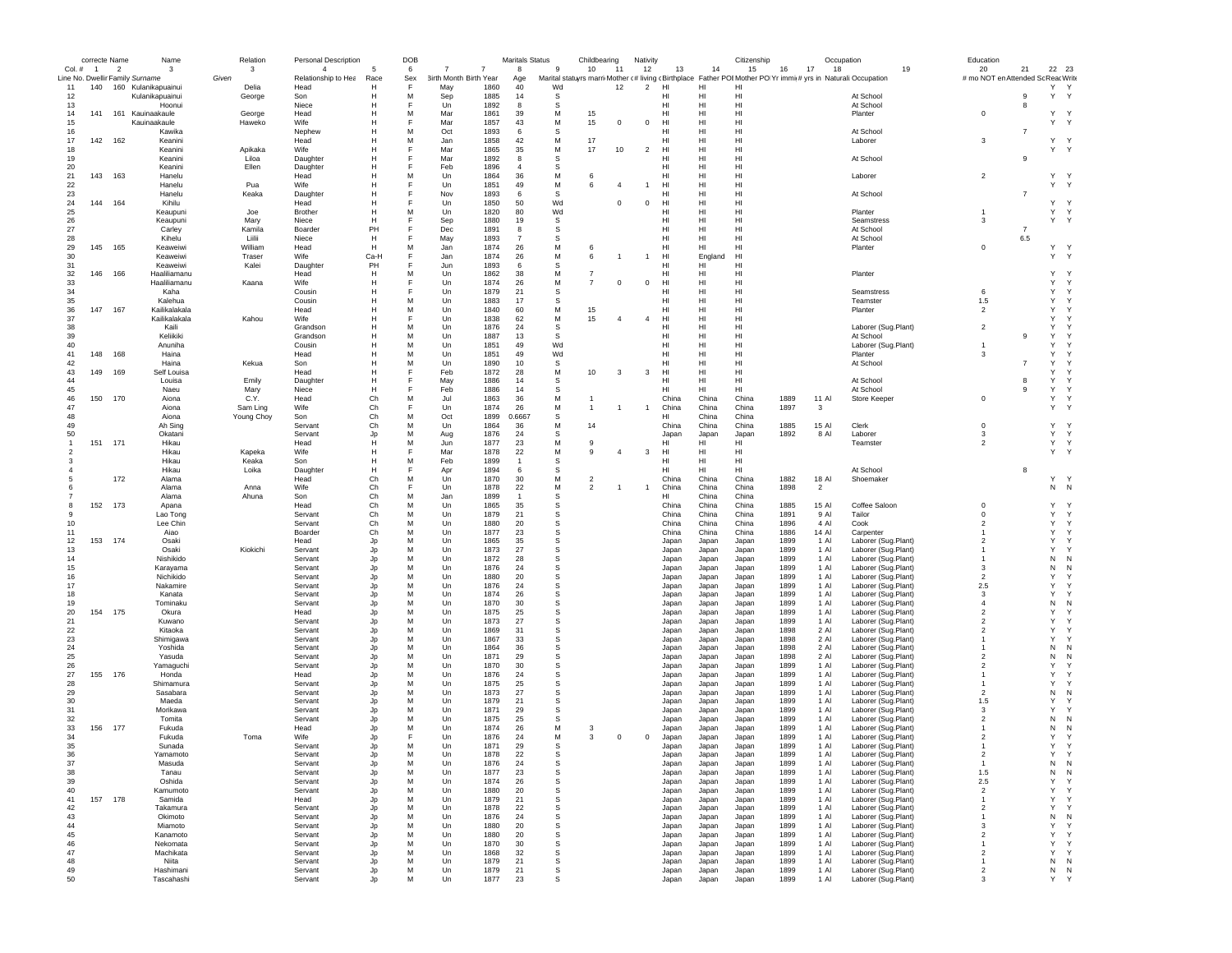|              | correcte Name  |                          | Name                                     | Relation          | Personal Description        |              | DOB      |                              |                | <b>Maritals Status</b> |              | Childbearing   |                | Nativity       |                |                | Citizenship                                  |              |              | Occupation                                                                                                                          | Education                          |                |                             |
|--------------|----------------|--------------------------|------------------------------------------|-------------------|-----------------------------|--------------|----------|------------------------------|----------------|------------------------|--------------|----------------|----------------|----------------|----------------|----------------|----------------------------------------------|--------------|--------------|-------------------------------------------------------------------------------------------------------------------------------------|------------------------------------|----------------|-----------------------------|
| Col. #       | $\overline{1}$ | $\overline{\phantom{a}}$ | 3                                        | 3                 | $\overline{4}$              |              | 6        |                              | $\overline{7}$ | $\mathbf{a}$           | $\mathbf{q}$ | 10             | 11             | 12             | 13             | 14             | 15                                           | 16           | 17<br>18     | 19                                                                                                                                  | 20                                 | 21             | 22 23                       |
|              | 158            | 179                      | Line No. Dwellir Family Surname<br>Nakan | Given             | Relationship to Hea<br>Head | Race<br>Jp   | Sex<br>M | 3irth Month Birth Year<br>Un | 1877           | Age<br>23              | M            | $\overline{2}$ |                |                | Japan          | Japan          | Japan                                        | 1899         | 1 Al         | Marital statuyrs marri Mother (# living (Birthplace Father POIMother PO Yr immit# yrs in Naturali:Occupation<br>Laborer (Sug.Plant) | # mo NOT en Attended Sc Reac Write |                | N<br>N                      |
| 2            |                |                          | Nakan                                    | Siga              | Wife                        | Jp           | F        | Un                           | 1882           | 18                     | М            | $\overline{2}$ | $^{\circ}$     | $\mathbf 0$    | Japan          | Japan          | Japan                                        | 1898         | 2 Al         | Laborer (Sug.Plant)                                                                                                                 | $\overline{2}$                     |                | N<br>N                      |
| 3            |                | 180                      | Hirata                                   |                   | Head                        | Jp           | M        | Un                           | 1870           | 30                     | s            |                |                |                | Japan          | Japan          | Japan                                        | 1894         | 6 Al         | Laborer (Sug.Plant)                                                                                                                 | -3                                 |                | N<br>N                      |
|              |                |                          | Tanaka                                   |                   | Servant                     | Jp           | M        | Un                           | 1875           | 25                     | s            |                |                |                | Japan          | Japan          | Japan                                        | 1899         | 1 Al         | Laborer (Sug.Plant)                                                                                                                 | -2                                 |                | N<br>N                      |
|              |                |                          | Kawasaki                                 |                   | Servant                     | Jp           | М        | Un                           | 1865           | 35                     | s            |                |                |                | Japan          | Japan          | Japan                                        | 1880         | 20 Al        | Laborer (Sug.Plant)                                                                                                                 | -1                                 |                | N<br>N                      |
| 6            | 159            | 181                      | Mataki                                   |                   | Head                        | Jp           | М        | Un                           | 1870           | 30                     | S            |                |                |                | Japan          | Japan          | Japan                                        | 1890         | 10 Al        | Laborer (Sug.Plant)                                                                                                                 | $\overline{2}$                     |                | N                           |
|              |                |                          | Kakasi                                   |                   | Servant                     | Jp           | М        | Un                           | 1870           | 30                     | S            |                |                |                | Japan          | Japan          | Japan                                        | 1898         | 2 Al         | Laborer (Sug.Plant)                                                                                                                 | 3                                  |                | N                           |
| 8            |                |                          | Murasiki                                 |                   | Servant                     | Jp           | M        | Un                           | 1870           | 30                     | S            |                |                |                | Japan          | Japan          | Japan                                        | 1894         | 6 Al         | Laborer (Sug.Plant)                                                                                                                 | $\overline{2}$                     |                | N<br>N                      |
| -9           |                |                          | Nakamura                                 |                   | Servant                     | Jp           | M        | Un                           | 1865           | 35                     | S            |                |                |                | Japan          | Japan          | Japan                                        | 1890         | 10 AI        | Laborer (Sug.Plant)                                                                                                                 |                                    |                | N<br>N                      |
| 10           |                |                          | Turasaki                                 |                   | Servant                     | Jp           | M        | Jan                          | 1865           | 35<br>30               | s<br>S       |                |                |                | Japan          | Japan          | Japan                                        | 1892         | 8 Al         | Laborer (Sug.Plant)                                                                                                                 |                                    |                | N                           |
| 11<br>12     |                |                          | Yashidomi<br>Hisaoku                     |                   | Servant<br>Servant          | Jp<br>Jp     | М<br>М   | Mar<br>Un                    | 1870<br>1870   | 30                     | S            |                |                |                | Japan<br>Japan | Japan<br>Japan | Japan<br>Japan                               | 1898<br>1894 | 2 Al<br>6 Al | Laborer (Sug.Plant)<br>Laborer (Sug.Plant)                                                                                          | $\overline{2}$                     |                | N<br>N                      |
| 13           |                |                          | Yamuta                                   |                   | Servant                     | Jp           | M        | Un                           | 1875           | 25                     | s            |                |                |                | Japan          | Japan          | Japan                                        | 1899         | 1 Al         | Laborer (Sug.Plant)                                                                                                                 | $\overline{4}$                     |                | N<br>N                      |
| 14           |                |                          | Yaneda                                   |                   | Servant                     | Jp           | M        | Un                           | 1868           | 32                     | s            |                |                |                | Japan          | Japan          | Japan                                        | 1899         | 1 Al         | Laborer (Sug.Plant)                                                                                                                 | -4                                 |                | N<br>N                      |
| 15           |                |                          | Yooda                                    |                   | Servant                     | Jp           | M        | Un                           | 1870           | 30                     | s            |                |                |                | Japan          | Japan          | Japan                                        | 1889         | 11 Al        | Laborer (Sug.Plant)                                                                                                                 | $\overline{2}$                     |                | N<br>N                      |
| 16           | 160            | 182                      | Walawala                                 |                   | Head                        | н            | М        | Dec                          | 1854           | 45                     | M            | 21             |                |                | HI             | HI             | HI                                           |              |              | <b>Taro Planter</b>                                                                                                                 | $\mathbf{3}$                       |                | Y                           |
| 17           |                |                          | Walawala                                 | Maliana           | Wife                        |              | F        | Un                           | 1860           | 40                     | M            | 21             | 10             | 6              | HI             | HI             | HI                                           |              |              |                                                                                                                                     |                                    |                | Y                           |
| 18           |                |                          | Walawala                                 | Kaihe             | Son                         | н            | M        | Jan                          | 1886           | 14                     | s            |                |                |                | HI             | HI             | HI                                           |              |              | At School                                                                                                                           |                                    | 9              | Υ                           |
| 19           |                |                          | Walawala                                 | Kaiwi             | Son                         | н            | M        | Oct                          | 1887           | 12                     | s            |                |                |                | HI             | HI             | HI                                           |              |              | At School                                                                                                                           |                                    | 9              | Υ                           |
| 20           |                |                          | Walawala                                 | Mileka            | Daughter                    |              | F        | Oct                          | 1892           | $\overline{7}$         | S            |                |                |                | HI             | HI             | HI                                           |              |              | At School                                                                                                                           |                                    | $\overline{7}$ |                             |
| 21           |                |                          | Leialoha                                 | Kuluhiwa          | Niece                       |              |          | Feb                          | 1885           | 15                     | S            |                |                |                | HI             | HI             | HI                                           |              |              |                                                                                                                                     |                                    |                | Y                           |
| 22           |                |                          | Kalama                                   | Keloha K.         | Niece                       |              | M        | May                          | 1886           | 14                     | S            |                |                |                | HI             | HI             | HI                                           |              |              |                                                                                                                                     |                                    |                | Y<br>Y<br>Y                 |
| 23<br>24     | 161            | 183                      | Paele<br>Aberahama                       |                   | Nephew<br>Head              |              | M        | Un<br>Un                     | 1884<br>1859   | 16<br>41               | S<br>М       | 24             |                |                | HI<br>HI       | HI<br>HI       | HI<br>HI                                     |              |              | <b>Taro Planter</b>                                                                                                                 | $\overline{c}$                     |                | Y<br>Y<br>Y                 |
| 25           |                |                          | Aberahama                                | Kanaiwa           | Wife                        |              | F        | Un                           | 1861           | 39                     | M            | 24             | -5             | 5              | HI             | HI             | HI                                           |              |              |                                                                                                                                     |                                    |                | Y<br>$\mathsf{Y}$           |
| 26           |                |                          | Aberahama                                | David             | Son                         |              | М        | Jul                          | 1882           | 17                     | s            |                |                |                | HI             | HI             | HI                                           |              |              | Laborer (Sug.Plant)                                                                                                                 | $\overline{1}$                     |                | Υ<br>$\mathsf{Y}$           |
| 27           |                |                          | Aberahama                                | Auamo             | Son                         |              | М        | Feb                          | 1893           | $\overline{7}$         | s            |                |                |                | HI             | HI             | HI                                           |              |              | At School                                                                                                                           |                                    | 9              |                             |
| 28           |                |                          | Aberahama                                | Annie             | Daughter                    |              | F        | Aug                          | 1899           | 0.8333                 | S            |                |                |                | HI             | HI             | HI                                           |              |              |                                                                                                                                     |                                    |                |                             |
| 29           |                |                          | Aberahama                                | Liilii            | Nephew                      | н            | М        | Feb                          | 1891           | 9                      | S            |                |                |                | нı             | HI             | HI                                           |              |              | At School                                                                                                                           |                                    | 8              |                             |
| 30           | 162            | 184                      | Kaiwi                                    |                   | Head                        |              | M        | Un                           | 1870           | 30                     | M            | -4             |                |                | HI             | HI             | HI                                           |              |              | <b>Taro Planter</b>                                                                                                                 | $\overline{2}$                     |                | Y                           |
| 31           |                |                          | Kaiwi                                    | Mele              | Wife                        |              | F        | Un                           | 1875           | 25                     | M            | $\overline{4}$ |                | -1             | HI             | H              | HI                                           |              |              |                                                                                                                                     |                                    |                | Y<br>Y                      |
| 32           | 163            | 185                      | Kaianui                                  |                   | Head                        |              | М        | Un                           | 1840           | 60                     | M            | 34             |                |                | HI             | HI             | HI                                           |              |              | <b>Taro Planter</b>                                                                                                                 | $\overline{1}$                     |                | Y<br>Y                      |
| 33           |                |                          | Kaianui                                  | Kahanaole         | Wife                        |              | F        | Un                           | 1855           | 45                     | М            | 34             | 9              | 9              | HI             | HI             | HI                                           |              |              |                                                                                                                                     |                                    |                | Y<br>Y                      |
| 34           |                |                          | Kaianui                                  | Kauhai            | Son                         |              | М<br>F   | Un                           | 1876           | 24                     | S            |                |                |                | HI             | HI             | HI                                           |              |              | <b>Taro Planter</b>                                                                                                                 | $\mathbf{1}$                       |                | Y<br>Y                      |
| 35<br>36     |                |                          | Kaianui<br>Kaianui                       | Hookani<br>Ulalia | Daughter<br>Daughter        | н<br>н       | F        | Jul                          | 1880<br>1883   | 19<br>16               | s<br>S       |                |                |                | HI<br>HI       | HI<br>HI       | HI<br>HI                                     |              |              | Seamstress<br>Seamstress                                                                                                            | $\overline{4}$<br>$\overline{7}$   |                | Y<br>Y<br>Y<br>$\mathsf{Y}$ |
| 37           |                |                          | Kaianui                                  | Leialoha          | Daughter                    | н            | F        | Aug<br>Un                    | 1885           | 15                     | s            |                |                |                | HI             | HI             | HI                                           |              |              | At School                                                                                                                           |                                    | 9              | Y<br>$\mathsf{Y}$           |
| 38           |                |                          | Kaianui                                  | Kaaihue           | Son                         | н            | М        | Un                           | 1885           | 16                     | S            |                |                |                | HI             | HI             | HI                                           |              |              | Laborer (Sug.Plant)                                                                                                                 |                                    |                | Y<br>-Y                     |
| 39           |                |                          | Kaianui                                  | Hoapili           | Daughter                    |              | F        | Jul                          | 1891           | 8                      | S            |                |                |                | HI             | HI             | HI                                           |              |              | At School                                                                                                                           |                                    | 9              |                             |
| 40           |                |                          | Kaianui                                  | Kaae              | Grandson                    | н            | M        | Jun                          | 1894           | 6                      | S            |                |                |                | HI             | HI             | HI                                           |              |              | At School                                                                                                                           |                                    | 8              |                             |
| 41           |                |                          | Kaiwi                                    | Nawai             | Boarder                     | н            | M        | May                          | 1864           | 36                     | S            |                |                |                | HI             | HI             | HI                                           |              |              | <b>Taro Planter</b>                                                                                                                 | $\overline{c}$                     |                | Y                           |
| 42           | 164            | 186                      | Luna                                     | John              | Head                        | н            | M        | Un                           | 1873           | 27                     | M            | 3              |                |                | HI             | HI             | HI                                           |              |              | Laborer                                                                                                                             | $\overline{2}$                     |                | Y<br>Y                      |
| 43           |                |                          | Luna                                     | Mele              | Wife                        |              | F        | Un                           | 1880           | 20                     | M            | 3              |                |                | HI             | HI             | HI                                           |              |              |                                                                                                                                     |                                    |                | Y<br>Y                      |
| 44           | 165            | 187                      | Mahiai                                   |                   | Head                        |              | M        | Un                           | 1883           | 17                     | S            |                |                |                | HI             | HI             | HI                                           |              |              | Laborer (Sug.Plant)                                                                                                                 | $\overline{2}$                     |                | Y<br>Y                      |
| 45           |                |                          | Mamula                                   |                   | Boarder                     | Jp           | М        | Un                           | 1875           | 25                     | s            |                |                |                | Japar          | Japan          | Japan                                        | 1890         | 10 Al        | Laborer (Sug.Plant)                                                                                                                 | $\overline{4}$                     |                | $\mathsf{Y}$<br>Y           |
| 46<br>47     | 166            | 188                      | Kelii                                    | Danielo           | Head                        |              | М<br>Е   | Un                           | 1873           | 27                     | М            | $\overline{4}$ |                |                | HI             | HI             | HI                                           |              |              | Laborer (Sug.Plant)                                                                                                                 | 3                                  |                | Y<br>Y<br>Y                 |
| 48           |                |                          | Kelii<br>Kelii                           | Kamila<br>Kalea   | Wife<br>Son                 | н            | М        | Un<br>Un                     | 1880<br>1897   | 20<br>3                | M<br>S       | $\overline{4}$ |                | $\mathbf{1}$   | HI<br>HI       | HI<br>HI       | HI<br>HI                                     |              |              |                                                                                                                                     |                                    |                |                             |
| 49           | 167            | 189                      | Kuhihewa                                 |                   | Head                        |              | F        | Un                           | 1835           | 65                     | Wd           |                | 8              | 6              | HI             | HI             | HI                                           |              |              |                                                                                                                                     |                                    |                | Y                           |
| 50           | 168            | 190                      | Ashimoto                                 |                   | Head                        | Jp           | М        | Un                           | 1860           | 40                     | S            |                |                |                | Japan          | Japan          | Japan                                        | 1890         | 10 Al        | Laborer (Sug.Plant)                                                                                                                 |                                    |                | Y<br>Y                      |
| $\mathbf{1}$ | 169            | 191                      | Robello                                  | G. U.             | Head                        | Port         | M        | Nov                          | 1874           | 25                     | М            | $\overline{2}$ |                |                | Portugal       | Portugal       | Portugal                                     | 1882         | 18 Al        | Farmer                                                                                                                              | $\overline{c}$                     |                | Y<br>Y                      |
| 2            |                |                          | Robello                                  | Louisa            | <b>Wife</b>                 | Port         | E        | Sep                          | 1875           | 24                     | M            | $\overline{2}$ | $\Omega$       | $^{\circ}$     | Portugal       | Portugal       | Portugal                                     | 1882         | 18           |                                                                                                                                     |                                    |                | ${\sf N}$<br>N              |
| 3            |                |                          | Thomas                                   | M.R.              | Brother-in-law              | Port         | M        | Aug                          | 1874           | 25                     | S            |                |                |                | Portugal       | Portugal       | Portugal                                     | 1882         | 18 AI        | Farmer                                                                                                                              | $\mathbf{1}$                       |                | ${\sf N}$<br>N              |
|              |                |                          | Joe                                      | M.R.              | Brother-in-law              | Port         | M        | Jun                          | 1892           | 8                      | s            |                |                |                | HI             | Portugal       | Portugal                                     |              |              | At School                                                                                                                           |                                    | 9              |                             |
| 5            | 170            | 192                      | Rodriges                                 | Manuel            | Head                        | Port         | М        | Dec                          | 1859           | 40                     | Wd           |                |                |                | Madeira        | Portugal       | Portugal                                     | 1882         | 18 Al        | Farmer                                                                                                                              | $\mathbf 0$                        |                | N<br>$\mathsf{N}$           |
|              |                |                          | Rodriges                                 | Joe               | Son                         | Port         | M        | May                          | 1875           | 25                     | S            |                |                |                | HI             | Portugal       | Portugal                                     |              |              | Plantation Labor                                                                                                                    | 3                                  |                | Y<br>Y                      |
|              |                |                          | Rodriges                                 | Alexander         | Son                         | Port         | M        | Jan                          | 1890           | 10                     | S            |                |                |                | HI             | Portugal       | Portugal                                     |              |              | Store Keeper                                                                                                                        | $\mathbf 0$                        |                | Y<br>$\mathsf{Y}$           |
| 8<br>9       | 171            | 193                      | Rodriges<br>Loliuu                       | Maria             | Daughter<br>Head            | Port<br>Port | F<br>M   | Jul<br>Sep                   | 1891<br>1864   | 8<br>35                | s<br>M       |                |                |                | HI<br>HI       | Portugal       | Portugal                                     |              |              | Plantation Labor                                                                                                                    | 3                                  | $\mathbf 0$    | Y<br>$\mathsf{Y}$           |
| 10           |                |                          | Tana                                     |                   | Servant                     | South Seas   | F        | Un                           | 1870           | 30                     | S            |                |                |                |                | Portugal       | Portugal<br>South Sea: South Sea: South Sea: | 1880         | 20 Al        |                                                                                                                                     |                                    |                | N<br>$\mathsf{N}$           |
| 11           |                | 194                      | Kaeha                                    |                   | Head                        | н            | М        | Oct                          | 1867           | 32                     | М            | 5              |                |                | HI             | HI             | HI                                           |              |              | Farmer                                                                                                                              | $\mathbf 0$                        |                | Y<br>Y                      |
| 12           |                |                          | Kaeha                                    | Kewaha            | Wife                        | н            | F        | Aug                          | 1869           | 30                     | M            | 5              | $^{\circ}$     | $\mathbf 0$    | HI             | HI             | HI                                           |              |              |                                                                                                                                     |                                    |                | Y<br>Y                      |
| 13           | 172            | 195                      | I ohiau                                  |                   | Head                        | н            | M        | Jun                          | 1834           | 65                     | M            | 20             |                |                | HI             | H              | HI                                           |              |              | Farmer                                                                                                                              | $\overline{2}$                     |                | Y<br>Y                      |
| 14           |                |                          | Lohiau                                   | Nahuina A.        | Wife                        |              | F        | Sep                          | 1854           | 45                     | M            | 20             | 5              | $\overline{2}$ | HI             | HI             | HI                                           |              |              |                                                                                                                                     |                                    |                | Y                           |
| 15           |                |                          | Koko                                     |                   | Grandson                    |              | M        | Mar                          | 1890           | 10                     | s            |                |                |                | нı             | HI             | HI                                           |              |              | At School                                                                                                                           |                                    | 9              | Y<br>Y                      |
| 16           |                |                          | Iwalani                                  |                   | Grandson                    |              | M        | Jan                          | 1888           | 12                     | s            |                |                |                | HI             | HI             | HI                                           |              |              | At School                                                                                                                           |                                    | 9              | Y                           |
| 17           |                |                          | Uilehemina                               |                   | Grandson                    |              | M        | May                          | 1894           | 6                      | s            |                |                |                | HI             | HI             | HI                                           |              |              | At School                                                                                                                           |                                    | -5             |                             |
| 18<br>19     | 173            | 196                      | Koho<br>Koho                             | . Iill<br>Maleka  | Head<br>Wife                |              | М<br>F   | Sep<br>Dec                   | 1864<br>1872   | 35<br>27               | M<br>M       | 10<br>10       | $\overline{4}$ | 3              | HI<br>HI       | HI<br>HI       | HI<br>HI                                     |              |              | Mail Carrier                                                                                                                        | $\mathbf 0$                        |                | Y<br>Υ<br>$\mathsf{Y}$      |
| 20           | 174            | 197                      | Welo                                     | J.                | Head                        |              | М        | Un                           | 1830           | 70                     | Wd           |                |                |                | HI             | HI             | HI                                           |              |              |                                                                                                                                     |                                    |                | Y<br>Y                      |
| 21           | 175            | 198                      | Iwalani                                  |                   | Head                        |              | М        | Oct                          | 1863           | 36                     | M            | 15             |                |                | нı             | HI             | HI                                           |              |              | Teamster                                                                                                                            | 1.5                                |                | Y                           |
| 22           |                |                          | Iwalani                                  | Rebecca           | Wife                        |              | Е        | Jul                          | 1871           | 28                     | M            | 15             | $\overline{1}$ | -1             | HI             | HI             | HI                                           |              |              |                                                                                                                                     |                                    |                | Y<br>Y                      |
| 23           | 176            | 199                      | Mahiai                                   | Jno               | Head                        |              | M        | May                          | 1860           | 40                     | M            | 18             |                |                | HI             | H              | HI                                           |              |              | Farmer                                                                                                                              | 1.5                                |                | Y                           |
| 24           |                |                          | Mahiai                                   | Kaunaiwa          | Wife                        |              | F        | Jan                          | 1860           | 40                     | M            | 18             | $\overline{4}$ | $\overline{4}$ | HI             | H              | HI                                           |              |              |                                                                                                                                     | $\Omega$                           |                | Y<br>$\checkmark$           |
| 25           | 177            | 200                      | Kanoho                                   | P.                | Head                        | н            | M        | Aug                          | 1866           | 33                     | M            | 17             |                |                | HI             | HI             | HI                                           |              |              | Farmer                                                                                                                              | $\overline{2}$                     |                | Υ<br>Y                      |
| 26           |                |                          | Kanonc                                   | Lilia             | Wife                        |              |          | <b>Dec</b>                   | 1870           | 29                     | M            |                |                |                | нı             | HI             | HI                                           |              |              |                                                                                                                                     |                                    |                |                             |
| 27           |                |                          | Kanoho                                   | Phillip           | Son                         | н            | M        | Nov                          | 1884           | 15                     | s            |                |                |                | HI             | HI             | HI                                           |              |              | At School                                                                                                                           |                                    | 9              | Y<br>Y                      |
| 28           |                |                          | Kanoho                                   | Koho              | Son                         | н            | M        | Mar                          | 1886           | 14                     | s            |                |                |                | HI             | HI             | HI                                           |              |              | At School                                                                                                                           |                                    | 8              | $\mathsf{Y}$<br>Y           |
| 29           |                |                          | Kanoho                                   | Kaiminaaua        | Son                         | н            | M        | Aug                          | 1887           | 12                     | s            |                |                |                | HI             | HI             | HI                                           |              |              | At School                                                                                                                           |                                    | 9              | Y<br>Y                      |
| 30           |                |                          | Kanoho                                   | Lumilani          | Son                         | н            | М        | Mar                          | 1889           | 11                     | s            |                |                |                | HI             | HI             | HI                                           |              |              | At School                                                                                                                           |                                    | $\overline{7}$ | Y Y                         |
| 31           |                |                          | Kanoho                                   | Kekuaipalani      | Son                         |              | М        | Apr                          | 1891           | 9                      | s            |                |                |                | HI             | HI             | HI                                           |              |              | At School                                                                                                                           |                                    | $\overline{7}$ |                             |
| 32<br>33     |                |                          | Kanoho<br>Kanoho                         | Makalike<br>Lemi  | Son<br>Son                  | н            | М<br>M   | Apr<br>May                   | 1893<br>1895   | $\overline{7}$<br>5    | s<br>s       |                |                |                | HI<br>HI       | HI<br>HI       | HI<br>HI                                     |              |              | At School                                                                                                                           |                                    | $\overline{7}$ |                             |
| 34           |                |                          | Kanoho                                   | Loka              | Daughter                    | н            | E        | Nov                          | 1897           | $\overline{2}$         | s            |                |                |                | HI             | HI             | HI                                           |              |              |                                                                                                                                     |                                    |                |                             |
| 35           |                |                          | Kanoho                                   | Agata             | Daughter                    | н            | F        | Jan                          | 1899           | $\overline{1}$         | s            |                |                |                | HI             | HI             | HI                                           |              |              |                                                                                                                                     |                                    |                |                             |
| 36           |                | 178 201                  | Momoa                                    | S.                | Head                        | н            | М        | Mar                          | 1840           | 60                     | M            | 40             |                |                | HI             | HI             | HI                                           |              |              | Farmer                                                                                                                              |                                    | $\overline{1}$ | Y<br>$\mathsf{Y}$           |
| 37           |                |                          | Momoa                                    | Opunua            | Wife                        |              | F        | Apr                          | 1850           | 50                     | М            | 40             | 10             | 10             | HI             | HI             | HI                                           |              |              |                                                                                                                                     |                                    |                | Y<br>Y                      |
| 38           |                |                          | Kelekona                                 |                   | Son                         | H            | M        | Jan                          | 1860           | 40                     | м            | 10             |                |                | HI             | HI             | HI                                           |              |              | Farmer                                                                                                                              |                                    | $\mathbf 0$    | Y<br>Y                      |
| 39           |                |                          | Keoni                                    |                   | Son-in-law                  | н            | M        | Mar                          | 1870           | 30                     | М            | 10             |                |                | HI             | HI             | HI                                           |              |              | Laborer                                                                                                                             |                                    | $\overline{c}$ | Y Y                         |
| 40           |                |                          | Keoni                                    | Maria             | Wife                        |              | F        | May                          | 1878           | 22                     | М            | 10             | $^{\circ}$     | $\Omega$       | HI             | HI             | HI                                           |              |              |                                                                                                                                     |                                    |                | Υ<br>Y                      |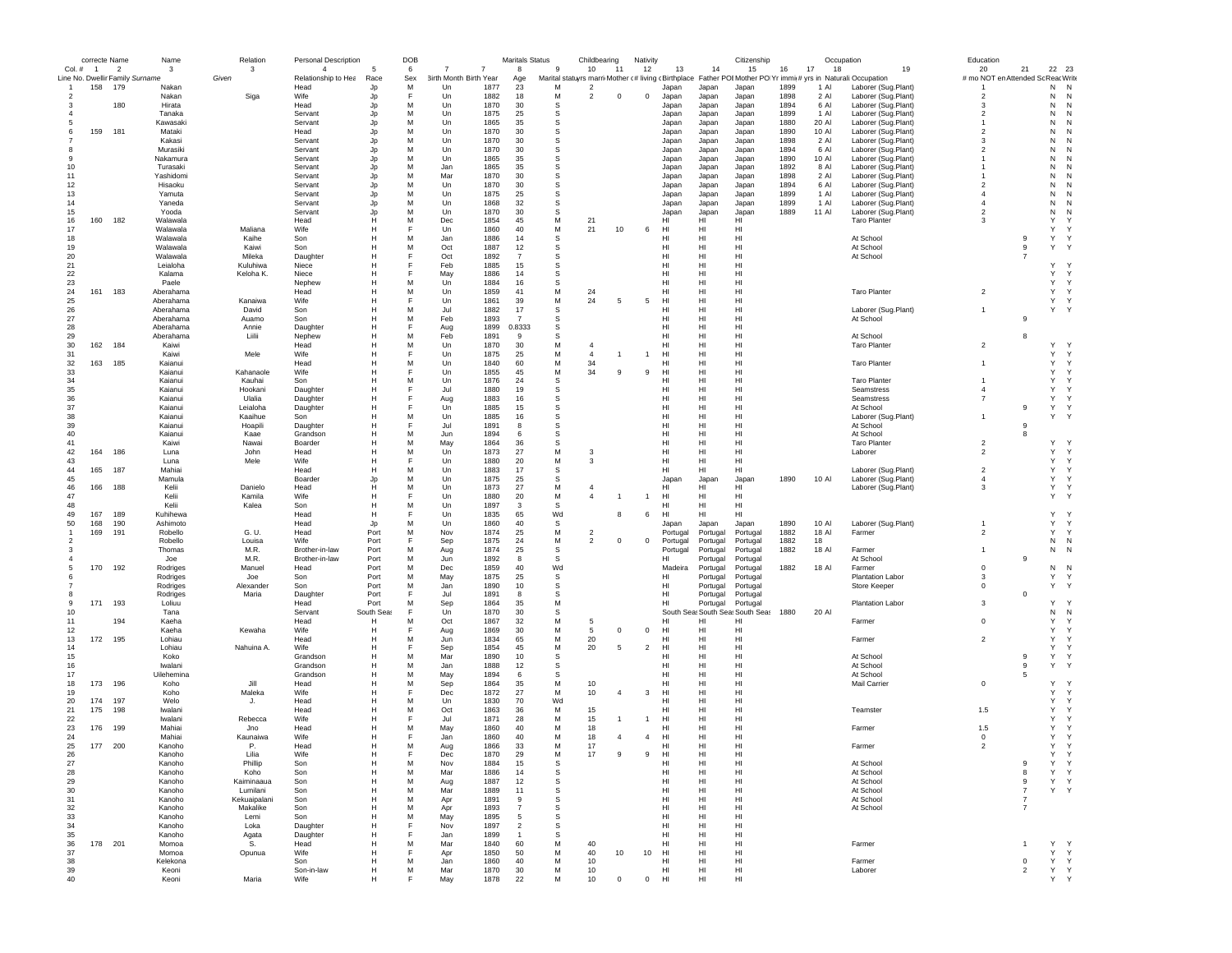|                | correcte Name  |                                 | Name                  | Relation         | Personal Description |          | DOB    |                        |                | <b>Maritals Status</b> |               | Childbearing   |                | Nativity       |                 |                               | Citizenship                                                                                                   |              | Occupation   |                                      | Education               |                     |                        |  |
|----------------|----------------|---------------------------------|-----------------------|------------------|----------------------|----------|--------|------------------------|----------------|------------------------|---------------|----------------|----------------|----------------|-----------------|-------------------------------|---------------------------------------------------------------------------------------------------------------|--------------|--------------|--------------------------------------|-------------------------|---------------------|------------------------|--|
| Col. #         | $\blacksquare$ | $\overline{2}$                  | 3                     | $\mathbf{3}$     | $\overline{4}$       | -5       | 6      | 7                      | $\overline{7}$ | 8                      | $\mathbf{q}$  | 10             | 11             | 12             | 13              | 14                            | 15                                                                                                            | 16           | 17<br>18     | 19                                   | 20                      | 21                  | 22 23                  |  |
|                |                | Line No. Dwellir Family Surname |                       | Given            | Relationship to Hea  | Race     | Sex    | 3irth Month Birth Year |                | Age                    |               |                |                |                |                 |                               | Marital statuyrs marri Mother (# living cBirthplace Father POI Mother PO Yr immit# yrs in Naturali:Occupation |              |              |                                      | # mo NOT en Attended So |                     | Reac Write             |  |
| 41             | 179            | - 202                           | Kealoha               |                  | Head                 | Н        | M      | Sep                    | 1851           | 48                     | M             | 27             |                |                | HI              | HI                            | HI                                                                                                            |              |              | Farmer                               |                         | $\overline{2}$      | Y<br>Y<br>Y            |  |
| 42             |                |                                 | Kealoha               | Waiolii          | Wife                 | н        | E      | Mar                    | 1857           | 43                     | M             | 27             | $\overline{7}$ | $\overline{7}$ | HI              | HI                            | HI                                                                                                            |              |              |                                      |                         |                     | Y<br>$\mathsf{Y}$      |  |
| 43<br>44       |                |                                 | Kealoha<br>Kealoha    | Kapono<br>Pilipo | Son<br>Son           | н<br>н   | M<br>M | Dec<br>Aug             | 1880<br>1886   | 19<br>13               | <b>s</b><br>S |                |                |                | HI<br>HI        | HI<br>HI                      | HI<br>HI                                                                                                      |              |              | Laborer<br>At School                 |                         | 3<br>9              | Y<br>Υ<br><sup>Y</sup> |  |
| 45             |                |                                 | Kealoha               | Kamana           | Son                  |          | M      | Mar                    | 1888           | 12                     | s             |                |                |                | нı              | HI                            | HI                                                                                                            |              |              | At School                            |                         | 9                   | Υ<br>Y                 |  |
| 46             |                |                                 | Kealoha               | Anna             | Daughter             | н        | E      | May                    | 1889           | 11                     | s             |                |                |                | HI              | HI                            | HI                                                                                                            |              |              | At School                            |                         | 9                   | Υ<br>Y                 |  |
| 47             |                |                                 | Kealoha               | Hanapule         | Daughter             | н        |        | Feb                    | 1890           | 10                     | s             |                |                |                | HI              | HI                            | H <sub>1</sub>                                                                                                |              |              | At School                            |                         | 9                   | Υ<br>Y                 |  |
| 48             |                |                                 | Kealoha               | Beni             | Son                  | н        | M      | Jul.                   | 1891           | 8                      | <b>S</b>      |                |                |                | H <sub>II</sub> | HI                            | H <sub>II</sub>                                                                                               |              |              | At School                            |                         | $\overline{7}$      |                        |  |
| 49             |                |                                 | Kealoha               | Papiano          | Son                  | H        | M      | Feb                    | 1895           | 5                      | S             |                |                |                | HI              | HI                            | HI                                                                                                            |              |              |                                      |                         |                     |                        |  |
| 50             | 180            | 203                             | Kaili                 | S.               | Head                 | н        | M      | Jun                    | 1874           | 25                     | М             | 3              |                |                | HI              | HI                            | HI                                                                                                            |              |              | Farmer                               |                         | $\overline{2}$      | Y<br><sup>Y</sup>      |  |
|                | 181            | 204                             | Isimoto               |                  | Head                 | Jp       | M      | Un                     | 1867           | 33                     | М             | $\overline{4}$ |                |                | Japan           | Japan                         | Japan                                                                                                         | 1894         | 6 Al         | Laborer (Sug.Plant)                  | $\overline{4}$          |                     | N<br>N                 |  |
| 2              |                |                                 | Isimoto               | Daarota          | Wife                 | Jp       | E      | Un                     | 1868           | 32                     | М             | $\overline{4}$ | $\,0\,$        | $\mathbf 0$    | Japan           | Japan                         | Japan                                                                                                         | 1894         | 6 Al         | Laborer (Sug.Plant)                  | $\overline{2}$          |                     | Ν<br>N                 |  |
|                |                | 205                             | alapai                |                  | Head                 | н        | M      | Un                     | 1882           | 18                     | S             |                |                |                | HI              | HI                            | HI                                                                                                            |              |              | Laborer (Sug.Plant)                  | 3                       |                     | Y<br>Y                 |  |
|                |                |                                 | Kalahelani            |                  | Servant              | Н        | M      | Un                     | 1883           | 17                     | S             |                |                |                | HI              | HI                            | HI                                                                                                            |              |              | Laborer (Sug.Plant)                  | $\overline{2}$          |                     | Y<br>Y                 |  |
|                |                |                                 | Manuela               |                  | Servant              | н        | M      | Un                     | 1884           | 16                     | S             |                |                |                | HI              | HI                            | HI                                                                                                            |              |              | Laborer (Sug.Plant)                  | $\mathbf{1}$            |                     | Y<br><sup>Y</sup>      |  |
|                |                | 206                             | Aolona                | Kapao            | Head                 | н        | M      | Un                     | 1874           | 26                     | M             | 5              |                |                | HI              | HI                            | HI                                                                                                            |              |              | Teamster                             | $\overline{a}$          |                     | Y<br><sup>Y</sup>      |  |
|                |                |                                 | Aolona                | Kaui             | Wife                 | Н        | E      | Un                     | 1881           | 19                     | M             | 5              | 3              | $\overline{2}$ | HI              | HI                            | HI                                                                                                            |              |              |                                      |                         |                     | Υ<br>Y                 |  |
| 8              | 182 207        |                                 | Bush                  | Henry            | Head                 | PH       | M      | Jan                    | 1871           | 29                     | M             | 13             |                |                | HI              | HI                            | H <sub>II</sub>                                                                                               |              |              | Teamster                             | $\overline{a}$          |                     | Y<br>Y                 |  |
| 9              |                |                                 | Bush                  | Julia            | <b>Wife</b>          | H        |        | Oct                    | 1873           | 26                     | M             | 13             | 3              | 3              | H <sub>II</sub> | HI                            | H <sub>II</sub>                                                                                               |              |              |                                      |                         |                     | Y<br><sup>Y</sup>      |  |
| 10             |                |                                 | Bush                  | Hattie           | Daughter             | H        |        | Mar                    | 1893           | $\overline{7}$         | S             |                |                |                | HI              | HI                            | HI                                                                                                            |              |              | At School                            |                         | 9                   |                        |  |
| 11             |                |                                 | Bush                  | Kekahu           | Son                  | н        | M      | May                    | 1895           | 5                      | s             |                |                |                | HI              | HI                            | HI                                                                                                            |              |              | At School                            |                         | 8                   |                        |  |
| 12             |                |                                 | Bush                  | Henry            | Son                  | н        | M      | Mar                    | 1899           | -1                     | s             |                |                |                | HI              | HI                            | HI                                                                                                            |              |              |                                      |                         |                     |                        |  |
| 13             |                |                                 | Wailehua              | Kaula            | Brother-in-law       | н        | M      | Jan                    | 1885           | 15                     | s             |                |                |                | HI              | HI                            | HI                                                                                                            |              |              | Laborer (Sug.Plant)                  | 9                       |                     | Y<br>Y                 |  |
| 14             |                |                                 | Keloha                |                  | Brother-in-law       | н        | M      | Feb                    | 1882           | 18                     | s             |                |                |                | HI              | HI                            | H <sub>1</sub>                                                                                                |              |              | Laborer (Sug.Plant)                  | $\overline{a}$          |                     | Y<br>Y                 |  |
| 15             | 183            | 208                             | Paahu                 |                  | Head                 | н        | M      | Un                     | 1841           | 59                     | S             |                |                |                | HI              | HI                            | HI                                                                                                            |              |              | Laborer (Sug.Plant)                  | $\mathbf{1}$            |                     | Υ<br>Y                 |  |
| 16             | 184            | 209                             | Kaleo                 | J.K.             | Head                 |          | M      | Oct                    | 1862           | 37                     | M             | 6              |                |                | HI              | HI                            | HI                                                                                                            |              |              | Sugar Boiler                         | 3                       |                     | Y<br>Y                 |  |
| 17             |                |                                 | Kaleo                 | Makaa            | Wife                 | H        | E      | Oct                    | 1878           | 21                     | M             | 6              | $\overline{4}$ | $\overline{2}$ | HI              | HI                            | HI                                                                                                            |              |              |                                      |                         |                     | Υ<br>Y                 |  |
| 18             |                |                                 | Kaleo                 | Kailihune        | Daughter             | н        |        | Oct                    | 1892           | $\overline{7}$         | S             |                |                |                | HI              | HI                            | H <sub>II</sub>                                                                                               |              |              | At School                            |                         | 8                   |                        |  |
| 19             |                |                                 | Kaleo                 | John             | Son                  | H        | M      | Aug                    | 1897           | $\overline{2}$         | S             |                |                |                | HI              | HI                            | H <sub>II</sub>                                                                                               |              |              |                                      |                         |                     |                        |  |
| 20             |                |                                 | Kaiwi                 | Julia            | Sister-in-law        | PH       |        | Aug                    | 1881           | 18                     | s             |                |                |                | HI              | HI                            | HI                                                                                                            |              |              | Seamstress                           | 5                       |                     | Y Y                    |  |
| 21             |                |                                 | Kokula                |                  | Niece                | H        | F      | Oct                    | 1891           | 8                      | S             |                |                |                | HI              | HI                            | H <sub>1</sub>                                                                                                |              |              | At School                            |                         | $\overline{7}$      |                        |  |
| 22             | 185            | 210                             | Hutchinson            | W. K.            | Head                 | Ca-H     | M      | Jun                    | 1853           | 46                     | M             | 11             |                |                | HI              | England                       | HI                                                                                                            |              |              | Engineer                             | $\mathbf 0$             |                     | Υ<br>Y                 |  |
| 23<br>24       |                |                                 | Hutchinson            | Kaaa             | Son                  | H<br>H   | M<br>E | May                    | 1894<br>1890   | 6<br>10                | s             |                |                |                | HI<br>HI        | HI<br>HI                      | HI<br>H <sub>II</sub>                                                                                         |              |              | At School<br>At School               |                         | 8<br>$\overline{7}$ | Y<br>Y                 |  |
|                |                | 211                             | Hutchinson<br>Isimota | Kaui             | Daughter<br>Head     |          | M      | Feb<br>Un              | 1871           | 29                     | s<br>M        | 8              |                |                |                 |                               |                                                                                                               | 1884         | 16 Al        | Laborer                              | $\overline{a}$          |                     | Y<br>Y                 |  |
| 25<br>26       | 186            |                                 | Isimota               | Kimoto           | Wife                 | Jp       | F      | Un                     | 1880           | 20                     | M             | 8              | $\mathbf{1}$   | $\overline{1}$ | Japan<br>Japan  | Japan<br>Japan                | Japan<br>Japan                                                                                                | 1890         | 10 Al        | Laborer                              | $\overline{2}$          |                     | N<br>N                 |  |
| 27             |                |                                 | Isimota               | Hana             | Daughter             | Jp<br>Jp | E      | Un                     | 1899           | $\overline{1}$         | s             |                |                |                | HI              | Japan                         | Japan                                                                                                         |              |              |                                      |                         |                     |                        |  |
| 28             | 187            | 212                             | Kekahu                | C. L.            | Head                 | н        | M      | May                    | 1849           | 51                     | M             | 11             |                |                | нı              | HI                            | HI                                                                                                            |              |              | Engineer                             | $\mathbf 0$             |                     | Y<br><sup>Y</sup>      |  |
| 29             |                |                                 | Kekahu                | Caroline         | Wife                 | Н        | E      | Un                     | 1853           | 47                     | M             | 11             | 6              | 3              | HI              | HI                            | H <sub>II</sub>                                                                                               |              |              |                                      |                         |                     | Y<br>Y                 |  |
| 30             |                |                                 | Kekahu                | Mary             | Daughter             | PH       |        | Oct                    | 1888           | 11                     | s             |                |                |                | HI              | HI                            | H <sub>II</sub>                                                                                               |              |              | At School                            |                         | 9                   | Υ<br>Y                 |  |
| 31             |                | 213                             | Kalo                  | John             | Head                 | H        | M      | Un                     | 1882           | 18                     | M             | -1             |                |                | HI              | HI                            | HI                                                                                                            |              |              | Engineer                             | $\mathsf 0$             |                     | Y<br>Y                 |  |
| 32             |                |                                 | Kalo                  | Maria            | Wife                 | PH       |        | Aug                    | 1883           | 16                     | M             | $\mathbf{1}$   | $\mathbf 0$    | $^{\circ}$     | HI              | HI                            | HI                                                                                                            |              |              |                                      |                         |                     | Y<br><sup>Y</sup>      |  |
| 33             |                |                                 | Kalo                  | Benjamin         | Brother              | Н        | M      | May                    | 1876           | 24                     | М             | 5              |                |                | HI              | HI                            | HI                                                                                                            |              |              | Laborer                              | $\mathbf{1}$            |                     | Y<br>Y                 |  |
| 34             |                | 214                             | Nakita                |                  | Head                 | Jp       | M      | Un                     | 1883           | 17                     | s             |                |                |                | Japan           | Japan                         | Japan                                                                                                         | 1894         | 6 Al         | Laborer                              |                         |                     | N<br>N                 |  |
| 35             |                | 215                             | Pahuwai               |                  | Head                 | н        | M      | Aug                    | 1876           | 23                     | M             | $\overline{4}$ |                |                | HI              | HI                            | HI                                                                                                            |              |              | Taro Planter                         | $\overline{2}$          |                     | Y<br>Y                 |  |
| 36             |                |                                 | Pahuwai               | Wahineala        | Wife                 | н        |        | Un                     | 1881           | 19                     | M             | $\overline{4}$ |                | $\mathbf{1}$   | HI              | HI                            | H <sub>1</sub>                                                                                                |              |              |                                      |                         |                     | Y<br>Y                 |  |
| 37             |                |                                 | Pahuwai               | Helene           | Daughter             | Н        |        | Feb                    | 1896           | $\overline{4}$         | S             |                |                |                | HI              | HI                            | H <sub>1</sub>                                                                                                |              |              |                                      |                         |                     |                        |  |
| 38             | 188            | 216                             | Gibson                | R.C.             | Head                 | Ca       | M      | Aug                    | 1870           | 29                     | s             |                |                |                |                 | Massachus Massachus Massachus |                                                                                                               | 1898         | 2 Na         | School Teacher                       | 3                       |                     | Y<br>Υ                 |  |
| 39             |                | 217                             | Kehapu                |                  | Head                 | Н        | M      | Un                     | 1856           | 44                     | s             |                |                |                | HI              | HI                            | HI                                                                                                            |              |              | <b>Taro Planter</b>                  | $\mathbf{1}$            |                     | Y Y                    |  |
| 40             |                |                                 | Kehapu                | Kaaeakaahu       | Daughter             | н        | F      | Jan                    | 1868           | 32                     | M             | 13             |                | $^{\circ}$     | HI              | HI                            | HI                                                                                                            |              |              |                                      |                         |                     |                        |  |
| 41             |                |                                 | Haumea                | O.K.             | Son-in-law           | н        | M      | Feb                    | 1857           | 43                     | M             | 13             |                |                | HI              | HI                            | H <sub>II</sub>                                                                                               |              |              | Carpenter                            | $\overline{4}$          |                     | Y Y                    |  |
| 42             |                |                                 | Maliana               |                  | Grandson             | H        | M      | Jul                    | 1895           | $\overline{4}$         | s             |                |                |                | HI              | HI                            | HI                                                                                                            |              |              |                                      |                         |                     |                        |  |
| 43             |                |                                 | Kekahuna              |                  | Grandson             | н        | M      | Jan                    | 1887           | 13                     | s             |                |                |                | HI              | HI                            | HI                                                                                                            |              |              | At School                            |                         | 9                   | Y Y                    |  |
| 44             |                |                                 | Helena                |                  | Granddaughter        | H        | F      | Feb                    | 1896           | $\overline{4}$         | s             |                |                |                | HI              | HI                            | HI                                                                                                            |              |              |                                      |                         |                     |                        |  |
| 45             | 189            | 218                             | Mayall                |                  | Head                 | Ca       | M      | Jul                    | 1874           | 25                     | s             |                |                |                | England         | England                       | England                                                                                                       | 1897         | 3 Al         | Overseer                             | 0                       |                     | Y<br>Y                 |  |
| 46             |                |                                 | Gerner                |                  | Boarder              | Ca       | M      | Jul                    | 1876           | 23                     | -S            |                |                |                | Norway          | Denmark                       | Norway                                                                                                        | 1896         | 4 Al         | Overseer                             | $\mathbf 0$             |                     | Y<br>Y                 |  |
| 47             | 190            | 219                             | Raining               |                  | Head                 | Ca       | M      | Un                     | 1867           | 33                     | S             |                |                |                | Virginia        | Virginia                      | California                                                                                                    | 1898         | 2 Al         | Overseer                             | 3                       |                     | Υ<br>Y                 |  |
| 48             | 191            | 220                             | Rainy                 | Sabasto          | Head                 | Port     | M      | Un                     | 1866           | 34                     | M             | 8              |                |                | Portugal        | Portugal                      | Portugal                                                                                                      | 1882         | 18 Na        | Laborer                              | $\overline{2}$          |                     | N<br>$\mathsf{N}$      |  |
| 49             |                |                                 | Rainy                 | Miller           | Wife                 | Port     | F      | Un                     | 1868           | 32                     | М             | 8              | 6              | $\overline{4}$ | Portugal        | Portugal                      | Portugal                                                                                                      | 1882         | 18 Na        |                                      |                         |                     | N<br>$\mathbb{N}$      |  |
| 50             |                |                                 | Rainy                 | Raymond          | Son                  | Port     | M      | Feb                    | 1893           | $\overline{7}$         | s             |                |                |                | HI              | Portugal                      | Portugal                                                                                                      |              |              | At School                            |                         | 8                   |                        |  |
| $\overline{1}$ | 192            | 221                             | Aoyama                | Takegi           | Head                 | Jp       | M      | Un                     | 1875           | 25                     | s             |                |                |                | Japan           | Japan                         | Japan                                                                                                         | 1898         | 2 Al         | Contract Laborer                     | $\overline{2}$          |                     | Υ<br>Y                 |  |
|                |                |                                 | Takegi<br>Tokugia     |                  | Servant<br>Servant   | Jp<br>Jp | M<br>M | $_{\text{Un}}$<br>Un   | 1878<br>1876   | 22<br>24               | s<br>S        |                |                |                | Japan<br>Japan  | Japan<br>Japan                | Japan<br>Japan                                                                                                | 1898<br>1898 | 2 Al<br>2 Al | Contract Laborer<br>Contract Laborer | -1<br>-1                |                     | Υ<br>Y<br>Υ<br>Y       |  |
|                |                |                                 |                       |                  |                      |          | M      | Un                     | 1874           | 26                     | s             |                |                |                |                 |                               |                                                                                                               | 1898         |              | <b>Contract Laborer</b>              | 3                       |                     | Y<br>Y                 |  |
|                |                |                                 | Kayagi<br>Kisuka      |                  | Servant<br>Servant   | Jp<br>Jp | M      | Un                     | 1874           | 26                     | s             |                |                |                | Japan<br>Japan  | Japan<br>Japan                | Japan<br>Japan                                                                                                | 1898         | 2 Al<br>2 Al | Contract Laborer                     | $\overline{a}$          |                     | Y<br>Y                 |  |
|                |                |                                 | Masakichi             |                  | Servant              | Jp       | M      | Un                     | 1874           | 26                     | s             |                |                |                | Japan           | Japan                         | Japan                                                                                                         | 1898         | 2 Al         | Contract Laborer                     | 1.5                     |                     | Υ<br><sup>Y</sup>      |  |
|                | 193            | 222                             | Hashikawa             |                  | Head                 | Jp       | M      | Un                     | 1870           | 30                     | s             |                |                |                | Japan           | Japan                         | Japan                                                                                                         | 1898         | 2 Al         | <b>Contract Laborer</b>              | -1                      |                     | Υ<br>Y                 |  |
|                |                |                                 | Tsunejiro             |                  | Servant              | Jp       | M      | Un                     | 1871           | 29                     | S             |                |                |                | Japan           | Japan                         | Japan                                                                                                         | 1898         | 2 Al         | Contract Laborer                     | 3                       |                     | Υ<br>Y                 |  |
|                |                |                                 | Kengiro               |                  | Servant              | Jp       | M      | Un                     | 1876           | 24                     | s             |                |                |                | Japan           | Japan                         | Japan                                                                                                         | 1898         | 2 Al         | Contract Laborer                     | $\overline{2}$          |                     | Y<br>Y                 |  |
| 10             |                |                                 | Geritaro              |                  | Servant              | Jp       | M      | Un                     | 1876           | 24                     | s             |                |                |                | Japan           | Japan                         | Japan                                                                                                         | 1898         | 2 Al         | Contract Laborer                     | $\overline{4}$          |                     | Y<br>Y                 |  |
| 11             |                |                                 | Nakamura              |                  | Servant              | Jp       | M      | Un                     | 1876           | 24                     | s             |                |                |                | Japan           | Japan                         | Japan                                                                                                         | 1898         | 2 Al         | Contract Laborer                     | $\overline{\mathbf{c}}$ |                     | Υ<br>Y                 |  |
| 12             |                |                                 | Yokichi               |                  | Servant              | Jp       | M      | Un                     | 1872           | 28                     | S             |                |                |                | Japan           | Japan                         | Japan                                                                                                         | 1898         | 2 Al         | Contract Laborer                     | -1                      |                     | N<br>N                 |  |
| 13             |                |                                 | Tomikiehi             |                  | Servant              | Jo       | M      | Un                     | 1875           | 25                     | S             |                |                |                | Japan           | Japan                         | Japan                                                                                                         | 1898         | 2 Al         | Contract Laborer                     | 1.5                     |                     | N<br>N                 |  |
| 14             |                |                                 | Tonovoro              |                  | Servant              | Jp       | M      | Un                     | 1875           | 25                     | S             |                |                |                | Japan           | Japan                         | Japan                                                                                                         | 1898         | 2 Al         | Contract Laborer                     | $\overline{2}$          |                     | N<br>N                 |  |
| 15             | 194            | 223                             | Sangiro               |                  | Head                 | Jp       | M      | Un                     | 1876           | 24                     | s             |                |                |                | Japan           | Japan                         | Japan                                                                                                         | 1898         | 2 AI         | <b>Contract Laborer</b>              |                         |                     | N<br>N                 |  |
| 16             |                |                                 | Tsumikachi            |                  | Servant              |          | M      | Un                     | 1872           | 28                     |               |                |                |                | Japar           |                               | Japan                                                                                                         | 1898         | 2 Al         |                                      |                         |                     | $\,$ N                 |  |
| 17             |                |                                 | Sato                  |                  | Servant              | Jp       | M      | Un                     | 1876           | 24                     | s             |                |                |                | Japan           | Japan                         | Japan                                                                                                         | 1898         | 2 Al         | Contract Laborer                     | $\mathbf{1}$            |                     | Υ<br>Y                 |  |
| 18             |                |                                 | Kichisaku             |                  | Servant              | Jp       | M      | Un                     | 1874           | 26                     | -S            |                |                |                | Japan           | Japan                         | Japan                                                                                                         | 1898         | 2 Al         | Contract Laborer                     | $\overline{a}$          |                     | Υ<br>Y                 |  |
| 19             | 195            | 224                             | Masutaro              |                  | Head                 | Jp       | M      | Un                     | 1878           | 22                     | M             | $\overline{2}$ |                |                | Japan           | Japan                         | Japan                                                                                                         | 1898         | 2 Al         | Contract Laborer                     | 3                       |                     | Y<br>Y                 |  |
| 20             |                |                                 | Masutaro              | Sate             | Wife                 | Jp       | F      | Un                     | 1878           | 22                     | М             | $\overline{2}$ | $\mathbf 0$    | $^{\circ}$     | Japan           | Japan                         | Japan                                                                                                         | 1898         | 2 Al         | Contract Laborer                     | 3                       |                     | Ν<br>N                 |  |
| 21             |                |                                 | Kachikawa             |                  | Servant              | Jp       | M      | Un                     | 1876           | 24                     | s             |                |                |                | Japan           | Japan                         | Japan                                                                                                         | 1898         | 2 Al         | Contract Laborer                     | $\overline{\mathbf{c}}$ |                     | Y<br><sup>Y</sup>      |  |
| $22\,$         |                |                                 | Yashiro               |                  | Servant              | Jp       | M      | Un                     | 1860           | 40                     | s             |                |                |                | Japan           | Japan                         | Japan                                                                                                         | 1898         | 2 Al         | Contract Laborer                     | $\mathbf{1}$            |                     | Y<br><sup>Y</sup>      |  |
| 23             |                |                                 | Kawataro              |                  | Servant              | Jp       | M      | Un                     | 1859           | 41                     | s             |                |                |                | Japan           | Japan                         | Japan                                                                                                         | 1898         | 2 Al         | Contract Laborer                     | -1                      |                     | Y<br>Y                 |  |
| 24             |                |                                 | Haigoro               |                  | Servant              | Jp       | M      | Un                     | 1872           | 28                     | s             |                |                |                | Japan           | Japan                         | Japan                                                                                                         | 1898         | 2 Al         | Contract Laborer                     | 3                       |                     | N<br>N                 |  |
| 25             |                |                                 | Deyahara              |                  | Servant              | Jp       | M      | Un                     | 1878           | 22                     | s             |                |                |                | Japan           | Japan                         | Japan                                                                                                         | 1898         | 2 Al         | Contract Laborer                     | $\overline{2}$          |                     | Ν<br>N                 |  |
| 26             | 196            | 225                             | Sadajio               |                  | Head                 | Jp       | M      | Un                     | 1876           | 24                     | s             |                |                |                | Japan           | Japan                         | Japan                                                                                                         | 1898         | 2 Al         | Contract Laborer                     | $\overline{2}$          |                     | Υ<br><sup>Y</sup>      |  |
| 27             |                |                                 | Tatsukichi            |                  | Servant              | Jp       | M      | Un                     | 1878           | 22                     | s             |                |                |                | Japan           | Japan                         | Japan                                                                                                         | 1898         | 2 Al         | Contract Laborer                     | $\mathbf{1}$            |                     | Υ<br>$\mathsf{Y}$      |  |
| 28             |                |                                 | Yamasuburo            |                  | Servant              | Jp       | M      | Un                     | 1876           | 24                     | s             |                |                |                | Japan           | Japan                         | Japan                                                                                                         | 1898         | 2 Al         | Contract Laborer                     | 1.5                     |                     | Υ<br>Y                 |  |
| 29             |                |                                 | Tsunijiro             |                  | Servant              | Jp       | M      | Un                     | 1872           | 28                     | S             |                |                |                | Japan           | Japan                         | Japan                                                                                                         | 1898         | 2 Al         | Contract Laborer                     | $\overline{a}$          |                     | Y<br>Y                 |  |
| 30             |                |                                 | Yataro                |                  | Servant              | Jc       | M      | Un                     | 1872           | 28                     | S             |                |                |                | Japan           | Japan                         | Japan                                                                                                         | 1898         | 2 Al         | Contract Laborer                     | -1                      |                     | Y Y                    |  |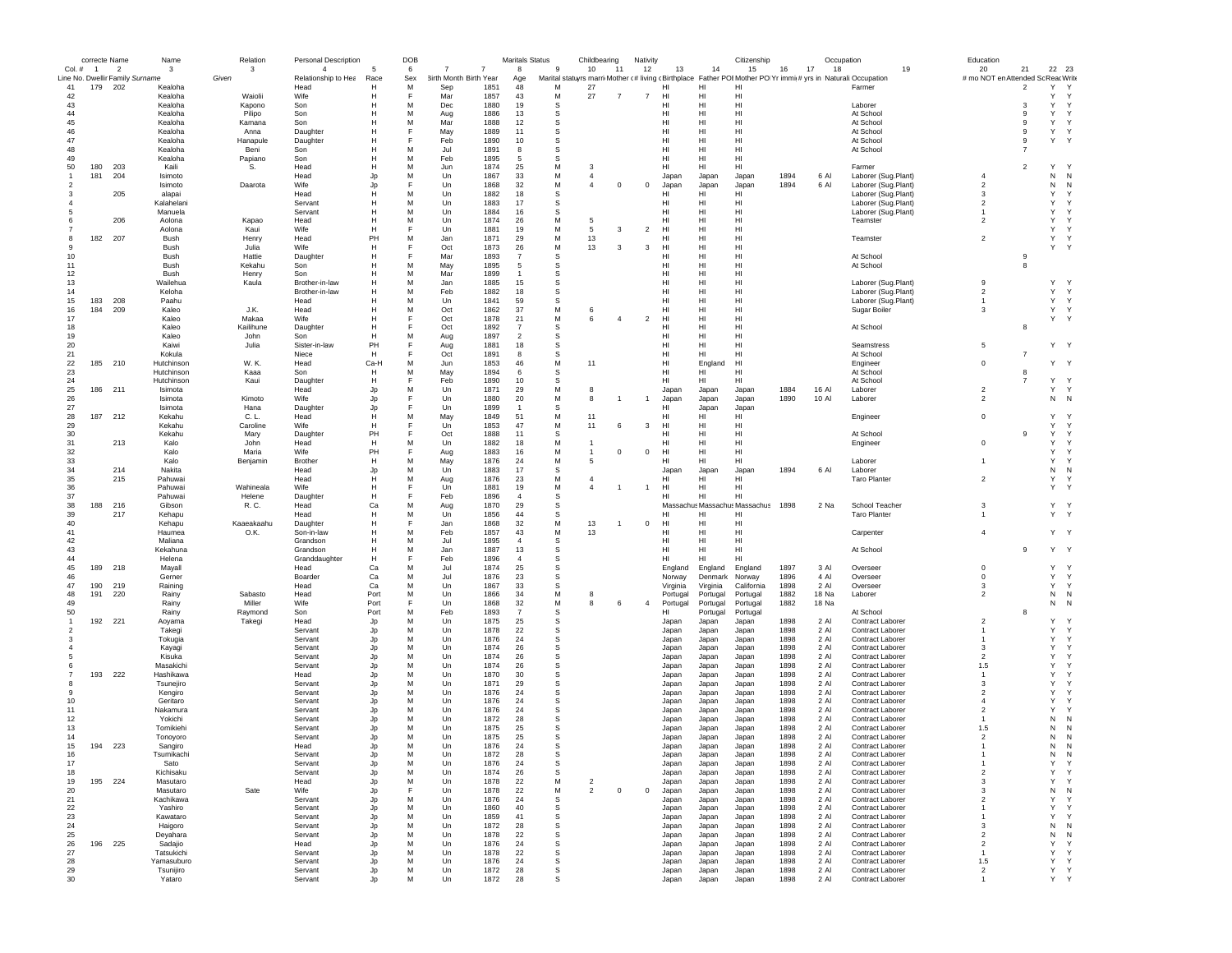|                | correcte Name  |                                 | Name                     | Relation        | <b>Personal Description</b>    |            | DOB      |                                      | <b>Maritals Status</b> |        | Childbearing                                                                                                 | Nativity       |                      |                      | Citizenship           |              | Occupation                       |                                  | Education                                |                |                   |
|----------------|----------------|---------------------------------|--------------------------|-----------------|--------------------------------|------------|----------|--------------------------------------|------------------------|--------|--------------------------------------------------------------------------------------------------------------|----------------|----------------------|----------------------|-----------------------|--------------|----------------------------------|----------------------------------|------------------------------------------|----------------|-------------------|
| $Col. \#$      | $\overline{1}$ | $\overline{2}$                  | -3                       | 3               | $\overline{4}$                 |            | 6        | 7<br>7                               | 8                      | -9     | 10<br>$-11$                                                                                                  | 12             | 13                   | 14                   | 15                    | 16           | 18<br>17                         | 19                               | 20<br># mo NOT en Attended Sc Reac Write | 21             | 22 23             |
| 31             |                | Line No. Dwellir Family Surname | Chiogo                   | Given           | Relationship to Hea<br>Servant | Race<br>Jp | Sex<br>M | 3irth Month Birth Year<br>1874<br>Un | Age<br>26              | S      | Marital statuyrs marri Mother (# living cBirthplace Father POIMother PO Yr immit# yrs in Naturali:Occupation |                | Japan                | Japan                | Japan                 | 1898         | 2 AI                             | <b>Contract Laborer</b>          | $\overline{2}$                           | Y              | Y                 |
| 32             |                |                                 | Matsuhiro                |                 | Servant                        | Jp         | M        | 1875<br>Un                           | 25                     | s      |                                                                                                              |                | Japan                | Japan                | Japan                 | 1898         | 2 Al                             | Contract Laborer                 |                                          | Y              | Y                 |
| 33             | 197            | 226                             | Yamiasuke                |                 | Head                           | Jp         | M        | Un<br>1876                           | 24                     | s      |                                                                                                              |                | Japan                | Japan                | Japan                 | 1898         | 2 Al                             | Contract Laborer                 |                                          | Y              | Y                 |
| 34             |                |                                 | Kuhiro                   |                 | Servant                        | Jp         | M        | 1875<br>Un                           | 25                     | S      |                                                                                                              |                | Japan                | Japan                | Japan                 | 1898         | 2 Al                             | <b>Contract Laborer</b>          | -3                                       | Y              | $\checkmark$      |
| 35             |                |                                 | Kisaturo                 |                 | Servant                        | Jp         | M        | Un<br>1871                           | 29                     | S      |                                                                                                              |                | Japan                | Japan                | Japan                 | 1898         | 2 Al                             | Contract Laborer                 | $\overline{\phantom{a}}$                 | Υ              | Y                 |
| 36             |                |                                 | Tsurugi                  |                 | Servant                        | Jp         | M        | 1876<br>Un                           | 24                     | s      |                                                                                                              |                | Japan                | Japan                | Japan                 | 1898         | 2 Al                             | Contract Laborer                 |                                          | Y              |                   |
| 37             |                |                                 | Tameshiro                |                 | Servant                        | Jp         | M        | Un<br>1875                           | 25                     | S      |                                                                                                              |                | Japan                | Japan                | Japan                 | 1898         | 2 Al                             | Contract Laborer                 |                                          | N              | N                 |
| 38             |                |                                 | Nishatura                |                 | Servant                        | Jp         | M        | Un<br>1872                           | 28                     | S      |                                                                                                              |                | Japan                | Japan                | Japan                 | 1898         | 2 AI                             | Contract Laborer                 | 3                                        | N              | N                 |
| 39             |                |                                 | Torakichi                |                 | Servant                        | Jp         | M        | 1869<br>Un                           | 31                     | S      |                                                                                                              |                | Japan                | Japan                | Japan                 | 1898         | 2 AI                             | <b>Contract Laborer</b>          | $\overline{4}$                           | Y              |                   |
| 40             | 198            | 227                             | Torego                   |                 | Head                           | Jp         | M        | Un<br>1870                           | 30                     | S      |                                                                                                              |                | Japan                | Japan                | Japan                 | 1898         | 2 Al                             | Contract Laborer                 | $\overline{2}$                           | Y              |                   |
| 41             |                |                                 | Toranigi                 |                 | Servant                        | Jp         | M        | Un<br>1876                           | 24                     | S      |                                                                                                              |                | Japan                | Japan                | Japan                 | 1898         | 2 Al                             | Contract Laborer                 | $\overline{2}$                           | Y              |                   |
| 42             |                |                                 | Kanejiro                 |                 | Servant                        | Jp         | M        | Un<br>1875                           | 25                     | s      |                                                                                                              |                | Japan                | Japan                | Japan                 | 1898         | 2 Al                             | Contract Laborer                 | $\overline{2}$                           | Y              |                   |
| 43             |                |                                 | Kichigaro                |                 | Servant                        | Jp         | M        | Un<br>1878                           | 22                     | s      |                                                                                                              |                | Japan                | Japan                | Japan                 | 1898         | 2 Al                             | Contract Laborer                 |                                          | Y              |                   |
| 44             |                |                                 | Tonkichi                 |                 | Servant                        | Jp         | M        | 1879<br>Un                           | 21                     | s      |                                                                                                              |                | Japan                | Japan                | Japan                 | 1898         | 2 Al                             | <b>Contract Laborer</b>          | $\overline{\phantom{a}}$                 | Y              |                   |
| 45             |                |                                 | Shiyataro                |                 | Servant                        | Jp         | M        | 1870<br>Un                           | 30                     | s      |                                                                                                              |                | Japan                | Japan                | Japan                 | 1898         | 2 Al                             | <b>Contract Laborer</b>          | 2.5                                      | Y              |                   |
| 46             | 199            | 228                             | Chiogo                   |                 | Head                           | Jp         | M        | Un<br>1871                           | 29                     | S      |                                                                                                              |                | Japan                | Japan                | Japan                 | 1899         | 1 Al                             | <b>Contract Laborer</b>          | $\overline{2}$                           | N              | N                 |
| 47             |                |                                 | Kubaryashi               |                 | Servant                        | Jp         | M        | Un<br>1874                           | 26                     | s      |                                                                                                              |                | Japan                | Japan                | Japan                 | 1899         | 1 Al                             | Contract Laborer                 |                                          | N              | N                 |
| 48             |                |                                 | Kimuguma                 |                 | Servant                        | Jp         | M        | Un<br>1876                           | 24                     | s      |                                                                                                              |                | Japan                | Japan                | Japan                 | 1899         | 1 Al                             | <b>Contract Laborer</b>          | $\mathbf{1}$                             | Y              | Y                 |
| 49             |                |                                 | Tasakai                  |                 | Servant                        | Jp         | M        | 1878<br>Un                           | 22                     | S      |                                                                                                              |                | Japan                | Japan                | Japan                 | 1899         | 1 Al                             | Contract Laborer                 | $\mathbf{1}$                             | Y              | Y                 |
| 50             |                |                                 | Suwaka                   |                 | Servant                        | Jp         | M        | $_{\text{Un}}$<br>1879               | 21                     | S      |                                                                                                              |                | Japan                | Japan                | Japan                 | 1899         | 1 Al                             | Contract Laborer                 | 3.5                                      | $\mathsf{Y}$   | Y                 |
|                | 200            | 229                             | Mever                    | Η.              | Head                           | Ca         | M        | 1873<br>Aug                          | 26                     | М      | 3                                                                                                            |                | Germany              | Germany              | Germany               | 1883         | 17 Al                            | Oversee                          | 0.5                                      | Y              | Y                 |
|                |                |                                 | Meyer                    | Ida             | Wife                           | Ca         |          | 1877<br>Sep                          | 22                     | M      | 3<br>$\overline{2}$                                                                                          | $\overline{2}$ | Germany              | Germany              | Germany               | 1887         | 13                               |                                  |                                          | Υ              |                   |
|                |                |                                 | Meyer                    | Otto            | Son                            | Ca         | M        | 1898<br>Apr                          | $\overline{2}$         | S      |                                                                                                              |                | нı                   | Germany              | Germany               |              |                                  |                                  |                                          |                |                   |
|                |                |                                 | Meyer                    | Helen           | Daughter                       | Ca         |          | Mar<br>1900                          | 0.1667                 | s      |                                                                                                              |                | HI                   | Germany              | Germany               |              |                                  |                                  |                                          |                |                   |
|                | 201            | - 230                           | Groves                   | Geo.            | Head                           | Ca         | M        | 1853<br>Mar                          | 47                     | M      | 12                                                                                                           |                | England              | England              | Scotland              | 1879         | 21 Na                            | Road Supervisor                  | $\overline{2}$                           |                | Y Y               |
|                |                |                                 | Akana                    | Bessie          | Servant (probably c            | Ch-H       | F        | Oct<br>1872                          | 27                     | M      | de facto<br>$\overline{2}$                                                                                   | $\overline{2}$ | HI                   | China                | HI                    |              |                                  |                                  |                                          |                | Y Y               |
|                |                |                                 | Groves                   | Catharine       | Daughter                       | Ca-H       | F        | Jul<br>1895                          | $\overline{4}$         | S      |                                                                                                              |                | HI                   | England              | HI                    |              |                                  |                                  |                                          |                |                   |
|                |                |                                 | Groves                   | Richard         | Son                            | Ca-H       | M        | 1899<br>Jun                          | 0.9167                 | s      |                                                                                                              |                | HI                   | England              | HI                    |              |                                  |                                  |                                          |                |                   |
| -9             | 202 231        |                                 | Martinsen                | Η.              | Head                           | Ca         | M        | Dec<br>1876                          | 23                     | M      | 3                                                                                                            |                | Norway               | Norway               | Norway                | 1879         | 21 Al                            | <b>Telephone Operator</b>        | $^{\circ}$                               |                | Y Y               |
| 10             |                |                                 | Martinsen                | Fanny           | Wife                           | PH         | E        | 1881<br>Dec                          | 18                     | M      | 3<br>$\mathfrak{p}$                                                                                          | $\overline{c}$ | H <sub>II</sub>      | HI                   | HI                    |              |                                  |                                  |                                          |                | Y Y               |
| 11             |                |                                 | Martinsen                | Fred            | Son                            | Ca-H       | M        | Oct<br>1898                          | -1                     | S      |                                                                                                              |                | HI                   | Norway               | H <sub>1</sub>        |              |                                  |                                  |                                          |                |                   |
| 12             |                |                                 | Martinsen                | Daria           | Daughter                       | Ca-H       | F        | May<br>1900                          | 0.0417                 | S      |                                                                                                              |                | HI                   | Norway               | HI                    |              |                                  |                                  |                                          |                |                   |
| 13             |                |                                 | Hookano                  |                 | Servant                        | H          | M        | 1868<br>May                          | 32                     | s      |                                                                                                              |                | HI                   | HI                   | HI                    |              |                                  | Sailor                           | 5                                        |                | Y Y               |
| 14             | 203            | 232                             | Weatherbee               | Chaz            | Head                           | Ca         | M        | Jul<br>1867                          | 32                     | М      | 6                                                                                                            |                | Ohio                 |                      | New Jerse New Hama    | 1896         | $\overline{4}$                   | <b>Book Keeper</b>               | $^{\circ}$                               |                | Y Y               |
| 15             |                |                                 | Weatherbee               | Sarah           | Wife                           | Ca         | E<br>M   | Sep<br>1867                          | 32                     | М<br>S | 3<br>6                                                                                                       | 3              | Illinois             |                      | Pennsylvar Pennsylvar | 1896         | $\overline{4}$<br>$\overline{4}$ |                                  |                                          |                | Y Y               |
| 16<br>17       |                |                                 | Weatherbee<br>Weatherbee | J.W.E.<br>E.W.M | Son<br>Son                     | Ca<br>Ca   | M        | Mar<br>1895<br>Jun<br>1897           | -5<br>3                | S      |                                                                                                              |                | Washingto Ohio<br>HI | Ohio                 | Illinois<br>Illinois  | 1896         |                                  |                                  |                                          |                |                   |
|                |                |                                 |                          |                 |                                |            | F        |                                      |                        | S      |                                                                                                              |                |                      |                      |                       |              |                                  |                                  |                                          |                |                   |
| 18<br>19       | 204            | 233                             | Weatherbee               | Kapikookani     | Daughter                       | Ca<br>Ca-H | M        | Dec<br>1899<br>1859                  | 0.5000<br>40           | M      | 25                                                                                                           |                | HI<br>HI             | Ohio<br>Massachus HI | Illinois              |              |                                  |                                  | $\overline{2}$                           | Y              |                   |
| 20             |                |                                 | Lyons<br>Lyons           | J.E.<br>Kekela  | Head<br>Wife                   | H          | E        | Nov<br>1862<br>Jan                   | 38                     | M      | 25<br>$^{\circ}$                                                                                             | $^{\circ}$     | HI                   | HI                   | HI                    |              |                                  | Carpenter                        |                                          | Y              | Y                 |
| 21             |                | 234                             | Kahinu                   | George          | Head                           | H          | M        | 1872<br>Apr                          | 28                     | M      | 5                                                                                                            |                | HI                   | HI                   | HI                    |              |                                  |                                  |                                          | Y              | Y                 |
| 22             |                |                                 | Kahinu                   |                 | Wife                           | H          |          | 1880                                 | 20                     | M      | 5<br>$^{\circ}$                                                                                              | $^{\circ}$     | H <sub>II</sub>      | HI                   | HI                    |              |                                  |                                  |                                          | Y              | Y                 |
| 23             | 205            | 235                             | Tomotoshi                | Kaui            | Head                           | Jp         | M        | May<br>Un<br>1872                    | 28                     | S      |                                                                                                              |                | Japan                | Japan                | Japan                 | 1897         | 3 Al                             | Laborer                          | $\overline{2}$                           | Y              | Y                 |
| 24             |                |                                 | Matsumura                |                 | Servant                        | Jp         | M        | Un<br>1872                           | 28                     | s      |                                                                                                              |                | Japan                | Japan                | Japan                 | 1897         | 3 Al                             | Laborer                          | 1.5                                      | Y              | Y                 |
| 25             |                |                                 | Kaida                    |                 | Servant                        | Jp         | M        | Un<br>1874                           | 26                     | s      |                                                                                                              |                | Japan                | Japan                | Japan                 | 1897         | 3 Al                             | Laborer                          | $\overline{\mathbf{2}}$                  | Y              | Y                 |
| 26             | 206 236        |                                 | Murai                    |                 | Head                           | Jp         | M        | 1874<br>Un                           | 26                     | s      |                                                                                                              |                | Japan                | Japan                | Japan                 | 1897         | 3 Al                             | Laborer (Sug. Plant)             | $\overline{2}$                           | Y              | Y                 |
| 27             |                |                                 | Saeki                    |                 | Servant                        | Jp         | M        | 1872<br>Un                           | 28                     | S      |                                                                                                              |                | Japan                | Japan                | Japan                 | 1897         | 3 Al                             | Laborer (Sug. Plant)             | $\mathbf{1}$                             | Y              | $\checkmark$      |
| 28             |                |                                 | Murata                   |                 | Servant                        | Jp         | M        | Un<br>1870                           | 30                     | S      |                                                                                                              |                | Japan                | Japan                | Japan                 | 1897         | 3 Al                             | Laborer (Sug. Plant)             | 3                                        | Y              |                   |
| 29             |                |                                 | Kurashige                |                 | Servant                        | Jp         | M        | Un<br>1868                           | 32                     | s      |                                                                                                              |                | Japan                | Japan                | Japan                 | 1897         | 3 Al                             | Laborer (Sug. Plant)             | 2.5                                      | Y              |                   |
| 30             |                |                                 | Sasaki                   |                 | Servant                        | Jp         | M        | Un<br>1865                           | 35                     | s      |                                                                                                              |                | Japan                | Japan                | Japan                 | 1897         | 3 Al                             | Laborer (Sug. Plant)             | $\overline{2}$                           | Y              |                   |
| 31             |                |                                 | Murai                    |                 | Servant                        | Jp         | M        | Un<br>1875                           | 25                     | s      |                                                                                                              |                | Japan                | Japan                | Japan                 | 1897         | 3 Al                             | Laborer (Sug. Plant)             | -1                                       | Y              |                   |
| 32             | 207            | 237                             | Fukushige                |                 | Head                           | Jp         | M        | 1875<br>Un                           | 25                     | S      |                                                                                                              |                | Japan                | Japan                | Japan                 | 1897         | 3 Al                             | Laborer (Sug. Plant)             |                                          | Y              |                   |
| 33             |                |                                 | Murashige                |                 | Servant                        | Jp         | M        | Un<br>1878                           | 22                     | S      |                                                                                                              |                | Japan                | Japan                | Japan                 | 1897         | 3 Al                             | Laborer (Sug. Plant)             | 3                                        | Y              |                   |
| 34             |                |                                 | Okamura                  |                 | Servant                        | Jp         | M        | Un<br>1878                           | 22                     | S      |                                                                                                              |                | Japan                | Japan                | Japan                 | 1897         | 3 Al                             | Laborer (Sug. Plant)             | $\overline{2}$                           | Y              |                   |
| 35             |                |                                 | Tomota                   |                 | Servant                        | Jp         | M        | Un<br>1870                           | 30                     | s      |                                                                                                              |                | Japan                | Japan                | Japan                 | 1897         | 3 Al                             | Laborer (Sug. Plant)             | $\mathbf{1}$                             | Y              |                   |
| 36             |                |                                 | Mizuno                   |                 | Servant                        | Jp         | M        | Un<br>1870                           | 30                     | s      |                                                                                                              |                | Japan                | Japan                | Japan                 | 1897         | 3 Al                             | Laborer (Sug. Plant)             | $\mathbf{1}$                             | Y              |                   |
| 37             |                |                                 | Tasaka                   |                 | Servant                        | Jp         | M        | 1868<br>Un                           | 32                     | s      |                                                                                                              |                | Japan                | Japan                | Japan                 | 1897         | 3 Al                             | Laborer (Sug. Plant)             | 3.5                                      | Y              |                   |
| 38             |                |                                 | Yuramoto                 |                 | Servant                        | Jp         | M        | 1875<br>Un                           | 25                     | s      |                                                                                                              |                | Japan                | Japan                | Japan                 | 1897         | 3 Al                             | Laborer (Sug. Plant)             | $\overline{2}$                           | Y              |                   |
| 39             | 208            | 238                             | Nakagawa                 |                 | Head                           | Jp         | M        | Un<br>1875                           | 25                     | S      |                                                                                                              |                | Japan                | Japan                | Japan                 | 1897         | 3 Al                             | Laborer (Sug. Plant)             | $\mathbf{1}$                             | Y              |                   |
| 40             |                |                                 | Satunoto                 |                 | Servant                        | Jp         | M        | 1875<br>Un                           | 25                     | s      |                                                                                                              |                | Japan                | Japan                | Japan                 | 1897         | 3 Al                             | Laborer (Sug. Plant)             | 2.5                                      | Y              | Y                 |
| 41             |                |                                 | Kawamoto                 |                 | Servant                        | Jp         | M        | Un<br>1876                           | 24                     | s      |                                                                                                              |                | Japan                | Japan                | Japan                 | 1897         | 3 Al                             | Laborer (Sug. Plant)             | $\overline{1}$                           | Y              | Y                 |
| 42             |                |                                 | Shintani                 |                 | Servant                        | Jp         | M        | 1878<br>Un                           | 22                     | S      |                                                                                                              |                | Japan                | Japan                | Japan                 | 1897         | 3 Al                             | Laborer (Sug. Plant)             | $\overline{2}$                           | Y              | Y                 |
| 43             |                |                                 | Tamusaki                 |                 | Servant                        | Jp         | M        | 1860<br>Un                           | 40                     | S      |                                                                                                              |                | Japan                | Japan                | Japan                 | 1897         | 3 Al                             | Laborer (Sug. Plant)             | 3                                        | Y              | $\checkmark$      |
| 44             | 209            | 239                             | Muraota                  |                 | Head                           | Jp         | M        | Un<br>1862                           | 38                     | S      |                                                                                                              |                | Japan                | Japan                | Japan                 | 1897         | 3 Al                             | Laborer (Sug. Plant)             | $\overline{2}$                           | Y              |                   |
| 45             |                |                                 | Kadono                   |                 | Servant                        | Jp         | M        | Un<br>1862                           | 38                     | S      |                                                                                                              |                | Japan                | Japan                | Japan                 | 1897         | 3 Al                             | Laborer (Sug. Plant)             | 1.5                                      | Y              |                   |
| 46             |                |                                 | Hiromoto                 |                 | Servant                        | Jp         | M        | Un<br>1864                           | 36                     | S      |                                                                                                              |                | Japan                | Japan                | Japan                 | 1897         | 3 Al                             | Laborer (Sug. Plant)             | $\overline{2}$                           | Y              |                   |
| 47             |                |                                 | Matsumoto                |                 | Servant                        | Jp         | M        | Un<br>1865                           | 35                     | s      |                                                                                                              |                | Japan                | Japan                | Japan                 | 1897         | 3 Al                             | Laborer (Sug. Plant)             | $\overline{\mathbf{2}}$                  | Y              | Y                 |
| 48             |                |                                 | Kashiwamora              |                 | Servant                        | Jp         | M        | Un<br>1867                           | 33                     | S      |                                                                                                              |                | Japan                | Japan                | Japan                 | 1897         | 3 Al                             | Laborer (Sug. Plant)             | $\overline{2}$                           | Y              | $\checkmark$      |
| 49             |                |                                 | Kano                     |                 | Servant                        | Jp         | M        | Un<br>1867                           | 33                     | S      |                                                                                                              |                | Japan                | Japan                | Japan                 | 1897         | 3 Al                             | Laborer (Sug. Plant)             | 3                                        | Y              | $\mathsf{Y}$      |
| 50             |                |                                 | Taota                    |                 | Servant                        | Jp         | M        | Un<br>1868                           | 32                     | S      |                                                                                                              |                | Japan                | Japan                | Japan                 | 1897         | 3 Al                             | Laborer (Sug. Plant)             |                                          | Y              | $\mathsf{Y}$      |
|                | 210            | 240                             | Murrer                   | Α.              | Head                           | Ca         | M        | May<br>1882                          | 18                     | S      |                                                                                                              |                | Utah                 | Pennsylvar Utah      |                       | 1898         | $\overline{2}$                   | Mormon Missionary                |                                          | Y              | Y                 |
| $\overline{2}$ | 211            | 241                             | Kaleo                    | J.M.            | Head<br>Wife                   | H<br>PH    | M        | Oct<br>1871                          | 28<br>27               | M<br>M | 10                                                                                                           |                | HI<br>HI             | HI                   | HI<br>HI              |              |                                  | <b>Taro Planter</b>              | $^{\circ}$                               | Y<br>Υ         | Y<br>$\mathsf{Y}$ |
|                |                |                                 | Kaleo<br>Kaleo           | Luisa           |                                | PH         | M        | 1872<br>Sep<br>1894                  | 6                      | S      | 10<br>-5                                                                                                     | $\overline{4}$ | HI                   | HI<br>HI             | HI                    |              |                                  |                                  |                                          | $\overline{7}$ |                   |
|                |                |                                 |                          | Isaia Kaleo     | Son                            | PH         | M        | Mar                                  |                        | S      |                                                                                                              |                |                      |                      | HI                    |              |                                  | At School                        |                                          |                |                   |
|                |                |                                 | Kaleo                    | Charles Kaleo   | Son                            |            |          | 1897<br>Apr                          | 3                      |        |                                                                                                              |                | HI                   | HI                   |                       |              |                                  |                                  |                                          |                |                   |
| $\overline{7}$ |                |                                 | Kaleo                    | Sutan Kaleo     | Daughte                        | PH         | м        | 1900<br>ma'                          | 0.0833                 | s      |                                                                                                              |                |                      | HI                   | HI                    |              | 10 Al                            |                                  | $\overline{2}$                           | Y              | Y                 |
| 8              |                |                                 | Murata                   | C.              | Servant                        | Jp         | M        | Un<br>1875<br>1870                   | 25                     | M      | 5                                                                                                            |                | Japan<br>China       | Japan                | Japan                 | 1890         | 10 Al                            | Laborer                          | $\overline{1}$                           | Y              | Y                 |
| -9             | 212 242        |                                 | Ah Chong<br>Ah Chong     | Wong Han        | Head<br>Wife                   | Ch<br>Ch   | E        | Un<br>1875<br>Un                     | 30<br>25               | М      | $^{\circ}$<br>5                                                                                              | 0              | China                | China<br>China       | China<br>China        | 1890<br>1890 | 10 Al                            | Potato Planter<br>Potato Planter | $\overline{2}$                           | Y              | Y                 |
| 10             |                |                                 | Moo Sang                 |                 | Servant                        | Ch         | M        | Un<br>1873                           | 27                     | S      |                                                                                                              |                | China                | China                | China                 | 1890         | 10 Al                            | Laborer                          | 3                                        |                | Y Y               |
| 11             | 213 243        |                                 | Akana                    |                 | Head                           | Ch         | M        | Un<br>1863                           | 37                     | M      | $\overline{7}$                                                                                               |                | China                | China                | China                 | 1892         | 8 AI                             | Store Keeper                     | $\mathbf 0$                              |                | Y Y               |
| 12             |                |                                 | Akana                    | Mary            | Wife                           | PH         | F        | 1871<br>Apr                          | 29                     | М      | $\overline{7}$<br>6                                                                                          | $\overline{c}$ | HI                   | HI                   | HI                    |              |                                  |                                  |                                          |                |                   |
| 13             |                |                                 | Akana                    | Akana Joe       | Son                            | Ch-H       | M        | Jun<br>1898                          | $\overline{2}$         | s      |                                                                                                              |                | HI                   | China                | HI                    |              |                                  |                                  |                                          |                |                   |
| 14             |                |                                 | Akana                    | Akana John      | Son                            | Ch-H       | M        | Feb<br>1899                          | $\overline{1}$         | s      |                                                                                                              |                | HI                   | China                | H <sub>II</sub>       |              |                                  |                                  |                                          |                |                   |
| 15             |                |                                 | Akana                    | Lucy            | Niece                          | PH         | F        | May<br>1896                          | $\overline{4}$         | s      |                                                                                                              |                | HI                   | HI                   | HI                    |              |                                  |                                  |                                          |                |                   |
| 16             |                |                                 | Po Ah                    |                 | Boarder                        | Ch         | M        | Un<br>1843                           | 57                     | s      |                                                                                                              |                | China                | China                | China                 | 1885         | 15 Al                            | Cook                             | 2.5                                      |                | Y Y               |
| 17             | 214 244        |                                 | Grundwald                | John            | Head                           | Ca         | M        | 1826<br>Oct                          | 73                     | s      |                                                                                                              |                | Hungary              | Hungary              | Hungary               | 1873         | 27 Na                            | Store Keeper                     | $\mathbf 0$                              |                | Y Y               |
| 18             |                | 245                             | Itani                    |                 | Head                           | Jp         | M        | Un<br>1863                           | 37                     | М      | 12                                                                                                           |                | Japan                | Japan                | Japan                 | 1885         | 15 AI                            | Laborer                          | $\overline{2}$                           |                | Y Y               |
| 19             |                |                                 | Itani                    | Kurao           | Wife                           | Jp         | E        | Un<br>1869                           | 31                     | М      | 12<br>3                                                                                                      | 3              | Japan                | Japan                | Japan                 | 1885         | 15 Al                            | Laborer                          | $\overline{\mathbf{2}}$                  |                | Y Y               |
| 20             |                |                                 | Itani                    | Katagini        | Son                            | Jo         | M        | 1899<br>Nov                          | 0.6667                 | S      |                                                                                                              |                | HI                   | Japan                | Japan                 |              |                                  |                                  |                                          |                |                   |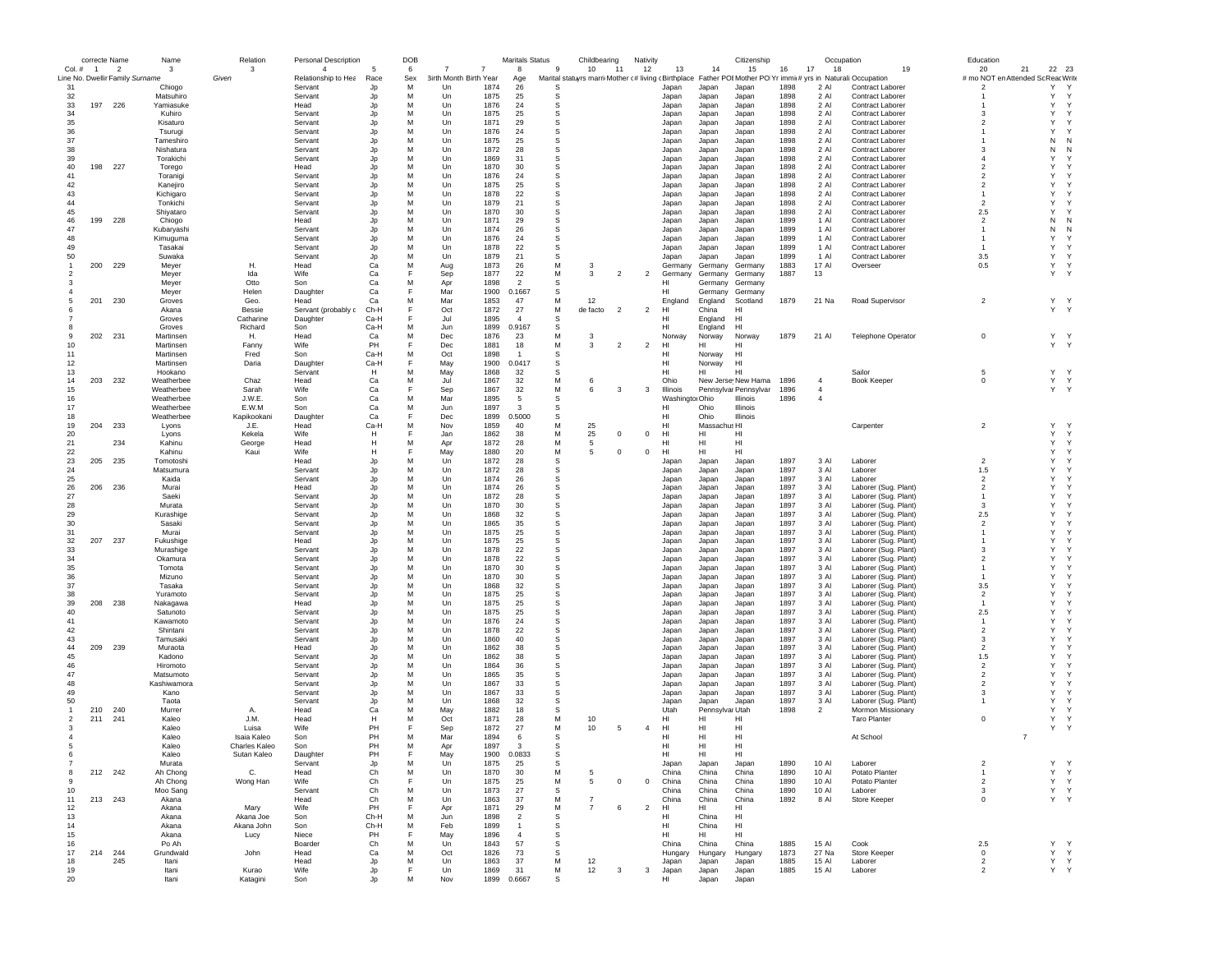|                | correcte Name  |                          | Name                            | Relation           | Personal Description |               | DOB      |                            | Maritals Status |              | Childbearing   |                | Nativity       |                 |                | Citizenship                                                                                                   |              | Occupation     |                                            | Education                          |              |              |
|----------------|----------------|--------------------------|---------------------------------|--------------------|----------------------|---------------|----------|----------------------------|-----------------|--------------|----------------|----------------|----------------|-----------------|----------------|---------------------------------------------------------------------------------------------------------------|--------------|----------------|--------------------------------------------|------------------------------------|--------------|--------------|
| Col. #         | $\overline{1}$ | $\overline{\phantom{a}}$ | 3                               | 3                  | $\overline{4}$       | -5            | 6        | 7<br>7                     | 8               | 9            | 10             | 11             | 12             | 13              | 14             | 15                                                                                                            | 16           | 17<br>18       | 19                                         | 20<br>21                           |              | 22 23        |
|                |                |                          | Line No. Dwellir Family Surname | Given              | Relationship to Hea  | Race          | Sex<br>M | 3irth Month Birth Year     | Age             |              |                |                |                |                 |                | Marital statuyrs marri Mother (#living (Birthplace Father POI Mother PO Yr immi(# yrs in Naturali: Occupation |              |                |                                            | # mo NOT en Attended Sc Reac Write | Y            | $\mathsf{Y}$ |
| 21<br>22       | 215            | 246                      | Ching Chong<br>Chong Chong      |                    | Head<br>Servant      | Ch<br>Ch      | M        | Un<br>1860<br>1862<br>Un   | 40<br>38        | -S<br>-S     |                |                |                | China<br>China  | China<br>China | China<br>China                                                                                                | 1870<br>1870 | 30 AI<br>30 Al | Planter<br>Laborer                         | 3                                  | Y            | Y            |
| 23             |                | 216 247                  | Estrella                        | Frank              | Head                 | Port          | M        | 1876<br>Jun                | 23              | M            |                |                |                | Portugal        | Portugal       | Portugal                                                                                                      | 1890         | 10 Na          | Laborer                                    | $\overline{2}$                     | Y            | Y            |
| 24             |                |                          | Estrella                        | Marci              | Wife                 | Port          |          | Mar<br>1875                | 25              | М            | $\overline{4}$ | 3              | 3              | Portugal        | Portugal       | Portugal                                                                                                      | 1890         | 10             |                                            |                                    |              | Y Y          |
| 25             |                |                          | Estrella                        | Esttrara           | Son                  | Port          | м        | 1898<br>May                | $\mathcal{P}$   | S            |                |                |                | нı              | Portugal       | Portugal                                                                                                      |              |                |                                            |                                    |              |              |
| 26             |                |                          | Estrella                        | Estretta Maria     | Daughter             | Port          |          | Dec<br>1899                | 0.5000          | S            |                |                |                | HI              | Portugal       | Portugal                                                                                                      |              |                |                                            |                                    |              |              |
| 27             |                |                          | Estrella                        | Estretta Elica     | Daughter             | Port          |          | Feb<br>1897                | 3               | S            |                |                |                | HI              | Portugal       | Portugal                                                                                                      |              |                |                                            |                                    |              |              |
| 28             | 217            |                          | 248 McGettingan                 |                    | Head                 | Ca            | M        | May<br>1869                | 31              | M            | $\mathbf 0$    |                |                | California      | Ireland        | Ireland                                                                                                       | 1880         | 20 Na          | Govt. Physician                            | $^{\circ}$                         | Y            | $\mathsf{Y}$ |
| 29             |                |                          | McGettingan                     | Emma               | Wife                 | PH            | E        | Jan<br>1878                | 22              | M            | $^{\circ}$     |                | $\overline{1}$ | HI              | HI             | HI                                                                                                            |              |                |                                            |                                    | Y            | Y            |
| 30             |                |                          | Davidson                        | Annie              | Sister-in-law        | PH            |          | 1885<br>Jun                | 14              | s            |                |                |                | нı              | HI             | HI                                                                                                            |              |                | At School                                  | 9                                  |              | Y Y          |
| 31             |                |                          | Davidson                        | McGettingan Joseph | Son                  | Ca-H          | M        | 1899<br>Sep                | 0.7500          | s            |                |                |                | H <sub>II</sub> | California     | H <sub>1</sub>                                                                                                |              |                |                                            |                                    |              |              |
| 32             | 218            | 249                      | Tarimoto<br>Tarimoto            |                    | Head<br>Wife         | Jp<br>Jp      | M        | Un<br>1861<br>Un<br>1870   | 39<br>30        | М            | -5<br>5        | $^{\circ}$     | $\mathbf 0$    | Japan           | Japan          | Japan                                                                                                         | 1890<br>1890 | 10 AI          | Laborer                                    | $\overline{2}$<br>3                | Y<br>Y       | Y<br>Y       |
| 33<br>34       | 219            | 250                      | Kuahilo                         | Kechi              | Head                 | н             | м        | Jan<br>1873                | 27              | М<br>М       | 3              |                |                | Japan<br>HI     | Japan<br>HI    | Japan<br>HI                                                                                                   |              | 10 Al          | Laborer<br>Laborer                         | $\overline{2}$                     | Y            | Y            |
| 35             |                |                          | Kuahilo                         | Kaaea              | Wife                 | н             |          | May<br>1877                | 23              | М            | 3              | $^{\circ}$     | $\,0\,$        | HI              | HI             | HI                                                                                                            |              |                |                                            |                                    | Y            | Y            |
| 36             |                |                          | Kahikiua                        |                    | Sister-in-law        | н             |          | 1881<br>Jun                | 18              | s            |                |                |                | нı              | HI             | HI                                                                                                            |              |                | Seamstress                                 | $\overline{4}$                     | Y            |              |
| 37             |                |                          | Kanenise                        |                    | Sister-in-law        | н             |          | May<br>1882                | 18              | S            |                |                |                | HI              | HI             | HI                                                                                                            |              |                | Seamstress                                 | $\overline{7}$                     | Y            |              |
| 38             |                |                          | Wahinemaikai                    |                    | Sister-in-law        | Н             |          | 1888<br>Apr                | 12              | S            |                |                |                | нı              | HI             | HI                                                                                                            |              |                | At School                                  | 9                                  | Y            |              |
| 39             | 220            | 251                      | Kaaihuakai                      |                    | Head                 | Н             | M        | Un<br>1835                 | 65              | Wd           |                |                |                | HI              | HI             | HI                                                                                                            |              |                | <b>Taro Planter</b>                        | $^{\circ}$                         | Y            |              |
| 40             |                | 252                      | Waa                             |                    | Head                 | н             |          | Un<br>1840                 | 60              | Wd           |                |                |                | HI              | HI             | HI                                                                                                            |              |                | <b>Taro Planter</b>                        |                                    | Y            | Y            |
| 41             |                |                          | Kalei                           |                    | Nephew               | н             | M        | 1889<br>Mar                | 11              | s            |                |                |                | HI              | HI             | HI                                                                                                            |              |                | At School                                  | 9                                  | Y            |              |
| 42             | 221            | 253                      | Weell                           |                    | Head                 | Ca            | M        | Apr<br>1876                | 24              | s            |                |                |                | German          | Germany        | Germany                                                                                                       | 1899         | 1 Al           | Drummer                                    | $^{\circ}$                         | Y            |              |
| 43             | 222            | 254                      | Ah Lee                          |                    | Head                 | Ch            | M        | Un<br>1874                 | 26              | S            |                |                |                | China           | China          | China                                                                                                         | 1880         | 20 Al          | Laborer                                    | $\overline{2}$                     | Y            | Y            |
| 44             |                |                          | Gi Hang                         |                    | Boarder              | Ch            | M        | Un<br>1875                 | 25              | S            |                |                |                | China           | China          | China                                                                                                         | 1880         | 20 Al          | Laborer                                    |                                    | Y            | Y            |
| 45<br>46       | 223            | 255                      | Lindsey                         | Ε.<br>Maraea       | Head<br>Wife         | PH<br>н       | м        | Feb<br>1867<br>1865<br>Apr | 33<br>35        | М<br>М       | 8<br>8         | $\Omega$       | $\mathsf 0$    | HI<br>HI        | HI<br>HI       | HI<br>HI                                                                                                      |              |                | Police Officer                             | $\mathbf 0$                        | Y<br>Y       | Y            |
| 47             |                |                          | Lindsey<br>Edwin                |                    | Nephew               | PH            | M        | 1895<br>May                | -5              | S            |                |                |                | HI              | HI             | HI                                                                                                            |              |                | At School                                  | 6                                  |              |              |
| 48             |                |                          | Tariata                         |                    | Servant              | Jp            | M        | Un<br>1875                 | 25              | -S           |                |                |                | Japan           | Japan          | Japan                                                                                                         | 1880         | 20 AI          | Laborer                                    | $\overline{2}$                     | Y            |              |
| 49             | 224            | 256                      | Among                           |                    | Head                 | Ch            | M        | 1854<br>Un                 | 46              | s            |                |                |                | China           | China          | China                                                                                                         | 1885         | 15 Al          | Laborer                                    |                                    | Y            |              |
| 50             |                |                          | Ah Chow                         |                    | Servant              | Ch            | M        | Un<br>1860                 | 40              | s            |                |                |                | China           | China          | China                                                                                                         | 1885         | 15 AI          | Laborer                                    | $\overline{2}$                     | Y            | Y            |
| $\mathbf{1}$   | 225            | 257                      | Haramoto                        |                    | Head                 | Jp            | M        | Un<br>1872                 | 28              | S            |                |                |                | Japan           | Japan          | Japan                                                                                                         | 1898         | 2 Al           | Laborer (Sug.Plant)                        | 3                                  | Y            | Y            |
| -2             |                |                          | Iwamoto                         |                    | Servant              | Jp            | M        | 1872<br>Un                 | 28              | <b>S</b>     |                |                |                | Japan           | Japan          | Japan                                                                                                         | 1898         | 2 AI           | Laborer (Sug.Plant)                        | $\overline{\phantom{a}}$           | Y            |              |
| $\mathbf{3}$   |                |                          | Kanao                           |                    | Servant              | $\mathsf{Jp}$ | M        | Un<br>1877                 | 23              | S            |                |                |                | Japan           | Japan          | Japan                                                                                                         | 1894         | 6 Al           | Laborer (Sug.Plant)                        | $\overline{1}$                     | Y            |              |
| $\overline{4}$ | 226            | 258                      | Yoshinaga                       |                    | Head                 | Jp            | M        | Un<br>1877                 | 23              | S            |                |                |                | Japan           | Japan          | Japan                                                                                                         | 1894         | 6 Al           | Laborer (Sug.Plant)                        | 1.5                                | Y            |              |
|                |                |                          | Kimura                          |                    | Servant              | Jp            | M        | Un<br>1877                 | 23              | s            |                |                |                | Japan           | Japan          | Japan                                                                                                         | 1896         | 4 Al           | Laborer (Sug.Plant)                        | $\overline{2}$                     | Y            |              |
|                |                |                          | Ogawa                           |                    | Servant              | Jp            | м        | Un<br>1879                 | 21              | s            |                |                |                | Japan           | Japan          | Japan                                                                                                         | 1896         | 4 Al           | Laborer (Sug.Plant)                        | $\overline{1}$                     | Y            |              |
|                |                |                          | Kanemoto                        |                    | Servant              | Jp            | M        | 1880<br>Un                 | 20              | s            |                |                |                | Japan           | Japan          | Japan                                                                                                         | 1898         | 2 Al           | Laborer (Sug.Plant)                        | $\overline{2}$                     | Y            |              |
| -8             |                |                          | Kotayashi                       |                    | Servant              | Jp            | M        | 1880<br>Un                 | 20              | S            |                |                |                | Japan           | Japan          | Japan                                                                                                         | 1898         | 2 Al           | Laborer (Sug.Plant)                        | 1.5                                | Y            |              |
| 9              | 227            | 259                      | Murai                           |                    | Head                 | Jp            | M        | Un<br>1878                 | 22              | S            |                |                |                | Japan           | Japan          | Japan                                                                                                         | 1896         | 4 Al           | Laborer (Sug.Plant)                        | $\overline{2}$                     | Y            |              |
| 10             |                |                          | Yotaro                          |                    | Servant              | Jp            | M        | Un<br>1878                 | 22              | S            |                |                |                | Japan           | Japan          | Japan                                                                                                         | 1898         | 2 Al           | Laborer (Sug.Plant)                        | $\overline{2}$                     | Y            |              |
| 11             |                |                          | Kanemoto                        |                    | Servant              | Jp            | M        | Un<br>1878                 | 22              | s            |                |                |                | Japan           | Japan          | Japan                                                                                                         | 1897         | 3 Al           | Laborer (Sug.Plant)                        | 1.5                                | Y            |              |
| 12             |                |                          | Masaki                          |                    | Servant              | Jp            | M        | Un<br>1865                 | 35              | S            |                |                |                | Japan           | Japan          | Japan                                                                                                         | 1897         | 3 Al           | Laborer (Sug.Plant)                        | $\overline{2}$                     | Y            |              |
| 13             |                |                          | Takenoshin                      |                    | Servant              | Jp            | M<br>M   | 1867<br>Un                 | 33              | <sub>S</sub> |                |                |                | Japan           | Japan          | Japan                                                                                                         | 1897         | 3 Al           | Laborer (Sug.Plant)                        | $\overline{\phantom{a}}$           | Y            |              |
| 14<br>15       |                |                          | Konishi<br>Hamada               |                    | Servant              | Jp            | M        | Un<br>1868<br>Un<br>1860   | 32<br>40        | S<br>S       |                |                |                | Japan           | Japan          | Japan                                                                                                         | 1898<br>1899 | 2 Al<br>1 Al   | Laborer (Sug.Plant)<br>Laborer (Sug.Plant) | $\mathbf{1}$                       | Y<br>Y       |              |
| 16             | 228            | 260                      | Otata                           |                    | Servant<br>Head      | Jp            | M        | Un<br>1861                 | 39              | S            |                |                |                | Japan           | Japan          | Japan                                                                                                         | 1899         | 1 Al           | Laborer (Sug.Plant)                        | $\overline{2}$                     | Y            |              |
| 17             |                |                          | Kano                            |                    | Servant              | Jp<br>Jp      | M        | Un<br>1864                 | 36              | s            |                |                |                | Japan<br>Japan  | Japan<br>Japan | Japan<br>Japan                                                                                                | 1898         | 2 Al           | Laborer (Sug.Plant)                        | 3                                  | Y            |              |
| 18             |                |                          | Sumara                          |                    | Servant              | Jp            | M        | 1864<br>Un                 | 36              | S            |                |                |                | Japan           | Japan          | Japan                                                                                                         | 1898         | 2 Al           | Laborer (Sug.Plant)                        | $\overline{\phantom{a}}$           | Y            |              |
| 19             | 229            | 261                      | Kenjo S.                        |                    | Head                 | Jp            | M        | Un<br>1878                 | 22              | S            |                |                |                | Japan           | Japan          | Japan                                                                                                         | 1898         | 2 Al           | Laborer (Sug.Plant)                        | 2.5                                | Y            |              |
| 20             |                |                          | Takano K.                       |                    | Servant              | Jo            | M        | Un<br>1878                 | 22              | S            |                |                |                | Japan           | Japan          | Japan                                                                                                         | 1897         | 3 Al           | Laborer (Sug.Plant)                        | $\overline{1}$                     | Υ            |              |
| 21             |                |                          | Yamashiro                       |                    | Servant              | Jp            | M        | 1878<br>Un                 | 22              | S            |                |                |                | Japan           | Japan          | Japan                                                                                                         | 1897         | 3 Al           | Laborer (Sug.Plant)                        |                                    | Y            |              |
| 22             |                |                          | Sakaguchi                       |                    | Servant              | Jp            | M        | Un<br>1880                 | 20              | S            |                |                |                | Japan           | Japan          | Japan                                                                                                         | 1898         | 2 AI           | Laborer (Sug.Plant)                        | $\overline{2}$                     | Y            |              |
| 23             |                |                          | Murakami                        |                    | Servant              | Jp            | M        | 1875<br>Un                 | 25              | <b>S</b>     |                |                |                | Japan           | Japan          | Japan                                                                                                         | 1898         | $2$ Al         | Laborer (Sug.Plant)                        | $\overline{1}$                     | Y            |              |
| 24             |                |                          | Sakai                           |                    | Servant              | Jp            | M        | 1875<br>Un                 | 25              | <sub>S</sub> |                |                |                | Japan           | Japan          | Japan                                                                                                         | 1898         | 2 Al           | Laborer (Sug.Plant)                        | -1                                 | Y            |              |
| 25             |                |                          | Okamoto                         |                    | Servant              | Jp            | M        | Un<br>1874                 | 26              | S            |                |                |                | Japan           | Japan          | Japan                                                                                                         | 1897         | 3 Al           | Laborer (Sug.Plant)                        | $\overline{2}$                     | Y            |              |
| 26             | 230            | 262                      | Fujiyama                        |                    | Head                 | Jp            | M        | Un<br>1871                 | 29              | s            |                |                |                | Japan           | Japan          | Japan                                                                                                         | 1897         | 3 Al           | Laborer (Sug.Plant)                        | $\overline{2}$                     | Y            |              |
| 27             |                |                          | Araki                           |                    | Servant              | Jp            | м        | Un<br>1872                 | 28              | s            |                |                |                | Japan           | Japan          | Japan                                                                                                         | 1897         | 3 Al           | Laborer (Sug.Plant)                        | -1                                 | Y            |              |
| 28             |                |                          | Nakayama                        |                    | Servant              | Jp            | м        | 1873<br>Un                 | 27              | s            |                |                |                | Japan           | Japan          | Japan                                                                                                         | 1897         | 3 Al           | Laborer (Sug.Plant)                        | -1                                 | Y<br>Y       |              |
| 29<br>30       |                |                          | Fugita<br>Watanabe              |                    | Servant<br>Servant   | Jp            | M<br>M   | 1875<br>Un<br>Un<br>1878   | 25<br>22        | S<br>S       |                |                |                | Japan<br>Japan  | Japan<br>Japan | Japan                                                                                                         | 1897<br>1897 | 3 Al<br>3 Al   | Laborer (Sug.Plant)                        | 2.5<br>5                           | Y            |              |
| 31             |                |                          | Kamitawa                        |                    | Servant              | Jp<br>Jp      | M        | Un<br>1876                 | 24              | S            |                |                |                | Japan           | Japan          | Japan<br>Japan                                                                                                | 1897         | 3 Al           | Laborer (Sug.Plant)<br>Laborer (Sug.Plant) | $\overline{2}$                     | Y            |              |
| 32             |                | 263                      | Harada                          |                    | Head                 | Jp            | M        | Un<br>1874                 | 26              | s            |                |                |                | Japan           | Japan          | Japan                                                                                                         | 1897         | 3 Al           | Laborer (Sug.Plant)                        | $\overline{2}$                     | Y            |              |
| 33             |                |                          | Shitaro                         |                    | Servant              | Jp            | M        | Un<br>1874                 | -26             | S            |                |                |                | Japan           | Japan          | Japan                                                                                                         | 1897         | 3 AI           | Laborer (Sug.Plant)                        | -1                                 | Y            | Y            |
| 34             |                |                          | Matsuno                         |                    | Servant              | Jp            | M        | 1878<br>Un                 | 22              | <sub>S</sub> |                |                |                | Japan           | Japan          | Japan                                                                                                         | 1897         | 3 Al           | Laborer (Sug.Plant)                        | $\mathbf{3}$                       | Y            |              |
| 35             |                |                          | Yamato                          |                    | Servant              | Jp            | M        | Un<br>1870                 | 30              | S            |                |                |                | Japan           | Japan          | Japan                                                                                                         | 1897         | 3 Al           | Laborer (Sug.Plant)                        | $\overline{2}$                     | Y            |              |
| 36             |                |                          | Katsura                         |                    | Servant              | Jp            | M        | Un<br>1865                 | 35              | S            |                |                |                | Japan           | Japan          | Japan                                                                                                         | 1897         | 3 Al           | Laborer (Sug.Plant)                        |                                    | Y            |              |
| 37             |                |                          | Yoshima                         |                    | Servant              | Jp            | M        | Un<br>1862                 | 38              | S            |                |                |                | Japan           | Japan          | Japan                                                                                                         | 1897         | 3 Al           | Laborer (Sug.Plant)                        |                                    | Y            |              |
| 38             | 231            | 264                      | Kimura                          |                    | Head                 | Jp            | M        | Un<br>1860                 | 40              | s            |                |                |                | Japan           | Japan          | Japan                                                                                                         | 1897         | 3 Al           | Laborer (Sug.Plant)                        | 3                                  | Y            |              |
| 39             |                |                          | Saito                           |                    | Servant              | Jp            | M        | 1858<br>Un                 | 42              | -S           |                |                |                | Japan           | Japan          | Japan                                                                                                         | 1897         | 3 Al           | Laborer (Sug.Plant)                        | $\overline{2}$                     | Y            |              |
| 40             |                |                          | Nosaki                          |                    | Servant              | Jp            | M        | 1864<br>Un                 | 36              | S            |                |                |                | Japan           | Japan          | Japan                                                                                                         | 1897         | 3 Al           | Laborer (Sug.Plant)                        |                                    | Y            |              |
| 41             |                |                          | Kimura                          |                    | Servant              | Jo            | M        | Un<br>1869                 | 31              | S            |                |                |                | Japan           | Japan          | Japan                                                                                                         | 1897         | 3 Al           | Laborer (Sug.Plant)                        | $\overline{2}$                     | Y            |              |
| 42             |                |                          | Tanata                          |                    | Servant              | Jp            | M        | 1867<br>Un                 | 33              | -S           |                |                |                | Japan           | Japan          | Japan                                                                                                         | 1897         | 3 Al           | Laborer (Sug.Plant)                        |                                    | Y            |              |
| 43             |                |                          | Iwanaga                         |                    | Servant              | Jp            | M        | Un<br>1865                 | 35              | -S           |                |                |                | Japan           | Japan          | Japan                                                                                                         | 1897         | 3 AI           | Laborer (Sug.Plant)                        | $\overline{2}$                     | Υ            | Y            |
| 44             | 232            | 265                      | Mayada                          |                    | Head                 | Jc            | M        | Un<br>1863                 | 37              | -S           |                |                |                | Japan           | Japan          | Japan                                                                                                         | 1897         | 3 Al           | Laborer (Sug.Plant)                        | $\mathbf{3}$                       | Y            | Y            |
| 45             |                |                          | Tamino                          |                    | Servant              | .In           | M        | Un<br>1871                 | 29              | -S           |                |                |                | Japan           | Japan          | Japan                                                                                                         | 1897         | 3 AI           | Laborer (Sug.Plant)                        | $\overline{\phantom{a}}$           | Y            | Y            |
| 46<br>47       |                |                          | Yamashita                       |                    | Servant              |               | M        | Un<br>1872                 | -28             | s<br>s       |                |                |                | Japar           | Japan          | Japar                                                                                                         | 1897         | 3 AI           | Laborer (Sug.Plant                         |                                    |              | Y            |
| 48             |                |                          | Fukuyama                        |                    | Servant<br>Servant   | Jp            | M        | Un<br>1873<br>1878<br>Un   | 27<br>22        | s            |                |                |                | Japan<br>Japan  | Japan          | Japan                                                                                                         | 1897<br>1897 | 3 Al<br>3 Al   | Laborer (Sug.Plant)<br>Laborer (Sug.Plant) | $\overline{2}$                     | Y<br>Y       | Y            |
| 49             |                |                          | Igioye<br>Kimura                |                    | Servant              | Jp<br>Jp      | м        | 1871<br>Un                 | 29              | s            |                |                |                | Japan           | Japan<br>Japan | Japan<br>Japan                                                                                                | 1897         | 3 Al           | Laborer (Sug.Plant)                        | $\overline{1}$                     | $\mathsf{Y}$ | Y            |
| 50             |                |                          | Nakamura                        |                    | Servant              | Jp            | M        | Un<br>1870                 | 30              | -S           |                |                |                | Japan           | Japan          | Japan                                                                                                         | 1897         | 3 Al           | Laborer (Sug.Plant)                        | 3                                  | Y            | $\mathsf{Y}$ |
| $\mathbf{1}$   | 233            | 266                      | Ah Lam                          |                    | Head                 | Ch            | M        | Un<br>1865                 | 35              | М            | 16             |                |                | China           | China          | China                                                                                                         | 1878         | 22 Al          | Shoemaker                                  | $\overline{1}$                     | Y            | $\mathsf{Y}$ |
| $\overline{2}$ |                |                          | Ah Lam                          | Lepeka             | Wife                 | H             | F        | Jun<br>1866                | 33              | М            | 16             | $\overline{7}$ | 6              | HI              | HI             | HI                                                                                                            |              |                |                                            |                                    |              | Y Y          |
| 3              |                |                          | Ah Lam                          | Ahoka              | Son                  | Ch-H          | M        | May<br>1886                | 14              | s            |                |                |                | HI              | China          | HI                                                                                                            |              |                | At School                                  | 9                                  | Y            | Y            |
| $\overline{4}$ |                |                          | Ah Lam                          | Hina               | Son                  | PH            | M        | 1889<br>Apr                | 11              | s            |                |                |                | HI              | HI             | HI                                                                                                            |              |                | At School                                  | $\mathsf g$                        |              | Y Y          |
| -5             |                |                          | Ah Lam                          | Beke               | Daughter             | PH            | F        | 1892<br>Sep                | $\overline{7}$  | s            |                |                |                | HI              | HI             | H <sub>II</sub>                                                                                               |              |                | At School                                  | 6                                  |              |              |
| 6              |                |                          | Ah Lam                          | Elsie              | Daughter             | PH            | F        | 1894<br>Dec                | 5               | s            |                |                |                | HI              | HI             | H <sub>II</sub>                                                                                               |              |                |                                            |                                    |              |              |
|                |                |                          | Ah Lam                          | Ah Sing            | Son                  | PH            | M        | 1898<br>Apr                | $\overline{2}$  | s            |                |                |                | HI              | HI             | HI                                                                                                            |              |                |                                            |                                    |              |              |
| 8              | 234 267        |                          | Kanoho                          |                    | Head                 | H             | M        | Jun<br>1870                | 29              | М            |                |                |                | HI              | HI             | HI                                                                                                            |              |                | Laborer                                    | $\mathbf{3}$                       |              | Y Y          |
| 9              |                |                          | Kanoho                          | Ulalia             | Wife                 | н             | F        | 1874<br>Feb                | 26              | М            | 8              | -1             | $\overline{1}$ | HI              | HI             | HI                                                                                                            |              |                |                                            |                                    |              | $Y - Y$      |
| 10             |                |                          | Kanoho                          | Nohokuahiwi        | Daughter             | н             |          | 1894<br>Apr                | 6               | -S           |                |                |                | HI              | HI             | HI                                                                                                            |              |                | At School                                  | 3                                  |              |              |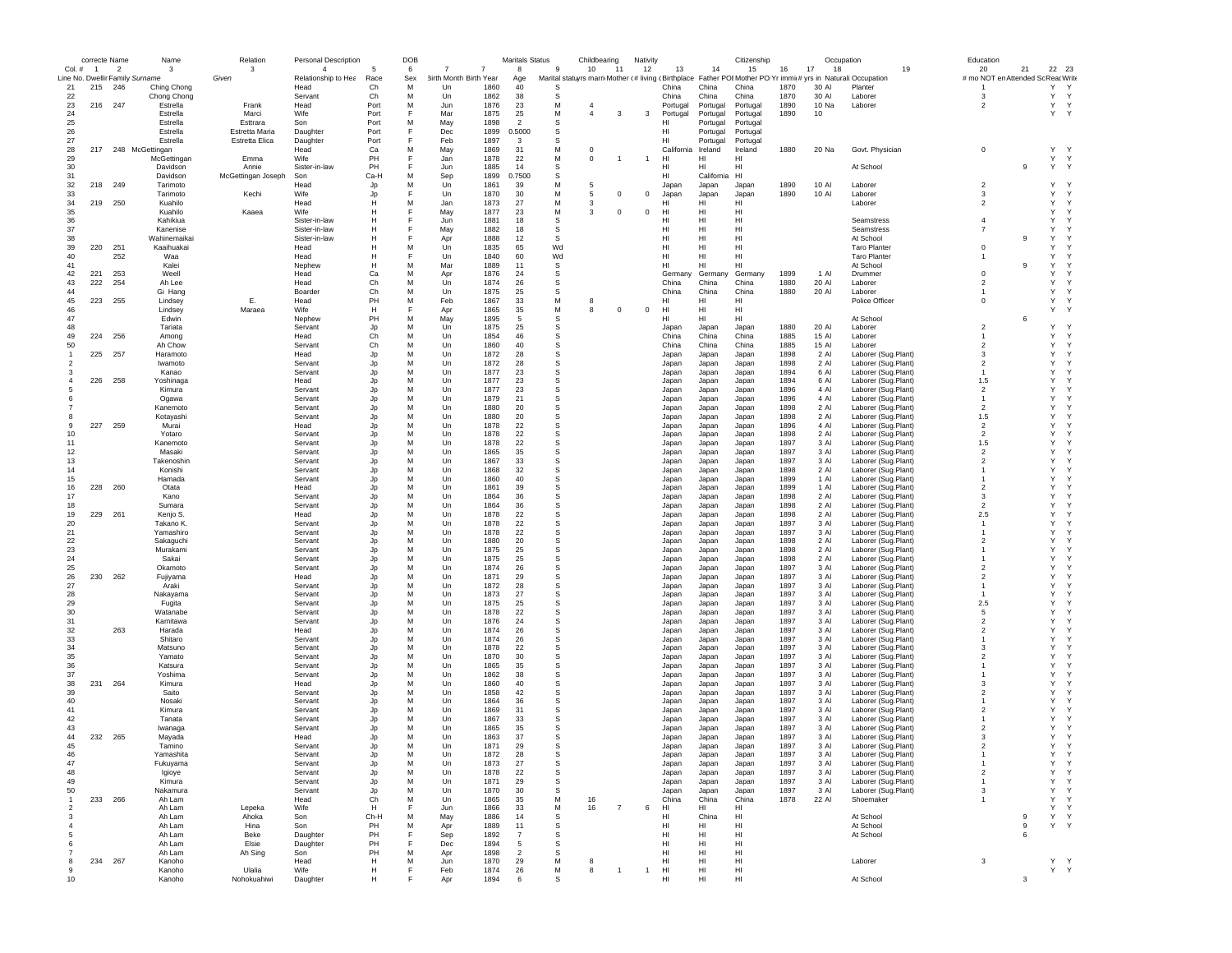|                | correcte Name  |                                 | Name                    | Relation             | <b>Personal Description</b> |            | <b>DOB</b> |                        |              | <b>Maritals Status</b> |                | Childbearing   |              | Nativity    |                    |                | Citizenship                                                                                    |              | Occupation   |                                             | Education               |             |                    |
|----------------|----------------|---------------------------------|-------------------------|----------------------|-----------------------------|------------|------------|------------------------|--------------|------------------------|----------------|----------------|--------------|-------------|--------------------|----------------|------------------------------------------------------------------------------------------------|--------------|--------------|---------------------------------------------|-------------------------|-------------|--------------------|
| Col. #         | $\overline{1}$ | $\overline{2}$                  | 3                       | 3                    | $\overline{4}$              | 5          | 6          | $\overline{7}$<br>7    |              | 8                      | $\mathbf{q}$   | 10             | 11           | 12          | 13                 | 14             | 15                                                                                             | 16           | 17<br>18     | 19                                          | 20                      | 21          | 22 23              |
|                |                | Line No. Dwellir Family Surname |                         | Given                | Relationship to Hea         | Race       | Sex        | 3irth Month Birth Year |              | Age                    | Marital statuy |                |              |             |                    |                | rs marri Mother (#living (Birthplace Father POI Mother PO Yr immi(# yrs in Naturali Occupation |              |              |                                             | # mo NOT en Attended So |             | : Reac Write       |
| 11             | 235            | 268                             | Hooliliamanu            |                      | Head                        | н          | м          | Jan                    | 1874         | 26                     | M              | $\overline{2}$ |              |             | HI                 | HI             | HI                                                                                             |              |              | <b>Taro Planter</b>                         | 1.5                     |             | Y<br>Y             |
| 12             |                |                                 | Hooliliamanu            | Kaea                 | Wife                        | Н          | E          | Mar                    | 1878         | 22                     | M              | $\overline{2}$ | $\mathbf 0$  | $\Omega$    | HI                 | HI             | HI                                                                                             |              |              |                                             |                         |             | Υ<br>Y             |
| 13             |                | 269                             | Nahuina                 |                      | Head                        | Н          | M          | Un                     | 1842         | 58                     | Wd             |                |              |             | HI                 | HI             | HI                                                                                             |              |              | <b>Taro Planter</b>                         | $\mathbf 0$             |             | Y<br>Y             |
| 14<br>15       |                | 270                             | Kahula                  |                      | Head<br>Wife                | Н<br>Н     | M          | Mar                    | 1882<br>1879 | 18                     | M<br>M         | $\overline{1}$ | $\mathbf 0$  | $^{\circ}$  | HI<br>HI           | HI<br>HI       | HI<br>HI                                                                                       |              |              | <b>Taro Planter</b>                         | $\mathbf 0$             |             | Υ<br>Y<br>Υ<br>Y   |
|                |                | 271                             | Kahula                  | Kukana               |                             | Н          | M          | May                    | 1855         | 21<br>45               | Wd             |                |              |             | HI                 | HI             | HI                                                                                             |              |              |                                             | $\overline{2}$          |             | Υ<br>Y             |
| 16             | 236            |                                 | Kahinu                  |                      | Head                        | Н          | M          | Un                     | 1862         | 38                     |                | 10             |              |             | HI                 | HI             | HI                                                                                             |              |              | <b>Taro Planter</b>                         | 3                       |             | Y<br>Y             |
| 17<br>18       | 237            | 272                             | Kepaaha                 | Pileniona            | Head<br>Wife                | H          |            | May<br>Un              | 1863         | 37                     | M<br>M         |                | $\mathbf 0$  | $^{\circ}$  | HI                 | HI             | H <sub>II</sub>                                                                                |              |              | <b>Taro Planter</b>                         |                         |             | Y<br>Y             |
| 19             | 238            | 273                             | Kepaaha<br>Kuliopailaui |                      | Head                        | H          | M          | Un                     | 1840         | 60                     | M              | 10<br>28       |              |             | HI                 | HI             | HI                                                                                             |              |              | Fisherman                                   | $\overline{4}$          |             | Υ<br>Y             |
|                |                |                                 |                         |                      | Wife                        | Н          |            | Un                     | 1845         | 55                     |                |                | $\mathbf 0$  | $^{\circ}$  | HI                 | HI             | HI                                                                                             |              |              |                                             |                         |             | Υ<br>Y             |
| 20             |                |                                 | Kuliopailaui            | Lukiano              |                             |            |            |                        |              |                        | М              | 28             |              |             |                    |                |                                                                                                |              |              |                                             | $\overline{2}$          |             | Y                  |
| 21             | 239            | 274                             | Benjanina               |                      | Head                        | Н          | M<br>E     | May                    | 1880         | 20<br>19               | М              | $\mathbf{1}$   | $\mathbf 0$  | $^{\circ}$  | HI                 | HI             | HI                                                                                             |              |              | Laborer                                     |                         |             | Υ<br>Υ<br>Y        |
| 22             |                |                                 | Benianina<br>lokino     | Kealoha              | Wife                        | н<br>H     | M          | Apr<br>Un              | 1881<br>1880 | 20                     | М<br>S         | -1             |              |             | HI<br>HI           | HI<br>HI       | HI<br>HI                                                                                       |              |              |                                             |                         |             | Y<br>Y             |
| 23<br>24       | 240            | 275                             | Apikaila                |                      | Servant<br>Head             | Н          | M          | May                    | 1862         | 38                     | M              | 13             |              |             | HI                 | HI             | HI                                                                                             |              |              | Servant                                     |                         |             | Υ<br>Y             |
|                |                |                                 |                         |                      |                             | H          | F          |                        |              |                        | s              |                |              |             |                    | HI             |                                                                                                |              |              |                                             |                         | 9           | Υ<br>Y             |
| 25             |                |                                 | Apikaila                | Kamakahoo?lani       | Daughter                    | Н          | M          | Jan<br>Jul             | 1889<br>1890 | 11<br>9                | s              |                |              |             | HI<br>HI           | HI             | HI<br>HI                                                                                       |              |              | At School                                   |                         | 9           |                    |
| 26<br>27       |                |                                 | Apikaila                | Keola                | Son                         | Н          | F          |                        |              |                        | S              |                |              |             | HI                 | HI             | HI                                                                                             |              |              | At School                                   |                         | 9           |                    |
| 28             |                |                                 | Apikaila<br>Apikaila    | Kaaumoana<br>Moanale | Daughter                    | H          | M          | Mar<br>Jun             | 1892<br>1894 | 8<br>-5                | S              |                |              |             | HI                 | HI             | H <sub>II</sub>                                                                                |              |              | At School<br>At School                      |                         | 3           |                    |
| 29             |                |                                 |                         | Lililea              | Son                         | H          | M          | Mar                    | 1898         |                        | s              |                |              |             | HI                 | HI             | H <sub>II</sub>                                                                                |              |              |                                             |                         |             |                    |
| 30             |                |                                 | Apikaila<br>Papela      |                      | Son<br>Father               | H          | M          | Un                     | 1840         | $\overline{2}$<br>60   | Wd             |                |              |             | HI                 | HI             | HI                                                                                             |              |              | <b>Taro Planter</b>                         | $\mathbf 0$             |             | Υ<br><b>Y</b>      |
| 31             | 241            | 276                             |                         |                      | Head                        | Н          | M          | Un                     | 1845         | 55                     | М              | 25             |              |             | HI                 | HI             | HI                                                                                             |              |              | <b>Taro Planter</b>                         | $\mathbf 0$             |             | Υ<br>Y             |
|                |                |                                 | Kapahu                  |                      |                             | Н          | E          |                        |              |                        | М              | 25             | $^{\circ}$   | $\Omega$    | HI                 |                |                                                                                                |              |              |                                             |                         |             | Υ<br>$\mathbf Y$   |
| 32             |                |                                 | Kapahu                  | Keaka                | Wife                        |            | M          | Un                     | 1855         | 45                     |                |                |              |             |                    | HI             | HI                                                                                             |              |              |                                             |                         |             | Y                  |
| 33             |                |                                 | Kaluakini               |                      | Grandson                    | н<br>H     | M          | Apr                    | 1889         | 11<br>0.6667           | s              |                |              |             | HI<br>HI           | HI<br>HI       | HI<br>H <sub>1</sub>                                                                           |              |              | At School                                   |                         | 9           | Υ                  |
| 34<br>35       |                |                                 | Uwila<br>Kuaana         |                      | Grandson<br><b>Brother</b>  | н          | M          | Oct<br>Un              | 1899<br>1858 | 42                     | s<br>s         |                |              |             | HI                 | HI             | HI                                                                                             |              |              | <b>Taro Planter</b>                         | $\overline{2}$          |             | Y<br>$\gamma$      |
| 36             | 242            | 277                             |                         |                      |                             | Ch         | M          | Un                     | 1860         | 40                     | s              |                |              |             | China              | China          | China                                                                                          | 1880         | 20 AI        |                                             | 3                       |             | Υ<br>Y             |
|                |                |                                 | Leong King              |                      | Head                        | H          | M          |                        |              |                        |                |                |              |             |                    |                |                                                                                                |              |              | Laborer (Planter)                           | $\overline{1}$          |             |                    |
| 37             | 243            | 278                             | Kalawa                  |                      | Head                        |            | M          | Apr                    | 1827         | 73                     | Wd             |                |              |             | HI                 | HI             | HI                                                                                             |              |              | <b>Taro Planter</b>                         |                         |             | Υ<br>Y             |
| 38             |                | 279                             | Kalawa                  | Liilii               | Head                        | Н          |            | Un                     | 1860         | 40                     | М              | 10             |              |             | HI                 | HI             | HI                                                                                             |              |              | <b>Taro Planter</b>                         | 0                       |             | Υ<br>Y             |
| 39             |                |                                 | Kalawa                  | Luisa                | Wife                        | H          |            | Un                     | 1862         | 38                     | M              | 10             | 5            | -5          | HI                 | HI             | H <sub>1</sub>                                                                                 |              |              |                                             |                         |             | Y<br>Y             |
| 40             |                |                                 | Kalawa                  | Annie Maria          | Daughter                    | н          |            | Jan                    | 1886         | 14                     | s              |                |              |             | HI                 | HI             | HI                                                                                             |              |              | At School                                   |                         | 9           | Υ<br>$\mathsf{Y}$  |
| 41             |                |                                 | Kalawa                  | Kaaihale             | Son                         | н          | M          | Jan                    | 1894         | 6                      | S              |                |              |             | HI                 | HI             | HI                                                                                             |              |              | At School                                   |                         | 3           |                    |
| 42             |                |                                 | Kalawa                  | Maikau               | Daughter                    | H          |            | May                    | 1895         | 5                      | s              |                |              |             | HI                 | HI             | HI                                                                                             |              |              |                                             |                         |             |                    |
| 43             |                | 280                             | English                 | Harry                | Head                        | South Seas | М<br>E     | Apr                    | 1860         | 40                     | M              |                |              | $\mathbf 0$ | South Sea: England |                | South Sea                                                                                      | 1875         | 25 Al        | Blacksmith                                  | 1.5                     |             | Υ<br>$\gamma$<br>Y |
| 44             |                |                                 | English                 | Kilia                | Wife                        | H          |            | Jun                    | 1872         | 28                     | М              | -1             | $\mathbf 0$  |             | HI                 | HI             | HI                                                                                             |              |              |                                             |                         |             | Υ                  |
| 45             | 244            | 281                             | Keauhuui                |                      | Head                        | Н          | M          | Dec                    | 1860         | 39                     | Wd             |                |              |             | HI                 | HI             | HI                                                                                             |              |              | Fisherman                                   | 6                       |             | Y<br>Y             |
| 46             |                |                                 | Keauhuui                | Kaaiha??             | Son                         | Н          | M          | Sep                    | 1880         | 19                     | S              |                |              |             | HI                 | HI             | HI                                                                                             |              |              | Fisherman                                   | $\overline{7}$          |             | Υ<br>Y             |
| 47             |                |                                 | Keauhuui                | Sarah                | Daughter                    | Н          | E          | Mar                    | 1882         | 18                     | s              |                |              |             | HI                 | HI             | HI                                                                                             |              |              |                                             |                         |             | Υ<br>Y             |
| 48             |                |                                 | Keauhuui                | Heneri               | Daughter                    | Н          |            | Jan                    | 1884         | 16                     | s              |                |              |             | HI                 | HI             | HI                                                                                             |              |              | At School                                   |                         | 9           | Υ<br>Y             |
| 49             |                |                                 | Keauhuui                | Solomona             | Son                         | Н          | M          | Feb                    | 1886         | 14                     | s              |                |              |             | HI                 | HI             | HI                                                                                             |              |              | At School                                   |                         | $\mathsf g$ | Υ<br>Y             |
| 50             |                |                                 | Keauhuui                | Kilikona             | Son                         | H          | M          | Jun                    | 1890         | 10                     | s              |                |              |             | HI.                | HI             | H <sub>II</sub>                                                                                |              |              | At School                                   |                         | 9           | Y<br>Y             |
| $\overline{1}$ | 245            | 282                             | Murakami                |                      | Head                        | Jp         | M          | Un                     | 1875         | 25                     | S              |                |              |             | Japan              | Japan          | Japan                                                                                          | 1897         | 3 Al         | Laborer (Sug.Plant)                         | 3                       |             | Y<br>Y             |
|                |                |                                 | Sakamoto                |                      | Servant                     | Jp         | M          | Un                     | 1876         | 24                     | S              |                |              |             | Japan              | Japan          | Japan                                                                                          | 1897         | 3 Al         | Laborer (Sug.Plant)                         | $\overline{2}$          |             | Y<br>Y             |
|                |                |                                 | Shigali                 |                      | Servant                     | Jp         | M          | Un                     | 1875         | 25                     | s              |                |              |             | Japan              | Japan          | Japan                                                                                          | 1897         | 3 Al         | Laborer (Sug.Plant)                         | $\mathbf{1}$            |             | Υ<br>Y             |
|                |                |                                 | Tsuida                  |                      | Servant                     | Jp         | M          | Un                     | 1872         | 28                     | s              |                |              |             | Japan              | Japan          | Japan                                                                                          | 1897         | 3 AI         | Laborer (Sug.Plant)                         | -1                      |             | Y<br>Y             |
|                |                |                                 | Kawasaki                |                      | Servant                     | Jp         | M          | Un                     | 1876         | 24                     | S              |                |              |             | Japan              | Japan          | Japan                                                                                          | 1897         | 3 Al         | Laborer (Sug.Plant)                         | $\overline{2}$          |             | Y<br>Y             |
|                |                |                                 | Yoshinto                |                      | Servant                     | Jp         | M          | Un                     | 1874         | 26                     | S              |                |              |             | Japan              | Japan          | Japan                                                                                          | 1897         | 3 Al         | Laborer (Sug.Plant)                         | 2.5                     |             | Y<br>Y             |
|                | 246            | 283                             | Tikawa                  |                      | Head                        | Jp         | M          | Un                     | 1870         | 30                     | S              |                |              |             | Japan              | Japan          | Japan                                                                                          | 1897         | 3 Al         | Laborer (Sug.Plant)                         | $\overline{1}$          |             | Y<br>Y             |
|                |                |                                 | Tando                   |                      | Servant                     | Jp         | M          | Un                     | 1874         | 26                     | s              |                |              |             | Japan              | Japan          | Japan                                                                                          | 1897         | 3 Al         | Laborer (Sug.Plant)                         | $\overline{2}$          |             | Y<br>Y             |
| 9              |                |                                 | Kaniso                  |                      | Servant                     | Jp         | M          | Un                     | 1876         | 24                     | s              |                |              |             | Japan              | Japan          | Japan                                                                                          | 1897         | 3 AI         | Laborer (Sug.Plant)                         | 3                       |             | Υ<br>Y             |
| 10             |                |                                 | Taso                    |                      | Servant                     | Jp         | M          | Un                     | 1875         | 25                     | s              |                |              |             | Japan              | Japan          | Japan                                                                                          | 1897         | 3 Al         | Laborer (Sug.Plant)                         | $\overline{2}$          |             | Y<br>Y             |
| 11             |                |                                 | Osakaira                |                      | Servant                     | Jp         | M          | Un                     | 1874         | 26                     | s              |                |              |             | Japan              | Japan          | Japan                                                                                          | 1897         | 3 Al         | Laborer (Sug.Plant)                         | -1                      |             | Y<br>Y             |
| 12             |                |                                 | Mivamoto                |                      | Servant                     | Jp         | M          | Un                     | 1878         | 22                     | S              |                |              |             | Japan              | Japan          | Japan                                                                                          | 1897         | 3 Al         | Laborer (Sug.Plant)                         | $\overline{2}$          |             | Y<br>Y             |
| 13             | 247            | 284                             | Miura                   |                      | Head                        | Jp         | M          | Un                     | 1880         | 20                     | s              |                |              |             | Japan              | Japan          | Japan                                                                                          | 1897         | 3 Al         | Laborer (Sug.Plant)                         | $\mathbf{1}$            |             | Υ<br>Y             |
| 14             |                |                                 | Takasaki                |                      | Servant                     | Jp         | M          | Un                     | 1880         | 20                     | s              |                |              |             | Japan              | Japan          | Japan                                                                                          | 1897         | 3 Al         | Laborer (Sug.Plant)                         | 3                       |             | Υ<br>Y             |
| 15             |                |                                 | Yoshida                 |                      | Servant                     | Jp         | M          | Un                     | 1878         | 22                     | s              |                |              |             | Japan              | Japan          | Japan                                                                                          | 1897         | 3 AI         | Laborer (Sug.Plant)                         | $\overline{\mathbf{c}}$ |             | Y<br>Y             |
| 16             |                |                                 | Yonokiya                |                      | Servant                     | Jp         | M          | Un                     | 1875         | 25                     | s              |                |              |             | Japan              |                | Japan                                                                                          | 1897         | 3 Al         | Laborer (Sug.Plant)                         | -1                      |             | Y<br>Y             |
| 17             |                |                                 | Tameota                 |                      | Servant                     | Jp         | M          | Un                     | 1876         | 24                     | S              |                |              |             | Japan              | Japan<br>Japan | Japan                                                                                          | 1897         | 3 Al         | Laborer (Sug.Plant)                         | $\overline{2}$          |             | Y<br>Y             |
|                |                |                                 |                         |                      |                             |            |            |                        |              |                        | S              |                |              |             |                    |                |                                                                                                |              |              |                                             | 3                       |             | Y<br>Y             |
| 18<br>19       |                |                                 | Tumano                  |                      | Servant                     | Jp         | M<br>M     | Un<br>Un               | 1874<br>1876 | 26<br>24               | s              |                |              |             | Japan              | Japan          | Japan                                                                                          | 1897<br>1897 | 3 Al<br>3 Al | Laborer (Sug.Plant)<br>Laborer (Sug.Plant)  | $\overline{2}$          |             | Υ<br>Y             |
| 20             |                |                                 | Fugimoto<br>Mayaka      |                      | Servant<br>Servant          | Jp<br>Jp   | M          | Un                     | 1874         | 26                     | S              |                |              |             | Japan<br>Japan     | Japan<br>Japan | Japan<br>Japan                                                                                 | 1897         | 3 Al         | Laborer (Sug.Plant)                         | -1                      |             | Y<br>Y             |
| 21             |                |                                 | Nonaka                  |                      |                             |            | M          | Un                     | 1875         | 25                     | s              |                |              |             |                    |                |                                                                                                | 1897         | 3 Al         |                                             |                         |             | Y<br>Y             |
| $22\,$         |                |                                 | Harada                  |                      | Servant<br>Servant          | Jp         | M          | $_{\text{Un}}$         | 1870         | 30                     | s              |                |              |             | Japan              | Japan          | Japan                                                                                          | 1897         | 3 Al         | Laborer (Sug.Plant)                         | $\mathfrak{p}$          |             | Y<br>Y             |
| 23             | 248            | 285                             | Isida                   |                      | Head                        | Jp<br>Jp   | M          | Un                     | 1876         | 24                     | M              | 3              |              |             | Japan<br>Japan     | Japan<br>Japan | Japan<br>Japan                                                                                 | 1897         | 3 Al         | Laborer (Sug.Plant)<br>Laborer (Sug.Plant)  | $\mathbf{1}$            |             | Y<br>Y             |
|                |                |                                 | Isida                   |                      | Wife                        |            |            | Un                     | 1873         |                        |                | 3              | $\mathbf 0$  | $^{\circ}$  |                    |                |                                                                                                | 1897         | 3 Al         |                                             |                         |             | Υ<br>Y             |
| 24<br>25       |                |                                 | Miyamoto                | Matsuyi              | Servant                     | Jp<br>Jp   | M          | Un                     | 1874         | 27<br>26               | М<br>s         |                |              |             | Japan<br>Japan     | Japan<br>Japan | Japan<br>Japan                                                                                 | 1897         | 3 Al         | Laborer (Sug.Plant)<br>Laborer (Sug.Plant)  | 3                       |             | Υ<br>Y             |
| 26             |                |                                 |                         |                      |                             |            | M          |                        | 1875         | 25                     | s              |                |              |             |                    |                |                                                                                                |              |              |                                             |                         |             | Υ<br>Y             |
|                |                |                                 | Tanemitsu               |                      | Servant                     | Jp         |            | Un                     |              |                        |                |                |              |             | Japan              | Japan          | Japan                                                                                          | 1897         | 3 AI         | Contract Laborer                            | 1.5                     |             | Y                  |
| 27             | 249            | 286                             | Makuo<br>Hayashi        |                      | Servant<br>Head             | Jp         | M<br>M     | Un<br>Un               | 1874<br>1876 | 26<br>24               | s<br>S         |                |              |             | Japan<br>Japan     | Japan          | Japan<br>Japan                                                                                 | 1897<br>1897 | 3 Al<br>3 Al | <b>Contract Laborer</b><br>Contract Laborer | $\overline{2}$          |             | Y<br>Y<br>Y        |
| 28             |                |                                 |                         |                      |                             | Jp         |            |                        |              |                        |                |                |              |             |                    | Japan          |                                                                                                |              |              |                                             |                         |             | Y                  |
| 29             |                |                                 | Murata                  |                      | Servant                     | Jp         | M          | Un                     | 1870         | 30                     | s              |                |              |             | Japan              | Japan          | Japan                                                                                          | 1897         | 3 Al         | Contract Laborer                            | $\overline{2}$          |             | Υ                  |
| 30             |                |                                 | Kanamura                |                      | Servant                     | Jp         | M          | Un                     | 1871         | 29                     | s              |                |              |             | Japan              | Japan          | Japan                                                                                          | 1897         | 3 Al         | Contract Laborer                            |                         |             | Υ<br>Y             |
| 31             |                |                                 | Yashimuru               |                      | Servant                     | Jp         | M          | Un                     | 1873         | 27                     | s              |                |              |             | Japan              | Japan          | Japan                                                                                          | 1897         | 3 AI         | Contract Laborer                            | 3                       |             | Y<br>Y             |
| 32             |                |                                 | Tako                    |                      | Servant                     | Jp         | M          | Un                     | 1876         | 24                     | S              |                |              |             | Japan              | Japan          | Japan                                                                                          | 1897         | 3 AI         | <b>Contract Laborer</b>                     | $\mathcal{P}$           |             | Y<br>Y             |
| 33             |                |                                 | Akawano                 |                      | Servant                     | Jo         | M          | Un                     | 1874         | 26                     | S              |                |              |             | Japan              | Japan          | Japan                                                                                          | 1897         | 3 Al         | Contract Laborer                            |                         |             | Υ<br>Y             |
| 34             | 250            | 287                             | Nakahashi               |                      | Head                        | Jo         | M          | Un                     | 1878         | 22                     | S              |                |              |             | Japan              | Japan          | Japan                                                                                          | 1897         | 3 Al         | Contract Laborer                            | 3                       |             | Υ<br>Υ             |
| 35             |                |                                 | Fugimura                |                      | Servant                     | Jp         | M          | Un                     | 1876         | 24                     | s              |                |              |             | Japan              | Japan          | Japan                                                                                          | 1897         | 3 AI         | <b>Contract Laborer</b>                     | $\overline{2}$          |             | Υ<br>Y             |
| 36             |                |                                 | Yora⊧                   |                      | Servant                     |            | M          | Un                     | 1877         | 23                     |                |                |              |             |                    |                | Japan                                                                                          | 1897         | 3 Al         | <b>Contract Labore</b>                      |                         |             | N                  |
| 37             |                |                                 | Haraki                  |                      | Servant                     | Jp         | M          | Un                     | 1878         | 22                     | s              |                |              |             | Japan              | Japan          | Japan                                                                                          | 1897         | 3 AI         | Contract Laborer                            | $2.5\,$                 |             | Υ<br>Y             |
| 38             |                |                                 | Tunakuchi               |                      | Servant                     | Jp         | M          | Un                     | 1876         | 24                     | S              |                |              |             | Japan              | Japan          | Japan                                                                                          | 1897         | 3 AI         | Contract Laborer                            | $\overline{1}$          |             | Y<br>Y             |
| 39             |                |                                 | Masaoka                 |                      | Servant                     | Jp         | M          | Un                     | 1870         | 30                     | S              |                |              |             | Japan              | Japan          | Japan                                                                                          | 1897         | 3 Al         | Contract Laborer                            | 30                      |             | Υ<br>Υ             |
| 40             | 251            | 288                             | Marushida               |                      | Head                        | Jp         | M          | Un                     | 1871         | 29                     | M              |                |              |             | Japan              | Japan          | Japan                                                                                          | 1897         | 3 Al         | Contract Laborer                            | $\overline{\mathbf{c}}$ |             | Υ<br>Y             |
| 41             |                |                                 | Marushida               | Hara                 | Wife                        | Jp         | E          | Un                     | 1876         | 24                     | ${\sf M}$      | $\overline{4}$ | $\mathbf{0}$ | $^{\circ}$  | Japan              | Japan          | Japan                                                                                          | 1897         | 3 Al         | Contract Laborer                            | 3                       |             | Υ<br>Y             |
| 42             |                |                                 | Nakayama                |                      | Servant                     | Jp         | M          | Un                     | 1876         | 24                     | s              |                |              |             | Japan              | Japan          | Japan                                                                                          | 1897         | 3 Al         | Contract Laborer                            | $\mathbf{1}$            |             | N<br>N             |
| 43             |                |                                 | Samoto                  |                      | Servant                     | Jp         | M          | Un                     | 1875         | 25                     | s              |                |              |             | Japan              | Japan          | Japan                                                                                          | 1897         | 3 Al         | Contract Laborer                            | $\overline{2}$          |             | Y<br>Y             |
| 44             |                |                                 | Ishigawa                |                      | Servant                     | Jp         | M          | Un                     | 1876         | 24                     | s              |                |              |             | Japan              | Japan          | Japan                                                                                          | 1897         | 3 Al         | Contract Laborer                            | $\mathbf{1}$            |             | Υ<br>Υ             |
| 45             | 252            | 289                             | Yonumaka                |                      | Head                        | Jp         | M          | Un                     | 1872         | 28                     | s              |                |              |             | Japan              | Japan          | Japan                                                                                          | 1897         | 3 Al         | Contract Laborer                            | $\overline{2}$          |             | Υ<br>Υ             |
| 46             |                |                                 | Uneyo                   |                      | Servant                     | Jp         | M          | Un                     | 1876         | 24                     | s              |                |              |             | Japan              | Japan          | Japan                                                                                          | 1897         | 3 Al         | Contract Laborer                            | 3                       |             | Ν<br>N             |
| 47             |                |                                 | Kurata                  |                      | Servant                     | Jp         | M          | Un                     | 1870         | 30                     | s              |                |              |             | Japan              | Japan          | Japan                                                                                          | 1897         | 3 AI         | Contract Laborer                            | -1                      |             | Υ<br>Y             |
| 48             |                |                                 | Oadachi                 |                      | Servant                     | Jp         | M          | Un                     | 1872         | 28                     | s              |                |              |             | Japan              | Japan          | Japan                                                                                          | 1897         | 3 Al         | Contract Laborer                            | $\overline{2}$          |             | Υ<br>Y             |
| 49             |                |                                 | Nagamura                |                      | Servant                     | Jp         | M          | Un                     | 1869         | 31                     | S              |                |              |             | Japan              | Japan          | Japan                                                                                          | 1897         | 3 Al         | Contract Laborer                            | 3                       |             | Υ<br>Y             |
| 50             |                |                                 | Tanaka                  |                      | Servant                     | Jo         | M          | Un                     | 1872         | 28                     | S              |                |              |             | Japan              | Japan          | Japan                                                                                          | 1897         | 3 Al         | Contract Laborer                            | 2.5                     |             | Y<br>Y             |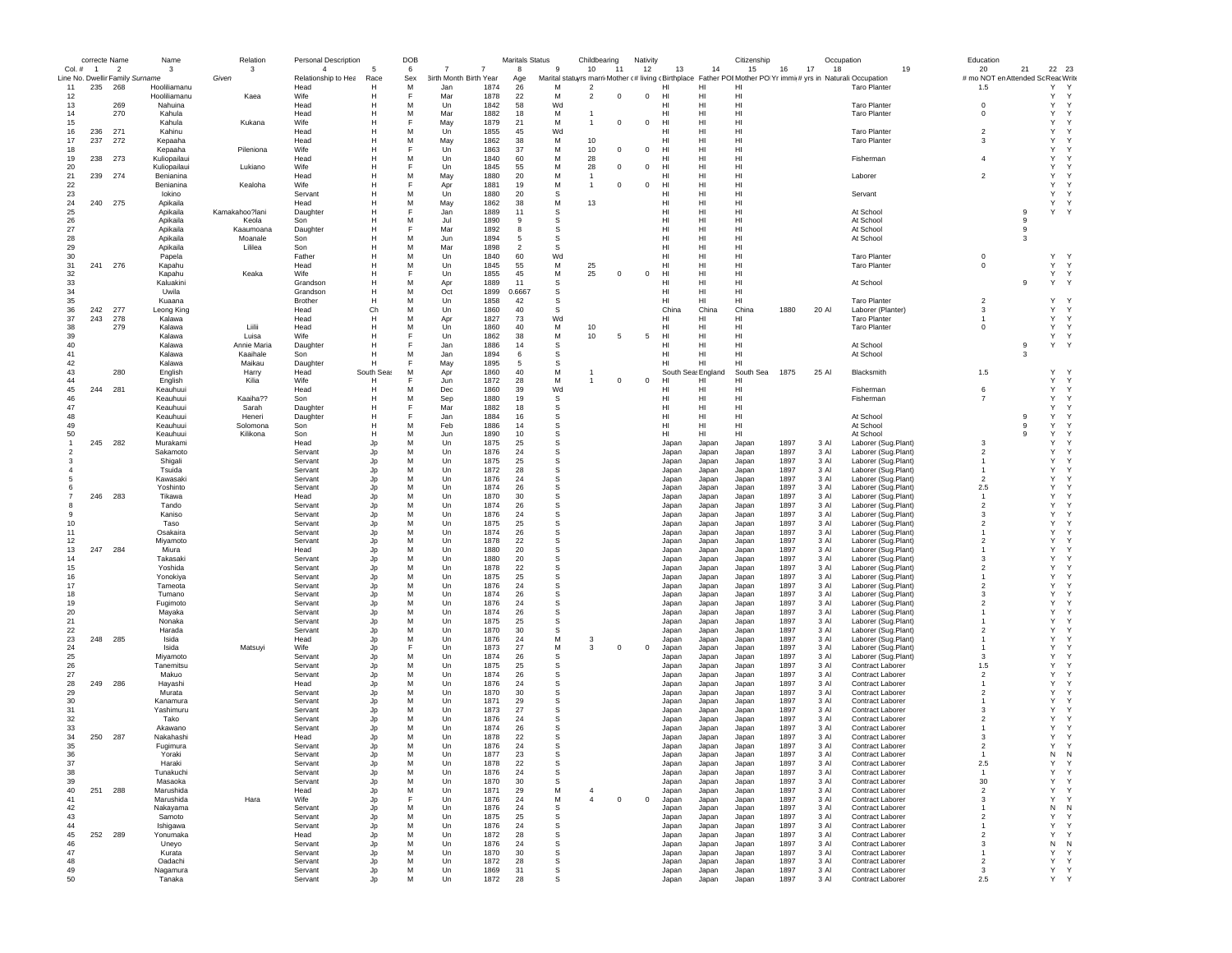|        | correcte Name  |                | Name                            | Relation   | <b>Personal Description</b> |      | DOB |                        |              | <b>Maritals Status</b> |             | Childbearing                                        |                          | Nativity       |       |       | Citizenship                    |              |              | Occupation                  | Education                |              |              |
|--------|----------------|----------------|---------------------------------|------------|-----------------------------|------|-----|------------------------|--------------|------------------------|-------------|-----------------------------------------------------|--------------------------|----------------|-------|-------|--------------------------------|--------------|--------------|-----------------------------|--------------------------|--------------|--------------|
| Col. # | $\overline{1}$ | $\overline{2}$ | 3                               | -3         | $\overline{4}$              |      | 6   |                        |              | 8                      | 9           | 10                                                  | 11                       | 12             | 13    | 14    | 15                             | 16           | 17<br>18     | 19                          | 20<br>21                 | 22 23        |              |
|        |                |                | Line No. Dwellir Family Surname | Given      | Relationship to Hea         | Race | Sex | 3irth Month Birth Year |              | Age                    |             | Marital statuyrs marri Mother c# living cBirthplace |                          |                |       |       | Father POI Mother PO Yr immig# |              |              | yrs in Naturali: Occupation | # mo NOT en Attended So  | : Reac Write |              |
| -1     | 253            | 290            | Hilokichi                       |            | Head                        | Jp   | M   | Un                     | 1863         | 37                     | M           | -8                                                  |                          |                | Japan | Japan | Japan                          | 1898         | 2 AI         | Laborer Sugar Plant         |                          | Y Y          |              |
| 2      |                |                | Hilokichi                       | Hana       | Wife                        | Jp   | F   | Un                     | 1869         | 31                     | M           | 8                                                   | $\overline{2}$           | $\overline{2}$ | Japan | Japan | Japan                          | 1898         | 2 Al         | Laborer Sugar Plant         | $\overline{2}$           | N N          |              |
|        |                |                | Hilokichi                       | Tonishadi  | Son                         | Jp   | M   | Mar                    | 1896         | $\overline{4}$         | S           |                                                     |                          |                | Japan | Japan | Japan                          | 1898         | 2 Al         |                             |                          |              |              |
|        |                |                | Hilokichi                       | Mine       | Daughter                    | Jp   | F   | Apr                    | 1897         | 3                      | -S          |                                                     |                          |                | Japan | Japan | Japan                          | 1898         | 2 Al         |                             |                          |              |              |
| 5      | 254            | 291            | Ichigiro                        |            | Head                        | Jp   | M   | Un                     | 1868         | 32                     | M           | 5                                                   |                          |                | Japan | Japan | Japan                          | 1898         | 2 Al         | Laborer Sugar Plant         | $^{\circ}$               | Y.           | $\mathsf{Y}$ |
|        |                |                | Ichigiro                        | Taneo      | <b>Wife</b>                 | Jp   | F   | Un                     | 1874         | 26                     | M           | -5                                                  | $\overline{\phantom{a}}$ | $\overline{2}$ | Japan | Japan | Japan                          | 1898         | $2$ Al       | Laborer Sugar Plant         | $\overline{1}$           | $N$ $N$      |              |
|        |                |                | Ichigiro                        | Toyo       | Daughter                    | Jp   | F   | Jun                    | 1897         | $\overline{2}$         | s           |                                                     |                          |                | Japan | Japan | Japan                          | 1898         | 2 Al         |                             |                          |              |              |
|        |                |                | Ichigiro                        | Omine      | Daughter                    | Jp   | F   | May                    | 1899         | $\overline{1}$         | S           |                                                     |                          |                | HI    | Japan | Japan                          |              |              |                             |                          |              |              |
| 9      | 255            | 292            | Sinigaro                        |            | Head                        | Jp   | M   | Un                     | 1865         | 35                     | M           | 11                                                  |                          |                | Japan | Japan | Japan                          | 1898         | 2 Al         | Laborer Sugar Plant         | $\overline{2}$           | Y.           | $\mathsf{Y}$ |
| 10     |                |                | Sinigaro                        | Tamai      | Wife                        | Jp   | F   | Un                     | 1871         | 29                     | M           | 11                                                  | 3                        | $\overline{2}$ | Japan | Japan | Japan                          | 1898         | 2 Al         | Laborer Sugar Plant         | -1                       | N            | N            |
| 11     |                |                | Sinigaro                        | Tumasi     | Son                         | Jp   | М   | Un                     | 1890         | 10                     | s           |                                                     |                          |                | Japan | Japan | Japan                          | 1898         | 2 Al         |                             |                          | N            | N            |
| 12     |                |                | Sinigaro                        | Yuchio     | Daughter                    | Jp   | F   | Mar                    | 1896         | $\overline{4}$         | s           |                                                     |                          |                | Japan | Japan | Japan                          | 1898         | 2 Al         |                             |                          |              |              |
| 13     |                |                | Momilaro                        |            | Servant                     | Jp   | М   | Un                     | 1863         | 37                     | S           |                                                     |                          |                | Japan | Japan | Japan                          | 1898         | 2 Al         | Laborer Sugar Plant         | 3                        | Y            | $\mathsf{Y}$ |
| 14     |                |                | Kodani                          | Takio      | Servant                     | Jp   | M   | Un                     | 1867         | 33                     | S           |                                                     |                          |                | Japan | Japan | Japan                          | 1898         | 2 Al         | Laborer Sugar Plant         | $\mathbf{1}$             | Y            | Y            |
| 15     |                |                | Nagatima                        | Kilaro     | Servant                     | Jp   | M   | Un                     | 1864         | 36                     | S           |                                                     |                          |                | Japan | Japan | Japan                          | 1898         | 2 Al         | Laborer Sugar Plant         | $^{\circ}$               | Y            | Y            |
| 16     | 256            | 293            | Uchimari                        | Geni       | Head                        | Jp   | M   | Mar                    | 1871         | 29                     | M           | -5                                                  |                          |                | Japan | Japan | Japan                          | 1898         | 2 AI         | Laborer Sugar Plant         |                          | Y            | Y            |
| 17     |                |                | Uchimari                        | Hamaai     | <b>Wife</b>                 | Jp   | F   | Apr                    | 1873         | 27                     | M           | 5                                                   | $\overline{\phantom{a}}$ | $\overline{2}$ | Japan | Japan | Japan                          | 1898         | $2$ Al       | Laborer Sugar Plant         | 1.25                     | $N$ N        |              |
| 18     |                |                | Uchimari                        | Miarcebi   | Daughter                    | Jp   | F   | May                    | 1897         | 3                      | s           |                                                     |                          |                | Japan | Japan | Japan                          | 1898         | 2 Al         |                             |                          |              |              |
| 19     |                |                | Uchimari                        | Minoroto   | Daughter                    | Jp   |     | Jan                    | 1900         | 0.5000                 | S           |                                                     |                          |                | HI    | Japan | Japan                          |              |              |                             |                          |              |              |
| 20     | 257            | 294            | Nishida                         | Futui      | Head                        | Jp   | M   | Un                     | 1870         | 30                     | M           |                                                     |                          |                | Japan | Japan | Japan                          | 1898         | 2 Al         | Laborer Sugar Plant         | $^{\circ}$               | N N          |              |
| 21     |                |                | Nishida                         | Hourai     | Wife                        | Jp   |     | Un                     | 1876         | 24                     | M           | 3                                                   |                          | $\overline{1}$ | Japan | Japan | Japan                          | 1898         | 2 Al         | Laborer Sugar Plant         |                          | N            | N            |
| 22     |                |                | Nishida                         | Makumoto   | Daughter                    | Jp   |     | Feb                    | 1898         | $\overline{2}$         | -S          |                                                     |                          |                | Japan | Japan | Japan                          | 1898         | 2 Al         |                             |                          |              |              |
| 23     | 258            | 295            | Yumematsu                       | Uchida     | Head                        | Jp   | M   | Un                     | 1852         | 48                     | M           | -5                                                  |                          |                | Japan | Japan | Japan                          | 1898         | 2 Al         | Laborer Sugar Plant         | $\overline{2}$           | $N$ N        |              |
| 24     |                |                | Yumematsu                       | Tario      | Wife                        | Jp   |     | Un                     | 1869         | 31                     | M           | 5                                                   |                          | $\overline{1}$ | Japan | Japan | Japan                          | 1898         | 2 Al         | Laborer Sugar Plant         | -1                       | N            | N            |
| 25     |                |                | Yumematsu                       | Saito      | Son                         | Jp   | M   | Un                     | 1895         | -5                     | S           |                                                     |                          |                | Japan | Japan | Japan                          | 1898         | 2 Al         |                             |                          |              |              |
| 26     | 259            | - 296          | Yashiro                         |            | Head                        | Jp   | M   | Un                     | 1866         | 34                     | M           | 5                                                   |                          |                | Japan | Japan | Japan                          | 1897         | 3 Al         | Laborer Sugar Plant         | $\overline{2}$           | Y Y          |              |
| 27     |                |                | Yashiro                         | Tano       | Wife                        | Jp   | Е   | Un                     | 1871         | 29                     | M           | 5                                                   | $\overline{2}$           | $\overline{2}$ | Japan | Japan | Japan                          | 1897         | 3 Al         | Laborer Sugar Plant         | $\overline{2}$           | N N          |              |
| 28     |                |                | Yashiro                         | Taivama    | Son                         | Jp   | M   | Mar                    | 1897         | $\mathbf{3}$           | s           |                                                     |                          |                | Japan | Japan | Japan                          | 1897         | 3 Al         |                             |                          |              |              |
| 29     |                |                | Yashiro                         | Nakaata    | Daughter                    | Jp   | F   | Jun                    | 1899         | 0.9167                 | S           |                                                     |                          |                | HI    | Japan | Japan                          |              |              |                             |                          |              |              |
| 30     | 260            | 297            | Sunkichi                        | Nishi      | Head                        | Jp   | M   | Un                     | 1865         | 35                     | M           | 6                                                   |                          |                | Japan | Japan | Japan                          | 1897         | 3 Al         | Laborer Sugar Plant         |                          | N N          |              |
| 31     |                |                | Sunkichi                        | Tamchata   | Wife                        | Jp   | F   | Un                     | 1869         | 31                     | M           | 6                                                   | $\overline{2}$           | $\overline{2}$ | Japan | Japan | Japan                          | 1897         | 3 Al         | Laborer Sugar Plant         |                          | N N          |              |
| 32     |                |                | Sunkichi                        | Suisiu     | Daughter                    | Jp   | F   | Mar                    | 1898         | $\overline{2}$         | s           |                                                     |                          |                | HI    | Japan | Japan                          |              |              |                             |                          |              |              |
| 33     |                |                | Sunkichi                        | Makusui    | Son                         | Jp   | M   | Jun                    | 1899         | 0.9167                 | -S          |                                                     |                          |                | HI    | Japan | Japan                          |              |              |                             |                          |              |              |
| 34     | 261            | 298            | Sumitaro                        | Hamashi    | Head                        | Jp   | М   | Un                     | 1871         | 29                     | M           | 5                                                   |                          |                | Japan | Japan | Japan                          | 1897         | 3 Al         | Laborer Sugar Plant         | $\overline{2}$           | Y Y          |              |
| 35     |                |                | Sumitaro                        | Koamaiyo   | Wife                        | Jp   | F   | Un                     | 1880         | 20                     | M           | 5                                                   | $\overline{2}$           | $\overline{2}$ | Japan | Japan | Japan                          | 1897         | 3 Al         | Laborer Sugar Plant         | $\overline{1}$           | N N          |              |
| 36     |                |                | Sumitaro                        | Matsu      | Daughter                    | Jp   | F   | Un                     | 1897         | 3                      | S           |                                                     |                          |                | Japan | Japan | Japan                          | 1897         | 3 Al         |                             |                          |              |              |
| 37     |                |                | Sumitaro                        | Mato       | Daughter                    | Jp   | F   | May                    | 1899         | $\overline{1}$         | s           |                                                     |                          |                | HI    | Japan | Japan                          |              |              |                             |                          |              |              |
| 38     |                |                | Yasukichi                       |            | Servant                     | Jp   | M   | Un                     | 1859         | 41                     | s           |                                                     |                          |                | Japan | Japan | Japan                          | 1897         | 3 Al         | Laborer Sugar Plant         |                          | N            | $\mathsf{N}$ |
| 39     |                |                | Minikichi                       |            | Servant                     | Jp   | M   | Un                     | 1870         | 30                     | s           |                                                     |                          |                | Japan | Japan | Japan                          | 1897         | 3 Al         | Laborer Sugar Plant         | $\overline{\phantom{a}}$ | N            | N            |
| 40     |                |                | Towabara                        |            | Servant                     | Jp   | M   | Jun                    | 1860         | 39                     | S           |                                                     |                          |                | Japan | Japan | Japan                          | 1897         | 3 Al         | Laborer Sugar Plant         | $\mathbf{1}$             | ${\sf N}$    | N            |
| 41     |                |                | Tikiyo                          |            | Servant                     | Jp   | M   | Un                     | 1869         | 31                     | s           |                                                     |                          |                | Japan | Japan | Japan                          | 1897         | 3 Al         | Laborer Sugar Plant         | $^{\circ}$               | N            | N            |
| 42     | 262            | 299            | Takatoshi                       | Na??       | Head                        | Jp   | M   | Un                     | 1857         | 43                     | M           |                                                     |                          |                | Japan | Japan | Japan                          | 1897         | 3 Al         | Laborer Sugar Plant         |                          | N            | N            |
| 43     |                |                | Takatoshi                       | Naiu       | Wife                        | Jp   |     | Un                     | 1868         | 32                     | M           | 8                                                   | $\overline{4}$           | -3             | Japan | Japan | Japan                          | 1897         | 3 Al         | Laborer Sugar Plant         | $\overline{2}$           | N            | N            |
| 44     |                |                | Takatoshi                       | Miuyawa    | Son                         | Jp   | M   | Un                     | 1894         | -6                     | S           |                                                     |                          |                | Japan | Japan | Japan                          | 1897         | 3 Al         | At School                   | $\overline{7}$           |              |              |
| 45     |                |                | Takatoshi                       | Shizo      | Son                         | Jp   | M   | Apr                    | 1896         | $\overline{4}$         | S           |                                                     |                          |                | Japan | Japan | Japan                          | 1897         | 3 Al         |                             |                          |              |              |
| 46     |                |                | Takatoshi                       | Titsuio    | Daughter                    | Jp   | F   | Un                     | 1898         | $\overline{2}$         | S           |                                                     |                          |                | HI    | Japan | Japan                          |              |              |                             |                          |              |              |
| 47     | 263            | 300            | Tumatara                        | Keau??     | Head                        | Jp   | M   | Un                     | 1867         | 33                     | M           | 5                                                   |                          |                | Japan | Japan | Japan                          | 1897         | 3 Al         | Laborer Sugar Plant         | $^{\circ}$               | Y Y          |              |
| 48     |                |                | Tumatara                        | Sato       | Wife                        | Jp   | F   | Un                     | 1870         | 30                     | M           | 5                                                   | $\overline{2}$           | $\overline{2}$ | Japan | Japan | Japan                          | 1897         | 3 Al         |                             |                          | Y Y          |              |
| 49     |                |                | Tumatara                        | Titero     | Son                         | Jp   | M   | Jun                    | 1898         | $\mathbf{1}$           | s           |                                                     |                          |                | нı    | Japan | Japan                          |              |              |                             |                          |              |              |
| 50     |                |                | Tumatara                        | Soto       | Son                         | .In  | M   | Sep                    | 1899         | 0.8333                 | s           |                                                     |                          |                | HI    | Japan | Japan                          |              |              |                             |                          |              |              |
|        | 264            | 301            | Kaeo                            |            | Head                        | н    | M   | Feb                    | 1875         | 25                     | M           | 6                                                   |                          |                | HI    | HI    | HI                             |              |              | Planter                     | $^{\circ}$               | Y Y          |              |
|        |                |                | Kaeo                            | Hoolei     | Wife                        | н    | F   | Dec                    | 1873         | 26                     | M           | 6                                                   | $\overline{4}$           | $\overline{2}$ | HI    | HI    | HI                             |              |              |                             |                          | Y Y          |              |
|        |                |                | Kaeo                            | Kaleikoa   | Son                         | н    | M   | Jul                    | 1898         | $\overline{1}$         | s           |                                                     |                          |                | HI    | HI    | HI                             |              |              |                             |                          |              |              |
|        |                |                | Kaeo                            | Minipo     | Daughter                    | н    | F   | Nov                    | 1899         | 0.5833                 | s           |                                                     |                          |                | HI    | HI    | HI                             |              |              |                             |                          |              |              |
|        |                |                | Kahulilaau                      |            | Uncle                       | н    | M   | Un                     | 1850         | 50                     | Wd          |                                                     |                          |                | HI    | HI    | HI                             |              |              | <b>Taro Planter</b>         | $\overline{2}$           | Y            | $\mathsf{v}$ |
|        |                | 302            | Keoahu                          |            | Head                        | н    | M   | Un                     | 1860         | 40                     | M           | 20                                                  |                          |                | HI    | HI    | HI                             |              |              | <b>Taro Planter</b>         | 3                        | Y            | $\mathsf{Y}$ |
|        |                |                | Keoahu                          | Wahinehula | Wife                        | н    | F   | Un                     | 1865         | 35                     | M           | 20                                                  |                          |                | HI    | HI    | HI                             |              |              |                             |                          | Y            | Y            |
|        | 265            | 303            | loshigawa                       |            | Head                        | Jp   | M   | Un                     | 1878         | 22                     | $\mathbb S$ |                                                     |                          |                | Japan | Japan | Japan                          | 1892         | 8 Al         | Contractor (to cult cane)   | $\mathbf{1}$             | Y            | Y            |
| 9      |                |                | Mido                            |            | Servant                     | Jp   | M   | Un                     | 1875         | 25                     | s           |                                                     |                          |                | Japan | Japan | Japan                          | 1893         | 7 AI         | Contractor (to cult cane)   | $\overline{2}$           | Y            | Y            |
| 10     |                |                | loshuki                         |            | Servant                     | Jp   | M   | Un                     | 1876         | 24                     | s           |                                                     |                          |                | Japan | Japan | Japan                          | 1892         | 8 AI         | Contractor (to cult cane)   |                          | Y            | $\checkmark$ |
| 11     |                |                | Matshigara                      |            | Servant                     | Jp   | M   | Un                     | 1870         | 30                     | s           |                                                     |                          |                | Japan | Japan | Japan                          | 1892         | 8 Al         | Contractor (to cult cane)   | $\overline{2}$           | Y            |              |
| 12     |                |                | loshida                         |            | Servant                     | Jp   | M   | Un                     | 1869         | 31                     | s           |                                                     |                          |                | Japan | Japan | Japan                          | 1892         | 8 Al         | Contractor (to cult cane)   | 1.5                      | Y            |              |
| 13     |                |                | Hashigawa                       |            | Servant                     | Jp   | M   | Un                     | 1864         | 36                     | s           |                                                     |                          |                | Japan | Japan | Japan                          | 1897         | 3 Al         | Contractor (to cult cane)   | $\mathbf{1}$             | N            | N            |
| 14     |                |                | Nishimoko                       |            | Servant                     | Jp   | M   | Un                     | 1878         | 22                     | s           |                                                     |                          |                | Japan | Japan | Japan                          | 1896         | 4 Al         | Contractor (to cult cane)   | $\overline{2}$           | Y<br>Y       |              |
| 15     |                |                | Kimura                          |            | Servant                     | Jp   | M   | Un                     | 1874         | 26                     | s           |                                                     |                          |                | Japan | Japan | Japan                          | 1894         | 6 Al         | Contractor (to cult cane)   | 2.5                      |              |              |
| 16     |                |                | Kobayagawa                      |            | Servant                     | Jp   | M   | Un                     | 1874         | 26                     | S           |                                                     |                          |                | Japan | Japan | Japan                          | 1895         | 5 Al         | Contractor (to cult cane)   | $\overline{2}$           | Y            | $\checkmark$ |
| 17     |                |                | Sataka                          |            | Servant                     | Jp   | M   | Un                     | 1875         | 25                     | S           |                                                     |                          |                | Japan | Japan | Japan                          | 1896         | 4 Al         | Contractor (to cult cane)   | $\overline{2}$           | Y            |              |
| 18     | 266            | 304            | Shigugawa                       |            | Head                        | Jp   | M   | Un                     | 1878         | 22                     | s           |                                                     |                          |                | Japan | Japan | Japan                          | 1892         | 8 Al         | Contractor (to cult cane)   |                          | Y            |              |
| 19     |                |                | Yamamoto                        |            | Servant                     | Jp   | M   | Un                     | 1874         | 26                     | s           |                                                     |                          |                | Japan | Japan | Japan                          | 1896         | 4 Al         | Contractor (to cult cane)   | 2.5                      | Y            |              |
| 20     |                |                | Uyakawa                         |            | Servant                     | Jp   | M   | Un                     | 1877         | 23                     | S           |                                                     |                          |                | Japan | Japan | Japan                          | 1890         | 10 Al        | Contractor (to cult cane)   | $\overline{4}$           | Y            |              |
| 21     |                |                | Masuka                          |            | Servant                     | Jp   | M   | Un                     | 1876         | 24                     | <b>S</b>    |                                                     |                          |                | Japan | Japan | Japan                          | 1890         | 10 AI        | Contractor (to cult cane)   | -5                       | Y            |              |
| 22     |                |                | Yomahara                        |            | Servant                     | Jp   | M   | Un                     | 1874         | 26                     | S           |                                                     |                          |                | Japan | Japan | Japan                          | 1892         | 8 Al         | Contractor (to cult cane)   | 3.5                      | Y            |              |
| 23     |                |                | Shinda                          |            | Servant                     | Jp   | M   | Un                     | 1870         | 30                     | S           |                                                     |                          |                | Japan | Japan | Japan                          | 1890         | 10 Al        | Contractor (to cult cane)   | $\overline{2}$           | Y            | Y            |
| 24     | 267            | 305            | Harata                          |            | Head                        | Jp   | M   | Un                     | 1869         | 31                     | S           |                                                     |                          |                | Japan | Japan | Japan                          | 1892         | 8 Al         | Contractor (to cult cane)   |                          | Y            | Y            |
| 25     |                |                | Nakahara                        |            | Servant                     | Jp   | M   | Un                     | 1872<br>1878 | 28                     | -S          |                                                     |                          |                | Japan | Japan | Japan                          | 1896<br>1894 | 4 Al<br>6 AI | Contractor (to cult cane)   | $\overline{\phantom{a}}$ | N            | $\mathsf{N}$ |
| 26     |                |                | Tasunaka                        |            | Servant                     |      | М   | l In                   |              | 22                     |             |                                                     |                          |                | lanan | lanan | Janan                          |              |              | Contractor (to cult cane)   |                          | Υ            | Y            |
| $27\,$ |                |                | Yumane                          |            | Servant                     | Jp   | M   | Un                     | 1875         | 25                     | $\mathbb S$ |                                                     |                          |                | Japan | Japan | Japan                          | 1894         | 6 AI         | Contractor (to cult cane)   | $\overline{1}$           | Υ            |              |
| 28     |                |                | Nagami                          |            | Servant                     | Jp   | М   | Un                     | 1870         | 30                     | $\mathbb S$ |                                                     |                          |                | Japan | Japan | Japan                          | 1894         | 6 Al         | Contractor (to cult cane)   | $\overline{2}$           | Υ            | Y            |
| 29     |                |                | Nomura                          |            | Servant                     | Jp   | M   | Un                     | 1869         | 31                     | s           |                                                     |                          |                | Japan | Japan | Japan                          | 1894         | 6 Al         | Contractor (to cult cane)   | $\overline{2}$           | Y            | Y            |
| 30     |                |                | Ishiunaki                       |            | Servant                     | Jp   | M   | Un                     | 1875         | 25                     | $\mathbb S$ |                                                     |                          |                | Japan | Japan | Japan                          | 1894         | 6 Al         | Contractor (to cult cane)   | $\overline{2}$           | Y            | Y            |
| 31     | 268            | 306            | Morishiki                       |            | Head                        | Jp   | M   | Un                     | 1872         | 28                     | s           |                                                     |                          |                | Japan | Japan | Japan                          | 1892         | 8 AI         | Contractor (to cult cane)   | $\overline{1}$           | Y            | Y            |
| 32     |                |                | Moushigi                        |            | Servant                     | Jp   | M   | Un                     | 1874         | 26                     | s           |                                                     |                          |                | Japan | Japan | Japan                          | 1894         | 6 AI         | Contractor (to cult cane)   | 1.5                      | Y            | Y            |
| 33     |                |                | Okata                           |            | Servant                     | Jp   | M   | Un                     | 1874         | 26                     | s           |                                                     |                          |                | Japan | Japan | Japan                          | 1896         | 4 Al         | Contractor (to cult cane)   | $\overline{2}$           | Y            | Y            |
| 34     |                |                | Kauatsusi                       |            | Servant                     | Jp   | M   | Un                     | 1876         | 24                     | s           |                                                     |                          |                | Japan | Japan | Japan                          | 1897         | 3 Al         | Contractor (to cult cane)   | $\mathbf{1}$             | N            | N            |
| 35     |                |                | Morishite                       |            | Servant                     | Jp   | М   | Un                     | 1877         | 23                     | s           |                                                     |                          |                | Japan | Japan | Japan                          | 1892         | 8 Al         | Contractor (to cult cane)   | -1                       | N            | N            |
| 36     |                |                | Ishuaki                         |            | Servant                     | Jp   | М   | Un                     | 1876         | 24                     | s           |                                                     |                          |                | Japan | Japan | Japan                          | 1894         | 6 Al         | Contractor (to cult cane)   | 3                        | $\mathsf{Y}$ | Y            |
| 37     |                |                | Nakao                           |            | Servant                     | Jp   | M   | Un                     | 1878         | 22                     | s           |                                                     |                          |                | Japan | Japan | Japan                          | 1894         | 6 Al         | Contractor (to cult cane)   | 2.5                      | Y            | Y            |
| 38     |                |                | Tako                            |            | Servant                     | Jp   | М   | Un                     | 1874         | 26                     | s           |                                                     |                          |                | Japan | Japan | Japan                          | 1897         | 3 Al         | Contractor (to cult cane)   | $\overline{2}$           | Y            | Y            |
| 39     | 269            | 307            | Shimura                         |            | Head                        | Jp   | М   | Un                     | 1875         | 25                     | s           |                                                     |                          |                | Japan | Japan | Japan                          | 1892         | 8 Al         | Contractor (to cult cane)   | $\overline{4}$           | Y Y          |              |
| 40     |                |                | Uati                            |            | Servant                     |      | M   | Un                     | 1876         | 24                     | s           |                                                     |                          |                | Japan | Japan | Japan                          | 1892         | 8 Al         | Contractor (to cult cane)   | $\overline{2}$           | Y Y          |              |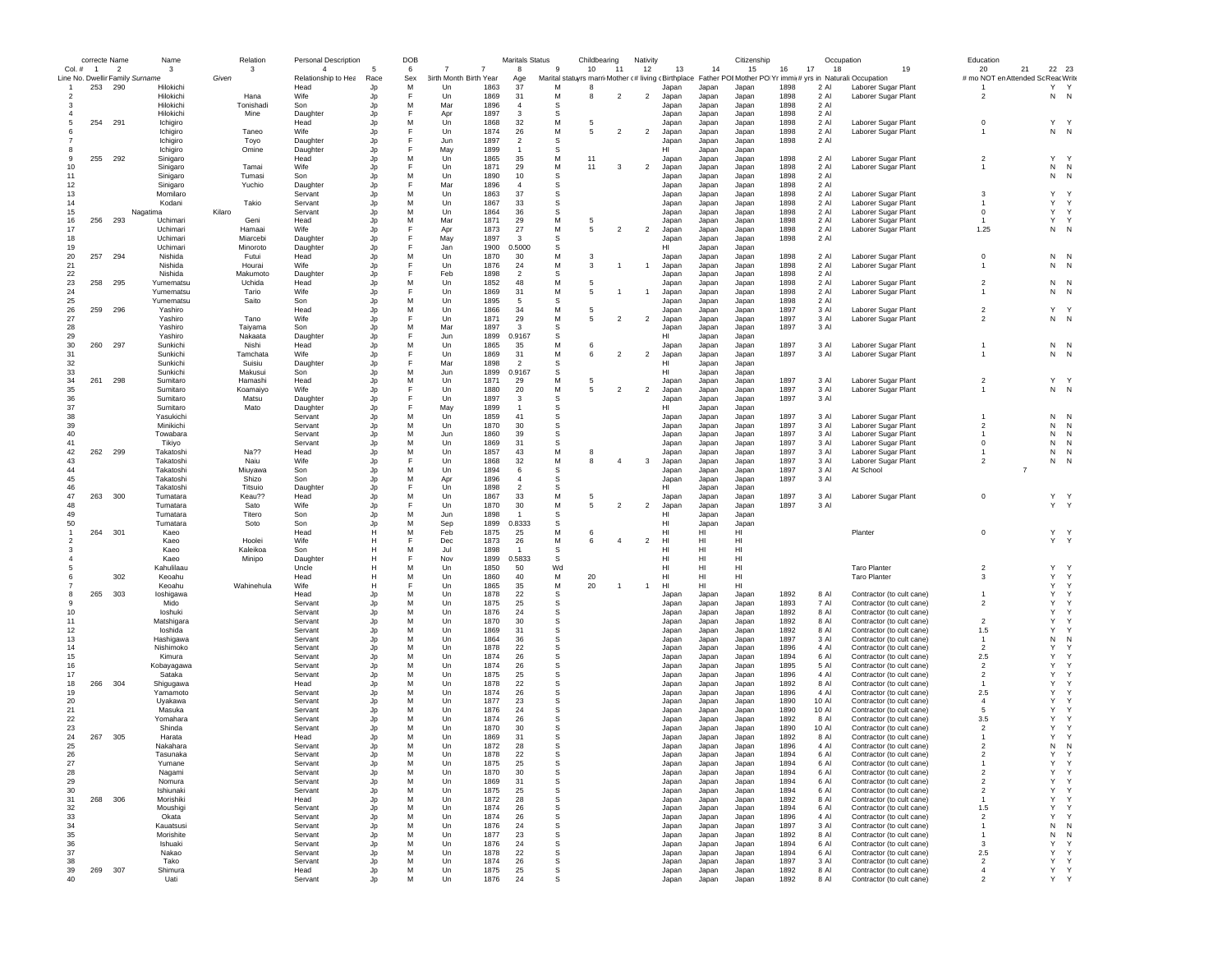|                          | correcte Name  |                                 | Name             | Relation  | <b>Personal Description</b> |          | <b>DOB</b> |                        |      | <b>Maritals Status</b> |          | Childbearing                                        |                | Nativity       |       |                | Citizenship    |      |          | Occupation                                                 | Education                |                |              |              |
|--------------------------|----------------|---------------------------------|------------------|-----------|-----------------------------|----------|------------|------------------------|------|------------------------|----------|-----------------------------------------------------|----------------|----------------|-------|----------------|----------------|------|----------|------------------------------------------------------------|--------------------------|----------------|--------------|--------------|
| Col. #                   | $\overline{1}$ | $\overline{2}$                  | 3                | 3         | $\overline{4}$              |          | 6          |                        |      | 8                      | -9       | 10                                                  | 11             | 12             | 13    | 14             | 15             | 16   | 17<br>18 | 19                                                         | 20                       | 21             | 22           | 23           |
|                          |                | Line No. Dwellir Family Surname |                  | Given     | Relationship to Hea         | Race     | Sex        | 3irth Month Birth Year |      | Age                    |          | Marital statuyrs marri Mother c# living cBirthplace |                |                |       |                |                |      |          | Father POI Mother PO Yr immi(# yrs in Naturali: Occupation | # mo NOT en Attended So  |                | : Reac Write |              |
| 41                       |                |                                 | Sakuma           |           | Servant                     | Jp       | M          | Un                     | 1875 | 25                     | <b>s</b> |                                                     |                |                | Japan | Japan          | Japan          | 1894 | 6 AI     | Contractor (to cult cane)                                  | $\overline{2}$           |                | Y            | $\mathsf{Y}$ |
| 42                       |                |                                 | Sakumoto         |           | Servant                     | Jp       | M          | Un                     | 1872 | 28                     | S        |                                                     |                |                | Japan | Japan          | Japan          | 1892 | 8 Al     | Contractor (to cult cane)                                  |                          |                | N            | N            |
| 43                       |                |                                 | Aoki             |           | Servant                     | Jp       | M          | Un                     | 1876 | 24                     | S        |                                                     |                |                | Japan | Japan          | Japan          | 1892 | 8 Al     | Contractor (to cult cane)                                  | $\overline{2}$           |                | N            | N            |
| 44                       |                |                                 | Takaota          |           | Servant                     | Jp       | M          | Un                     | 1870 | 30                     | s        |                                                     |                |                | Japan | Japan          | Japan          | 1892 | 8 AI     | Contractor (to cult cane)                                  | $\overline{2}$           |                | Y            |              |
| 45                       | 270            | 308                             | Tumura           |           | Head                        | Jp       | M          | Un                     | 1878 | 22                     | s        |                                                     |                |                | Japan | Japan          | Japan          | 1892 | 8 AI     | Contractor (to cult cane)                                  | $\overline{2}$           |                | Y            | Y            |
| 46                       |                |                                 | Obara            |           | Servant                     | Jp       | M          | $_{\text{Un}}$         | 1874 | 26                     | S        |                                                     |                |                | Japan | Japan          | Japan          | 1892 | 8 AI     | Contractor (to cult cane)                                  | $\mathbf{1}$             |                | Y            | $\checkmark$ |
| 47                       |                |                                 | Tamura           |           | Servant                     | Jp       | M          | $_{\text{Un}}$         | 1871 | 29                     | S        |                                                     |                |                | Japan | Japan          | Japan          | 1894 | 6 AI     | Contractor (to cult cane)                                  | 3                        |                | Y            |              |
| 48                       |                |                                 | Matsumoto        |           | Servant                     | Jp       | M          | Un                     | 1876 | 24                     | S        |                                                     |                |                | Japan | Japan          | Japan          | 1894 | 6 Al     | Contractor (to cult cane)                                  | 2.5                      |                | N            | N            |
| 49                       |                |                                 | Takunaka         |           | Servant                     | Jp       | M          | Un                     | 1872 | 28                     | s        |                                                     |                |                | Japan | Japan          | Japan          | 1895 | 5 AI     | Contractor (to cult cane)                                  | 3                        |                | N            | N            |
| 50                       |                |                                 | Kayami           |           | Servant                     | Jp       | M          | Un                     | 1876 | 24                     | s        |                                                     |                |                | Japan | Japan          | Japan          | 1895 | 5 Al     | Contractor (to cult cane)                                  | 3                        |                | Y            | Y            |
|                          | 271            | 309                             | Naogaro          | Nosato    | Head                        | Jp       | M          | Un                     | 1862 | 38                     | M        | 5                                                   |                |                | Japan | Japan          | Japan          | 1898 | 2 Al     | Laborer Sugar Plant                                        | $\mathbf{1}$             |                | Y            | Y            |
| $\overline{\phantom{a}}$ |                |                                 |                  | Ubesi     | Wife                        |          | E          | Un                     | 1871 | 29                     | М        | 5                                                   | $\overline{2}$ | $\overline{c}$ | Japan |                | Japan          | 1898 | 2 Al     |                                                            |                          |                | N            | N            |
|                          |                |                                 | Naogaro          | Sitiyo    | Son                         | Jp       | M          | Un                     | 1898 | $\overline{2}$         | S        |                                                     |                |                | HI    | Japan<br>Japan | Japan          |      |          |                                                            |                          |                |              |              |
|                          |                |                                 | Naogaro          |           |                             | Jp       | F          |                        |      |                        |          |                                                     |                |                |       |                |                |      |          |                                                            |                          |                |              |              |
|                          |                |                                 | Naogaro          | Kaiyo     | Daughter                    | Jp       |            | Aug                    | 1899 | 0.7500                 | s        |                                                     |                |                | HI    | Japan          | Japan          |      |          |                                                            |                          |                |              |              |
|                          | 272 310        |                                 | Ysaburo          | Noroda    | Head                        | Jp       | M          | Un                     | 1867 | 33                     | M        | 10                                                  |                |                | Japan | Japan          | Japan          | 1898 | 2 Al     | Laborer Sugar Plant                                        | $\mathbf{1}$             |                | Y Y          |              |
|                          |                |                                 | Ysaburo          | Kara      | Wife                        | Jp       | E          | Un                     | 1870 | 30                     | M        | 10                                                  | 3              | $\overline{2}$ | Japan | Japan          | Japan          | 1898 | 2 Al     |                                                            |                          |                | N N          |              |
|                          |                |                                 | Ysaburo          | Turu      | Daughter                    | Jp       |            | $_{\text{Un}}$         | 1894 | 6                      | S        |                                                     |                |                | Japar | Japan          | Japan          | 1898 | 2 Al     |                                                            |                          | $\mathbf 0$    |              |              |
|                          |                |                                 | Ysaburo          | Sizu      | Daughter                    | Jp       |            | Un                     | 1898 | $\overline{2}$         | S        |                                                     |                |                | HI    | Japan          | Japan          |      |          |                                                            |                          |                |              |              |
| -9                       | 273 311        |                                 | <b>Buchikite</b> | Kamchishi | Head                        | Jp       | M          | Un                     | 1860 | 40                     | M        | 8                                                   |                |                | Japan | Japan          | Japan          | 1898 | 2 Al     | Laborer Sugar Plant                                        | 3                        |                | $N$ N        |              |
| 10                       |                |                                 | <b>Buchikite</b> | Sano      | Wife                        | Jp       |            | Un                     | 1869 | 31                     | М        | 8                                                   | 3              | $\overline{2}$ | Japan | Japan          | Japan          | 1898 | 2 Al     | Laborer Sugar Plant                                        | $\overline{2}$           |                | Υ            | Y            |
| 11                       |                |                                 | <b>Buchikite</b> | Ogawa     | Daughter                    | Jp       |            | Un                     | 1898 | $\overline{2}$         | S        |                                                     |                |                | HI    | Japan          | Japan          |      |          |                                                            |                          |                |              |              |
| 12                       |                |                                 | <b>Buchikite</b> | Ohigo     | Son                         | Jp       | M          | Aug                    | 1899 | 0.8333                 | S        |                                                     |                |                | HI    | Japan          | Japan          |      |          |                                                            |                          |                |              |              |
| 13                       | 274 312        |                                 | Olojiro          | Ishi      | Head                        | Jp       | M          | Un                     | 1869 | 31                     | M        | 6                                                   |                |                | Japan | Japan          | Japan          | 1898 | 2 Al     | Laborer Sugar Plant                                        |                          |                | Y Y          |              |
| 14                       |                |                                 | Olojiro          | Tamchichi | Wife                        | Jp       |            | Un                     | 1874 | 26                     | M        | 6                                                   | $\mathfrak{p}$ | $\overline{2}$ | Japan | Japan          | Japan          | 1898 | 2 Al     | Laborer Sugar Plant                                        | $\overline{2}$           |                | Y Y          |              |
| 15                       |                |                                 | Olojiro          | Suineya   | Daughter                    | Jp       | E          | Un                     | 1897 | 3                      | S        |                                                     |                |                | Japan | Japan          | Japan          | 1898 | 2 Al     |                                                            |                          |                |              |              |
| 16                       |                |                                 | Olojiro          | Sumi      | Daughter                    | Jp       | E          | Un                     | 1899 | $\overline{1}$         | s        |                                                     |                |                | HI    | Japan          | Japan          |      |          |                                                            |                          |                |              |              |
| 17                       |                |                                 |                  |           |                             |          | M          |                        | 1860 | 40                     | s        |                                                     |                |                |       |                |                | 1898 | 2 AI     |                                                            | $\overline{2}$           |                | Y            | Y            |
| 18                       |                |                                 | Yasogi           |           | Servant                     | Jp       | M          | Un<br>$_{\text{Un}}$   |      | 39                     | S        |                                                     |                |                | Japan | Japan          | Japan          | 1898 | $2$ Al   | Laborer Sugar Plant                                        | 3                        |                |              |              |
|                          |                |                                 | Umijira          |           | Servant                     | Jp       |            |                        | 1861 |                        |          |                                                     |                |                | Japan | Japan          | Japan          |      |          | Laborer Sugar Plant                                        |                          |                | ${\sf N}$    | N            |
| 19                       | 275 313        |                                 | Keeiero          | Bunutaro  | Head                        | Jp       | M          | Un                     | 1863 | 37                     | M        | 10                                                  |                |                | Japan | Japan          | Japan          | 1898 | 2 Al     | Laborer Sugar Plant                                        | $\overline{1}$           |                | Υ            | $\mathsf{Y}$ |
| 20                       |                |                                 | Keejero          | Tatsu     | Wife                        | Jp       | F          | Un                     | 1872 | 28                     | М        | 10                                                  | $\overline{2}$ | $\overline{2}$ | Japan | Japan          | Japan          | 1898 | 2 Al     | Laborer Sugar Plant                                        | $\mathbf{1}$             |                | Y Y          |              |
| 21                       |                |                                 | Keejero          | Tohio     | Daughter                    | Jp       | F          | Un                     | 1894 | 6                      | s        |                                                     |                |                | Japan | Japan          | Japan          | 1898 | 2 Al     |                                                            |                          | $\mathbf 0$    |              |              |
| 22                       |                |                                 | Keejero          | Yoshio    | Son                         | Jp       | M          | Un                     | 1898 | $\overline{2}$         | s        |                                                     |                |                | HI    | Japan          | Japan          |      |          |                                                            |                          |                |              |              |
| 23                       | 276 314        |                                 | Nishida          | Utaro     | Head                        | Jp       | M          | Un                     | 1864 | 36                     | M        | 5                                                   |                |                | Japan | Japan          | Japan          | 1898 | 2 Al     | Laborer Sugar Plant                                        | $^{\circ}$               |                | $N$ N        |              |
| 24                       |                |                                 | Nishida          | Tatsui    | Wife                        | Jp       | F          | Un                     | 1869 | 31                     | M        | 5                                                   | $\overline{2}$ | $\overline{1}$ | Japan | Japan          | Japan          | 1898 | 2 Al     | Laborer Sugar Plant                                        |                          |                | Y            |              |
| 25                       |                |                                 | Nishida          | Tueteshi  | Son                         | Jp       | M          | Un                     | 1898 | $\overline{2}$         | S        |                                                     |                |                | HI    | Japan          | Japan          |      |          |                                                            |                          |                |              |              |
| 26                       | 277 315        |                                 | Arati            | Sentaro   | Head                        | Jp       | M          | Un                     | 1871 | 29                     | M        | 5                                                   |                |                | Japan | Japan          | Japan          | 1897 | 3 AI     | Laborer Sugar Plant                                        |                          |                | Y Y          |              |
| 27                       |                |                                 | Arati            | Aradi     | Wife                        | Jp       | E          | Un                     | 1873 | 27                     | М        | 5                                                   | $\overline{2}$ | $\overline{2}$ | Japan | Japan          | Japan          | 1897 | 3 Al     | Laborer Sugar Plant                                        |                          |                | N N          |              |
| 28                       |                |                                 | Arati            | Ymano     | Daughter                    | Jp       | F          | Un                     | 1897 | 3                      | S        |                                                     |                |                | HI    | Japan          | Japan          |      |          |                                                            |                          |                |              |              |
| 29                       |                |                                 | Arati            |           |                             |          |            | $_{\text{Un}}$         | 1899 | $\overline{1}$         | S        |                                                     |                |                | HI    |                |                |      |          |                                                            |                          |                |              |              |
| 30                       | 278 316        |                                 | Mayasadi         | Seigiea   | Daughter<br>Head            | Jp<br>Jp | M          | Un                     | 1866 | 34                     | M        | 15                                                  |                |                | Japan | Japan<br>Japan | Japan<br>Japan | 1897 | 3 AI     |                                                            | $\overline{2}$           |                | Y Y          |              |
|                          |                |                                 |                  |           |                             |          |            |                        |      |                        |          |                                                     |                |                |       |                |                |      |          | Laborer Sugar Plant                                        |                          |                |              |              |
| 31                       |                |                                 | Mayasadi         | Taneo     | Wife                        | Jp       |            | Un                     | 1871 | 29                     | М        | 15                                                  | $\overline{a}$ | 3              | Japan | Japan          | Japan          | 1897 | 3 Al     | Laborer Sugar Plant                                        |                          |                | Y Y          |              |
| 32                       |                |                                 | Mayasadi         | Aiyeo     | Daughter                    | Jp       |            | Un                     | 1888 | 12                     | S        |                                                     |                |                | Japan | Japan          | Japan          | 1897 | 3 Al     |                                                            |                          | $\mathbf 0$    |              |              |
| 33                       |                |                                 | Mayasadi         | Navada    | Son                         | Jp       | M          | Un                     | 1890 | 10                     | s        |                                                     |                |                | Japan | Japan          | Japan          | 1897 | 3 Al     |                                                            |                          | $\mathbf 0$    |              |              |
| 34                       |                |                                 | Mayasadi         | Saigo     | Son                         | Jp       | M          | Un                     | 1892 | 8                      | S        |                                                     |                |                | Japan | Japan          | Japan          | 1897 | 3 Al     |                                                            |                          | $\overline{0}$ |              |              |
| 35                       | 279 317        |                                 | Kijama           | Т.        | Head                        | Jp       | M          | Un                     | 1860 | 40                     | M        | 10                                                  |                |                | Japan | Japan          | Japan          | 1897 | 3 Al     | Laborer Sugar Plant                                        | $\overline{2}$           |                | Y Y          |              |
| 36                       |                |                                 | Kijama           | Kino      | Wife                        | Jp       | F          | Un                     | 1870 | 30                     | M        | 10                                                  | 5              | $\overline{4}$ | Japan | Japan          | Japan          | 1897 | 3 Al     | Laborer Sugar Plant                                        |                          |                | N N          |              |
| 37                       |                |                                 | Kijama           | Kaydichi  | Son                         | Jp       | M          | Un                     | 1893 | $\overline{7}$         | S        |                                                     |                |                | Japan | Japan          | Japan          | 1897 | 3 AI     |                                                            |                          | $\mathbf 0$    |              |              |
| 38                       |                |                                 | Kijama           | Takechiu  | Son                         | Jp       | M          | Un                     | 1895 | 5                      | s        |                                                     |                |                | Japan | Japan          | Japan          | 1897 | 3 AI     |                                                            |                          |                |              |              |
| 39                       |                |                                 | Kijama           | Maudichi  | Son                         | Jp       | M          | $_{\text{Un}}$         | 1897 | 3                      | S        |                                                     |                |                | Japan | Japan          | Japan          | 1897 | 3 Al     |                                                            |                          |                |              |              |
| 40                       |                |                                 |                  | Koichiti  | Son                         | Jp       | M          | $_{\text{Un}}$         | 1898 | $\overline{2}$         | S        |                                                     |                |                | HI    |                |                |      |          |                                                            |                          |                |              |              |
|                          |                |                                 | Kijama           |           |                             |          | M          |                        |      |                        |          |                                                     |                |                |       | Japan          | Japan          |      |          |                                                            |                          |                |              | Y            |
| 41                       |                |                                 | Fuchida          |           | Servant                     | Jp       |            | Un                     | 1863 | 37                     | S        |                                                     |                |                | Japan | Japan          | Japan          | 1897 | 3 Al     | Laborer (Sugar Plant)                                      | 3                        |                | Y            |              |
| 42                       |                |                                 | Okabe            |           | Servant                     | Jp       | M          | Un                     | 1861 | 39                     | s        |                                                     |                |                | Japan | Japan          | Japan          | 1897 | 3 Al     | Laborer (Sugar Plant)                                      |                          |                | Y            | Y            |
| 43                       |                |                                 | Hamagagi         |           | Servant                     | Jp       | M          | Un                     | 1859 | 41                     | s        |                                                     |                |                | Japan | Japan          | Japan          | 1897 | 3 Al     | Laborer (Sugar Plant)                                      | $\overline{\mathbf{2}}$  |                | ${\sf N}$    | N            |
| 44                       | 280            | 318                             | Okamoto          |           | Head                        | Jp       | M          | Un                     | 1867 | 33                     | M        | 6                                                   |                |                | Japan | Japan          | Japan          | 1897 | 3 Al     | Laborer (Sugar Plant)                                      | $\overline{\mathbf{2}}$  |                | Y            | Y            |
| 45                       |                |                                 | Okamoto          | Hamo      | Wife                        | Jp       | E          | Un                     | 1869 | 31                     | M        | 6                                                   | $\overline{2}$ | $\overline{c}$ | Japan | Japan          | Japan          | 1897 | 3 Al     | Laborer (Sugar Plant)                                      | $\mathbf{1}$             |                | N            | N            |
| 46                       |                |                                 | Okamoto          | Korate    | Daughter                    | Jp       | F          | Un                     | 1898 | $\overline{2}$         | S        |                                                     |                |                | HI    | Japan          | Japan          |      |          |                                                            |                          |                |              |              |
| 47                       |                |                                 | Okamoto          | Atemoto   | Daughter                    | Jp       | F          | Un                     | 1899 | $\overline{1}$         | s        |                                                     |                |                | HI    | Japan          | Japan          |      |          |                                                            |                          |                |              |              |
| 48                       | 281            | 319                             | Muraoda          |           | Head                        | Jp       | M          | Un                     | 1860 | 40                     | M        | 5                                                   |                |                | Japan | Japan          | Japan          | 1897 | 3 Al     | Laborer (Sugar Plant)                                      |                          |                | Y Y          |              |
| 49                       |                |                                 | Muraoda          | Naka      | Wife                        | Jp       | E          | Un                     | 1868 | 32                     | M        | 5                                                   | -1             | $\overline{1}$ | Japan | Japan          | Japan          | 1897 | 3 Al     | Laborer (Sugar Plant)                                      | $\overline{\mathbf{2}}$  |                | Y Y          |              |
| 50                       |                |                                 | Muraoda          | Jalamaiia | Son                         | Jp       | M          | $_{\text{Un}}$         | 1899 | $\overline{1}$         | S        |                                                     |                |                | HI    | Japan          | Japan          |      |          |                                                            |                          |                |              |              |
| $\mathbf{1}$             | 282            | 320                             | Shishima         |           | Head                        | Jp       | M          | Un                     | 1876 | 24                     | S        |                                                     |                |                | Japan | Japan          | Japan          | 1898 | 2 Al     | Contract Laborer                                           | $\overline{2}$           |                | Υ            | Y            |
|                          |                |                                 | Matsukura        |           | Servant                     | Jp       | M          | Un                     | 1874 | 26                     | S        |                                                     |                |                | Japan | Japan          | Japan          | 1898 | 2 Al     | Contract Laborer                                           | $\overline{1}$           |                | Y            | Y            |
|                          |                |                                 | Yamaguchi        |           | Servant                     | Jp       | M          | Un                     | 1872 | 28                     | s        |                                                     |                |                | Japan | Japan          | Japan          | 1898 | 2 Al     | Contract Laborer                                           | $\overline{2}$           |                | Y            | Y            |
|                          |                |                                 | Yato             |           | Servant                     | Jp       | M          | Un                     | 1878 | 22                     | s        |                                                     |                |                | Japan | Japan          | Japan          | 1898 | 2 Al     | Contract Laborer                                           | 3                        |                | Y            | Y            |
|                          |                |                                 | Shiraki          |           | Servant                     | Jp       | M          | Un                     | 1878 | 22                     | S        |                                                     |                |                | Japan |                | Japan          | 1898 | 2 Al     | <b>Contract Laborer</b>                                    | $\overline{\phantom{a}}$ |                | Y            | $\checkmark$ |
|                          |                |                                 | Hakoti           |           | Servant                     |          | M          | Un                     | 1876 | 24                     | S        |                                                     |                |                |       | Japan          |                | 1898 | 2 Al     | <b>Contract Laborer</b>                                    |                          |                | Y            | $\checkmark$ |
|                          |                |                                 |                  |           |                             | Jp       | M          |                        |      |                        |          |                                                     |                |                | Japan | Japan          | Japan          |      |          |                                                            | 2.5                      |                |              | N            |
|                          | 283            | 321                             | Kondo            |           | Head                        | Jp       |            | Un                     | 1880 | 20                     | S        |                                                     |                |                | Japan | Japan          | Japan          | 1898 | 2 Al     | Contract Laborer                                           | $\overline{2}$           |                | N            |              |
|                          |                |                                 | Yonosama         |           | Servant                     | Jp       | M          | Un                     | 1880 | 20                     | s        |                                                     |                |                | Japan | Japan          | Japan          | 1898 | 2 Al     | Contract Laborer                                           | 3                        |                | N            |              |
| 9                        |                |                                 | Jakeda           |           | Servant                     | Jp       | M          | Un                     | 1880 | 20                     | s        |                                                     |                |                | Japan | Japan          | Japan          | 1898 | 2 Al     | Contract Laborer                                           |                          |                | Y            |              |
| 10                       |                |                                 | Kimura           |           | Servant                     | Jp       | M          | Un                     | 1878 | 22                     | S        |                                                     |                |                | Japan | Japan          | Japan          | 1898 | 2 Al     | Contract Laborer                                           | $\overline{\phantom{a}}$ |                | Y            |              |
| 11                       |                |                                 | Tayamoto         |           | Servant                     | Jp       | M          | Un                     | 1878 | 22                     | S        |                                                     |                |                | Japan | Japan          | Japan          | 1898 | 2 AI     | Contract Laborer                                           |                          |                | Y            |              |
| 12                       |                |                                 | Muragawa         |           | Servant                     | Jo       | M          | Un                     | 1879 | 21                     | S        |                                                     |                |                | Japan | Japan          | Japan          | 1898 | 2 Al     | <b>Contract Laborer</b>                                    |                          |                | Y            |              |
| 13                       |                |                                 | Yamamoto         |           | Servant                     | Jp       | M          | Un                     | 1876 | 24                     | S        |                                                     |                |                | Japan | Japan          | Japan          | 1898 | 2 Al     | Contract Laborer                                           | $\overline{2}$           |                | Y            | Y            |
| 14                       |                |                                 | Koyama           |           | Servant                     | Jp       | M          | Un                     | 1879 | 21                     | S        |                                                     |                |                | Japan | Japan          | Japan          | 1898 | 2 Al     | <b>Contract Laborer</b>                                    | 3                        |                | Y            | Y            |
| 15                       | 284            | 322                             | Nakao            |           | Head                        | Jp       | M          | Un                     | 1876 | 24                     | <b>s</b> |                                                     |                |                | Japan | Japan          | Japan          | 1898 | 2 AI     | Contract Laborer                                           | $\overline{\phantom{a}}$ |                | Y            | Y            |
| 16                       |                |                                 | Mateumote        |           | Servant                     |          | M          | l In                   | 1878 | 22                     |          |                                                     |                |                | Janan | lanan          | Janan          | 1898 | $2$ Al   | Contract Laborer                                           | 1.5                      |                | Y            |              |
| 17                       |                |                                 | Kubo             |           | Servant                     | Jp       | M          | Un                     | 1876 | 24                     | S        |                                                     |                |                | Japan | Japan          | Japan          | 1898 | 2 AI     | <b>Contract Laborer</b>                                    | $\overline{2}$           |                | N            | N            |
| 18                       |                |                                 | Hada             |           | Servant                     | Jp       | M          | Un                     | 1878 | 22                     | S        |                                                     |                |                | Japan | Japan          | Japan          | 1898 | 2 Al     | Contract Laborer                                           | $\overline{1}$           |                | Y            | Y            |
| 19                       |                |                                 | Tumehara         |           |                             |          | M          |                        | 1880 | 20                     | s        |                                                     |                |                |       |                |                | 1898 | 2 Al     | Contract Laborer                                           | $\overline{2}$           |                | Y            | Y            |
|                          |                |                                 |                  |           | Servant                     | Jp       |            | Un                     |      |                        |          |                                                     |                |                | Japan | Japan          | Japan          |      |          |                                                            |                          |                |              |              |
| 20                       |                |                                 | Okamura          |           | Servant                     | Jp       | M          | Un                     | 1880 | 20                     | s        |                                                     |                |                | Japan | Japan          | Japan          | 1898 | 2 AI     | Contract Laborer                                           | 3                        |                | Y            | Y            |
| 21                       | 285            | 323                             | Odikawa          |           | Head                        | Jp       | M          | Un                     | 1880 | 20                     | s        |                                                     |                |                | Japan | Japan          | Japan          | 1898 | 2 Al     | Contract Laborer                                           | $\overline{\phantom{a}}$ |                | Y            | Y            |
| 22                       |                |                                 | Yamamoto         |           | Servant                     | Jp       | M          | $_{\text{Un}}$         | 1875 | 25                     | s        |                                                     |                |                | Japan | Japan          | Japan          | 1898 | 2 Al     | Contract Laborer                                           | 3                        |                | Y            | Y            |
| 23                       |                |                                 | Kusaita          |           | Servant                     | Jp       | M          | Un                     | 1876 | 24                     | s        |                                                     |                |                | Japan | Japan          | Japan          | 1898 | 2 Al     | Contract Laborer                                           | $\overline{4}$           |                | Y            | Y            |
| 24                       |                |                                 | Inoway           |           | Servant                     | Jp       | M          | Un                     | 1872 | 28                     | s        |                                                     |                |                | Japan | Japan          | Japan          | 1898 | 2 Al     | Contract Laborer                                           | 3                        |                | Y            | Y            |
| 25                       |                |                                 | Kamara           |           | Servant                     | Jp       | M          | Un                     | 1871 | 29                     | s        |                                                     |                |                | Japan | Japan          | Japan          | 1898 | 2 Al     | Contract Laborer                                           | 3.5                      |                | Y            | Y            |
| 26                       | 286            | 324                             | Kutikawa         |           | Head                        | Jp       | M          | Un                     | 1878 | 22                     | s        |                                                     |                |                | Japan | Japan          | Japan          | 1898 | 2 Al     | Contract Laborer                                           | 3                        |                | Y            | Y            |
| 27                       |                |                                 | Minami           |           | Servant                     | Jp       | M          | Un                     | 1876 | 24                     | s        |                                                     |                |                | Japan | Japan          | Japan          | 1898 | 2 Al     | Contract Laborer                                           | $\overline{2}$           |                | Y            | $\mathsf{Y}$ |
| 28                       |                |                                 | Odashi           |           | Servant                     | Jp       | M          | Un                     | 1874 | 26                     | S        |                                                     |                |                | Japan | Japan          | Japan          | 1898 | 2 Al     | Contract Laborer                                           | 1.5                      |                | Y            | $\mathsf{Y}$ |
| 29                       |                |                                 | Imamoto          |           | Servant                     | Jp       | M          | Un                     | 1878 | 22                     | S        |                                                     |                |                | Japan | Japan          | Japan          | 1898 | 2 Al     | Contract Laborer                                           | 3                        |                | Y            | Y            |
| 30                       |                |                                 | Amamotsu         |           | Servant                     |          | M          | Un                     | 1876 | 24                     | s        |                                                     |                |                | Japan | Japan          | Japan          | 1898 | 2 Al     | Contract Laborer                                           | $\overline{2}$           |                | Y Y          |              |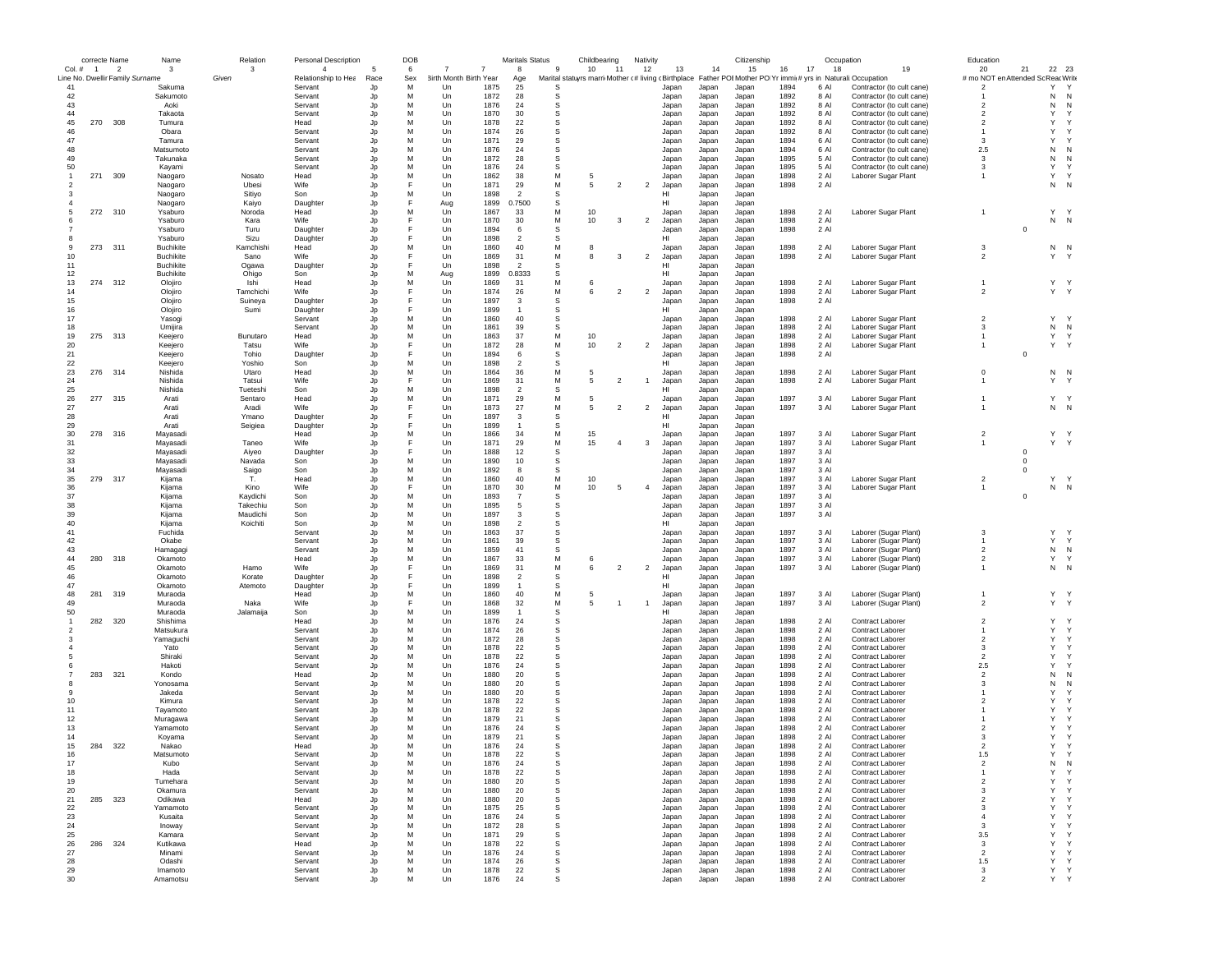|                | correcte Name |                                 | Name                   | Relation             | <b>Personal Description</b> |          | DOB    |                        |              | <b>Maritals Status</b> |          | Childbearing                                        | Nativity       |                |                | Citizenship    |              |              | Occupation                                                 | Education                        |              |                |
|----------------|---------------|---------------------------------|------------------------|----------------------|-----------------------------|----------|--------|------------------------|--------------|------------------------|----------|-----------------------------------------------------|----------------|----------------|----------------|----------------|--------------|--------------|------------------------------------------------------------|----------------------------------|--------------|----------------|
| Col. # 1       |               | $\overline{2}$                  | -3                     | 3                    | $\overline{4}$              |          | 6      |                        |              | 8                      | 9        | 10<br>11                                            | 12             | 13             | 14             | 15             | 16           | 17<br>18     | 19                                                         | 20                               | 21<br>22     | 23             |
|                |               | Line No. Dwellir Family Surname |                        | Given                | Relationship to Hea         | Race     | Sex    | 3irth Month Birth Year |              | Age                    |          | Marital statuyrs marri Mother c# living cBirthplace |                |                |                |                |              |              | Father POI Mother PO Yr immir# yrs in Naturali: Occupation | # mo NOT en Attended So          |              | : Reac Write   |
| 31             |               |                                 | Inoger                 |                      | Servant                     | Jp       | м      | Un                     | 1879         | 21                     | s        |                                                     |                | Japan          | Japan          | Japan          | 1898         | 2 AI         | <b>Contract Laborer</b>                                    |                                  | Ν            | N              |
| 32             |               |                                 | Kiruno                 |                      | Servant                     | Jp       | M      | Un                     | 1872         | 28                     | s        |                                                     |                | Japan          | Japan          | Japan          | 1898         | 2 Al         | Contract Laborer                                           | $\overline{2}$                   | Υ            |                |
| 33             |               |                                 | Tokasa                 |                      | Servant                     | Jp       | M      | Un                     | 1874         | 26                     | s        |                                                     |                | Japan          | Japan          | Japan          | 1898         | 2 Al         | Contract Laborer                                           |                                  | Υ            | Y              |
| 34<br>35       | 287           | 325                             | Nakumoto<br>Yashimura  |                      | Head<br>Servant             | Jp       | M<br>M | Un<br>Un               | 1880<br>1881 | 20<br>19               | s<br>s   |                                                     |                | Japan<br>Japan | Japan<br>Japan | Japan<br>Japan | 1898<br>1898 | 2 Al<br>2 AI | Contract Laborer<br>Contract Laborer                       | $\overline{2}$<br>3              | Y<br>Y       |                |
| 36             |               |                                 | Takeda                 |                      | Servant                     | Jp<br>Jp | M      | $_{\text{Un}}$         | 1870         | 30                     | s        |                                                     |                | Japan          |                | Japan          | 1898         | 2 AI         | <b>Contract Laborer</b>                                    | 2.5                              | Y            |                |
| 37             |               |                                 | Satsii                 |                      | Servant                     | Jp       | M      | $_{\text{Un}}$         | 1870         | 30                     | s        |                                                     |                | Japan          | Japan<br>Japan | Japan          | 1898         | 2 Al         | <b>Contract Laborer</b>                                    | $\mathfrak{p}$                   | Y            |                |
| 38             |               |                                 | Takimaatsu             |                      | Servant                     | Jp       | M      | Un                     | 1871         | 29                     | s        |                                                     |                | Japan          | Japan          | Japan          | 1898         | 2 Al         | Contract Laborer                                           | 3                                | Y            |                |
| 39             |               |                                 | Sioji                  |                      | Servant                     | Jp       | M      | Un                     | 1876         | 24                     | s        |                                                     |                | Japan          | Japan          | Japan          | 1898         | 2 Al         | Contract Laborer                                           | 3                                | Y            |                |
| 40             |               |                                 | Ssumoto                |                      | Servant                     | Jp       | M      | Un                     | 1879         | 21                     | s        |                                                     |                | Japan          | Japan          | Japan          | 1898         | 2 Al         | Contract Laborer                                           | $\overline{\mathbf{2}}$          | Y            |                |
| 41             |               |                                 | Murakawa               |                      | Servant                     | Jp       | M      | Un                     | 1871         | 29                     | s        |                                                     |                | Japan          | Japan          | Japan          | 1898         | 2 Al         | Contract Laborer                                           | 3                                | Y            |                |
| 42             | 288           | 326                             | Takemoto               |                      | Head                        | Jp       | M      | Un                     | 1878         | 22                     | s        |                                                     |                | Japan          | Japan          | Japan          | 1898         | 2 Al         | Contract Laborer                                           | $\overline{\phantom{a}}$         | Y            |                |
| 43             |               |                                 | Shinagawa              |                      | Servant                     | Jp       | M      | Un                     | 1876         | 24                     | s        |                                                     |                | Japan          | Japan          | Japan          | 1898         | 2 Al         | <b>Contract Laborer</b>                                    | 1.5                              | N            | N              |
| 44             |               |                                 | Yamakawa               |                      | Servant                     | Jp       | M      | Un                     | 1874         | 26                     | s        |                                                     |                | Japan          | Japan          | Japan          | 1898         | 2 Al         | <b>Contract Laborer</b>                                    | $\overline{2}$                   | N            |                |
| 45             |               |                                 | Yomamura               |                      | Servant                     | Jp       | M      | Un                     | 1875         | 25                     | s        |                                                     |                | Japan          | Japan          | Japan          | 1898         | 2 Al         | <b>Contract Laborer</b>                                    | $\overline{2}$                   | Y            |                |
| 46             |               |                                 | Okamoto                |                      | Servant                     | Jp       | M      | Un                     | 1879         | 21                     | s        |                                                     |                | Japan          | Japan          | Japan          | 1898         | 2 AI         | Contract Laborer                                           | 3                                | Y            |                |
| 47             |               |                                 | Kuramoto               |                      | Servant                     | Jp       | M      | $_{\text{Un}}$         | 1878         | 22                     | s        |                                                     |                | Japan          | Japan          | Japan          | 1898         | 2 AI         | Contract Laborer                                           | $\overline{\phantom{a}}$         | Y            |                |
| 48             |               |                                 | Hashimoto              |                      | Servant                     | Jp       | M      | Un                     | 1876         | 24                     | s        |                                                     |                | Japan          | Japan          | Japan          | 1898         | 2 Al         | <b>Contract Laborer</b>                                    | 3                                | Y            |                |
| 49             |               |                                 | Sugumoto               |                      | Servant                     | Jp       | M      | Un                     | 1880         | 20                     | s        |                                                     |                | Japan          | Japan          | Japan          | 1898         | 2 Al         | Contract Laborer                                           | $\overline{2}$                   | Y            |                |
| 50             |               |                                 | Inoway                 |                      | Servant                     | Jp       | M      | Un                     | 1871         | 29                     | s        |                                                     |                | Japan          | Japan          | Japan          | 1898         | 2 Al         | Contract Laborer                                           |                                  | Y            |                |
|                | 289           | - 327                           | Kubo                   |                      | Head                        | Jp       | M      | Un                     | 1875         | -25                    | s        |                                                     |                | Japan          | Japan          | Japan          | 1898         | 2 Al         | Contract Laborer                                           | 3                                | Y            |                |
| 2              |               |                                 | Nayutawa               |                      | Servant                     | Jp       | M      | Un                     | 1878         | 22                     | s        |                                                     |                | Japan          | Japan          | Japan          | 1898         | 2 Al         | <b>Contract Laborer</b>                                    | $\mathcal{P}$                    | Y            |                |
|                |               |                                 | Tugiota                |                      | Servant                     | Jp       | M      | Un                     | 1876         | 24                     | s        |                                                     |                | Japan          | Japan          | Japan          | 1898         | 2 Al         | Contract Laborer                                           | $\overline{\phantom{a}}$         | Y            |                |
|                |               |                                 | Kushihara              |                      | Servant                     | Jp       | M      | Un                     | 1870         | 30                     | s        |                                                     |                | Japan          | Japan          | Japan          | 1898         | 2 Al         | Contract Laborer                                           |                                  | Y            |                |
|                |               |                                 | Tangawa                |                      | Servant                     | Jp       | M      | Un                     | 1879         | 21                     | s        |                                                     |                | Japan          | Japan          | Japan          | 1898         | 2 Al         | Contract Laborer                                           |                                  | Y            |                |
|                |               |                                 | Yashimoto              |                      | Servant                     | Jp       | M      | Un                     | 1876         | 24                     | s        |                                                     |                | Japan          | Japan          | Japan          | 1898         | 2 Al         | Contract Laborer                                           | $\overline{2}$                   | Y            |                |
|                |               |                                 | Hironaka               |                      | Servant                     | Jp       | M      | Un                     | 1872         | 28                     | s        |                                                     |                | Japan          | Japan          | Japan          | 1898         | 2 AI         | Contract Laborer                                           | 2.5                              | Y            |                |
| 8              | 290 328       |                                 | Tokaro                 |                      | Head                        | Jp       | M      | Un                     | 1873         | 27                     | s        |                                                     |                | Japan          | Japan          | Japan          | 1898         | 2 AI         | Contract Laborer                                           | $\overline{2}$                   | N            | N              |
| 9              |               |                                 | Okitani                |                      | Servant                     | Jp       | M      | Un                     | 1873         | 27                     | s        |                                                     |                | Japan          | Japan          | Japan          | 1898         | 2 Al         | <b>Contract Laborer</b>                                    | 3.5                              | N            | N              |
| 10             |               |                                 | Murasati               |                      | Servant                     | Jp       | M      | Un                     | 1876         | 24                     | s        |                                                     |                | Japan          | Japan          | Japan          | 1898         | 2 Al         | <b>Contract Laborer</b>                                    | $\overline{4}$                   | Y            |                |
| 11             |               |                                 | Yamagagi               |                      | Servant                     | Jp       | M      | Un                     | 1874         | 26                     | s        |                                                     |                | Japan          | Japan          | Japan          | 1898         | 2 Al         | <b>Contract Laborer</b>                                    | $\overline{2}$                   | Y            |                |
| 12             |               |                                 | Tanaka                 |                      | Servant                     | Jp       | M      | Un                     | 1870         | 30                     | s        |                                                     |                | Japan          | Japan          | Japan          | 1898         | 2 Al         | Contract Laborer                                           | $\overline{2}$                   | Y            |                |
| 13             |               |                                 | Hirada                 |                      | Servant                     | Jp       | M      | Un                     | 1874         | 26                     | s        |                                                     |                | Japan          | Japan          | Japan          | 1898         | 2 Al         | Contract Laborer                                           | 2                                | Y            |                |
| 14             |               |                                 | Ishida                 |                      | Servant                     | Jp       | M      | Un                     | 1876         | 24                     | s        |                                                     |                | Japan          | Japan          | Japan          | 1898         | 2 Al         | <b>Contract Laborer</b>                                    | 3                                | Y            |                |
| 15             |               |                                 | Matsushima             |                      | Servant                     | Jp       | M      | Un                     | 1878         | 22                     | s        |                                                     |                | Japan          | Japan          | Japan          | 1898         | 2 Al         | Contract Laborer                                           | $\overline{2}$                   | Y            |                |
| 16             | 291           | 329                             | Inada                  |                      | Head                        | Jp       | M      | Un                     | 1878         | 22                     | s        |                                                     |                | Japan          | Japan          | Japan          | 1898         | 2 Al         | Contract Laborer                                           | $\overline{2}$                   | Y            |                |
| 17             |               |                                 | Ohashi                 |                      | Servant                     | Jp       | M      | Un                     | 1870         | 30                     | s        |                                                     |                | Japan          | Japan          | Japan          | 1898         | 2 AI         | Contract Laborer                                           |                                  | Y            |                |
| 18             |               |                                 | Muyashi                |                      | Servant                     | Jp       | M      | Un                     | 1875         | 25                     | s        |                                                     |                | Japan          | Japan          | Japan          | 1898         | 2 AI         | Contract Laborer                                           |                                  | Y            |                |
| 19             |               |                                 | Tako                   |                      | Servant                     | Jp       | M      | $_{\text{Un}}$         | 1872         | 28                     | S        |                                                     |                | Japan          | Japan          | Japan          | 1898         | 2 Al         | Contract Laborer                                           | $\mathbf{3}$                     | Y            |                |
| 20             |               |                                 | Misutani               |                      | Servant                     | Jp       | M      | Un                     | 1873         | 27                     | s        |                                                     |                | Japan          | Japan          | Japan          | 1898         | 2 Al         | Contract Laborer                                           | $\overline{2}$                   | Y            |                |
| 21             |               |                                 | Hirao                  |                      | Servant                     | Jp       | M      | Un                     | 1880         | 20                     | s        |                                                     |                | Japan          | Japan          | Japan          | 1898         | 2 Al         | Contract Laborer                                           | 3                                | Y            |                |
| 22             |               |                                 | Miyakaru               |                      | Servant                     | Jp       | M      | Un                     | 1880         | 20                     | s        |                                                     |                | Japan          | Japan          | Japan          | 1898         | 2 Al         | <b>Contract Laborer</b>                                    | $\overline{2}$                   | Y            |                |
| 23             |               |                                 | Nishimura              |                      | Servant                     | Jp       | M      | Un                     | 1875         | 25                     | s        |                                                     |                | Japan          | Japan          | Japan          | 1898         | 2 Al         | Contract Laborer                                           | $\overline{2}$                   | Y            |                |
| 24             | 292 330       |                                 | Wada                   |                      | Head                        | Jp       | M      | Un                     | 1876         | 24                     | s        |                                                     |                | Japan          | Japan          | Japan          | 1898         | 2 Al         | <b>Contract Laborer</b>                                    | 2                                | Y            |                |
| 25             |               |                                 | Tekakuchi              |                      | Servant                     | Jp       | M      | Un                     | 1879         | 21                     | s        |                                                     |                | Japan          | Japan          | Japan          | 1898         | 2 Al         | <b>Contract Laborer</b>                                    |                                  | Y            |                |
| 26             |               |                                 | Masaki                 |                      | Servant                     | Jp       | M      | Un                     | 1880         | 20                     | s        |                                                     |                | Japan          | Japan          | Japan          | 1898         | 2 Al         | <b>Contract Laborer</b>                                    | 3                                | Y            |                |
| 27             |               |                                 | Yamake                 |                      | Servant                     | Jp       | M      | Un                     | 1878         | 22                     | s        |                                                     |                | Japan          | Japan          | Japan          | 1898         | 2 Al         | <b>Contract Laborer</b>                                    | $\overline{2}$                   | Y            |                |
| 28<br>29       | 293 331       |                                 | Akumatsu               |                      | Servant<br>Head             | Jp       | M<br>M | Un<br>$_{\text{Un}}$   | 1876<br>1874 | 24<br>26               | s<br>s   |                                                     |                | Japan          | Japan          | Japan          | 1898<br>1898 | 2 AI<br>2 AI | Contract Laborer                                           | $\overline{2}$<br>$\mathbf{1}$   | Y<br>Y       |                |
| 30             |               |                                 | Yamamoto               |                      | Servant                     | Jp       | M      | $_{\text{Un}}$         | 1870         | 30                     | s        |                                                     |                | Japan          | Japan          | Japan          | 1898         | 2 AI         | <b>Contract Laborer</b>                                    | $\mathfrak{p}$                   | Y            |                |
| 31             |               |                                 | Ishigami<br>Hirao      |                      | Servant                     | Jp<br>Jp | M      | Un                     | 1879         | 21                     | s        |                                                     |                | Japan<br>Japan | Japan<br>Japan | Japan<br>Japan | 1898         | 2 Al         | <b>Contract Laborer</b><br><b>Contract Laborer</b>         | $\overline{4}$                   | Y            |                |
| 32             |               |                                 | Yamamoto               |                      | Servant                     | Jp       | M      | Un                     | 1872         | 28                     | s        |                                                     |                | Japan          | Japan          | Japan          | 1898         | 2 Al         | Contract Laborer                                           | $\overline{2}$                   | Y            |                |
| 33             |               |                                 | Nakamura               |                      | Servant                     | Jp       | M      | Un                     | 1876         | 24                     | s        |                                                     |                | Japan          | Japan          | Japan          | 1898         | 2 Al         | Contract Laborer                                           | 3                                | Y            |                |
| 34             |               |                                 | Tigo                   |                      | Servant                     | Jp       | M      | Un                     | 1880         | 20                     | s        |                                                     |                | Japan          | Japan          | Japan          | 1898         | 2 Al         | Contract Laborer                                           |                                  | N            | N              |
| 35             |               |                                 | Tanikuchi              |                      | Servant                     | Jp       | M      | Un                     | 1880         | 20                     | s        |                                                     |                | Japan          | Japan          | Japan          | 1898         | 2 Al         | Contract Laborer                                           |                                  | $\mathsf{Y}$ |                |
| 36             | 294           | 332                             | Masumura               |                      | Head                        | Jp       | M      | Un                     | 1878         | 22                     | s        |                                                     |                | Japan          | Japan          | Japan          | 1898         | 2 Al         | <b>Contract Laborer</b>                                    | 3                                | Y            |                |
| 37             |               |                                 | Matsunaka              |                      | Servant                     | Jp       | M      | Un                     | 1876         | 24                     | s        |                                                     |                | Japan          | Japan          | Japan          | 1898         | 2 Al         | <b>Contract Laborer</b>                                    | $\overline{2}$                   | Y            |                |
| 38             |               |                                 | Mitsuroka              |                      | Servant                     | Jp       | M      | Un                     | 1875         | 25                     | s        |                                                     |                | Japan          | Japan          | Japan          | 1898         | 2 Al         | <b>Contract Laborer</b>                                    | 2.5                              | Y            |                |
| 39             |               |                                 | Sato                   |                      | Servant                     | Jp       | M      | Un                     | 1875         | 25                     | s        |                                                     |                | Japan          | Japan          | Japan          | 1898         | 2 AI         | Contract Laborer                                           | $\overline{2}$                   | Y            |                |
| 40             |               |                                 | Nakashima              |                      | Servant                     | Jp       | M      | $_{\text{Un}}$         | 1876         | 24                     | s        |                                                     |                | Japan          | Japan          | Japan          | 1898         | 2 AI         | <b>Contract Laborer</b>                                    | $\mathbf{3}$                     | Y            |                |
| 41             |               |                                 | Tanodo                 |                      | Servant                     | Jp       | M      | Un                     | 1872         | 28                     | s        |                                                     |                | Japan          | Japan          | Japan          | 1898         | 2 Al         | <b>Contract Laborer</b>                                    | $\overline{2}$                   | Y            |                |
| 42             |               |                                 | Sagino                 |                      | Servant                     | Jp       | M      | Un                     | 1874         | 26                     | s        |                                                     |                | Japan          | Japan          | Japan          | 1898         | 2 Al         | <b>Contract Laborer</b>                                    | 3                                | Y            |                |
| 43             | 295           | 333                             | Tashima                |                      | Head                        | Jp       | M      | Un                     | 1874         | 26                     | s        |                                                     |                | Japan          | Japan          | Japan          | 1898         | 2 Al         | Contract Laborer                                           |                                  | Y            |                |
| 44             |               |                                 | Taroda                 |                      | Servant                     | Jp       | M      | Un                     | 1878         | -22                    | s        |                                                     |                | Japan          | Japan          | Japan          | 1898         | 2 Al         | Contract Laborer                                           | $\overline{2}$                   | Y            |                |
| 45             |               |                                 | Yamagawa               |                      | Servant                     | Jp       | M      | Un                     | 1874         | 26                     | s        |                                                     |                | Japan          | Japan          | Japan          | 1898         | 2 Al         | <b>Contract Laborer</b>                                    | $\mathcal{P}$                    | Y            |                |
| 46             |               |                                 | Nakamura               |                      | Servant                     | Jp       | M      | Un                     | 1876         | 24                     | s        |                                                     |                | Japan          | Japan          | Japan          | 1898         | 2 Al         | <b>Contract Laborer</b>                                    | $\overline{\phantom{a}}$         | N            | N              |
| 47             |               |                                 | Karaoka                |                      | Servant                     | Jp       | M      | Un                     | 1878         | 22                     | s        |                                                     |                | Japan          | Japan          | Japan          | 1898         | 2 Al         | <b>Contract Laborer</b>                                    | 3                                | N            | N              |
| 48             |               |                                 | Nanamake               |                      | Servant                     | Jp       | M      | Un                     | 1881         | 19                     | s        |                                                     |                | Japan          | Japan          | Japan          | 1898         | 2 Al         | Contract Laborer                                           | 3                                | Y            |                |
| 49             |               |                                 | Otenami                |                      | Servant                     | Jp       | M      | Un                     | 1870         | 30                     | s        |                                                     |                | Japan          | Japan          | Japan          | 1898         | 2 Al         | Contract Laborer                                           | 3                                | Υ            |                |
| 50             |               |                                 | Kadashi                |                      | Servant                     | Jp       | M      | Un                     | 1873         | 27                     | s        |                                                     |                | Japan          | Japan          | Japan          | 1898         | 2 AI         | Contract Laborer                                           | $\overline{4}$                   | Y            |                |
|                | 296 334       |                                 | Mosaki                 | Kouji                | Head                        | Jp       | M      | Un                     | 1862         | 38                     | M        | 5                                                   |                | Japan          | Japan          | Japan          | 1898         | 2 AI         | Laborer (Sugar Plant.)                                     |                                  | $\mathsf{Y}$ |                |
| $\mathcal{P}$  |               |                                 | Mosaki                 | Tahara               | Wife                        | Jp       |        | Un                     | 1874         | 26                     | M        | 5<br>-1                                             | -1             | Japan          | Japan          | Japan          | 1898         | 2 Al         | Laborer (Sugar Plant.)                                     | $\overline{2}$                   | N            | N              |
|                |               |                                 | Mosaki                 | Onayiaga             | Son                         | Jp       | M      | Un                     | 1899         | $\overline{1}$         | s        |                                                     |                | нı             | Japan          | Japan          |              |              |                                                            |                                  |              |                |
| $\overline{4}$ | 297 335       |                                 | lasutseko              | Yoshi                | Head                        | Jp       | M      | Un                     | 1863         | 37                     | M        | 10                                                  |                | Japan          | Japan          | Japan          | 1898         | 2 Al         | Laborer (Sugar Plant.)                                     | $\overline{2}$                   |              | Y Y            |
|                |               |                                 | lasutseko              | Tanieo               | Wife                        | Jp       |        | Un                     | 1878         | 22                     | M        | 10<br>$\overline{2}$                                | $\overline{2}$ | Japan          | Japan          | Japan          | 1898         | 2 Al         | Laborer (Sugar Plant.)                                     | $\mathbf{1}$                     |              | N N            |
|                |               |                                 | lasutseko<br>lasutseko | Harada<br>Toikani    | Son                         |          | M      | 1 In<br>Un             | 1894<br>1897 | ĥ<br>$\mathbf{3}$      | s.<br>S  |                                                     |                | Japan          | lanan          | Janan          | 1898<br>1898 | 2 Al<br>2 Al |                                                            |                                  |              |                |
|                |               |                                 |                        |                      | Son                         | Jp       |        |                        | 1871         | 29                     | M        |                                                     |                |                | Japan          | Japan          |              |              |                                                            |                                  |              |                |
| 8<br>9         |               | 298 336                         | Ueyeda                 | Ikutaro<br>Kami      | Head<br>Wife                | Jp       | M<br>F | Un                     | 1870         |                        | М        | 8<br>8<br>$\overline{2}$                            | $\overline{2}$ | Japan          | Japan          | Japan          | 1898         | 2 Al         | Laborer (Sugar Plant.)                                     | $\overline{2}$<br>$\overline{1}$ |              | Y Y<br>Y Y     |
| 10             |               |                                 | Ueyeda                 |                      |                             | Jp       | F      | Un<br>Un               | 1896         | 30<br>$\overline{4}$   | s        |                                                     |                | Japan          | Japan          | Japan          | 1898         | 2 Al<br>2 Al | Laborer (Sugar Plant.)                                     |                                  |              |                |
| 11             |               |                                 | Ueyeda<br>Ueyeda       | Keyohana<br>Nakamoto | Daughter<br>Daughter        | Jp<br>Jp | F      | Un                     | 1898         | $\overline{2}$         | <b>S</b> |                                                     |                | Japan<br>HI    | Japan<br>Japan | Japan<br>Japan | 1898         |              |                                                            |                                  |              |                |
| 12             |               | 299 337                         | Olimoto                |                      | Head                        | Jp       | M      | Un                     | 1860         | 40                     | M        | 10                                                  |                | Japan          | Japan          | Japan          | 1898         | 2 Al         | Laborer (Sugar Plant.)                                     | $\mathbf{1}$                     |              | N <sub>N</sub> |
| 13             |               |                                 | Olimoto                | Kanimoto             | Wife                        | Jp       |        | Un                     | 1869         | 31                     | М        | 10<br>$\overline{2}$                                | $\overline{2}$ | Japan          | Japan          | Japan          | 1898         | 2 Al         | Laborer (Sugar Plant.)                                     | $\overline{1}$                   |              | Y Y            |
| 14             |               |                                 | Olimoto                | Harada Suichi        | Son                         | Jp       | M      | Un                     | 1896         | $\overline{4}$         | s        |                                                     |                | Japan          | Japan          | Japan          | 1898         | 2 Al         |                                                            |                                  |              |                |
| 15             |               |                                 | Olimoto                | Otero                | Daughter                    | Jp       |        | Un                     | 1898         | $\overline{2}$         | s        |                                                     |                | HI             | Japan          | Japan          |              |              |                                                            |                                  |              |                |
| 16             | 300 338       |                                 | Okida                  | Tomitaro             | Head                        | Jp       | M      | Un                     | 1870         | 30                     | M        | 8                                                   |                | Japan          | Japan          | Japan          | 1898         | 2 Al         | Laborer (Sugar Plant.)                                     | 3                                |              | Y Y            |
| 17             |               |                                 | Okida                  | Taku                 | Wife                        | Jp       |        | Un                     | 1871         | 29                     | M        | 8<br>3                                              | 3              | Japan          | Japan          | Japan          | 1898         | 2 Al         | Laborer (Sugar Plant.)                                     | $\overline{2}$                   |              | $N$ $N$        |
| 18             |               |                                 | Okida                  | Aiyano               | Daughter                    | Jp       |        | Un                     | 1897         | 3                      | s        |                                                     |                | Japan          | Japan          | Japan          | 1898         | 2 Al         |                                                            |                                  |              |                |
| 19             |               |                                 | Okida                  | Kihara               | Son                         | Jp       | М      | Un                     | 1898         | $\overline{2}$         | s        |                                                     |                | HI             | Japan          | Japan          |              |              |                                                            |                                  |              |                |
| 20             |               |                                 | Okida                  | Olano                | Son                         | Jo       | М      | Un                     | 1899         | $\overline{1}$         | s        |                                                     |                | HI             | Japan          | Japan          |              |              |                                                            |                                  |              |                |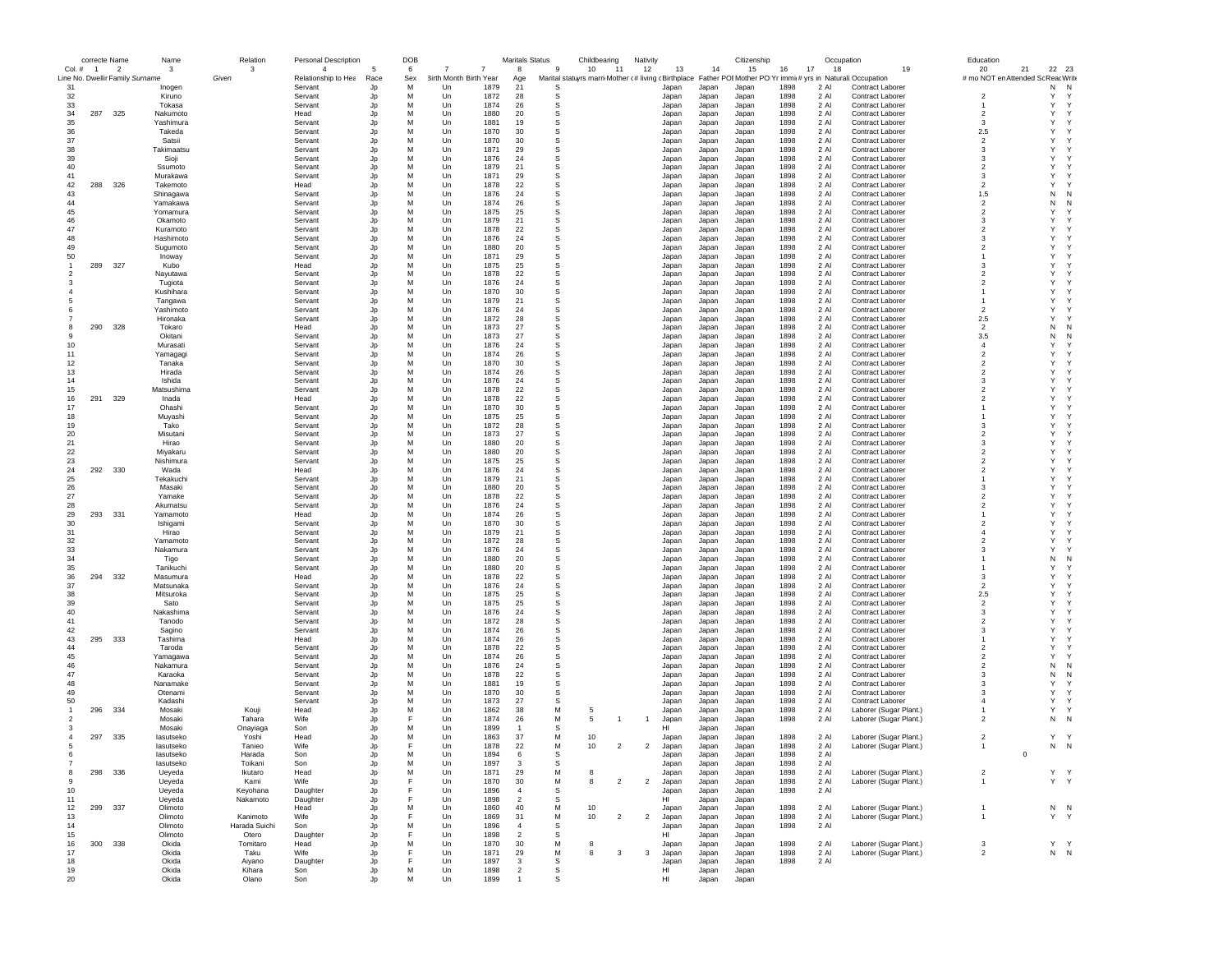|                     | correcte Name  |                |                                 | Name                 | Relation             | <b>Personal Description</b> |              | <b>DOB</b> |                            |              | <b>Maritals Status</b> |                  | Childbearing |                | Nativity       |                      |                      | Citizenship                                                                                                           |              | Occupation   |                                             | Education                                 |    |                   |              |
|---------------------|----------------|----------------|---------------------------------|----------------------|----------------------|-----------------------------|--------------|------------|----------------------------|--------------|------------------------|------------------|--------------|----------------|----------------|----------------------|----------------------|-----------------------------------------------------------------------------------------------------------------------|--------------|--------------|---------------------------------------------|-------------------------------------------|----|-------------------|--------------|
| $Col.$ #            | $\overline{1}$ | $\overline{2}$ | Line No. Dwellir Family Surname | 3                    | 3                    | $\overline{4}$              |              | 6          |                            |              | 8                      | 9                | 10           | 11             | 12             | 13                   | 14                   | 15                                                                                                                    | 16           | 17<br>18     | 19                                          | 20                                        | 21 | 22 23             |              |
| 21                  | 301            | 339            |                                 | Awatiro              | Given                | Relationship to Hea<br>Head | Race<br>Jp   | Sex<br>M   | rth Month Birth Year<br>Un | 1859         | Age<br>41              | м                | 6            |                |                | Japan                | Japan                | Marital statuyrs marri Mother (# living cBirthplace Father POIMother PO Yr immit# yrs in Naturali:Occupation<br>Japan | 1898         | 2 Al         | Laborer (Sugar Plant.)                      | # mo NOT en Attended So<br>$\overline{2}$ |    | Reac Write<br>Y Y |              |
| 22                  |                |                |                                 | Awatiro              | Sike                 | <b>Wife</b>                 | Jp           | F          | Un                         | 1869         | 31                     | М                | 6            | -1             | -1             | Japan                | Japan                | Japan                                                                                                                 | 1898         | 2 Al         | Laborer (Sugar Plant.)                      | $\mathbf{1}$                              |    | N N               |              |
| 23                  |                |                |                                 | Awatiro              | Nakamoto Haku        | Daughter                    | Jp           | F          | Un                         | 1897         | $\overline{2}$         | s                |              |                |                | Japan                | Japan                | Japan                                                                                                                 | 1898         | 2 Al         |                                             |                                           |    |                   |              |
| 24                  |                |                |                                 | Obaga                |                      | Servant                     | Jp           | M          | Un                         | 1860         | 40                     | s                |              |                |                | Japan                | Japan                | Japan                                                                                                                 | 1898         | 2 Al         | Laborer (Sugar Plant.)                      | $\overline{2}$                            |    | N                 | N            |
| 25                  |                |                |                                 | Miyamoto             |                      | Servant                     | Jp           | M          | Un                         | 1863         | 37                     | M                |              |                |                | Japan                | Japan                | Japan                                                                                                                 | 1898         | 2 Al         | Laborer (Sugar Plant.)                      | $\overline{2}$                            |    | Ν                 | N            |
| 26                  | 302 340        |                |                                 | Obaga                |                      | Head                        | Jp           | M          | Un                         | 1860         | 40                     | М                | 5            |                |                | Japan                | Japan                | Japan                                                                                                                 | 1897         | 3 Al         | Laborer (Sugar Plant.)                      | $\overline{2}$                            |    | Υ                 | $\mathbf Y$  |
| 27                  |                |                |                                 | Obaga                | Maku                 | Wife                        | Jp           | F          | Un                         | 1868         | 32                     | M                | 5            | 3              | $\overline{2}$ | Japan                | Japan                | Japan                                                                                                                 | 1897         | 3            | Laborer (Sugar Plant.)                      | $\mathbf{1}$                              |    | Y Y               |              |
| 28                  |                |                |                                 | Obaga                | Tasui                | Son                         | Jp           | M          | Un                         | 1894         | 6                      | s                |              |                |                | Japan                | Japan                | Japan                                                                                                                 | 1897         | 3            |                                             |                                           |    |                   |              |
| 29                  |                |                |                                 | Obaga                | Matuola              | Daughter                    | Jp           | F          | Un                         | 1898         | $\overline{2}$         | s                |              |                |                | HI                   | Japan                | Japan                                                                                                                 |              |              |                                             |                                           |    |                   |              |
| 30                  | 303            | 341            |                                 | Jessus               | Manuel               | Head                        | Port         | M          | May                        | 1845         | 55                     | М                | 20           |                |                | Portugal             | Portugal             | Portugal                                                                                                              | 1885         | 15 AI        | Laborer (Sugar Plant.)                      | $\overline{1}$                            |    | Y                 | Y            |
| 31                  |                |                |                                 | Jessus               | Maria                | Wife                        | Port         | F<br>M     | Jun                        | 1860         | 40<br>50               | М                | 20           | $\overline{2}$ | $\overline{2}$ | Portugal             | Portugal             | Portugal                                                                                                              | 1885         | 15           | Laborer (Sugar Plant.)<br>Harness Maker     | $\overline{2}$<br>3                       |    | Υ<br>Υ            | Υ<br>Υ       |
| 32<br>33            | 304 342        |                |                                 | Munes<br>Munes       | Dugo<br>Carolina     | Head<br>Wife                | Port<br>Port | E          | Mar<br>Apr                 | 1850<br>1865 | 35                     | М<br>M           | 20<br>20     | $10$           | 9              | Portugal<br>Portugal | Portugal<br>Portugal | Portugal<br>Portugal                                                                                                  | 1885<br>1885 | 15 Al<br>15  |                                             |                                           |    | N                 | N            |
| 34                  |                |                |                                 | Munes                | Maria                | Daughter                    | Port         | F          | May                        | 1885         | 15                     | s                |              |                |                | Portugal             | Portugal             | Portugal                                                                                                              | 1885         | 15           | At School                                   |                                           | 10 | Υ                 | Υ            |
| 35                  |                |                |                                 | Munes                | Henrich              | Son                         | Port         | M          | Jun                        | 1888         | 12                     | s                |              |                |                | HI                   | Portugal             | Portugal                                                                                                              |              |              | At School                                   |                                           | 11 | Υ                 | Υ            |
| 36                  |                |                |                                 | Munes                | Jose                 | Son                         | Port         | M          | Feb                        | 1889         | 11                     | s                |              |                |                | HI                   | Portugal             | Portugal                                                                                                              |              |              | At School                                   |                                           | 9  | Υ                 | Y            |
| 37                  |                |                |                                 | Munes                | Cecilia              | Daughter                    | Port         | F          | Feb                        | 1890         | 10                     | $\mathbb S$      |              |                |                | HI                   | Portugal             | Portugal                                                                                                              |              |              | At School                                   |                                           | 10 | Y                 | Y            |
| 38                  |                |                |                                 | Munes                | Julia                | Daughter                    | Port         | F          | Oct                        | 1891         | 8                      | s                |              |                |                | HI.                  | Portugal             | Portugal                                                                                                              |              |              | At School                                   |                                           | 8  |                   |              |
| 39                  |                |                |                                 | Munes                | Joseph               | Son                         | Port         | M          | Nov                        | 1892         | $\overline{7}$         | s                |              |                |                | HI.                  | Portugal             | Portugal                                                                                                              |              |              | At School                                   |                                           | 8  |                   |              |
| 40                  |                |                |                                 | Munes                | Manuel               | Son                         | Port         | M          | Jun                        | 1895         | 5                      | s                |              |                |                | HI                   | Portugal             | Portugal                                                                                                              |              |              | At School                                   |                                           | 6  |                   |              |
| 41                  |                |                |                                 | Munes                | Dugo                 | Son                         | Port         | M          | May                        | 1896         | $\overline{4}$         | s                |              |                |                | HI                   | Portugal             | Portugal                                                                                                              |              |              |                                             |                                           |    |                   |              |
| 42                  |                |                |                                 | Munes                | Calorina             | Daughter                    | Port         | F          | Apr                        | 1897         | 3                      | s                |              |                |                | HI                   | Portugal             | Portugal                                                                                                              |              |              |                                             |                                           |    |                   |              |
| 43                  | 305            | - 343          |                                 | Cabral               | Bernado              | Head                        | Port         | M          | Un                         | 1847         | 53                     | М                | 15           |                |                | Portugal             | Portugal             | Portugal                                                                                                              | 1884         | 16 Al        | Overseer Sugar Plant.                       | $\overline{2}$                            |    | N N               |              |
| 44                  |                |                |                                 | Cabral               | Shofu                | Wife                        | Port         | E          | Un                         | 1854         | 46                     | М                | 15           | 5              | 5              | Portugal             | Portugal             | Portugal                                                                                                              | 1884         | 16           |                                             |                                           |    | N                 | N            |
| 45                  |                |                |                                 | Cabral               | Rosalina             | Daughter                    | Port         | F          | May                        | 1895         | 5                      | s                |              |                |                | HI                   | Portugal             | Portugal                                                                                                              |              |              |                                             |                                           |    |                   |              |
| 46                  | 306            | 344            |                                 | Cabral               | Marion               | Head                        | Port         | M          | Un                         | 1860         | 40                     | М                | 10           |                |                | Portugal             | Portugal             | Portugal                                                                                                              | 1890         | 10 Al        | Overseer Sugar Plant.                       | 3                                         |    | Y Y               |              |
| 47                  |                |                |                                 | Cabral               | Maria                | Wife                        | Port         | F<br>E     | Un                         | 1875         | 25                     | М                | 10           |                |                | Portugal             | Portugal             | Portugal                                                                                                              | 1890         | 10           |                                             |                                           |    | N N               |              |
| 48<br>49            | 307            | 345            |                                 | Cabral<br>Kelii      | Mary<br>Dan          | Daughter<br>Head            | Port<br>H    | M          | Jan<br>Un                  | 1900<br>1863 | 0.5000<br>37           | $\mathbb S$<br>s |              |                |                | HI<br>HI             | Portugal<br>HI       | Portugal<br>HI                                                                                                        |              |              | Laborer (Sugar Plant.)                      | $\overline{1}$                            |    | Y                 | $\mathbf{v}$ |
| 50                  |                |                |                                 | Panila               | Lilelea              | Boarder                     | н            | M          | Un                         | 1867         | 32                     | s                |              |                |                | HI                   | HI                   | HI                                                                                                                    |              |              | Laborer (Sugar Plant.)                      | $\overline{2}$                            |    | Υ                 | Y            |
| $\mathbf{1}$        | 308 346        |                |                                 | Yotogi               |                      | Head                        | Jp           | M          | Un                         | 1880         | 20                     | s                |              |                |                | Japan                | Japan                | Japan                                                                                                                 | 1897         | 3 Al         | Contract Laborer                            | 3                                         |    | Υ                 | Y            |
|                     |                |                |                                 | Umigiro              |                      | Servant                     | Jp           | M          | Un                         | 1880         | 20                     | s                |              |                |                | Japan                | Japan                | Japan                                                                                                                 | 1897         | 3 Al         | <b>Contract Laborer</b>                     | $\overline{2}$                            |    | Υ                 | Y            |
| 3                   |                |                |                                 | Toyomatsu            |                      | Servant                     | Jp           | M          | Un                         | 1881         | 19                     | s                |              |                |                | Japan                | Japan                | Japan                                                                                                                 | 1897         | 3 AI         | Contract Laborer                            | 3                                         |    | Υ                 | Y            |
|                     |                |                |                                 | Matsumoto            |                      | Servant                     | Jp           | M          | Un                         | 1874         | 26                     | s                |              |                |                | Japan                | Japan                | Japan                                                                                                                 | 1897         | 3 AI         | Contract Laborer                            | 2                                         |    | Y                 | Y.           |
|                     |                |                |                                 | Morisube             |                      | Servant                     | Jp           | M          | Un                         | 1870         | 30                     | s                |              |                |                | Japan                | Japan                | Japan                                                                                                                 | 1897         | 3 Al         | <b>Contract Laborer</b>                     | -1                                        |    | Y                 | Y.           |
|                     |                |                |                                 | Siigiro              |                      | Servant                     | Jp           | M          | Un                         | 1873         | 27                     | s                |              |                |                | Japan                | Japan                | Japan                                                                                                                 | 1897         | 3 Al         | Contract Laborer                            |                                           |    | Y                 | Y            |
|                     |                |                |                                 | Tsuyega              |                      | Servant                     | Jp           | M          | Un                         | 1879         | 21                     | s                |              |                |                | Japan                | Japan                | Japan                                                                                                                 | 1897         | 3 Al         | <b>Contract Laborer</b>                     | $\overline{2}$                            |    | Υ                 | Y            |
|                     |                |                |                                 | Temayoro             |                      | Servant                     | Jp           | M          | Un                         | 1879         | 21                     | s                |              |                |                | Japan                | Japan                | Japan                                                                                                                 | 1897         | 3 Al         | <b>Contract Laborer</b>                     | $\overline{2}$                            |    | Υ                 | Y            |
| 9                   | 309 347        |                |                                 | Torakichi            |                      | Head                        | Jp           | M          | Un                         | 1878         | 22                     | s                |              |                |                | Japan                | Japan                | Japan                                                                                                                 | 1897         | 3 Al         | Contract Laborer                            | $\overline{2}$                            |    | Y                 | Y            |
| 10                  |                |                |                                 | Kengo                |                      | Servant                     | Jp           | M          | Un                         | 1878         | 22                     | s                |              |                |                | Japan                | Japan                | Japan                                                                                                                 | 1897         | 3 AI         | <b>Contract Laborer</b>                     | 1.5                                       |    | Y                 | Y            |
| 11                  |                |                |                                 | Tsusagawa            |                      | Servant                     | Jp           | M          | Un                         | 1876         | 24                     | s                |              |                |                | Japan                | Japan                | Japan                                                                                                                 | 1897         | 3 Al         | <b>Contract Laborer</b>                     | 3                                         |    | Y                 | Y            |
| 12                  |                |                |                                 | Hichitaro            |                      | Servant                     | Jp           | M          | Un                         | 1880         | 20                     | s                |              |                |                | Japan                | Japan                | Japan                                                                                                                 | 1897         | 3 Al         | Contract Laborer                            | $\overline{2}$                            |    | Y                 | Y<br>Y       |
| 13<br>14            |                |                |                                 | Kiyutaro             |                      | Servant                     | Jp           | M<br>M     | Un                         | 1878         | 22                     | s<br>s           |              |                |                | Japan                | Japan                | Japan                                                                                                                 | 1897         | 3 Al         | Contract Laborer                            | 2.5                                       |    | Υ<br>Υ            | Y            |
| 15                  |                |                |                                 | Otagiro<br>Kusabo    |                      | Servant<br>Servant          | Jp<br>Jp     | M          | Un<br>Un                   | 1879<br>1876 | 21<br>24               | s                |              |                |                | Japan<br>Japan       | Japan<br>Japan       | Japan<br>Japan                                                                                                        | 1897<br>1897 | 3 AI<br>3 Al | Contract Laborer<br><b>Contract Laborer</b> | 3<br>$\overline{2}$                       |    | Y                 | Y            |
| 16                  |                |                |                                 | Seinogo              |                      | Servant                     | Jp           | M          | Un                         | 1875         | 25                     | s                |              |                |                | Japan                | Japan                | Japan                                                                                                                 | 1897         | 3 Al         | Contract Laborer                            | 1.5                                       |    | Y                 | Y            |
| 17                  | 310 348        |                |                                 | Matsugoro            |                      | Head                        | Jp           | M          | Un                         | 1873         | 27                     | s                |              |                |                | Japan                | Japan                | Japan                                                                                                                 | 1897         | 3 Al         | Contract Laborer                            | 3                                         |    | Y                 | Y            |
| 18                  |                |                |                                 | Chioyaro             |                      | Servant                     | Jp           | M          | Un                         | 1874         | 26                     | s                |              |                |                | Japan                | Japan                | Japan                                                                                                                 | 1897         | 3 Al         | <b>Contract Laborer</b>                     | $\overline{2}$                            |    | Υ                 | Y            |
| 19                  |                |                |                                 | Kumatsu              |                      | Servant                     | Jp           | M          | Un                         | 1877         | 23                     | s                |              |                |                | Japan                | Japan                | Japan                                                                                                                 | 1897         | 3 AI         | Contract Laborer                            | $\overline{2}$                            |    | Υ                 | Y            |
| 20                  |                |                |                                 | Tatsugoro            |                      | Servant                     | Jp           | M          | Un                         | 1875         | 25                     | $\mathbb S$      |              |                |                | Japan                | Japan                | Japan                                                                                                                 | 1897         | 3 AI         | Contract Laborer                            | $\overline{2}$                            |    | Y                 | Y            |
| 21                  |                |                |                                 | Tsunikichi           |                      | Servant                     | Jp           | M          | Un                         | 1876         | 24                     | s                |              |                |                | Japan                | Japan                | Japan                                                                                                                 | 1897         | 3 AI         | <b>Contract Laborer</b>                     | $\mathbf{1}$                              |    | Y                 | Y            |
| 22                  |                |                |                                 | Togiro               |                      | Servant                     | Jp           | M          | Un                         | 1871         | 29                     | s                |              |                |                | Japan                | Japan                | Japan                                                                                                                 | 1897         | 3 Al         | Contract Laborer                            | 3.5                                       |    | Y                 | Y            |
| 23                  | 311            | 349            |                                 | Kichitaro            |                      | Head                        | Jp           | M          | Un                         | 1879         | 21                     | s                |              |                |                | Japan                | Japan                | Japan                                                                                                                 | 1897         | 3 Al         | <b>Contract Laborer</b>                     | $\overline{2}$                            |    | Y                 | Y            |
| 24                  |                |                |                                 | Harayama             |                      | Servant                     | Jp           | M          | Un                         | 1879         | 21                     | s                |              |                |                | Japan                | Japan                | Japan                                                                                                                 | 1897         | 3 Al         | <b>Contract Laborer</b>                     | 3                                         |    | Υ                 | Y            |
| 25                  |                |                |                                 | Tugichiki            |                      | Servant                     | Jp           | M<br>M     | Un                         | 1874         | 26                     | s                |              |                |                | Japan                | Japan                | Japan                                                                                                                 | 1897         | 3 Al         | Contract Laborer                            | -1                                        |    | Y<br>Y            | ٠Y<br>Y      |
| 26<br>27            |                |                |                                 | Taragiro<br>Seikichi |                      | Servant<br>Servant          | Jp           | M          | Un<br>Un                   | 1871<br>1878 | 29<br>22               | s<br>s           |              |                |                | Japan<br>Japan       | Japan<br>Japan       | Japan<br>Japan                                                                                                        | 1897<br>1897 | 3 Al<br>3 Al | <b>Contract Laborer</b><br>Contract Laborer | -1<br>1.5                                 |    | Y                 | Y            |
| 28                  |                |                |                                 | Hichigaro            |                      | Servant                     | Jp<br>Jp     | M          | Un                         | 1874         | 26                     | s                |              |                |                | Japan                | Japan                | Japan                                                                                                                 | 1897         | 3 Al         | Contract Laborer                            | $\overline{2}$                            |    | Y                 | Y            |
| 29                  |                |                |                                 | Kawanachi            |                      | Servant                     | Jp           | M          | Un                         | 1876         | 24                     | s                |              |                |                | Japan                | Japan                | Japan                                                                                                                 | 1897         | 3 Al         | <b>Contract Laborer</b>                     | 3                                         |    | Υ                 | Y            |
| 30                  | 312 350        |                |                                 | Tokutaro             |                      | Head                        | Jp           | M          | Un                         | 1872         | 28                     | s                |              |                |                | Japan                | Japan                | Japan                                                                                                                 | 1897         | 3 Al         | Contract Laborer                            | $\overline{4}$                            |    | Y                 | Y            |
| 31                  |                |                |                                 | Shotsuchi            |                      | Servant                     | Jp           | M          | Un                         | 1876         | 24                     | s                |              |                |                | Japan                | Japan                | Japan                                                                                                                 | 1897         | 3 Al         | <b>Contract Laborer</b>                     | $\overline{2}$                            |    | Y                 | Y            |
| 32                  |                |                |                                 | Botaro               |                      | Servant                     | Jp           | M          | $_{\text{Un}}$             | 1876         | 24                     | s                |              |                |                | Japan                | Japan                | Japan                                                                                                                 | 1897         | 3 Al         | Contract Laborer                            | $\overline{2}$                            |    | Y                 | Y            |
| 33                  |                |                |                                 | Mojino               |                      | Servant                     | Jp           | M          | Un                         | 1875         | 25                     | s                |              |                |                | Japan                | Japan                | Japan                                                                                                                 | 1897         | 3 Al         | Contract Laborer                            | $\overline{2}$                            |    | Y                 | Y            |
| 34                  |                |                |                                 | Kato                 |                      | Servant                     | Jp           | M          | Un                         | 1876         | 24                     | s                |              |                |                | Japan                | Japan                | Japan                                                                                                                 | 1897         | 3 Al         | <b>Contract Laborer</b>                     | 3                                         |    | Υ                 | Y            |
| 35                  |                |                |                                 | Koshiburo            |                      | Servant                     | Jp           | M          | Un                         | 1874         | 26                     | s                |              |                |                | Japan                | Japan                | Japan                                                                                                                 | 1897         | 3 Al         | Contract Laborer                            | 2                                         |    | Υ                 | Y            |
| 36                  |                |                |                                 | Soyakichi            |                      | Servant                     | Jp           | M          | Un                         | 1875         | 25                     | s                |              |                |                | Japan                | Japan                | Japan                                                                                                                 | 1897         | 3 Al         | Contract Laborer                            |                                           |    | Υ                 | Y            |
| 37                  |                |                |                                 | Kanata               |                      | Servant                     | Jp           | M<br>M     | Un                         | 1873         | 27                     | s                |              |                |                | Japan                | Japan                | Japan                                                                                                                 | 1897         | 3 Al         | <b>Contract Laborer</b>                     |                                           |    | Y<br>Y            | Y<br>Y       |
| 38<br>39            | 313 351        |                |                                 | Masutaro             |                      | Head                        | Jp           | M          | Un                         | 1880<br>1879 | 20                     | s<br>s           |              |                |                | Japan                | Japan                | Japan                                                                                                                 | 1897<br>1897 | 3 Al<br>3 Al | Contract Laborer                            | 3<br>$\overline{4}$                       |    | Υ                 | Y            |
| 40                  |                |                |                                 | sotaro<br>Matahachi  |                      | Servant                     | Jp           | M          | Un<br>Un                   | 1872         | 21<br>28               | s                |              |                |                | Japan                | Japan                | Japan                                                                                                                 | 1897         | 3 Al         | Contract Laborer                            | $\overline{2}$                            |    | Υ                 | Y            |
| 41                  |                |                |                                 | Tsurutaro            |                      | Servant<br>Servant          | Jp<br>Jp     | M          | Un                         | 1873         | 27                     | s                |              |                |                | Japan<br>Japan       | Japan<br>Japan       | Japan<br>Japan                                                                                                        | 1897         | 3 Al         | Contract Laborer<br>Contract Laborer        | 3                                         |    | Y                 | Y            |
| 42                  |                |                |                                 | Yonesaku             |                      | Servant                     | Jp           | M          | Un                         | 1875         | 25                     | s                |              |                |                | Japan                | Japan                | Japan                                                                                                                 | 1897         | 3 AI         | <b>Contract Laborer</b>                     | 2.5                                       |    | Y                 | Y            |
| 43                  |                |                |                                 | Buniii               |                      | Servant                     | Jo           | M          | Un                         | 1875         | 25                     | s                |              |                |                | Japan                | Japan                | Japan                                                                                                                 | 1897         | 3 Al         | Contract Laborer                            | 3                                         |    | N                 | N            |
| 44                  |                |                |                                 | Matsukaro            |                      | Servant                     | Jp           | M          | Un                         | 1876         | 24                     | s                |              |                |                | Japan                | Japan                | Japan                                                                                                                 | 1897         | 3 Al         | Contract Laborer                            | 2.5                                       |    | N                 | N            |
| 45                  | 314            | 352            |                                 | Tera???              |                      | Head                        | Jp           | м          | Un                         | 1875         | 25                     | s                |              |                |                | Japan                | Japan                | Japan                                                                                                                 | 1897         | 3 AI         | <b>Contract Laborer</b>                     | 3                                         |    | N                 | N            |
| 46                  |                |                |                                 | Yonkard              |                      | Servant                     |              | <b>M</b>   | Un                         | 1873         | 27                     |                  |              |                |                |                      |                      | Japan                                                                                                                 | 1897         | 3 Al         | <b>Contract Laborer</b>                     |                                           |    | N                 |              |
| 47                  |                |                |                                 | Sigabu               |                      | Servant                     | Jp           | М          | Un                         | 1879         | 21                     | s                |              |                |                | Japan                | Japan                | Japan                                                                                                                 | 1897         | 3 AI         | Contract Laborer                            | 3                                         |    | Υ                 | Y            |
| 48                  |                |                |                                 | Sukita               |                      | Servant                     | Jp           | M          | Un                         | 1880         | 20                     | s                |              |                |                | Japan                | Japan                | Japan                                                                                                                 | 1897         | 3 Al         | Contract Laborer                            | $\overline{2}$                            |    | Υ                 | Y            |
| 49                  |                |                |                                 | Koihi                |                      | Servant                     | Jp           | M          | Un                         | 1880         | 20                     | s                |              |                |                | Japan                | Japan                | Japan                                                                                                                 | 1897         | 3 Al         | Contract Laborer                            | 2.5                                       |    | Υ                 | Y            |
| 50                  |                |                |                                 | Hashigiro            |                      | Servant                     | Jp           | M          | Un                         | 1880         | 20                     | s                |              |                |                | Japan                | Japan                | Japan                                                                                                                 | 1897         | 3 Al         | Contract Laborer                            | 3                                         |    | Υ                 | Y            |
| $\mathbf{1}$        | 315 353        |                |                                 | Paulo                |                      | Head                        | н            | M          | Un                         | 1835         | 65                     | М                | 10           |                |                | HI                   | HI                   | HI                                                                                                                    |              |              | <b>Taro Planter</b>                         | $\overline{2}$                            |    | Υ                 | Y            |
| $\overline{2}$      |                |                |                                 | Paulo                | Luiha                | Wife                        | $\mathsf H$  | F          | May                        | 1855         | 45                     | M                | 10           | 0              | 0              | HI                   | HI                   | HI                                                                                                                    |              |              |                                             |                                           |    | Υ                 | Y            |
| 3<br>$\overline{4}$ | 316 354        |                |                                 | Napihaa              |                      | Head                        | H            | M<br>E     | Apr                        | 1860         | 40                     | M<br>M           | 10           |                | $\overline{2}$ | HI                   | HI                   | HI<br>HI                                                                                                              |              |              | Taro Planter                                | $\mathsf 0$                               |    | Y<br>Υ            | Y            |
| 5                   |                |                |                                 | Napihaa<br>Napihaa   | Nakaikaina<br>Aukina | Wife<br>Son                 | н<br>н       | M          | Mar<br>May                 | 1870<br>1887 | 30<br>13               | s                | 10           | $\overline{2}$ |                | HI<br>HI             | HI<br>HI             | HI                                                                                                                    |              |              | At School                                   |                                           | 9  | Υ                 | Υ<br>Y       |
| 6                   | 317 355        |                |                                 | Kaiwiaea             | Jr                   | Head                        | н            | M          | Mar                        | 1861         | 39                     | М                | 9            |                |                | HI                   | HI                   | HI                                                                                                                    |              |              | Fisherman                                   | 5                                         |    | Υ                 | Y            |
|                     |                |                |                                 | Kaiwiaea             | Makakehau            | Wife                        | н            | F          | Un                         | 1855         | 45                     | М                | 9            | 0              | 0              | HI                   | HI                   | HI                                                                                                                    |              |              |                                             |                                           |    | Υ                 | Y            |
|                     |                |                |                                 | Miomioi              |                      | Mother                      | Н            | F          | Un                         | 1820         | 80                     | Wd               | 45           | 12             | 3              | HI                   | HI                   | HI                                                                                                                    |              |              |                                             |                                           |    | Υ                 | Y            |
| 9                   | 318 356        |                |                                 | Kaleo                | J. H. S.             | Head                        | н            | М          | Aug                        | 1860         | 39                     | м                | 12           |                |                | HI                   | HI                   | HI                                                                                                                    |              |              | Attorney at Law                             | $\mathbf 0$                               |    | Y                 | Y            |
| 10                  |                |                |                                 | Kaleo                | Maikai               | Wife                        | Н            | E          | Jan                        | 1861         | 39                     | М                | 12           | $\mathbf 0$    | $\mathbf 0$    | HI                   | HI                   | HI                                                                                                                    |              |              |                                             |                                           |    | Υ                 | Y            |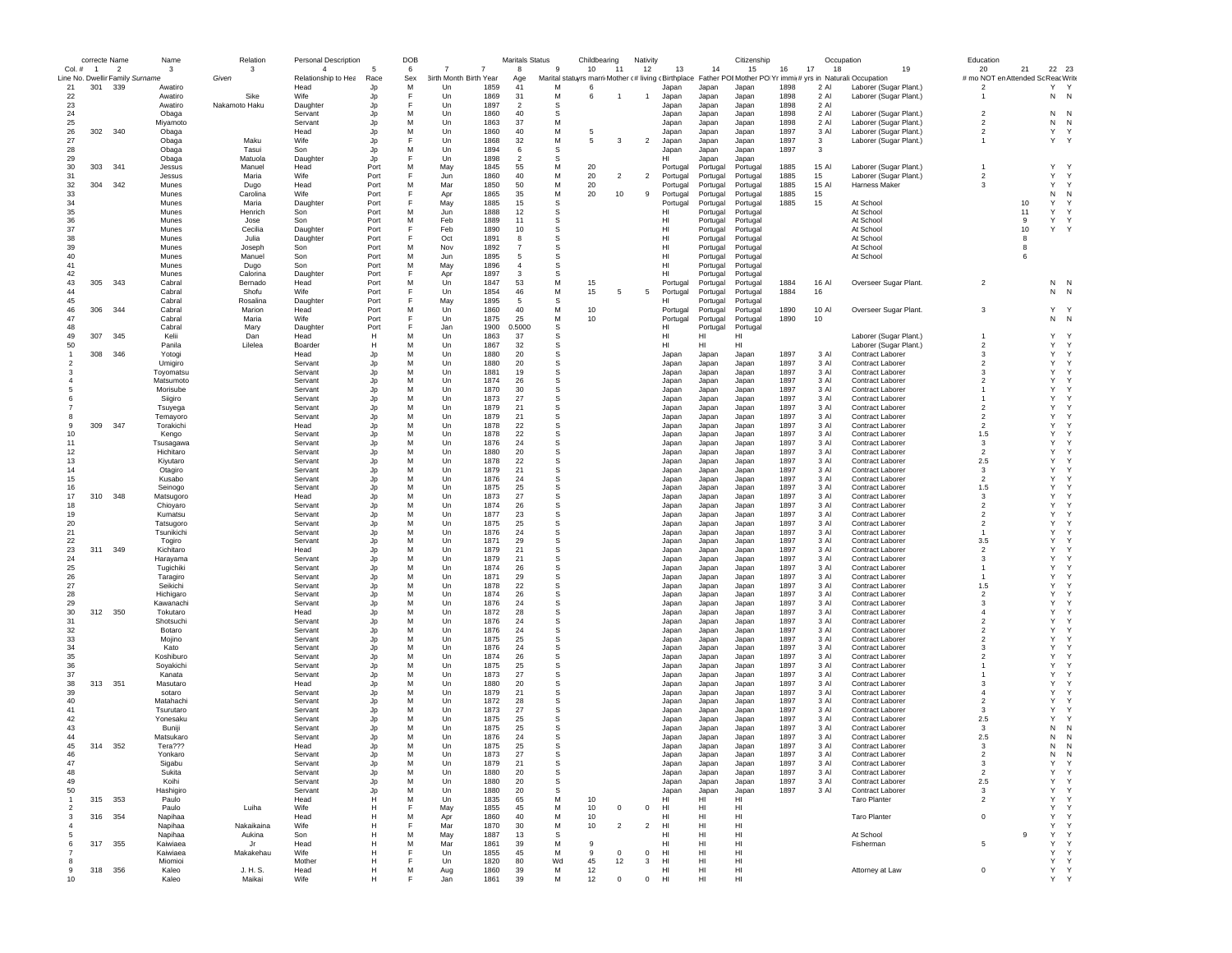|                | correcte Name  |                | Name                                     | Relation   | Personal Description         |           | DOB      |                                          | <b>Maritals Status</b>           |             | Childbearing                                                                                                    |                | Nativity       |                |                | Citizenship              |              | Occupation     |                                                        | Education                          |                |                             |        |
|----------------|----------------|----------------|------------------------------------------|------------|------------------------------|-----------|----------|------------------------------------------|----------------------------------|-------------|-----------------------------------------------------------------------------------------------------------------|----------------|----------------|----------------|----------------|--------------------------|--------------|----------------|--------------------------------------------------------|------------------------------------|----------------|-----------------------------|--------|
| Col. #         | $\overline{1}$ | $\overline{2}$ | 3                                        | 3<br>Given | $\overline{4}$               |           | 6        | $\overline{7}$<br>3irth Month Birth Year | 8                                | 9           | 10                                                                                                              | 11             | 12             | 13             | 14             | 15                       | 16           | 17<br>18       | 19                                                     | 20                                 | 21             | 22 23                       |        |
| 11             |                |                | Line No. Dwellir Family Surname<br>Kaalo |            | Relationship to Hea<br>Niece | Race<br>Н | Sex<br>E | May<br>1891                              | Age<br>9                         | S           | Marital statuyrs marri Mother (# living (Birthplace Father POI Mother PO Yr immit # yrs in Naturali: Occupation |                |                | HI             | HI             | н                        |              |                | At School                                              | # mo NOT en Attended Sc Reac Write | 3              |                             |        |
| 12             |                |                | Panahou                                  |            | Niece                        | Н         | F        | 1893<br>Jun                              | 6                                | s           |                                                                                                                 |                |                | HI             | HI             | HI                       |              |                | At School                                              |                                    | 3              |                             |        |
| 13             |                |                | Kuhihewa                                 |            | Mother                       | Н         | F        | 1845<br>Un                               | 55                               | Wd          | 22                                                                                                              | 10             | 6              | HI             | HI             | HI                       |              |                |                                                        |                                    |                | Y<br>Y.                     |        |
| 14             |                |                | Ah Wong                                  |            | Servant                      | Ch        | M        | Un<br>1865                               | 35                               | s           |                                                                                                                 |                |                | China          | China          | China                    | 1880         | 20 AI          | Laborer                                                | $\overline{4}$                     |                | Υ                           | Υ      |
| 15             |                |                | Tayda                                    |            | Servant                      | Jp        | M        | 1872<br>Un                               | 28                               | s           |                                                                                                                 |                |                | Japan          | Japan          | Japan                    | 1885         | 15 Al          | Laborer                                                | 3                                  |                | Y<br>Y                      |        |
| 16<br>17       | 319            | 357            | Kamiakahiki<br>Kamiakahiki               | Kahaleiwai | Head<br>Wife                 | H<br>H    | M<br>F   | Un<br>1835<br>Un<br>1840                 | 65<br>60                         | М<br>М      | 41<br>41                                                                                                        | 10             | $\overline{4}$ | HI<br>HI       | HI<br>HI       | HI<br>HI                 |              |                | <b>Taro Planter</b>                                    | $\mathbf 0$                        |                | Υ<br>Y<br>Υ<br>$\mathsf{Y}$ |        |
| 18             |                | 320 358        | Puhihale                                 |            | Head                         | Н         | M        | 1865<br>Un                               | 35                               | М           | 9                                                                                                               |                |                | HI             | HI             | HI                       |              |                | <b>Taro Planter</b>                                    | $\overline{2}$                     |                | Υ<br>Y                      |        |
| 19             |                |                | Puhihale                                 | Kailianu   | Wife                         | Н         | F        | Un<br>1870                               | 30                               | М           | 9                                                                                                               | 6              | 6              | HI             | HI             | H <sub>II</sub>          |              |                |                                                        |                                    |                | Υ<br>Y                      |        |
| 20             |                |                | Puhihale                                 | Kaaiapa    | Daughter                     | H         | E        | 1893<br>Feb                              | $\overline{7}$                   | s           |                                                                                                                 |                |                | HI             | HI             | H1                       |              |                | At School                                              |                                    | 3              |                             |        |
| 21             |                |                | Puhihale                                 | Mauliola   | Son                          | H         | M        | 1894<br>Mar                              | 6                                | s           |                                                                                                                 |                |                | HI             | HI             | H1                       |              |                | At School                                              |                                    | $\overline{2}$ |                             |        |
| 22             |                |                | Puhihale                                 | Kahule     | Son                          | H         | M        | May<br>1895                              | 5                                | s           |                                                                                                                 |                |                | HI             | HI             | HI                       |              |                |                                                        |                                    |                |                             |        |
| 23             |                |                | Puhihale                                 | Kepa       | Son                          | Н         | M        | 1896<br>Jun                              | $\overline{4}$                   | s           |                                                                                                                 |                |                | HI             | HI             | HI                       |              |                |                                                        |                                    |                |                             |        |
| 24             |                |                | Puhihale                                 | Kaai       | Son                          | H         | M        | Sep<br>1897                              | $\overline{2}$<br>$\overline{1}$ | s           |                                                                                                                 |                |                | HI             | HI             | HI                       |              |                |                                                        |                                    |                |                             |        |
| 25<br>26       |                |                | Puhihale<br>Kekaua                       | Kaaihue    | Son<br>Sister-in-law         | н<br>H    | M<br>F   | May<br>1899<br>1867<br>May               | 33                               | s<br>s      |                                                                                                                 |                |                | HI<br>HI       | HI<br>HI       | HI<br>H <sub>II</sub>    |              |                | <b>Taro Planter</b>                                    | $\mathsf{o}\,$                     |                | Y Y                         |        |
| 27             |                |                | Kalani                                   |            | Nephew                       | H         | M        | 1896<br>Jan                              | $\overline{4}$                   | s           |                                                                                                                 |                |                | HI             | HI             | HI                       |              |                |                                                        |                                    |                |                             |        |
| 28             |                |                | Kawainui                                 |            | Mother                       | H         | F        | Un<br>1830                               | 70                               | Wd          | 20                                                                                                              |                |                | HI             | HI             | HI                       |              |                |                                                        |                                    |                | Y<br>Υ                      |        |
| 29             | 321            | 359            | Papalimu                                 | D.         | Head                         | H         | M        | Mar<br>1865                              | 35                               | М           | 8                                                                                                               |                |                | HI             | HI             | HI                       |              |                |                                                        |                                    |                | Υ<br>Y                      |        |
| 30             |                |                | Papalimu                                 | Makaila    | Wife                         | H         | E        | May<br>1874                              | 26                               | M           | 8                                                                                                               | -1             |                | HI             | HI             | HI                       |              |                |                                                        |                                    |                | Y<br>Y                      |        |
| 31             |                |                | Papalimu                                 | Nakai      | Son                          | H         | M        | 1890<br>Jar                              | 10                               | s           |                                                                                                                 |                |                | HI             | HI             | HI                       |              |                | At School                                              |                                    | 9              | Y                           | Y      |
| 32             |                | 322 360        | Kawaiku                                  |            | Head                         | H<br>H    | M<br>E   | Jul<br>1869                              | 30                               | М           | 6                                                                                                               | $\overline{2}$ |                | HI             | HI             | HI<br>HI                 |              |                | <b>Taro Planter</b>                                    | $\mathbf 0$                        |                | Υ                           | Y<br>Y |
| 33<br>34       | 323            | 361            | Kawaiku<br>Mokulehua                     | Kalawekane | Wife<br>Head                 | Н         | M        | 1850<br>Apr<br>1840<br>Un                | 50<br>60                         | М<br>М      | 6<br>40                                                                                                         |                |                | HI<br>HI       | HI<br>HI       | HI                       |              |                | <b>Taro Planter</b>                                    | $\mathbf 0$                        |                | Υ<br>Υ<br>Y                 |        |
| 35             |                |                | Mokulehua                                | Popoaaea   | Wife                         | Н         | E        | Un<br>1845                               | 55                               | М           | 40                                                                                                              | $\overline{2}$ | $\overline{2}$ | HI             | HI             | HI                       |              |                |                                                        |                                    |                | Υ<br>Y                      |        |
| 36             |                |                | Kapiioho                                 |            | Boarder                      | Н         | M        | 1835<br>Un                               | 65                               | Wd          |                                                                                                                 |                |                | HI             | HI             | H <sub>II</sub>          |              |                | <b>Taro Planter</b>                                    | $\mathbf 0$                        |                | Υ                           | Y      |
| 37             |                | 324 362        | Pahuwai                                  |            | Head                         | Н         | M        | Un<br>1870                               | 30                               | M           | 12                                                                                                              |                |                | HI             | HI             | H <sub>II</sub>          |              |                | <b>Taro Planter</b>                                    | $\mathbf 0$                        |                | Y<br>Y                      |        |
| 38             |                |                | Pahuwai                                  | Wahinealii | Wife                         | H         | E        | 1872<br>Apr                              | 28                               | M           | 12                                                                                                              | 3              | 3              | HI             | HI             | HI                       |              |                |                                                        |                                    |                | Υ<br>Y                      |        |
| 39             |                |                | Pahuwai                                  | Helena     | Daughter                     | Н         | F        | 1898<br>Jan                              | $\overline{2}$                   | s           |                                                                                                                 |                |                | HI             | HI             | HI                       |              |                |                                                        |                                    |                |                             |        |
| 40             |                |                | Pahuwai                                  | Kamailua   | Daughter                     | Н         | E        | Aug<br>1899                              | 0.8333                           | s           |                                                                                                                 |                |                | HI             | HI             | H <sub>II</sub>          |              |                |                                                        |                                    |                |                             |        |
| 41<br>42       | 325            | 363            | Pahuwai<br>Okamoto                       | Popoalaea  | Daughter<br>Head             | н<br>Jp   | E<br>M   | Jan<br>1890<br>1860<br>Un                | 10<br>40                         | s<br>M      | 4                                                                                                               |                |                | HI<br>Japan    | HI<br>Japan    | H <sub>II</sub><br>Japan | 1885         | 15 AI          | At School<br>Laborer                                   | $\mathbf 0$                        | 9              | Υ<br>$\gamma$<br>Y          | Υ      |
| 43             |                |                | Okamoto                                  | Ichi       | Wife                         | Jo        | E        | Un<br>1870                               | 30                               | M           | $\overline{4}$                                                                                                  | $^{\circ}$     | $\mathbf 0$    | Japan          | Japan          | Japan                    | 1885         | 15 AI          | Laborer                                                |                                    |                | Υ                           | Υ      |
| 44             |                |                | Matsutao                                 |            | Servant                      | Jp        | M        | Un<br>1865                               | 35                               | s           |                                                                                                                 |                |                | Japan          | Japan          | Japan                    | 1885         | 15 AI          | Laborer                                                | $\mathsf 0$                        |                | Υ                           | Υ      |
| 45             | 326            | 364            | Kahoaa                                   |            | Head                         | н         | M        | Un<br>1855                               | 45                               | М           | 25                                                                                                              |                |                | HI             | HI             | HI                       |              |                | <b>Taro Planter</b>                                    | $\overline{1}$                     |                | Υ<br>Y                      |        |
| 46             |                |                | Kahoaa                                   | Kealohanui | Wife                         | H         | F        | Un<br>1861                               | 39                               | М           | 25                                                                                                              | 12             | 9              | HI             | HI             | HI                       |              |                |                                                        |                                    |                | Υ<br>Y                      |        |
| 47             |                |                | Kahoaa                                   | Nohola     | Daughter                     | Н         | F        | 1884<br>May                              | 16                               | s           |                                                                                                                 |                |                | HI             | HI             | HI                       |              |                | At School                                              |                                    | 9              | Υ<br>Y                      |        |
| 48             |                |                | Kahoaa                                   | Halemano   | Son                          | Н<br>H    | M<br>E   | 1888<br>Apr                              | 12                               | s           |                                                                                                                 |                |                | HI             | HI             | HI                       |              |                | At School                                              |                                    | $\overline{9}$ | Υ<br>Y                      |        |
| 49<br>50       | 327            | 365            | Kahoaa<br>Wahineai                       | Keahikakia | Daughter<br>Head             | H         | M        | 1898<br>Jan<br>Un<br>1825                | $\overline{2}$<br>75             | s<br>М      | 50                                                                                                              |                |                | HI<br>HI       | HI<br>HI       | HI<br>HI                 |              |                | <b>Taro Planter</b>                                    | $\overline{2}$                     |                | Υ<br><sup>1</sup>           |        |
| $\mathbf{1}$   | 328            | 366            | Maida                                    |            | Head                         | Jp        | M        | Un<br>1880                               | 20                               | $\mathbb S$ |                                                                                                                 |                |                | Japan          | Japan          | Japan                    | 1890         | 10 Al          | <b>Plantation Laborer</b>                              | $\overline{4}$                     |                | Υ<br>Y                      |        |
| $\overline{2}$ |                |                | Hanada                                   |            | Servant                      | Jp        | M        | 1875<br>Un                               | 25                               | $\mathbb S$ |                                                                                                                 |                |                | Japan          | Japan          | Japan                    | 1890         | 10 Al          | <b>Plantation Laborer</b>                              | $\Delta$                           |                | Y<br>Y                      |        |
| 3              |                |                | Komasuki                                 |            | Servant                      | Jp        | M        | 1870<br>Un                               | 30                               | s           |                                                                                                                 |                |                | Japan          | Japan          | Japan                    | 1890         | 10 AI          | <b>Plantation Laborer</b>                              | $\mathfrak{D}$                     |                | Y                           | Y      |
|                |                |                | Yomachiki                                |            | Servant                      | Jp        | M        | Un<br>1860                               | 40                               | s           |                                                                                                                 |                |                | Japan          | Japan          | Japan                    | 1890         | 10 AI          | <b>Plantation Laborer</b>                              | $\overline{4}$                     |                | Υ                           | Y      |
|                |                |                | Irahaara                                 |            | Servant                      | Jp        | M        | Un<br>1865                               | 35                               | s           |                                                                                                                 |                |                | Japan          | Japan          | Japan                    | 1890         | 10 AI          | Plantation Laborer                                     | 3                                  |                | Υ<br>Y                      |        |
|                |                |                | Matsubayaashi                            |            | Servant                      | Jp        | M        | Un<br>1863                               | 37                               | s           |                                                                                                                 |                |                | Japan          | Japan          | Japan                    | 1890         | 10 AI          | <b>Plantation Laborer</b>                              | $\overline{2}$                     |                | Υ<br>Y                      |        |
|                |                |                | Pugikawa<br>Yasuda                       |            | Servant<br>Servant           | Jp        | M<br>M   | Un<br>1864<br>1871<br>Un                 | 36<br>29                         | s<br>s      |                                                                                                                 |                |                | Japan<br>Japan | Japan          | Japan<br>Japan           | 1890<br>1890 | 10 Al<br>10 AI | <b>Plantation Laborer</b><br><b>Plantation Laborer</b> |                                    |                | Υ<br>Y<br>Y<br>Y            |        |
| 9              | 329            | 367            | Kanamura                                 |            | Head                         | Jp<br>Jp  | M        | May<br>1867                              | 33                               | s           |                                                                                                                 |                |                | Japan          | Japan<br>Japan | Japan                    | 1889         | 11 Al          | <b>Plantation Laborer</b>                              | 5                                  |                | Y<br>Y                      |        |
| 10             |                |                | Terabayacho                              |            | Servant                      | Jp        | M        | 1870<br>Jun                              | 29                               | s           |                                                                                                                 |                |                | Japan          | Japan          | Japan                    | 1889         | 11 Al          | <b>Plantation Laborer</b>                              | 3                                  |                | Y<br>Y                      |        |
| 11             |                |                | Nakagawa                                 |            | Servant                      | Jp        | M        | 1871<br>Ma                               | 29                               | s           |                                                                                                                 |                |                | Japan          | Japan          | Japan                    | 1889         | 11 Al          | <b>Plantation Laborer</b>                              | 3                                  |                | Υ<br>Y                      |        |
| 12             |                |                | Shimamoto                                |            | Servant                      | Jp        | M        | Jul<br>1865                              | 34                               | s           |                                                                                                                 |                |                | Japan          | Japan          | Japan                    | 1889         | 11 Al          | <b>Plantation Laborer</b>                              | $\overline{2}$                     |                | Y<br>Y                      |        |
| 13             |                |                | Sujimoto                                 |            | Servant                      | Jp        | M        | 1870<br>Un                               | 30                               | s           |                                                                                                                 |                |                | Japan          | Japan          | Japan                    | 1889         | 11 AI          | <b>Plantation Laborer</b>                              | $\overline{4}$                     |                | Y<br>Y                      |        |
| 14<br>15       |                |                | Kihara<br>Sakai                          |            | Servant<br>Servant           | Jp<br>Jp  | M<br>M   | 1875<br>$_{\text{Un}}$<br>May<br>1874    | 25<br>26                         | s<br>s      |                                                                                                                 |                |                | Japan<br>Japan | Japan<br>Japan | Japan<br>Japan           | 1889<br>1889 | 11 AI<br>11 Al | <b>Plantation Laborer</b><br><b>Plantation Laborer</b> | $\mathfrak{D}$<br>$\overline{2}$   |                | Y<br>Y<br>Y<br>Y            |        |
| 16             | 330            | 368            | Nakagiti                                 |            | Head                         | Jp        | M        | Un<br>1860                               | 40                               | s           |                                                                                                                 |                |                | Japan          | Japan          | Japan                    | 1892         | 8 Al           | <b>Plantation Laborer</b>                              | $\overline{2}$                     |                | Υ<br>Y                      |        |
| 17             |                |                | Mohuayama                                |            | Servant                      | Jp        | M        | Un<br>1863                               | 37                               | s           |                                                                                                                 |                |                | Japan          | Japan          | Japan                    | 1892         | 8 AI           | <b>Plantation Laborer</b>                              | $\overline{4}$                     |                | Υ<br>Y                      |        |
| 18             |                |                | Toyotari                                 |            | Servant                      | Jp        | M        | 1862<br>May                              | 38                               | s           |                                                                                                                 |                |                | Japan          | Japan          | Japan                    | 1892         | 8 AI           | <b>Plantation Laborer</b>                              | 3                                  |                | Y<br>Y                      |        |
| 19             |                |                | Natamoto                                 |            | Servant                      | Jp        | M        | 1864<br>Nov                              | 35                               | s           |                                                                                                                 |                |                | Japan          | Japan          | Japan                    | 1892         | 8 Al           | <b>Plantation Laborer</b>                              | $\overline{2}$                     |                | Y<br>Y                      |        |
| 20             |                |                | Seyia                                    |            | Servant                      | Jp        | M        | Oct<br>1865                              | 34                               | s           |                                                                                                                 |                |                | Japan          | Japan          | Japan                    | 1892         | 8 Al           | <b>Plantation Laborer</b>                              | $\overline{2}$                     |                | Y<br>Y                      |        |
| 21             |                |                | Torujiro                                 |            | Servant                      | Jp        | M        | 1866<br>Sep                              | 33                               | s           |                                                                                                                 |                |                | Japan          | Japan          | Japan                    | 1892         | 8 Al           | <b>Plantation Laborer</b>                              | $\overline{2}$                     |                | Υ<br>Y<br>Y                 |        |
| 22<br>23       |                |                | Kunataro<br>Kinjiro                      |            | Servant<br>Servant           | Jp<br>Jp  | M<br>M   | 1870<br>Un<br>Un<br>1864                 | 30<br>36                         | s<br>s      |                                                                                                                 |                |                | Japan<br>Japan | Japan<br>Japan | Japan<br>Japan           | 1892<br>1892 | 8 Al<br>8 AI   | <b>Plantation Laborer</b><br><b>Plantation Laborer</b> | 3                                  |                | Υ<br>Y<br>Y                 |        |
| 24             |                |                | Tomegiri                                 |            | Servant                      | Jp        | M        | 1869<br>Un                               | 31                               | s           |                                                                                                                 |                |                | Japan          | Japan          | Japan                    | 1892         | 8 AI           | <b>Plantation Laborer</b>                              | $\mathfrak{D}$                     |                | Y                           | Y      |
| 25             |                |                | Tokuya                                   |            | Servant                      | Jp        | M        | Un<br>1870                               | 30                               | s           |                                                                                                                 |                |                | Japan          | Japan          | Japan                    | 1892         | 8 Al           | <b>Plantation Laborer</b>                              | $\overline{2}$                     |                | Υ                           | Y      |
| 26             | 331            | 369            | Mayaburo                                 |            | Head                         | Jp        | M        | May<br>1870                              | 30                               | s           |                                                                                                                 |                |                | Japan          | Japan          | Japan                    | 1890         | 10 AI          | <b>Plantation Laborer</b>                              | $\overline{2}$                     |                | Y                           | Y      |
| 27             |                |                | Dugoro                                   |            | Servant                      | Jp        | M        | 1875<br>Feb                              | 25                               | s           |                                                                                                                 |                |                | Japan          | Japan          | Japan                    | 1890         | 10 AI          | <b>Plantation Laborer</b>                              | 5                                  |                | Υ<br>Y                      |        |
| 28             |                |                | Keogi                                    |            | Servant                      | Jp        | M        | Un<br>1869                               | 31                               | s           |                                                                                                                 |                |                | Japan          | Japan          | Japan                    | 1890         | 10 Al          | <b>Plantation Laborer</b>                              | $\overline{4}$                     |                | Υ<br>Y<br>Υ<br>Y            |        |
| 29<br>30       |                |                | Yesaburo<br>Tanikishi                    |            | Servant<br>Servant           | Jp        | M<br>M   | 1870<br>Un<br>1875<br>Un                 | 30<br>25                         | s<br>s      |                                                                                                                 |                |                | Japan<br>Japan | Japan<br>Japan | Japan<br>Japan           | 1890<br>1890 | 10 AI<br>10 Al | <b>Plantation Laborer</b><br>Plantation Laborer        | $\overline{2}$<br>3                |                | Y<br>Y                      |        |
| 31             |                | 332 370        | Hatsugio                                 |            | Head                         | Jp<br>Jp  | M        | 1870<br>Jan                              | 30                               | М           | $\overline{2}$                                                                                                  |                |                | Japan          | Japan          | Japan                    | 1895         | 5 Al           | <b>Plantation Laborer</b>                              | $\overline{2}$                     |                | Υ<br>Y                      |        |
| 32             |                |                | Hatsugio                                 | Nikasu     | Wife                         | Jp        | F        | Feb<br>1872                              | 28                               | М           | $\overline{2}$                                                                                                  | $^{\circ}$     | $\mathbf 0$    | Japan          | Japan          | Japan                    | 1895         | -5             | <b>Plantation Laborer</b>                              |                                    |                | Y<br>Y                      |        |
| 33             |                |                | Hatsugio                                 | Yuchi      | Son                          | Jp        | M        | May<br>1895                              | 5                                | s           |                                                                                                                 |                |                | HI             | Japan          | Japan                    |              |                |                                                        |                                    |                |                             |        |
| 34             |                |                | Hatsugio                                 | Jiugo      | Son                          | Jp        | м        | Jul<br>1897                              | $\overline{2}$                   | s           |                                                                                                                 |                |                | HI             | Japan          | Japan                    |              |                |                                                        |                                    |                |                             |        |
| 35             |                |                | Sakichi                                  |            | Servant                      | Jo        | M        | 1876<br>Un                               | 24                               | S.          |                                                                                                                 |                |                | Japan          | Japan          | Japan                    | 1885         | 15 AI          | <b>Plantation Laborer</b>                              | $\overline{4}$                     |                | Y Y                         |        |
| 36<br>37       |                |                | Masakıchı                                |            | Servant                      |           | M        | Un<br>1873                               | -27                              | 5           |                                                                                                                 |                |                | Japar          | Japar          | Japan                    | 1885         | 15 AI          | <b>Plantation Labore</b>                               | ÷.<br>$\overline{4}$               |                | Υ                           | Υ      |
| 38             |                |                | Soychi<br>Setchutoro                     |            | Servant<br>Servant           | Jp<br>Jp  | M        | Un<br>1875<br>Oct<br>1870                | 25<br>29                         | s<br>s      |                                                                                                                 |                |                | Japan<br>Japan | Japan<br>Japan | Japan<br>Japan           | 1885<br>1885 | 15 AI<br>15 AI | <b>Plantation Laborer</b><br>Plantation Laborer        | $\overline{2}$                     |                | Υ                           | Υ      |
| 39             |                |                | Mokichi                                  |            | Servant                      | Jp        | М        | Nov<br>1873                              | 26                               | s           |                                                                                                                 |                |                | Japan          | Japan          | Japan                    | 1885         | 15 AI          | <b>Plantation Laborer</b>                              | $\overline{4}$                     |                | Υ                           | Υ      |
| 40             |                |                | Tanacha                                  |            | Servant                      | Jp        | M        | 1869<br>Dec                              | 30                               | s           |                                                                                                                 |                |                | Japan          | Japan          | Japan                    | 1885         | 15 AI          | <b>Plantation Laborer</b>                              | 3                                  |                | Υ                           | Υ      |
| 41             |                | 371            | Shibaya                                  |            | Head                         | Jp        | М        | May<br>1870                              | 30                               | М           | $\overline{4}$                                                                                                  |                |                | Japan          | Japan          | Japan                    | 1890         | 10 AI          | <b>Plantation Laborer</b>                              | $\overline{2}$                     |                | Υ                           | Υ      |
| 42             |                |                | Shibaya                                  | Omoto      | Wife                         | Jp        | F        | Jun<br>1871                              | 28                               | M           | $\overline{4}$                                                                                                  | $\mathbf 0$    | $\mathbf{0}$   | Japan          | Japan          | Japan                    | 1890         | 10             |                                                        |                                    |                | Υ                           | Υ      |
| 43             |                | 333 372        | Yoshimaku                                |            | Head                         | Jp        | M        | Un<br>1860                               | 40                               | М           | 5                                                                                                               |                |                | Japan          | Japan          | Japan                    | 1890         | 10 AI          | Plantation Laborer                                     | $\overline{2}$                     |                | Υ<br>Y                      |        |
| 44<br>45       |                |                | Yoshimaku<br>Sadajoo                     | Yuchi      | Wife<br>Servant              | Jp<br>Jp  | F<br>M   | Un<br>1870<br>1875<br>Un                 | 30<br>25                         | М<br>s      | 5                                                                                                               | $\mathbf 0$    | 0              | Japan          | Japan          | Japan<br>Japan           | 1890<br>1890 | 10 AI<br>10 AI | <b>Plantation Laborer</b>                              | $\overline{2}$                     |                | Y<br>Υ<br>Y<br>Y            |        |
| 46             |                |                | Kayodojo                                 |            | Servant                      | Jp        | M        | 1860<br>Un                               | 40                               | $\mathbb S$ |                                                                                                                 |                |                | Japan<br>Japan | Japan<br>Japan | Japan                    | 1890         | 10 Al          | <b>Plantation Laborer</b>                              | $\overline{4}$                     |                | Y<br>Y                      |        |
| 47             |                |                | Kanayohi                                 |            | Servant                      | Jp        | M        | Un<br>1873                               | 27                               | s           |                                                                                                                 |                |                | Japan          | Japan          | Japan                    | 1890         | 10 AI          | <b>Plantation Laborer</b>                              | $\overline{2}$                     |                | Υ                           | Y      |
| 48             |                |                | S??gucho                                 |            | Servant                      | Jp        | M        | Un<br>1875                               | 25                               | s           |                                                                                                                 |                |                | Japan          | Japan          | Japan                    | 1890         | 10 Al          | Plantation Laborer                                     | $\overline{1}$                     |                | Υ<br>Y                      |        |
| 49             |                |                | Maukichi                                 |            | Servant                      | Jp        | м        | May<br>1875                              | 25                               | s           |                                                                                                                 |                |                | Japan          | Japan          | Japan                    | 1890         | 10 Al          | <b>Plantation Laborer</b>                              | 3                                  |                | Υ<br>Y                      |        |
| 50             |                |                | Sojiro                                   |            | Servant                      | Jp        | м        | 1873<br>Oct                              | 26                               | s           |                                                                                                                 |                |                | Japan          | Japan          | Japan                    | 1890         | 10 Al          | Plantation Laborer                                     | $\overline{4}$                     |                |                             |        |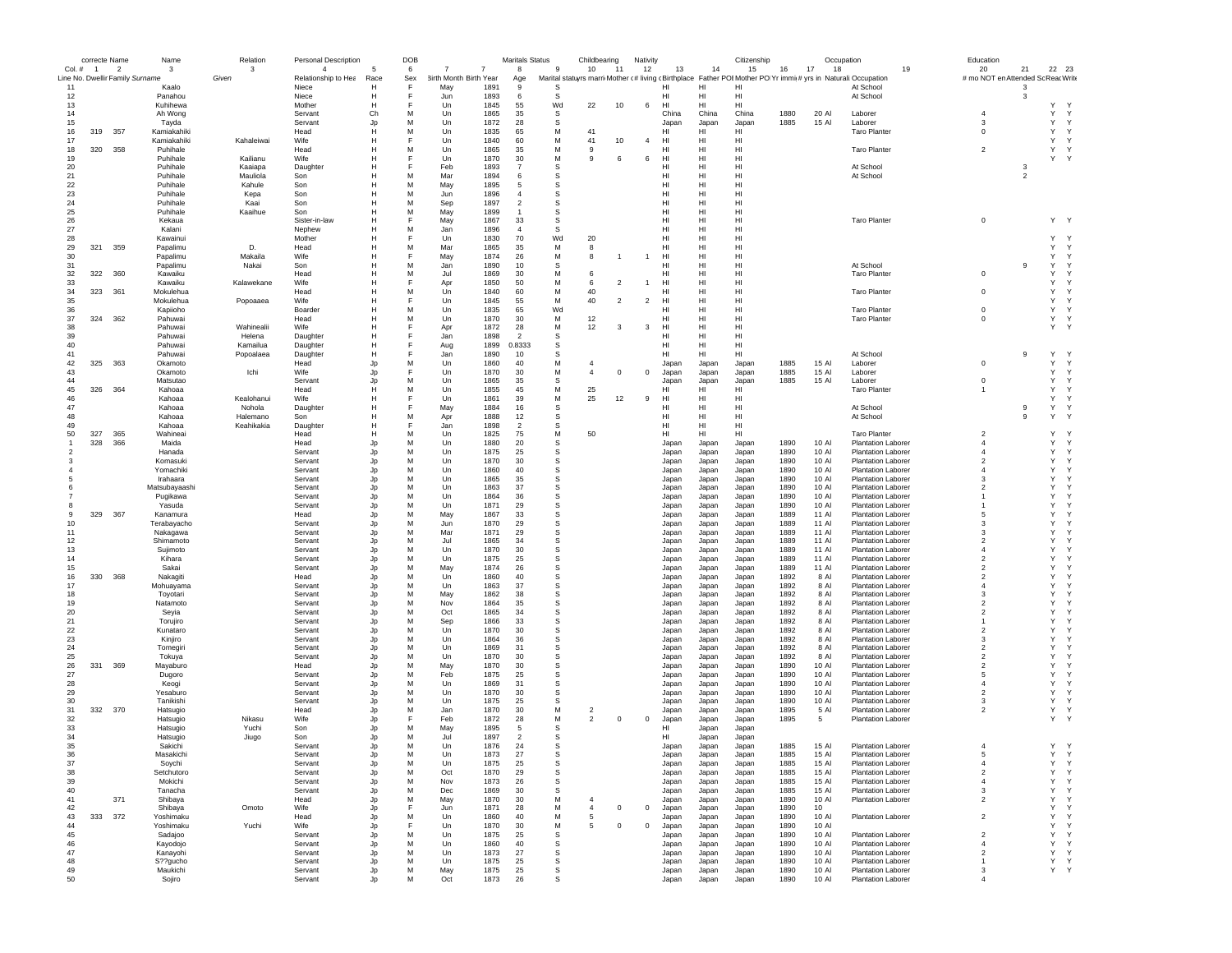|                | correcte Name |                                 | Name                     | Relation           | Personal Description |                | DOB    |                        |                | <b>Maritals Status</b> |          | Childbearing   |                | Nativity       |                |                   | Citizenship                                                                                                    |              | Occupation     |                                                | Education                          |                         |                     |              |
|----------------|---------------|---------------------------------|--------------------------|--------------------|----------------------|----------------|--------|------------------------|----------------|------------------------|----------|----------------|----------------|----------------|----------------|-------------------|----------------------------------------------------------------------------------------------------------------|--------------|----------------|------------------------------------------------|------------------------------------|-------------------------|---------------------|--------------|
|                | Col. # 1      | $\overline{2}$                  | 3                        | 3                  | $\overline{4}$       | -5             | 6      | -7                     | $\overline{7}$ | 8                      | 9        | 10             | 11             | 12             | 13             | 14                | 15                                                                                                             | 16           | 17<br>18       | 19                                             | 20                                 | 21                      | 22 23               |              |
|                |               | Line No. Dwellir Family Surname |                          | Given              | Relationship to Hea  | Race           | Sex    | 3irth Month Birth Year |                | Age                    |          |                |                |                |                |                   | Marital statuyrs marri Mother (# living (Birthplace Father POI Mother PO Yr immi(# yrs in Naturali: Occupation |              |                |                                                | # mo NOT en Attended Sc Reac Write |                         |                     |              |
|                | 334           | 373                             | Paleilishi<br>Paleilishi | Solomon            | Head                 | н<br>н         | М<br>М | Un<br>Un               | 1867<br>1869   | 33<br>31               | S<br>-S  |                |                |                | HI<br>HI       | н<br>HI           | н<br>HI                                                                                                        |              |                | Janitor ??<br>Painter                          | $\mathbf 0$<br>$\mathbf 0$         |                         | Υ<br>Y              | Y<br>Y       |
|                |               |                                 | Paleilishi               | Keloha             | Brother<br>Sister    | н              | F      | Un                     | 1878           | 22                     | s        |                |                |                | HI             | HI                | HI                                                                                                             |              |                | Seamstress                                     | 1.5                                |                         | Y                   | Y            |
|                |               |                                 | Paleilishi               | Keoho              | Sister               | н              |        | Un                     | 1880           | 20                     | s        |                |                |                | HI             | HI                | HI                                                                                                             |              |                | Seamstress                                     |                                    |                         | Y                   | Y            |
|                |               |                                 | Dart                     | William            | Nephew               | Ca-H           | M      | Un                     | 1888           | 11                     | -S       |                |                |                | HI             | California        | H <sub>1</sub>                                                                                                 |              |                | At School                                      |                                    | -9                      | Y                   |              |
|                |               |                                 | Dart                     | Joseph             | Nephew               | Ca-H           | M      | Un                     | 1890           | 9                      | S        |                |                |                | HI             | California        | HI                                                                                                             |              |                | At School                                      |                                    | 8                       | Υ                   | $\mathsf{Y}$ |
|                |               |                                 | Keaka                    |                    | Aunt                 | H              | F      | Un                     | 1848           | 52                     | Wd       |                |                | $\overline{2}$ | HI             | HI                | HI                                                                                                             |              |                |                                                |                                    |                         | Υ                   | $\mathsf{Y}$ |
|                |               |                                 | Kuuluhina                |                    | Niece                | н              | F      | Un                     | 1896           | $\overline{4}$         | s        |                |                |                | HI             | HI                | HI                                                                                                             |              |                |                                                |                                    |                         |                     |              |
| 9              | 335           | 374                             | Tow Kee                  |                    | Head                 | Ch             | М      | Un                     | 1840           | 60                     | s        |                |                |                | China          | China             | China                                                                                                          | 1882         | 18 Al          | Charcoal maker?                                | $\overline{2}$                     |                         | Y                   |              |
| 10             |               |                                 | Lee Chim                 |                    | Partner              | C <sub>h</sub> | M      | Un                     | 1846           | 54                     | s        |                |                |                | China          | China             | China                                                                                                          | 1880         | 20 Al          | ???                                            | $\overline{1}$                     |                         | Y                   |              |
| 11             | 336           | 375                             | Tanaka                   |                    | Head                 | Jp             | M      | Un                     | 1873           | 27                     | M        | -3             |                |                | Japan          | Japan             | Japan                                                                                                          | 1896         | 4 Al           | Laborer (Sug.Plant)                            | $\overline{1}$                     |                         | N                   | N            |
| 12<br>13       | 337           | 376                             | Tanaka                   | Nayo               | Wife                 | Jp<br>Ch       | F<br>М | Un<br>Un               | 1875<br>1851   | 25<br>49               | M<br>s   | $\mathbf{3}$   | $^{\circ}$     | $^{\circ}$     | Japan<br>China | Japan             | Japan<br>China                                                                                                 | 1895<br>1885 | 5<br>15 Al     | Laborer (Sug.Plant)<br>Planter                 | 3<br>$\mathbf 0$                   |                         | N<br>Y              | N            |
| 14             | 338           | 377                             | Yee Chow<br>Cabral       | Peter              | Head<br>Head         | Port           | М      | Un                     | 1860           | 40                     | М        | 14             |                |                | Portugal       | China<br>Portugal | Portugal                                                                                                       | 1885         | 15 AI          | Teamster                                       | $\mathbf{1}$                       |                         | Y                   |              |
| 15             |               |                                 | Cabral                   | Enith              | Wife                 | Port           | F      | Un                     | 1865           | 35                     | M        | 14             | -1             | 1              | Portugal       | Portugal          | Portugal                                                                                                       | 1885         | 15             |                                                |                                    |                         | Y                   |              |
| 16             |               |                                 | Cabral                   | ??                 | Son                  | Port           | M      | Un                     | 1888           | 11                     | s        |                |                |                | HI             | Portugal          | Portugal                                                                                                       |              |                | At School                                      |                                    | -9                      | Y                   |              |
| 17             | 339           | 378                             | Kehili                   |                    | Head                 | Port           | M      | Un                     | 1840           | 60                     | M        | 35             |                |                | Portugal       | Portugal          | Portugal                                                                                                       | 1885         | 15 Na          | Teamster                                       | 1.5                                |                         | N                   | N            |
| 18             |               |                                 | Kehili                   | Abina              | Wife                 | Port           | F      | Un                     | 1845           | 55                     | M        | 35             | 10             | 6              | Portugal       | Portugal          | Portugal                                                                                                       | 1885         | 15             |                                                |                                    |                         | N                   | N            |
| 19             | 340           | 379                             | ???                      |                    | Head                 | н              | М      | Un                     | 1866           | 34                     | M        | $\overline{1}$ |                |                | нı             | н                 | HI                                                                                                             |              |                | Carpenter                                      | 2.5                                |                         | Y                   | Y            |
| 20             |               |                                 | ???                      | Kekilua            | Wife                 | н              | F      | Un                     | 1868           | 32                     | M        | $\overline{1}$ | $^{\circ}$     | $^{\circ}$     | HI             | HI                | HI                                                                                                             |              |                |                                                |                                    |                         | Υ                   | Y            |
| 21             |               |                                 | lakima                   |                    | Nephew               | н              | M      | Un                     | 1888           | 11                     | s        |                |                |                | HI             | HI                | HI                                                                                                             |              |                | At School                                      |                                    | 9                       |                     |              |
| 22             |               |                                 | D??sami                  |                    | Nephew               | н              | M<br>M | Un                     | 1890           | 10                     | s        |                |                |                | HI             | HI                | HI<br>HI                                                                                                       |              |                | At School                                      |                                    | 8                       | Y                   | $\mathsf{Y}$ |
| 23<br>24       |               |                                 | ???<br>???               |                    | Uncle?<br>Uncle?     | н              | М      | Un<br>Un               | 1828<br>1830   | 72<br>70               | Wd<br>Wd |                |                |                | HI<br>HI       | HI<br>HI          | HI                                                                                                             |              |                | ???<br>Painter ???                             | 1.5                                |                         | Υ<br>Υ              | Y            |
| 25             |               |                                 | ???                      |                    | Nephew ??            |                | м      | Un                     | ??             | ??                     | s        |                |                |                | HI             | HI                | HI                                                                                                             |              |                |                                                |                                    |                         |                     |              |
| 26             | 341           | 380                             | Kemohi                   |                    | Head                 |                | м      | Un                     | 1840           | 60                     | M        | 30             |                |                | HI             | HI                | HI                                                                                                             |              |                | Fisherman                                      | 5                                  |                         | Y                   |              |
| 27             |               |                                 | Kemohi                   | Panilani           | Wife                 | н              | E      | Un                     | 1835           | 65                     | M        | 30             | 12             | 6              | HI             | HI                | HI                                                                                                             |              |                |                                                |                                    |                         | Y                   | Y            |
| 28             | 342           | 381                             | Walimakaua               |                    | Head                 | н              | M      | Un                     | 1852           | 48                     | M        | 20             |                |                | HI             | HI                | HI                                                                                                             |              |                | Carpenter                                      | $\overline{2}$                     |                         | Y                   | $\mathsf{Y}$ |
| 29             |               |                                 | Walimakaua               | Naualoaku          | Wife                 |                | F      | Un                     | 1860           | 40                     | м        | 20             | 5              | $\overline{2}$ | HI             | HI                | HI                                                                                                             |              |                |                                                |                                    |                         | Y                   | Y            |
| 30             |               |                                 | Walimakaua               | Aha                | Son                  | н              | М      | May                    | 1882           | 18                     | s        |                |                |                | HI             | HI                | HI                                                                                                             |              |                | Painter                                        | 6                                  |                         | Y                   | Y            |
| 31             |               |                                 | Kuriku                   |                    | Granddaughter        | н              | F      | Apr                    | 1892           | -8                     | s        |                |                |                | HI             | HI                | HI                                                                                                             |              |                | At School                                      |                                    | 9                       |                     |              |
| 32             |               | 382                             | Kule                     |                    | Head                 | н              | M      | May                    | 1868           | 32                     | M        | 15             |                |                | HI             | HI                | HI                                                                                                             |              |                | Blacksmith                                     | 1.5                                |                         | Y                   |              |
| 33             |               |                                 | Kule                     | Kuiolani           | Wife                 | н              | F      | Apr                    | 1870           | 30                     | M        | 15             | 5              | 5              | HI             | HI                | HI                                                                                                             |              |                |                                                |                                    |                         | Υ                   | Y            |
| 34             |               |                                 | Kule                     | Olelia             | Daughter             | н              | F      | May                    | 1888           | 12                     | s        |                |                |                | HI             | HI                | HI                                                                                                             |              |                | At School                                      |                                    | 9                       | Y                   | $\mathsf{Y}$ |
| 35<br>36       |               |                                 | Kule<br>Kule             | Kuloha<br>Melikini | Daughter<br>Daughter | н<br>н         | F<br>F | Apr<br>Sep             | 1899<br>1896   | $\mathbf{1}$<br>3      | s<br>s   |                |                |                | HI<br>HI       | HI<br>HI          | HI<br>HI                                                                                                       |              |                |                                                |                                    |                         |                     |              |
| 37             |               |                                 | Kule                     | Joseph             | Son                  | н              | M      | May                    | 1890           | 10                     | s        |                |                |                | HI             | HI                | HI                                                                                                             |              |                | At School                                      |                                    | 8                       | Y Y                 |              |
| 38             |               |                                 | Kule                     | Joshua             | Son                  | н              | M      | Feb                    | 1898           | $\overline{2}$         | s        |                |                |                | HI             | HI                | HI                                                                                                             |              |                |                                                |                                    |                         |                     |              |
| 39             | 343           | 383                             | Hunanuiwai               | Daniel             | Head                 | н              | M      | Aug                    | 1853           | 46                     | M        | 13             |                |                | HI             | HI                | HI                                                                                                             |              |                | <b>Taro Planter</b>                            | $\mathbf 0$                        |                         | Y.                  | Y            |
| 40             |               |                                 | Hunanuiwai               | Kiliaha            | Wife                 | н              | F      | May                    | 1870           | 30                     | M        | 13             | 3              | 3              | HI             | HI                | HI                                                                                                             |              |                |                                                |                                    |                         | Υ                   | Y            |
| 41             |               |                                 | Hunanuiwai               | Makia              | Son                  | н              | М      | Feb                    | 1891           | 9                      | s        |                |                |                | HI             | HI                | HI                                                                                                             |              |                | At School                                      |                                    | $7.5\,$                 | $\mathsf{Y}$        | Y            |
| 42             |               |                                 | Hunanuiwai               | Sarah              | Daughter             | н              | F      | Aug                    | 1892           | $\overline{7}$         | s        |                |                |                | HI             | HI                | HI                                                                                                             |              |                | At School                                      |                                    | 8                       | Y                   | Y            |
| 43             |               |                                 | Kulia                    |                    | Niece                | н              | F      | Mar                    | 1881           | 19                     | s        |                |                |                | HI             | HI                | HI                                                                                                             |              |                | Teamster                                       | $\overline{2}$                     |                         | Y                   | Y            |
| 44             |               |                                 | Kainai                   |                    | Niece                | н              | F      | Dec                    | 1887           | 12                     | s        |                |                |                | HI             | HI                | HI                                                                                                             |              |                | At School                                      |                                    | 8                       | Y                   | Y            |
| 45             |               | 384                             | Kilani                   |                    | Head                 |                | М      | ??                     | 1870           | 30                     | M        | 11             |                |                | HI             | HI                | HI                                                                                                             |              |                | Engineer                                       | 2.5                                |                         | Y                   | Υ            |
| 46             |               |                                 | Kilani                   | ??                 | Wife                 |                | F      | ??                     | ??             |                        | M        | 11             |                |                | HI             | HI                | HI                                                                                                             |              |                |                                                |                                    |                         | Y                   |              |
| 47<br>48       | 344           | 385                             | Kilani<br>???            | ??                 | Daughter<br>Head     | н              | F<br>M | 22<br>??               | ??<br>1860     | 40                     | s<br>M   | 20             |                |                | HI<br>HI       | HI<br>HI          | HI<br>HI                                                                                                       |              |                | At School<br>22                                | 5                                  | 6.5                     | Y<br>Y              | $\checkmark$ |
| 49             |               |                                 | 222                      | 22                 | Wife                 | н              | F      | 22                     | ??             |                        | M        | 20             | $\theta$       | $^{\circ}$     | HI             | HI                | HI                                                                                                             |              |                |                                                |                                    |                         | Υ                   | $\mathsf{Y}$ |
| 50             |               |                                 | 222                      |                    | Nephew               | H              | M      | 22                     | 1886           | 14                     | s        |                |                |                | HI             | HI                | HI                                                                                                             |              |                | At School                                      |                                    | 8                       | Y                   | Y            |
|                | 345           | 386                             | Gomes                    | Jno                | Head                 | Port           | M      | Un                     | 1847           | 53                     | s        |                |                |                | Portugal       | Portugal          | Portugal                                                                                                       | 1885         | 15 AI          | Laborer Sugar Plant                            |                                    |                         | N                   | $\mathsf{N}$ |
| $\overline{2}$ |               | 387                             | Tavasa                   | Jocintho           | Head                 | Port           | M      | Un                     | 1849           | 51                     | M        | 15             |                |                | Portugal       | Portugal          | Portugal                                                                                                       | 1885         | 15 AI          | Laborer Sugar Plant                            | $\overline{2}$                     |                         | N                   | $\mathsf{N}$ |
| 3              |               |                                 | Tavasa                   | Maria              | Wife                 | Port           | F      | Un                     | 1860           | 40                     | M        | 15             |                | -1             | Portugal       | Portugal          | Portugal                                                                                                       | 1885         | 15 Al          |                                                |                                    |                         |                     |              |
|                |               |                                 | Tavasa                   | Pauline            | Daughter             | Port           | F      | May                    | 1889           | 11                     | s        |                |                |                | HI             | Portugal          | Portugal                                                                                                       |              |                | At School                                      |                                    | 10                      | Y                   |              |
| 5              | 346           | 388                             | Kee Sing                 |                    | Head                 | Ch             | M      | Un                     | 1870           | 30                     | S        |                |                |                | China          | China             | China                                                                                                          | 1890         | 10 Al          | Laborer (Sugar Plant)                          | $\overline{2}$                     |                         | N                   | N            |
|                |               |                                 | Wong Chee                |                    | Servant              | Ch             | M      | Un                     | 1859           | 41                     | s        |                |                |                | China          | China             | China                                                                                                          | 1890         | 10 Al          | Laborer (Sugar Plant                           | -3                                 |                         | N                   | N            |
|                |               |                                 | Ah Nin                   |                    | Servant              | Ch<br>Ch       | М      | Un                     | 1857           | 43<br>37               | s        |                |                |                | China          | China             | China                                                                                                          | 1892         | 8 AI           | Laborer (Sugar Plant)                          | $\overline{2}$<br>$\mathbf{1}$     |                         | N<br>Y              | N            |
| 9              |               |                                 | Chun Chong<br>Wong Chee  |                    | Servant<br>Servant   | Ch             | М<br>м | Un<br>Un               | 1863<br>1864   | 36                     | s<br>s   |                |                |                | China<br>China | China<br>China    | China<br>China                                                                                                 | 1894<br>1893 | 6 Al<br>7 Al   | Laborer (Sugar Plant)<br>Laborer (Sugar Plant) | $\overline{4}$                     |                         | N                   | N            |
| 10             |               |                                 | Lung Hung                |                    | Servant              | Ch             | M      | Un                     | 1865           | 35                     | S        |                |                |                | China          | China             | China                                                                                                          | 1885         | 15 AI          | Laborer (Sugar Plant)                          | $\overline{2}$                     |                         | Y                   |              |
| 11             |               |                                 | Ah Yun                   |                    | Servant              | Ch             | M      | Un                     | 1867           | 33                     | s        |                |                |                | China          | China             | China                                                                                                          | 1882         | 19 AI          | Laborer (Sugar Plant)                          | $\mathbf{1}$                       |                         | Y                   |              |
| 12             |               |                                 | Ah Hung                  |                    | Servant              | Ch             | M      | Un                     | 1852           | 48                     | s        |                |                |                | China          | China             | China                                                                                                          | 1888         | 12 Al          | Laborer (Sugar Plant)                          | $\overline{2}$                     |                         | Y                   | Y            |
| 13             |               |                                 | Ah Chock                 |                    | Servant              | Ch             | M      | Un                     | 1853           | 47                     | s        |                |                |                | China          | China             | China                                                                                                          | 1885         | 15 AI          | Laborer (Sugar Plant)                          | $\Omega$                           |                         | Y                   | Y            |
| 14             |               |                                 | Ah Fu                    |                    | Servant              | Ch             | M      | Un                     | 1862           | 38                     | s        |                |                |                | China          | China             | China                                                                                                          | 1880         | 20 AI          | Laborer (Sugar Plant)                          | $\overline{1}$                     |                         | Y                   | Y            |
| 15             |               |                                 | Ah Tui                   |                    | Servant              | Ch             | M      | Un                     | 1863           | 37                     | s        |                |                |                | China          | China             | China                                                                                                          | 1875         | 25 AI          | Laborer (Sugar Plant)                          | $\overline{2}$                     |                         | Y                   | Y            |
| 16             | 347           | 389                             | Lun                      | Hang Kee           | Head                 | Ch             | M      | Un                     | 1865           | 35                     | M        | 9              |                |                | China          | China             | China                                                                                                          | 1875         | 25 AI          | Storekeeper                                    | $\overline{2}$                     |                         | Y                   | $\mathsf{Y}$ |
| 17             |               |                                 | Lun                      | Ah Yuin            | Wife                 | Ch             | F      | Un                     | 1870           | 30                     | М        | 9              | $\overline{4}$ | $\overline{4}$ | China          | China             | China                                                                                                          | 1880         | 20             |                                                |                                    |                         | Y                   |              |
| 18             |               |                                 | Lun                      | Ah Hung            | Daughter             | Ch             | F<br>м | Mar                    | 1892           | 8                      | s        |                |                |                | HI             | China             | China                                                                                                          |              |                |                                                |                                    | $\mathbf 0$<br>$\Omega$ |                     |              |
| 19             |               |                                 | Lun                      | Ah Fat             | Son                  | Ch             | M      | Apr                    | 1894           | 6<br>$\overline{4}$    | S        |                |                |                | HI             | China             | China<br>China                                                                                                 |              |                |                                                |                                    |                         |                     |              |
| 20<br>21       |               |                                 | Lun<br>Lun               | Ah Fu<br>Ah Tee    | Son<br>Daughter      | Ch<br>Ch       |        | Jun<br>May             | 1896<br>1898   | 3                      | S<br>S   |                |                |                | HI<br>HI       | China<br>China    | China                                                                                                          |              |                |                                                |                                    |                         |                     |              |
| 22             | 348           | 390                             | Saiochi                  |                    | Head                 | Jp             | M      | Un                     | 1863           | 37                     | M        | 5              |                |                | Japan          | Japan             | Japan                                                                                                          | 1890         | 10 Al          | Vegetable Gardner                              | $\overline{2}$                     |                         | Y Y                 |              |
| 23             |               |                                 | Saiochi                  | Tauo               | Wife                 | Jp             | F      | Un                     | 1871           | 29                     | M        | -5             | $\overline{2}$ | $\overline{2}$ | Japan          | Japan             | Japan                                                                                                          | 1890         | 10             |                                                |                                    |                         | Y Y                 |              |
| 24             |               |                                 | Saiochi                  | Tupu               | Son                  | Jp             | M      | Un                     | 1895           | 5                      | S        |                |                |                | HI             | Japan             | Japan                                                                                                          |              |                |                                                |                                    |                         |                     |              |
| 25             |               |                                 | Saiochi                  | Tano               | Daughter             | .In            | F      | Un                     | 1897           | $\mathbf{3}$           | <b>S</b> |                |                |                | HI.            | Japan             | Japan                                                                                                          |              |                |                                                |                                    |                         |                     |              |
| 26             | 349           | 391                             | Okano                    |                    | Head                 |                | M      | Ur                     | 1860           | 40                     | M        | 10             |                |                | Japar          | Japan             | Japar                                                                                                          | 1898         | 2 Al           | Laborer Sugar Plant                            |                                    |                         |                     |              |
| 27             |               |                                 | Okano                    | Tahara             | Wife                 | Jp             | F      | Un                     | 1863           | 37                     | M        | 10             | $\overline{4}$ | $\overline{2}$ | Japan          | Japan             | Japan                                                                                                          | 1898         | $\overline{2}$ | Laborer Sugar Plant                            |                                    |                         | Y Y                 |              |
| 28             |               |                                 | Okano                    | Tatsuo             | Son                  | Jp             | М      | May                    | 1894           | 6                      | s        |                |                |                | Japan          | Japan             | Japan                                                                                                          | 1898         | $\overline{2}$ |                                                |                                    | $\,$ 0                  |                     |              |
| 29             |               |                                 | Okano                    | Matsuda            | Son                  | Jp             | М      | Apr                    | 1897           | 3                      | S        |                |                |                | Japan          | Japan             | Japan                                                                                                          | 1898         | $\overline{2}$ |                                                |                                    |                         |                     |              |
| 30             |               | 392                             | Okubo                    |                    | Head                 | Jp             | M      | Un                     | 1861           | 39                     | M        | 5              |                |                | Japan          | Japan             | Japan                                                                                                          | 1898         | 2 Al           | Laborer Sugar Plant                            | $\overline{1}$                     |                         | $N$ N               |              |
| 31             |               |                                 | Okubo                    | Taki               | Wife                 | Jp             | E      | Un                     | 1867           | 33                     | M        | 5              | $\overline{2}$ | $\overline{2}$ | Japan          | Japan             | Japan                                                                                                          | 1898         | $\overline{2}$ | Laborer Sugar Plant                            |                                    |                         | $N$ $N$             |              |
| 32             |               |                                 | Okubo                    | Mabue              | Son                  | Jp             | M<br>F | Jun                    | 1895           | $\overline{4}$         | s        |                |                |                | Japan          | Japan             | Japan                                                                                                          | 1898         | $\overline{2}$ |                                                |                                    |                         |                     |              |
| 33<br>34       |               |                                 | Okubo<br>Kirao           | Tamehara           | Daughter<br>Servant  | Jp<br>Jp       | M      | Apr<br>Un              | 1898<br>1860   | $\overline{2}$<br>40   | s<br>s   |                |                |                | HI<br>Japan    | Japan<br>Japan    | Japan<br>Japan                                                                                                 | 1898         | 2 Al           | Laborer Sugar Plant                            | $\mathbf{3}$                       |                         | Y                   | Y            |
| 35             |               |                                 | Yamamoto                 |                    | Servant              | Jp             | M      | Un                     | 1861           | 39                     | s        |                |                |                | Japan          | Japan             | Japan                                                                                                          | 1898         | 2 Al           | Laborer Sugar Plant                            |                                    |                         | N                   | N            |
| 36             | 350           | 393                             | Ynoueya                  |                    | Head                 | Jp             | M      | Un                     | 1858           | 42                     | M        | - 6            |                |                | Japan          | Japan             | Japan                                                                                                          | 1898         | 2 Al           | Laborer Sugar Plant                            |                                    |                         | N                   | N            |
| 37             |               |                                 | Ynoueya                  | Tamchara           | Wife                 | Jp             | F      | Un                     | 1871           | 29                     | M        | 6              |                | $\overline{1}$ | Japan          | Japan             | Japan                                                                                                          | 1898         | $\overline{2}$ | Laborer Sugar Plant                            |                                    |                         | $N$ N               |              |
| 38             |               |                                 | Ynoueya                  | Makue              | Son                  | Jp             | М      | Feb                    | 1897           | 3                      | s        |                |                |                | Japan          | Japan             | Japan                                                                                                          | 1898         | $\overline{2}$ |                                                |                                    |                         |                     |              |
| 39             |               | 394                             | Kegatigachi              |                    | Head                 | Jp             | М      | Un                     | 1862           | 37                     | м        | 5              |                |                | Japan          | Japan             | Japan                                                                                                          | 1898         | 2 Al           | Laborer Sugar Plant                            | $\overline{c}$                     |                         | Y Y                 |              |
| 40             |               |                                 | Kegatigachi              | Tasu               | Wife                 |                |        | Un                     | 1870           | 30                     | М        | -5             |                |                | Japan          | Japan             | Japan                                                                                                          | 1898         | $\overline{2}$ | Laborer Sugar Plant                            |                                    |                         | $N\,$ $\,$ $\,$ $N$ |              |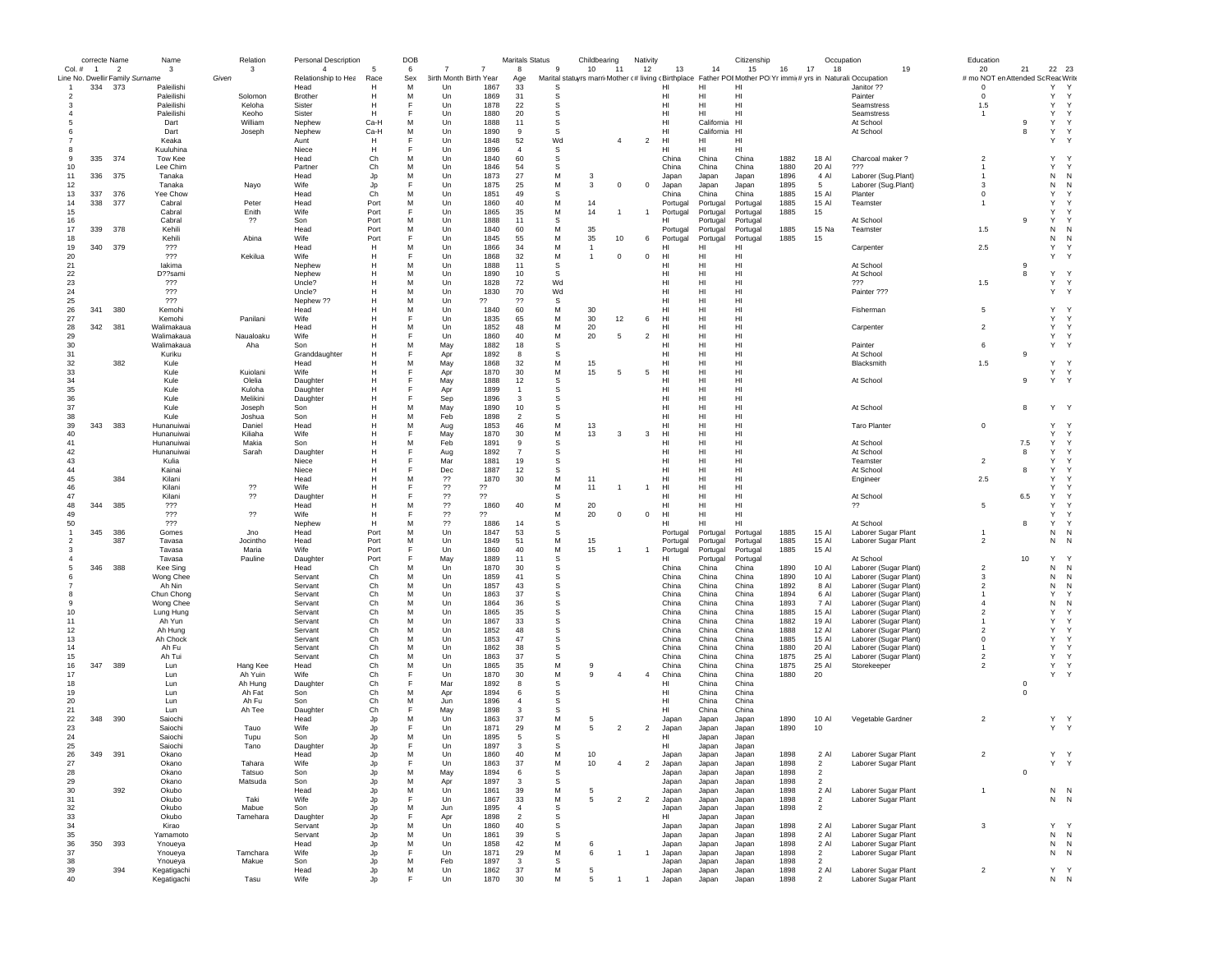|                                  |                | correcte Name                                               | Name                  |       | Relation             | <b>Personal Description</b>           |                   | DOB      |                        |              | Maritals Status |                            | Childbearing                     |                | Nativity       |                      |                      | Citizenship                                                                                                         |              | Occupation     |                                                        | Education                                |                |                                        |
|----------------------------------|----------------|-------------------------------------------------------------|-----------------------|-------|----------------------|---------------------------------------|-------------------|----------|------------------------|--------------|-----------------|----------------------------|----------------------------------|----------------|----------------|----------------------|----------------------|---------------------------------------------------------------------------------------------------------------------|--------------|----------------|--------------------------------------------------------|------------------------------------------|----------------|----------------------------------------|
| Col. #                           | $\overline{1}$ | $\overline{\phantom{a}}$<br>Line No. Dwellir Family Surname | 3                     | Given | 3                    | $\overline{4}$<br>Relationship to Hea | Race              | 6<br>Sex | 3irth Month Birth Year |              | 8<br>Age        | 9                          | 10                               | -11            | 12             | 13                   | 14                   | 15<br>Marital statuyrs marri Mother (# living (Birthplace Father POI Mother PO Yr immi(# yrs in Naturali:Occupation | 16<br>17     | 18             | 19                                                     | 20<br># mo NOT en Attended Sc Reac Write | 21             | 22 23                                  |
| 41                               |                |                                                             | Kegatigachi           |       | Kakuota              | Son                                   | Jp                | м        | Apr                    | 1896         | $\overline{4}$  | S                          |                                  |                |                | Japan                | Japan                | Japan                                                                                                               | 1898         | $\overline{2}$ |                                                        |                                          |                |                                        |
| 42                               |                | 395                                                         | Damoto                |       |                      | Head                                  | Jp                | м        | Un                     | 1850         | 50              | М                          | $\overline{4}$                   |                |                | Japan                | Japan                | Japan                                                                                                               | 1898         | 2 Al           | Laborer Sugar Plant                                    | $\overline{2}$                           |                | Y<br>Y                                 |
| 43                               |                |                                                             | Damoto                |       | Matsue               | Wife                                  | Jp                | E        | Un                     | 1869         | 31              | М                          | $\overline{4}$                   | 0              | 0              | Japan                | Japan                | Japan                                                                                                               | 1898         | $\overline{2}$ | Laborer Sugar Plant                                    |                                          |                | N<br>N                                 |
| 44                               | 351            | 396                                                         | Kaeha                 |       |                      | Head                                  | Н                 | M        | Un                     | 1860         | 40              | M                          | 6                                |                |                | HI                   | HI                   | HI                                                                                                                  |              |                | Potato Planter                                         | $\overline{1}$                           |                | Y<br>Y                                 |
| 45                               |                |                                                             | Kaeha                 |       | Keoahu               | Wife                                  | Н                 | F        | Un                     | 1863         | 37              | М                          | 6                                | $^{\circ}$     | $\mathbf 0$    | HI                   | HI                   | HI                                                                                                                  |              |                |                                                        |                                          |                | Y<br>Y                                 |
| 46                               |                |                                                             | Nunuha                |       |                      | Mother                                | Н                 | F        | May                    | 1848         | 52              | Wd                         | 25                               | 3              | 3              | HI                   | HI                   | HI                                                                                                                  |              |                | Housekeeper                                            | $\mathbf 0$                              |                | Y<br>Y                                 |
| 47<br>48                         | 352            | 397                                                         | Hanuna                |       | E.M.                 | Head                                  | H<br>H            | M<br>E   | Jun                    | 1852         | 48<br>38        | М<br>М                     | 20                               |                |                | HI<br>HI             | HI<br>HI             | HI<br>H <sub>II</sub>                                                                                               |              |                | Pastor                                                 | 0                                        |                | Y<br>Y                                 |
| 49                               |                |                                                             | Hanuna<br>Matsuda     |       | Mary                 | Wife<br>Servant                       | Jp                | M        | Apr<br>Un              | 1862<br>1860 | 40              | s                          | 20                               | $\mathbf 0$    | 0              | Japan                | Japan                | Japan                                                                                                               | 1898         | $\overline{2}$ | Cook                                                   | $\overline{2}$                           |                | $\mathsf{N}$<br>N                      |
| 50                               |                |                                                             | Nobavashi             |       |                      | Servant                               | Jp                | M        | Un                     | 1863         | 37              | s                          |                                  |                |                | Japan                | Japan                | Japan                                                                                                               | 1898         | $\overline{2}$ | ??                                                     | $\mathbf{1}$                             |                | N<br>N                                 |
| $\overline{1}$                   | 353            | 398                                                         | Chung Kee             |       |                      | Head                                  | Ch                | M        | Un                     | 1861         | 39              | s                          |                                  |                |                | China                | China                | China                                                                                                               | 1885         | 15 Al          | Contractor (to cult cane)                              | -1                                       |                | Y<br>Y                                 |
|                                  |                |                                                             | Kee Ing               |       |                      | Servant                               | Ch                | M        | Un                     | 1864         | 36              | s                          |                                  |                |                | China                | China                | China                                                                                                               | 1884         | 16 Al          | Contractor (to cult cane)                              | 1.5                                      |                | Υ<br><sup>Y</sup>                      |
| -3                               |                |                                                             | Kung Chun             |       |                      | Servant                               | Ch                | м        | Un                     | 1870         | 30              | s                          |                                  |                |                | China                | China                | China                                                                                                               | 1884         | 16 Al          | Contractor (to cult cane)                              | $\overline{2}$                           |                | Y<br>Y                                 |
|                                  |                |                                                             | Foo King              |       |                      | Servant                               | Ch                | M        | Un                     | 1869         | 31              | s                          |                                  |                |                | China                | China                | China                                                                                                               | 1884         | 16 Al          | Contractor (to cult cane)                              | 3                                        |                | Y<br><sup>Y</sup>                      |
|                                  |                |                                                             | Keum Doone            |       |                      | Servant                               | Ch                | M        | Un                     | 1862         | 38              | s                          |                                  |                |                | China                | China                | China                                                                                                               | 1883         | 17 Al          | Contractor (to cult cane)                              | -1                                       |                | Y<br><sup>Y</sup>                      |
|                                  |                |                                                             | Ung Kee               |       |                      | Servant                               | Ch<br>Ch          | M<br>M   | Un<br>Un               | 1859<br>1857 | 41<br>43        | s<br>s                     |                                  |                |                | China<br>China       | China<br>China       | China<br>China                                                                                                      | 1885<br>1884 | 15 Al<br>16 Al | Contractor (to cult cane)<br>Contractor (to cult cane) | -1<br>$\overline{2}$                     |                | Y<br>Y<br>Υ<br><sup>Y</sup>            |
| 8                                |                |                                                             | Lee Kong<br>Chow Ping |       |                      | Servant<br>Servant                    | Ch                | M        | Un                     | 1858         | 42              | $\mathbb S$                |                                  |                |                | China                | China                | China                                                                                                               | 1880         | 20 AI          | Contractor (to cult cane)                              | 1                                        |                | Y<br>Y                                 |
| -9                               |                | 399                                                         | Lan Choy              |       |                      | Head                                  | Ch                | M        | Un                     | 1850         | 49              | $\mathbb S$                |                                  |                |                | China                | China                | China                                                                                                               | 1880         | 20 Al          | Contractor (to cult cane)                              |                                          |                | Y<br><sup>Y</sup>                      |
| 10                               |                |                                                             | Kum Wing              |       |                      | Servant                               | Ch                | M        | Un                     | 1854         | 46              | s                          |                                  |                |                | China                | China                | China                                                                                                               | 1881         | 19 AI          | Contractor (to cult cane)                              | $\mathfrak{p}$                           |                | Y<br>$\mathsf{Y}$                      |
| 11                               |                |                                                             | Lee Knock             |       |                      | Servant                               | Ch                | M        | Un                     | 1857         | 43              | s                          |                                  |                |                | China                | China                | China                                                                                                               | 1881         | 19 AI          | Contractor (to cult cane)                              | 1                                        |                | Y<br>Y                                 |
| 12                               |                |                                                             | Lee Chow              |       |                      | Servant                               | Ch                | M        | Un                     | 1860         | 40              | s                          |                                  |                |                | China                | China                | China                                                                                                               | 1882         | 18 Al          | Contractor (to cult cane)                              |                                          |                | Y<br>Y                                 |
| 13                               |                |                                                             | Chang Pung            |       |                      | Servant                               | Ch                | M        | Un                     | 1870         | 30              | s                          |                                  |                |                | China                | China                | China                                                                                                               | 1889         | 11 Al          | Contractor (to cult cane)                              |                                          |                | Υ<br><sup>Y</sup>                      |
| 14                               |                |                                                             | Gan Ching             |       |                      | Servant                               | Ch                | M        | Un                     | 1865         | 35              | s                          |                                  |                |                | China                | China                | China                                                                                                               | 1888         | 12 AI          | Contractor (to cult cane)                              |                                          |                | Y<br><sup>Y</sup><br>Y<br>$\mathsf{Y}$ |
| 15<br>16                         | 354            | 400                                                         | Kun Jang<br>Houar??   |       |                      | Servant<br>Head                       | Ch                | M<br>M   | Un<br>Un               | 1840<br>1872 | 60<br>28        | s<br>M                     | $\overline{2}$                   |                |                | China<br>Japan       | China<br>Japan       | China<br>Japan                                                                                                      | 1870<br>1886 | 30 AI<br>14 Al | Contractor (to cult cane)<br>Storekeeper               | 2<br>$\mathbf 0$                         |                | Y<br><sup>Y</sup>                      |
| 17                               |                |                                                             | Houar??               |       | Mizo                 | Wife                                  | Jp<br>Jp          | F        | Un                     | 1878         | 22              | M                          | $\overline{2}$                   |                |                | Japan                | Japan                | Japan                                                                                                               | 1889         | 11 Al          |                                                        |                                          |                | Y<br><sup>Y</sup>                      |
| 18                               |                |                                                             | Takaki                |       |                      | Servant                               | Jp                | M        | Un                     | 1875         | 25              | s                          |                                  |                |                | Japan                | Japan                | Japan                                                                                                               | 1890         | 10 Al          | Harness Maker                                          |                                          |                | Y<br><sup>Y</sup>                      |
| 19                               |                |                                                             | Muyo??                |       |                      | Servant                               | Jp                | M        | Un                     | 1876         | 24              | s                          |                                  |                |                | Japan                | Japan                | Japan                                                                                                               | 1894         | 6 Al           | Harness Maker                                          | $\overline{2}$                           |                | Y<br><sup>Y</sup>                      |
| 20                               |                |                                                             | Kooayashi             |       |                      | Servant                               | Jp                | M        | Un                     | 1871         | 29              | $\mathbb S$                |                                  |                |                | Japan                | Japan                | Japan                                                                                                               | 1896         | 4 Al           | Harness Maker                                          | -1                                       |                | Y<br>$\mathsf{Y}$                      |
| 21                               |                |                                                             | Tsuonaki              |       |                      | Servant                               | Jp                | M        | $_{\text{Un}}$         | 1873         | 27              | s                          |                                  |                |                | Japan                | Japan                | Japan                                                                                                               | 1893         | 7 Al           | Harness Maker                                          | 1.5                                      |                | Y<br>$\mathsf{Y}$                      |
| 22                               | 355            | 401                                                         | Nami??                |       |                      | Head                                  | H                 | M        | Oct                    | 1850         | 49              | Wd                         |                                  |                |                | HI                   | HI                   | HI                                                                                                                  |              |                | Carpenter                                              | 3                                        |                | Y<br>Y                                 |
| 23                               | 356            | 402                                                         | Nunuku                |       |                      | Head                                  | Н                 |          | Un                     | 1840         | 60              | Wd                         |                                  | 7              | 3              | HI                   | HI                   | HI                                                                                                                  |              |                |                                                        |                                          |                | Y<br>Y                                 |
| 24                               |                |                                                             | Keos??                |       |                      | Sister                                | H                 | E        | Jan                    | 1876         | 24              | s                          |                                  |                |                | HI                   | HI                   | HI                                                                                                                  |              |                | 777                                                    | 3                                        |                | Y<br>Y                                 |
| 25<br>26                         | 357            | 403                                                         | Kaeki<br>Kaeki        |       | Kawai                | Head<br>Wife                          | H<br>$\mathsf{H}$ | M<br>F   | Un<br>Apr              | 1872<br>1876 | 28<br>24        | М<br>M                     | $\overline{4}$<br>$\overline{4}$ | $\overline{2}$ | $\overline{2}$ | HI<br>HI             | HI<br>HI             | HI<br>HI                                                                                                            |              |                | 777                                                    | 1.5                                      |                | Y<br>Y<br>Y<br>Y                       |
| 27                               |                |                                                             | Kaeki                 |       | William              | Son                                   | $\mathsf{H}$      | M        | May                    | 1897         | 3               | s                          |                                  |                |                | HI                   | HI                   | HI                                                                                                                  |              |                |                                                        |                                          |                |                                        |
| 28                               |                |                                                             | Kaeki                 |       | John                 | Son                                   | Н                 | M        | Mar                    | 1899         | $\overline{1}$  | s                          |                                  |                |                | HI                   | HI                   | HI                                                                                                                  |              |                |                                                        |                                          |                |                                        |
| 29                               | 358            | 404                                                         | Kuawaa                |       |                      | Head                                  | Н                 | M        | Un                     | 1840         | 60              | Wd                         |                                  |                |                | HI                   | HI                   | HI                                                                                                                  |              |                | Canoe Builder                                          |                                          |                | Y<br><sup>Y</sup>                      |
| 30                               |                |                                                             | Kuawaa                |       | Namao                | Son                                   | Н                 | M        | Feb                    | 1875         | 25              | $\mathbb S$                |                                  |                |                | HI                   | HI                   | HI                                                                                                                  |              |                | Canoe Builder                                          | $\overline{2}$                           |                | Y<br>Υ                                 |
| 31                               |                |                                                             | Kuawaa                |       | Eraline              | Granddaughter                         | $\mathsf{H}$      | F        | Sep                    | 1882         | 17              | s                          |                                  |                |                | HI                   | HI                   | H <sub>II</sub>                                                                                                     |              |                | Seamstress                                             | $\overline{2}$                           |                | Y<br>Y                                 |
| 32                               |                |                                                             | Kuawaa                |       | Mileka               | Granddaughter                         | H                 | F        | Oct                    | 1884         | 15              | s                          |                                  |                |                | HI                   | HI                   | H <sub>II</sub>                                                                                                     |              |                | Seamstress                                             | 3                                        |                | Y<br>Y                                 |
| 33                               |                |                                                             | Kuawaa                |       | Lilia                | Granddaughter                         | H                 |          | Aug                    | 1889         | 11              | s                          |                                  |                |                | HI                   | HI                   | HI                                                                                                                  |              |                | At School                                              | $\mathbf 0$                              | 7              | Y<br>Y                                 |
| 34<br>35                         | 359            | 405                                                         | Kuihui<br>Kuihui      |       | Leialoha             | Head<br>Wife                          | Н<br>Н            | M<br>E   | Mar<br>May             | 1861<br>1867 | 39<br>33        | М<br>М                     | 8<br>8                           | 4              | $\overline{4}$ | HI<br>HI             | HI<br>HI             | HI<br>HI                                                                                                            |              |                | Upholster                                              |                                          |                | Y<br>Y<br>Y<br>Y                       |
| 36                               |                |                                                             | Kuihui                |       | Pukai                | Son                                   | Н                 | M        | Apr                    | 1893         | $\overline{7}$  | s                          |                                  |                |                | HI                   | HI                   | HI                                                                                                                  |              |                | At School                                              |                                          | $\overline{7}$ |                                        |
| 37                               |                |                                                             | Kuihui                |       | Huawaa               | Son                                   | н                 | M        | Jan                    | 1895         | 5               | s                          |                                  |                |                | HI                   | HI                   | HI                                                                                                                  |              |                | At School                                              |                                          | 3              |                                        |
| 38                               |                |                                                             | Kuihui                |       | Poipoi               | Son                                   | $\mathsf{H}$      | M        | Sep                    | 1897         | $\overline{2}$  | s                          |                                  |                |                | HI                   | HI                   | HI                                                                                                                  |              |                |                                                        |                                          |                |                                        |
| 39                               |                |                                                             | Haipu                 |       |                      | Mother                                | Н                 | F        | Un                     | 1842         | 58              | Wd                         |                                  | 10             | 8              | HI                   | HI                   | HI                                                                                                                  |              |                |                                                        |                                          |                | Y Y                                    |
| 40                               |                |                                                             | Haiha                 |       |                      | Niece                                 | H                 |          | Apr                    | 1896         | $\overline{4}$  | s                          |                                  |                |                | HI                   | HI                   | HI                                                                                                                  |              |                |                                                        |                                          |                |                                        |
| 41                               | 360            | 406                                                         | Drummond              |       | J.                   | Head                                  | Port              | M        | Apr                    | 1849         | 51              | М                          | 25                               |                |                | Portugal             | Portugal             | Portugal                                                                                                            | 1883         | 17 AI          | Store Keeper                                           | 0                                        |                | Y<br>Y                                 |
| 42                               |                |                                                             | Drummond              |       | Julia                | <b>Wife</b>                           | Port              | F        | Oct                    | 1858         | 41              | M                          | 25                               | 3              | 3              | Portugal             | Portugal             | Portugal                                                                                                            | 1883         | 17             |                                                        | $\overline{2}$                           |                | Y<br>Y                                 |
| 43<br>44                         |                |                                                             | Drummond<br>Drummond  |       | Condalia<br>Josamina | Daughter<br>Daughter                  | Port<br>Port      |          | Mar<br>May             | 1882<br>1878 | 18<br>22        | s<br>s                     |                                  |                |                | Portugal<br>Portugal | Portugal<br>Portugal | Portugal<br>Portugal                                                                                                | 1883<br>1883 | 17<br>17       | Seamstress<br>Seamstress                               | $\overline{2}$                           |                | Y<br>Y<br>Y<br>Y                       |
| 45                               |                |                                                             | Drummond              |       | Manuel               | Son                                   | Port              | M        | Apr                    | 1875         | 25              | s                          |                                  |                |                | Portugal             | Portugal             | Portugal                                                                                                            | 1883         | 17 Al          | Butcher???                                             | $\mathbf 0$                              |                | Υ<br><sup>Y</sup>                      |
| 46                               | 361            | 407                                                         | Apikaka               |       |                      | Head                                  | Ch                | м        | Un                     | 1861         | 39              | М                          | 7                                |                |                | China                | China                | China                                                                                                               | 1882         | 18 Al          | Cook                                                   | $\mathbf{1}$                             |                | Y<br>Y                                 |
| 47                               |                |                                                             | Apikaka               |       | Kaki                 | Wife                                  | H                 | F        | Apr                    | 1868         | 32              | М                          | $\overline{7}$                   | $\overline{2}$ | $\mathbf 0$    | HI                   | HI                   | HI                                                                                                                  |              |                |                                                        |                                          |                | Y<br><sup>Y</sup>                      |
| 48                               |                |                                                             | Keoki                 |       |                      | Nephew                                | H                 | M        | Mar                    | 1879         | 21              | $\mathbb S$                |                                  |                |                | н                    | HI                   | HI                                                                                                                  |              |                | Stableman                                              | $\Omega$                                 |                | Y<br><sup>Y</sup>                      |
| 49                               |                |                                                             | Kaaimanui             |       |                      | Son-in-law                            | H                 | M        | Feb                    | 1884         | 16              | s                          |                                  |                |                | HI                   | HI                   | HI                                                                                                                  |              |                | Stableman                                              | $\overline{2}$                           |                | Y<br>Y                                 |
| 50                               |                |                                                             | Kadura                |       |                      | Son-in-law                            | H                 | M        | Un                     | 1843         | 57              | Wd                         |                                  |                |                | HI                   | HI                   | HI                                                                                                                  |              |                | Planter                                                | 5                                        |                | Y<br><sup>Y</sup><br>Y<br><sup>Y</sup> |
| $\overline{1}$<br>$\overline{2}$ | 362            | 408                                                         | Masuda                |       |                      | Head                                  | Jp                | M<br>M   | Jan                    | 1870         | 30<br>25        | $\mathbb S$<br>$\mathbb S$ |                                  |                |                | Japan                | Japan                | Japan                                                                                                               | 1899         | 1 Al<br>1 Al   | <b>Plantation Laborer</b>                              |                                          |                | Y<br><sup>Y</sup>                      |
| -3                               |                |                                                             | Fugumoto<br>Nobuchika |       |                      | Servant<br>Servant                    | Jp<br>Jp          | M        | Jan<br>May             | 1875<br>1860 | 40              | s                          |                                  |                |                | Japan<br>Japan       | Japan<br>Japan       | Japan<br>Japan                                                                                                      | 1899<br>1899 | 1 Al           | <b>Plantation Laborer</b><br><b>Plantation Labore</b>  |                                          |                | Y<br>Y                                 |
|                                  |                |                                                             | Fujiloka              |       |                      | Servant                               | Jp                | M        | Un                     | 1872         | 28              | s                          |                                  |                |                | Japan                | Japan                | Japan                                                                                                               | 1899         | 1 Al           | <b>Plantation Laborer</b>                              |                                          |                | Y<br>Y                                 |
|                                  |                |                                                             | Yoshimoto             |       |                      | Servant                               | Jp                | M        | Un                     | 1871         | 29              | s                          |                                  |                |                | Japan                | Japan                | Japan                                                                                                               | 1899         | 1 Al           | <b>Plantation Laborer</b>                              |                                          |                | Y<br>Y                                 |
|                                  |                |                                                             | Yoshioka              |       |                      | Servant                               | Jp                | M        | Un                     | 1869         | 31              | s                          |                                  |                |                | Japan                | Japan                | Japan                                                                                                               | 1899         | 1 Al           | <b>Plantation Laborer</b>                              |                                          |                | Y<br><sup>Y</sup>                      |
|                                  |                |                                                             | Hanada                |       |                      | Servant                               | Jp                | M        | Un                     | 1870         | 30              | s                          |                                  |                |                | Japan                | Japan                | Japan                                                                                                               | 1899         | 1 Al           | <b>Plantation Laborer</b>                              |                                          |                | Y<br><sup>Y</sup>                      |
|                                  |                |                                                             | Kayda                 |       |                      | Servant                               | Jp                | M        | Un                     | 1875         | 25              | s                          |                                  |                |                | Japan                | Japan                | Japan                                                                                                               | 1899         | 1 Al           | <b>Plantation Laborer</b>                              | $\mathbf{1}$                             |                | Y<br><sup>Y</sup><br>Y                 |
| 10                               | 363            | 409                                                         | Fuili<br>Shusaku      |       |                      | Servant<br>Head                       | Jp<br>Jp          | M<br>M   | Un<br>Un               | 1876<br>1876 | 24<br>24        | s<br>s                     |                                  |                |                | Japan<br>Japan       | Japan<br>Japan       | Japan<br>Japan                                                                                                      | 1899<br>1899 | 1 Al<br>1 Al   | <b>Plantation Laborer</b><br><b>Plantation Laborer</b> |                                          |                | <sup>Y</sup><br>Y<br>$\mathsf{Y}$      |
| 11                               |                |                                                             | Motohiro              |       |                      | Servant                               | Jp                | M        | Un                     | 1877         | 23              | s                          |                                  |                |                | Japan                | Japan                | Japan                                                                                                               | 1899         | 1 Al           | <b>Plantation Laborer</b>                              |                                          |                | Y<br>Y                                 |
| 12                               |                |                                                             | Yasukina              |       |                      | Servant                               | Jp                | M        | Feb                    | 1876         | 24              | s                          |                                  |                |                | Japan                | Japan                | Japan                                                                                                               | 1899         | 1 AI           | <b>Plantation Laborer</b>                              |                                          |                | Y<br>Y                                 |
| 13                               |                |                                                             | Nesheawa              |       |                      | Servant                               | Jp                | M        | Mar                    | 1873         | 27              | s                          |                                  |                |                | Japan                | Japan                | Japan                                                                                                               | 1899         | 1 AI           | <b>Plantation Labore</b>                               |                                          |                | Y<br>Y                                 |
| 14                               |                |                                                             | Kakaynami             |       |                      | Servant                               | Jp                | M        | May                    | 1876         | 24              | s                          |                                  |                |                | Japan                | Japan                | Japan                                                                                                               | 1899         | 1 AI           | <b>Plantation Laborer</b>                              |                                          |                | Y<br>Y                                 |
| 15                               |                |                                                             | Umanov                |       |                      | Servant                               | Jp                | M        | Un                     | 1877         | 23              | s                          |                                  |                |                | Japan                | Japan                | Japan                                                                                                               | 1899         | 1 Al           | <b>Plantation Laborer</b>                              |                                          |                | Y<br>Y                                 |
| 16                               |                |                                                             | namusug               |       |                      | pervant                               |                   |          | Un                     | 1875         | -25             |                            |                                  |                |                | Japan                | Japan                | Japan                                                                                                               | 1899         | 1 AI           | Plantation Labore                                      |                                          |                |                                        |
| 17                               |                |                                                             | Hashimoto             |       |                      | Servant                               | Jp                | M        | Un                     | 1872         | 28              | s                          |                                  |                |                | Japan                | Japan                | Japan                                                                                                               | 1899         | 1 Al           | <b>Plantation Laborer</b>                              |                                          |                | Y<br>Y                                 |
| 18<br>19                         | 364 410        |                                                             | Yamada<br>Nagazi      |       |                      | Head<br>Servant                       | Jp                | M<br>M   | Un<br>Un               | 1870<br>1877 | 30<br>23        | s<br>s                     |                                  |                |                | Japan<br>Japan       | Japan<br>Japan       | Japan<br>Japan                                                                                                      | 1899<br>1899 | 1 Al<br>1 AI   | <b>Plantation Laborer</b><br><b>Plantation Laborer</b> |                                          |                | Y<br>Y<br>Y<br>Y                       |
| 20                               |                |                                                             | Sayti                 |       |                      | Servant                               | Jp<br>Jp          | M        | Un                     | 1879         | 21              | s                          |                                  |                |                | Japan                | Japan                | Japan                                                                                                               | 1899         | 1 Al           | <b>Plantation Laborer</b>                              |                                          |                | Y<br>Y                                 |
| 21                               |                |                                                             | Kusunoti              |       |                      | Servant                               | Jp                | M        | Un                     | 1880         | 20              | s                          |                                  |                |                | Japan                | Japan                | Japan                                                                                                               | 1899         | $\mathbf{1}$   | <b>Plantation Laborer</b>                              |                                          |                | Y<br>Y                                 |
| 22                               |                |                                                             | Kayen                 |       |                      | Servant                               | Jp                | M        | Un                     | 1880         | 20              | s                          |                                  |                |                | Japan                | Japan                | Japan                                                                                                               | 1899         | $\overline{1}$ | Plantation Laborer                                     |                                          |                | Y<br>Y                                 |
| 23                               |                |                                                             | Murabayashi           |       |                      | Servant                               | Jp                | м        | Un                     | 1880         | 20              | $\mathbb S$                |                                  |                |                | Japan                | Japan                | Japan                                                                                                               | 1899         | $\mathbf{1}$   | <b>Plantation Laborer</b>                              |                                          |                | Y<br>Y                                 |
| 24                               |                |                                                             | Fushimoto             |       |                      | Servant                               | Jp                | M        | Un                     | 1878         | 22              | $\mathbb S$                |                                  |                |                | Japan                | Japan                | Japan                                                                                                               | 1899         | 1 AI           | <b>Plantation Laborer</b>                              |                                          |                | Y<br>Y                                 |
| 25                               |                |                                                             | Fushikawa             |       |                      | Servant                               | Jp                | M        | Jul                    | 1875         | 25              | s                          |                                  |                |                | Japan                | Japan                | Japan                                                                                                               | 1899         | 1 Al           | Plantation Laborer                                     |                                          |                | Y<br>Y                                 |
| 26                               | 365            | 411                                                         | Murata                |       |                      | Head                                  | Jp                | M        | May                    | 1879         | 21              | s                          |                                  |                |                | Japan                | Japan                | Japan                                                                                                               | 1899         | 1 Al           | <b>Plantation Laborer</b>                              |                                          |                | Y<br>Y                                 |
| 27<br>28                         |                |                                                             | Nataota<br>Yavina     |       |                      | Servant<br>Servant                    | Jp<br>Jp          | M<br>M   | Jun<br>May             | 1878<br>1877 | 21<br>23        | s<br>s                     |                                  |                |                | Japan<br>Japan       | Japan<br>Japan       | Japan<br>Japan                                                                                                      | 1899<br>1899 | 1 Al<br>1 Al   | Plantation Laborer<br><b>Plantation Laborer</b>        |                                          |                | Υ<br>Y<br>Y<br>Y                       |
| 29                               |                |                                                             | Yamamoto              |       |                      | Servant                               | Jp                | M        | Aug                    | 1876         | 23              | s                          |                                  |                |                | Japan                | Japan                | Japan                                                                                                               | 1899         | 1 Al           | <b>Plantation Laborer</b>                              |                                          |                | Y.<br>Y                                |
| 30                               |                |                                                             | Saketa                |       |                      | Servant                               | Jp                | М        | Mar                    | 1875         | 25              | s                          |                                  |                |                | Japan                | Japan                | Japan                                                                                                               | 1899         | 1 Al           | Plantation Laborer                                     |                                          |                | Y<br>Y                                 |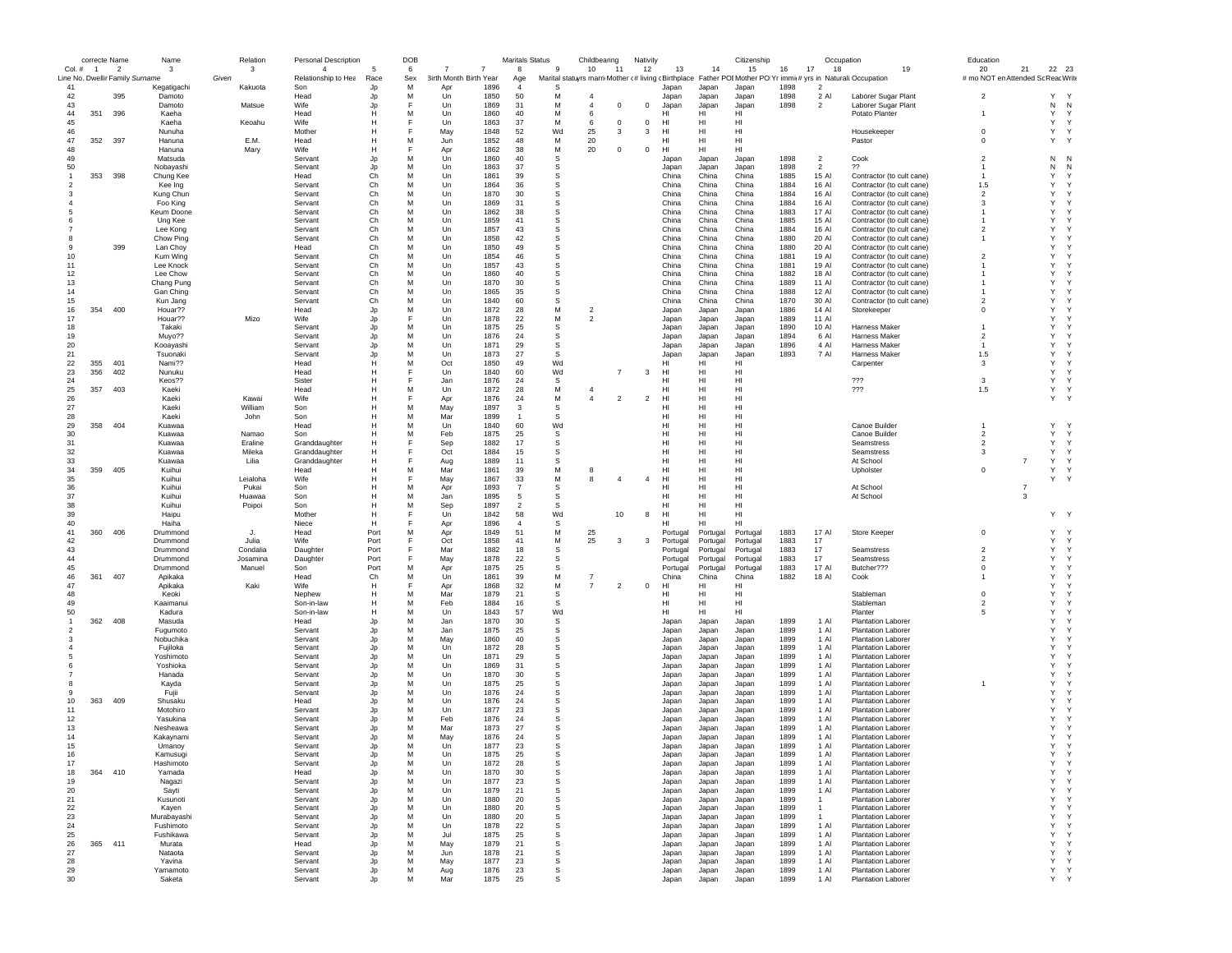|                | correcte Name  |     | Name                                      | Relation           | <b>Personal Description</b>    |            | DOB      |                                       | <b>Maritals Status</b> |             | Childbearing                                                                                                 | Nativity       |                 |                | Citizenship    |              | Occupation           |                                                    | Education                         |    |                        |
|----------------|----------------|-----|-------------------------------------------|--------------------|--------------------------------|------------|----------|---------------------------------------|------------------------|-------------|--------------------------------------------------------------------------------------------------------------|----------------|-----------------|----------------|----------------|--------------|----------------------|----------------------------------------------------|-----------------------------------|----|------------------------|
| Col. #         | $\overline{1}$ | - 2 | $\mathbf{3}$                              | 3                  | $\overline{4}$                 |            | 6        | 7                                     | 8                      | -9          | 10<br>$-11$                                                                                                  | 12             | 13              | 14             | 15             | 17<br>16     | 18                   | 19                                                 | 20                                | 21 | 22 23                  |
| 31             |                |     | Line No. Dwellir Family Surname<br>Taseda | Given              | Relationship to Hea<br>Servant | Race<br>Jp | Sex<br>M | 3irth Month Birth Year<br>1879<br>Jul | Age<br>20              |             | Marital statuyrs marri Mother (# living (Birthplace Father POIMother PO Yr immi(# yrs in Naturali:Occupation |                | Japan           | Japan          | Japan          | 1899         | 1 AI                 | <b>Plantation Laborer</b>                          | # mo NOT en Attended Sc ReacWrite |    | Υ                      |
| 32             |                |     | Tosoburo                                  |                    | Servant                        | Jp         | M        | Un<br>1870                            | 30                     | S           |                                                                                                              |                | Japan           | Japan          | Japan          | 1899         | 1 Al                 | <b>Plantation Laborer</b>                          |                                   |    | Y<br>Y                 |
| 33             |                |     | Mashumoto                                 |                    | Servant                        | Jp         | M        | Un<br>1875                            | 25                     | s           |                                                                                                              |                | Japan           | Japan          | Japan          | 1899         | 1 Al                 | <b>Plantation Laborer</b>                          |                                   |    | Y<br>Y                 |
| 34             | 366            | 412 | Harada                                    |                    | Head                           | Jp         | M        | 1876<br>Apr                           | 24                     | S           |                                                                                                              |                | Japan           | Japan          | Japan          | 1899         | 1 Al                 | <b>Plantation Laborer</b>                          |                                   |    | Y<br>$\mathsf{Y}$      |
| 35             |                |     | Sagawa                                    |                    | Servant                        | Jp         | M        | Oct<br>1879                           | 20                     | S           |                                                                                                              |                | Japan           | Japan          | Japan          | 1899         | 1 Al                 | Plantation Laborer                                 |                                   |    | Υ<br>Y                 |
| 36             |                |     | Kayoshiro                                 |                    | Servant                        | Jp         | M        | 1873<br>Aug                           | 26                     | S           |                                                                                                              |                | Japan           | Japan          | Japan          | 1899         | 1 Al                 | <b>Plantation Laborer</b>                          |                                   |    | Y                      |
| 37             |                |     | Hirada                                    |                    | Servant                        | Jp         | M        | May<br>1875                           | 25                     | S           |                                                                                                              |                | Japan           | Japan          | Japan          | 1899         | 1 Al                 | Plantation Laborer                                 |                                   |    | Y                      |
| 38             |                |     | Fusiota                                   |                    | Servant                        | Jp         | M        | Jan<br>1873                           | 28                     | S           |                                                                                                              |                | Japan           | Japan          | Japan          | 1899         | 1 Al                 | <b>Plantation Laborer</b>                          |                                   |    | Y                      |
| 39             |                |     | Onamoto                                   |                    | Servant                        | Jp         | M        | 1877<br>Mar                           | 23                     | S           |                                                                                                              |                | Japan           | Japan          | Japan          | 1899         | 1 AI                 | <b>Plantation Laborer</b>                          |                                   |    | Y                      |
| 40             |                |     | Okauroto Eykichi                          |                    | Servant                        | Jp         | M        | Feb<br>1876                           | 24                     | S           |                                                                                                              |                | Japan           | Japan          | Japan          | 1899         | 1 Al                 | Plantation Laborer                                 |                                   |    | Y                      |
| 41<br>42       |                |     | Hiromoto                                  |                    | Servant                        | Jp         | M<br>M   | Jan<br>1875<br>Un<br>1877             | 25<br>23               | S<br>s      |                                                                                                              |                | Japan           | Japan          | Japan          | 1899<br>1899 | 1 Al<br>1 Al         | Plantation Laborer<br><b>Plantation Laborer</b>    |                                   |    | Y<br>Y                 |
| 43             | 367            | 413 | Tameyaki<br>Matumoto                      |                    | Servant<br>Head                | Jp<br>Jp   | M        | Un<br>1880                            | 20                     | s           |                                                                                                              |                | Japan<br>Japan  | Japan<br>Japan | Japan<br>Japan | 1899         | 1 Al                 | <b>Plantation Laborer</b>                          |                                   |    | Y                      |
| 44             |                |     | Nakahala                                  |                    | Servant                        | Jp         | M        | 1880<br>Un                            | 20                     | s           |                                                                                                              |                | Japan           | Japan          | Japan          | 1899         | 1 Al                 | <b>Plantation Laborer</b>                          |                                   |    | Y                      |
| 45             |                |     | Nakanishi                                 |                    | Servant                        | Jp         | M        | May<br>1880                           | 20                     | s           |                                                                                                              |                | Japan           | Japan          | Japan          | 1899         | 1 Al                 | <b>Plantation Laborer</b>                          |                                   |    | Y                      |
| 46             |                |     | Oada                                      |                    | Servant                        | Jp         | M        | Un<br>1879                            | 21                     | S           |                                                                                                              |                | Japan           | Japan          | Japan          | 1899         | 1 Al                 | Plantation Laborer                                 |                                   |    | Y                      |
| 47             |                |     | Sujiama                                   |                    | Servant                        | Jp         | M        | Un<br>1878                            | 22                     | s           |                                                                                                              |                | Japan           | Japan          | Japan          | 1899         | 1 Al                 | <b>Plantation Laborer</b>                          |                                   |    | Y                      |
| 48             |                |     | Fisino                                    |                    | Servant                        | Jp         | M        | Un<br>1879                            | 21                     | s           |                                                                                                              |                | Japan           | Japan          | Japan          | 1899         | 1 Al                 | <b>Plantation Laborer</b>                          |                                   |    | Y<br>Y                 |
| 49             |                |     | Hilanada                                  |                    | Servant                        | Jp         | M        | Un<br>1877                            | 23                     | S           |                                                                                                              |                | Japan           | Japan          | Japan          | 1899         | 1 Al                 | <b>Plantation Laborer</b>                          |                                   |    | Y<br>Y                 |
| 50             |                |     | Yamamoto                                  |                    | Servant                        | Jp         | M        | $_{\text{Un}}$<br>1876                | 24                     | S           |                                                                                                              |                | Japan           | Japan          | Japan          | 1899         | 1 AI                 | <b>Plantation Laborer</b>                          |                                   |    | Y<br>$\checkmark$      |
|                | 368            | 414 | Tanaka                                    |                    | Head                           | Jp         | M        | Un<br>1873                            | 27                     | М           | $\overline{2}$                                                                                               |                | Japan           | Japan          | Japan          | 1899         | 1 Al                 | Contract Laborer                                   |                                   |    | Y                      |
|                |                |     | Tanaka                                    | Diyu               | Wife                           | Jp         |          | Un<br>1875                            | 25                     | М           | $\overline{2}$                                                                                               | $^{\circ}$     | Japan           | Japan          | Japan          | 1899         | $\mathbf{1}$         | Contract Laborer                                   | $\overline{2}$                    |    | N<br>N                 |
|                |                | 415 | Miamoto<br>Miamoto                        | Dani               | Head<br>Wife                   | Jp<br>Jp   | M        | Un<br>1878<br>Un<br>1876              | 22<br>24               | M<br>M      | $\Omega$                                                                                                     | $^{\circ}$     | Japan<br>Japan  | Japan<br>Japan | Japan<br>Japan | 1899<br>1899 | 1 Al<br>$\mathbf{1}$ | Contract Laborer<br>Contract Laborer               | 3<br>$\overline{2}$               |    | Y<br>N<br>N            |
| -5             | 369            | 416 | Jamaneku                                  |                    | Head                           | Jp         | M        | 1875<br>Un                            | 25                     | M           |                                                                                                              |                | Japan           | Japan          | Japan          | 1899         | 1 Al                 | <b>Contract Laborer</b>                            | 2                                 |    | Y                      |
|                |                |     | Jamaneku                                  | Sima               | Wife                           | Jp         |          | Un<br>1878                            | 22                     | M           | $\Omega$                                                                                                     | $^{\circ}$     | Japan           | Japan          | Japan          | 1899         | $\overline{1}$       | <b>Contract Laborer</b>                            |                                   |    | N<br>N                 |
|                |                | 417 | Taching                                   |                    | Head                           | Jp         | M        | Un<br>1879                            | 21                     | M           | $\overline{2}$                                                                                               |                | Japan           | Japan          | Japan          | 1899         | 1 Al                 | Contract Laborer                                   |                                   |    | Y                      |
|                |                |     | Taching                                   | Jora               | Wife                           | Jp         | F        | Un<br>1878                            | 22                     | M           | $\overline{2}$<br>$\overline{2}$                                                                             | $^{\circ}$     | Japan           | Japan          | Japan          | 1899         | $\overline{1}$       | Contract Laborer                                   | 3.5                               |    | N<br>N                 |
| -9             | 370 418        |     | Kadoka                                    |                    | Head                           | Jp         | M        | Un<br>1876                            | 24                     | M           |                                                                                                              |                | Japan           | Japan          | Japan          | 1899         | 1 Al                 | Contract Laborer                                   | $\overline{2}$                    |    | Y                      |
| 10             |                |     | Kadoka                                    | Iru                | Wife                           | Jp         | E        | $_{\text{Un}}$<br>1880                | 20                     | M           | $\Omega$                                                                                                     | $\mathbf{0}$   | Japan           | Japan          | Japan          | 1899         | $\mathbf{1}$         | <b>Contract Laborer</b>                            | $\mathbf{3}$                      |    | Y                      |
| 11             |                | 419 | Koyamake                                  |                    | Head                           | Jp         | M        | 1875<br>$_{\text{Un}}$                | 25                     | M           |                                                                                                              |                | Japan           | Japan          | Japan          | 1899         | 1 Al                 | <b>Contract Laborer</b>                            | $\mathfrak{p}$                    |    | Y                      |
| 12             |                |     | Kovamake                                  | Semo               | Wife                           | Jp         |          | Un<br>1880                            | 20                     | M           | $\Omega$                                                                                                     | $\mathbf 0$    | Japan           | Japan          | Japan          | 1899         | $\mathbf{1}$         | Contract Laborer                                   | $\overline{2}$                    |    | N<br>N                 |
| 13             | 371            | 420 | Kimura                                    |                    | Head                           | Jp         | M        | Un<br>1877                            | 23                     | М           |                                                                                                              |                | Japan           | Japan          | Japan          | 1899         | 1 Al                 | <b>Contract Laborer</b>                            |                                   |    | Y                      |
| 14             |                |     | Kimura                                    | Semi               | Wife                           | Jp         | E        | Un<br>1879                            | 21                     | M           | $\Omega$                                                                                                     | $\mathbf 0$    | Japan           | Japan          | Japan          | 1899         | $\overline{1}$       | Contract Laborer                                   | $\overline{2}$                    |    | Y                      |
| 15<br>16       |                | 421 | Makuniya                                  |                    | Head<br>Wife                   | Jp         | M<br>F   | Un<br>1876<br>1878<br>Un              | 24<br>22               | M<br>M      | $\Omega$                                                                                                     | $\mathbf{0}$   | Japan<br>Japan. | Japan          | Japan          | 1899<br>1899 | 1 Al<br>$\mathbf{1}$ | Contract Laborer                                   | 1.5<br>3                          |    | Y<br>N                 |
| 17             | 372            | 422 | Makuniya<br>Nakamura                      | Geoka              | Head                           | Jp<br>Jp   | M        | Un<br>1876                            | 24                     | M           |                                                                                                              |                | Japan           | Japan<br>Japan | Japan<br>Japan | 1899         | 1 Al                 | <b>Contract Laborer</b><br><b>Contract Laborer</b> | $\overline{2}$                    |    | N<br>N<br>N            |
| 18             |                |     | Nakamura                                  | Niya               | Wife                           | Jp         | F        | Un<br>1875                            | 25                     | M           | $\Omega$                                                                                                     | $\mathbf 0$    | Japan           | Japan          | Japan          | 1899         | $\overline{1}$       | Contract Laborer                                   | 3                                 |    | N<br>N                 |
| 19             |                | 423 | Nakafugi                                  |                    | Head                           | Jp         | M        | Un<br>1878                            | 22                     | M           |                                                                                                              |                | Japan           | Japan          | Japan          | 1899         | 1 Al                 | <b>Contract Laborer</b>                            | $\overline{2}$                    |    | Y                      |
| 20             |                |     | Nakafugi                                  | Kocya              | Wife                           | Jp         | F        | 1880<br>Un                            | 20                     | M           | $^{\circ}$<br>-1                                                                                             | $^{\circ}$     | Japan           | Japan          | Japan          | 1899         | $\mathbf{1}$         | <b>Contract Laborer</b>                            | $\overline{2}$                    |    | Y                      |
| 21             |                | 424 | Ariki                                     |                    | Head                           | Jp         | M        | Un<br>1877                            | 23                     | M           | $\overline{2}$                                                                                               |                | Japar           | Japan          | Japan          | 1899         | 1 AI                 | <b>Contract Laborer</b>                            | $\mathbf{3}$                      |    | N<br>N                 |
| 22             |                |     | Ariki                                     | Emo                | Wife                           | Jp         |          | 1876<br>$_{\text{Un}}$                | 24                     | M           | $\overline{2}$                                                                                               | $^{\circ}$     | Japan           | Japan          | Japan          | 1899         | -1                   | <b>Contract Laborer</b>                            | $\mathfrak{p}$                    |    | N<br>N                 |
| 23             | 373            | 425 | Oda                                       |                    | Head                           | Jp         | M        | Un<br>1872                            | 28                     | S           |                                                                                                              |                | Japar           | Japan          | Japan          | 1899         | 1 Al                 | <b>Contract Laborer</b>                            | $\overline{2}$                    |    | Y                      |
| 24             |                |     | Shinjisu                                  |                    | Servant                        | Jp         | M        | Un<br>1875                            | 25                     | S           |                                                                                                              |                | Japan           | Japan          | Japan          | 1899         | 1 Al                 | <b>Contract Laborer</b>                            |                                   |    | Y                      |
| 25             |                |     | loshimoto                                 |                    | Servant                        | Jp         | M        | Un<br>1874                            | 26                     | s           |                                                                                                              |                | Japan           | Japan          | Japan          | 1899         | 1 Al                 | Contract Laborer                                   | 3.5                               |    | N<br>N                 |
| 26             | 374            | 426 | Iwata                                     |                    | Head                           | Jp         | M        | 1870<br>Un                            | 30                     | M           | 3                                                                                                            |                | Japan           | Japan          | Japan          | 1897         | 3 Al                 | Contract Laborer                                   |                                   |    | Y<br>Y                 |
| 27<br>28       |                |     | Iwata<br>Iwata                            | Katsu<br>Masu      | Wife<br>Son                    | Jp         | F<br>M   | 1880<br>Un<br>Un<br>1900              | 20<br>0.8333           | M<br>S      | $\mathfrak{p}$<br>3                                                                                          | $\overline{1}$ | Japan<br>HI     | Japan<br>Japan | Japan<br>Japan | 1897         | 3                    | Contract Laborer                                   | $\overline{2}$                    |    | N<br>N                 |
| 29             |                | 427 | Nagata                                    |                    | Head                           | Jp<br>Jp   | M        | Un<br>1874                            | 26                     | M           | $\overline{2}$                                                                                               |                | Japan           | Japan          | Japan          | 1897         | 3 Al                 | Contract Laborer                                   | 1.5                               |    | Y                      |
| 30             |                |     | Nagata                                    | Ishi               | Wife                           | Jp         | E        | Un<br>1878                            | 22                     | M           | $\overline{2}$                                                                                               | $^{\circ}$     | Japan           | Japan          | Japan          | 1897         | 3                    | Contract Laborer                                   | $\overline{2}$                    |    | N<br>N                 |
| 31             | 375            | 428 | Kaneto                                    |                    | Head                           | Jp         | M        | Un<br>1875                            | 25                     | S           |                                                                                                              |                | Japan           | Japan          | Japan          | 1897         | 3 AI                 | Contract Laborer                                   |                                   |    | Y                      |
| 32             |                |     | Takehita                                  |                    | Servant                        | Jp         | M        | $_{\text{Un}}$<br>1875                | 25                     | <b>s</b>    |                                                                                                              |                | Japan           | Japan          | Japan          | 1897         | 3 AI                 | <b>Contract Laborer</b>                            | $\overline{\phantom{a}}$          |    | Y                      |
| 33             |                | 429 | Matsumoto                                 |                    | Head                           | Jp         | M        | Un<br>1873                            | 27                     | М           | $\overline{2}$                                                                                               |                | Japan           | Japan          | Japan          | 1897         | 3 Al                 | <b>Contract Laborer</b>                            | 3                                 |    | Y                      |
| 34             |                |     | Matsumoto                                 | Mine               | Wife                           | Jp         | F        | Un<br>1876                            | 24                     | M           | $\overline{2}$<br>$^{\circ}$                                                                                 | $^{\circ}$     | Japan           | Japan          | Japan          | 1897         | 3                    | <b>Contract Laborer</b>                            |                                   |    | N<br>N                 |
| 35             | 376            | 430 | Nagagawa                                  |                    | Head                           | Jp         | M        | Un<br>1870                            | 30                     | М           | $\overline{2}$                                                                                               |                | Japan           | Japan          | Japan          | 1897         | 3 Al                 | <b>Contract Laborer</b>                            |                                   |    | N<br>N                 |
| 36             |                |     | Nagagawa                                  | Doyo               | Wife                           | Jp         | F<br>M   | Un<br>1875                            | 25                     | М           | $\overline{2}$                                                                                               | $\mathbf 0$    | Japan           | Japan          | Japan          | 1897         | 3                    | Contract Laborer                                   | $\overline{\phantom{a}}$          |    | N<br>N<br>$\mathsf{Y}$ |
| 37             |                |     | Sugimoto                                  |                    | Servant                        | Jp         | M        | 1871<br>Un<br>1877                    | 29                     | s           |                                                                                                              |                | Japan           | Japan          | Japan          | 1897         | 3 Al                 | <b>Contract Laborer</b>                            | $\overline{2}$                    |    | N                      |
| 38<br>39       |                |     | Morita<br>Miamoto                         |                    | Servant<br>Servant             | Jp<br>Jp   | M        | Un<br>Un<br>1876                      | 23<br>24               | s<br>S      |                                                                                                              |                | Japan<br>Japan  | Japan<br>Japan | Japan<br>Japan | 1897<br>1897 | 3 Al<br>3 Al         | <b>Contract Laborer</b><br><b>Contract Laborer</b> |                                   |    | N<br>Y                 |
| 40             |                |     | Miamoto Kiso                              |                    | Servant                        | Jp         | M        | Un<br>1878                            | 22                     | s           |                                                                                                              |                | Japan           | Japan          | Japan          | 1897         | 3 Al                 | <b>Contract Laborer</b>                            |                                   |    | N<br>N                 |
| 41             |                |     | Nagagawa                                  |                    | Servant                        | Jp         | M        | Un<br>1880                            | 20                     | s           |                                                                                                              |                | Japan           | Japan          | Japan          | 1897         | 3 AI                 | Contract Laborer                                   | $\overline{2}$                    |    | N<br>N                 |
| 42             |                |     | Kawashima                                 |                    | Servant                        | Jp         | M        | 1878<br>Un                            | 22                     | S           |                                                                                                              |                | Japan           | Japan          | Japan          | 1897         | 3 AI                 | Contract Laborer                                   | $\overline{2}$                    |    | Y<br>Y                 |
| 43             |                |     | Yamagota                                  |                    | Servant                        | Jp         | M        | 1875<br>$_{\text{Un}}$                | 25                     | S           |                                                                                                              |                | Japan           | Japan          | Japan          | 1897         | 3                    | Contract Laborer                                   | $\mathbf{1}$                      |    | Y                      |
| 44             |                |     | Imashoka                                  |                    | Servant                        | Jo         | M        | Un<br>1876                            | 24                     | S           |                                                                                                              |                | Japan           | Japan          | Japan          | 1897         | 3 Al                 | <b>Contract Laborer</b>                            | $^{\circ}$                        |    | Y                      |
| 45             |                | 431 | Takamiura                                 |                    | Head                           | Jp         | M        | Un<br>1872                            | 28                     | M           | $\overline{2}$                                                                                               |                | Japan           | Japan          | Japan          | 1897         | 3 Al                 | Contract Laborer                                   | $\overline{2}$                    |    | Y<br>Y                 |
| 46             |                |     | Takamiura                                 | Inita              | Wife                           | Jp         |          | Un<br>1876                            | 24                     | М           | $\overline{2}$                                                                                               | $^{\circ}$     | Japan           | Japan          | Japan          | 1897         | 3                    | Contract Laborer                                   | 1.5                               |    | Y<br>Y                 |
| 47             | 377            | 432 | Garcia                                    | Frank              | Head                           | Port       | M        | Mar<br>1861                           | 39                     | M           | $\overline{7}$                                                                                               |                | Portuga         | Portugal       | Portugal       | 1892         | 8 Al                 | Store Keeper                                       | $^{\circ}$                        |    | N<br>$\mathsf{N}$      |
| 48             |                |     | Garcia                                    | Maria              | Wife                           | Port       |          | 1872<br>Apr                           | 28                     | M           | $\overline{7}$<br>$\mathbf{3}$                                                                               | $\overline{2}$ | Portugal        | Portugal       | Portugal       | 1884         | 16                   |                                                    |                                   |    | N                      |
| 49             |                |     | Garcia                                    | Antone             | Son                            | Port       | M<br>M   | Mar<br>1896                           | $\overline{4}$         | S<br>S      |                                                                                                              |                | HI              | Portugal       | Portugal       |              |                      |                                                    |                                   |    |                        |
| 50             | 378            | 433 | Garcia<br>Kemalani                        | Alexandria         | Son<br>Head                    | Port<br>H  | M        | 1898<br>Apr<br>1873<br>Jan            | $\overline{2}$<br>27   | M           | 11                                                                                                           |                | HI<br>HI        | Portugal<br>н  | Portugal<br>нı |              |                      | Carpenter                                          | $\overline{4}$                    |    | Y Y                    |
|                |                |     | Kemalani                                  | Liheka             | Wife                           | Н          | F        | Mar<br>1869                           | 31                     | M           | 11<br>$\overline{4}$                                                                                         | $\overline{2}$ | HI              | н              | HI             |              |                      |                                                    |                                   |    | Y Y                    |
|                |                |     | Kemalani                                  | anakini            | Son                            | H          | M        | 1892<br>Feb                           | 8                      | S           |                                                                                                              |                | ні              | н              | HI             |              |                      | At School                                          |                                   | 8  |                        |
|                |                |     | Kemalani                                  | Kiliana            | Daughter                       | H          |          | 1894<br>.Jun                          | 6                      | S           |                                                                                                              |                | HI              | HI             | HI             |              |                      | At School                                          |                                   | 9  |                        |
|                |                |     | Kemalani                                  | Leona              | Daughter                       | H          |          | Feb<br>1896                           | $\overline{4}$         | S           |                                                                                                              |                | HI              | HI             | HI             |              |                      |                                                    |                                   |    |                        |
|                |                |     | nemalani                                  | <b>Repano</b>      | Famer                          | Ħ          |          | 1810<br>Un                            | 90                     | Wd          |                                                                                                              |                | HI              | HI             |                |              |                      | Upholster                                          | 10                                |    | $\vee$ $\vee$          |
| $\overline{7}$ | 379            | 434 | Dashella                                  |                    | Head                           | Port       | M        | Un<br>1843                            | 57                     | Wd          |                                                                                                              |                | Portugal        | Portugal       | Portugal       | 1875         | 25 AI                | ???maker                                           | $\mathbf 0$                       |    | N<br>N                 |
| 8              |                |     | Dashella                                  | Manuel             | Son                            | Port       | M        | 1887<br>Apr                           | 13                     | s           |                                                                                                              |                | HI              | Portugal       | Portugal       |              |                      | At School                                          |                                   | 9  | Y<br>Y                 |
| -9             |                |     | Dashella                                  | Virginia           | Daughter                       | Port       | E        | 1882<br>Jan                           | 18                     | S           |                                                                                                              |                | HI              | Portugal       | Portugal       |              |                      | Seamstress                                         | 3                                 |    | Y<br>$\mathsf{Y}$      |
| 10             | 380            | 435 | Lakeliela                                 |                    | Head                           | H          | M<br>F   | May<br>1854                           | 46                     | М<br>М      | 20                                                                                                           |                | HI              | HI<br>H        | HI             |              |                      | Harness Maker                                      | $^{\circ}$                        |    | Y<br>$\mathsf{Y}$      |
| 11             |                |     | Lakeliela<br>Lakeliela                    | Anna               | Wife                           | н<br>H     | M        | Dec<br>1858                           | 42                     | $\mathbb S$ | 20<br>14                                                                                                     | 13             | HI<br>HI        | HI             | HI<br>HI       |              |                      |                                                    |                                   | 9  | Y<br>Y                 |
| 12<br>13       |                |     | Lakeliela                                 | Kenoe<br>Kikapuihi | Son<br>Daughter                | н          | E        | 1886<br>Dec<br>Un<br>1890             | 13<br>9                | s           |                                                                                                              |                | HI              | HI             | HI             |              |                      | At School<br>At School                             |                                   | 9  | Y Y                    |
| 14             |                |     | Lakeliela                                 | Ida                | Daughter                       | H          | E        | Jul<br>1895                           | $\overline{4}$         | s           |                                                                                                              |                | H <sub>II</sub> | HI             | H1             |              |                      |                                                    |                                   |    |                        |
| 15             |                |     | Lakeliela                                 | 222                | Son                            | н          | M        | Jun<br>1897                           | $\overline{2}$         | s           |                                                                                                              |                | HI              | HI             | HI             |              |                      |                                                    |                                   |    |                        |
| 16             |                |     | Lakeliela                                 | Kuakapu            | Son                            | н          | M        | Feb<br>1900                           | 0.3333                 | s           |                                                                                                              |                | HI              | HI             | HI             |              |                      |                                                    |                                   |    |                        |
| 17             | 381            | 436 | Waika                                     |                    | Head                           | н          | M        | Mar<br>1876                           | 24                     | М           | 3                                                                                                            |                | HI              | HI             | HI             |              |                      | Teamster                                           | 1.5                               |    | Y Y                    |
| 18             |                |     | Waika                                     | Susan              | Wife                           | H          | E        | Feb<br>1878                           | 22                     | М           | 3<br>$\overline{\mathbf{2}}$                                                                                 | $\overline{2}$ | HI              | HI             | HI             |              |                      |                                                    |                                   |    | Y Y                    |
| 19             | 382 437        |     | Avina?                                    |                    | Head                           | Ch         | M        | 1843<br>Un                            | 57                     | s           |                                                                                                              |                | China           | China          | China          | 1880         | 20 AI                | 222                                                | $\mathbf 0$                       |    | Y Y                    |
| 20             |                |     | ??? Mana                                  |                    | Servant                        | Ch         | M        | 1847<br>Un                            | 53                     | s           |                                                                                                              |                | China           | China          | China          | 1881         | 19 Al                | Laborer                                            | $\overline{2}$                    |    | Y Y                    |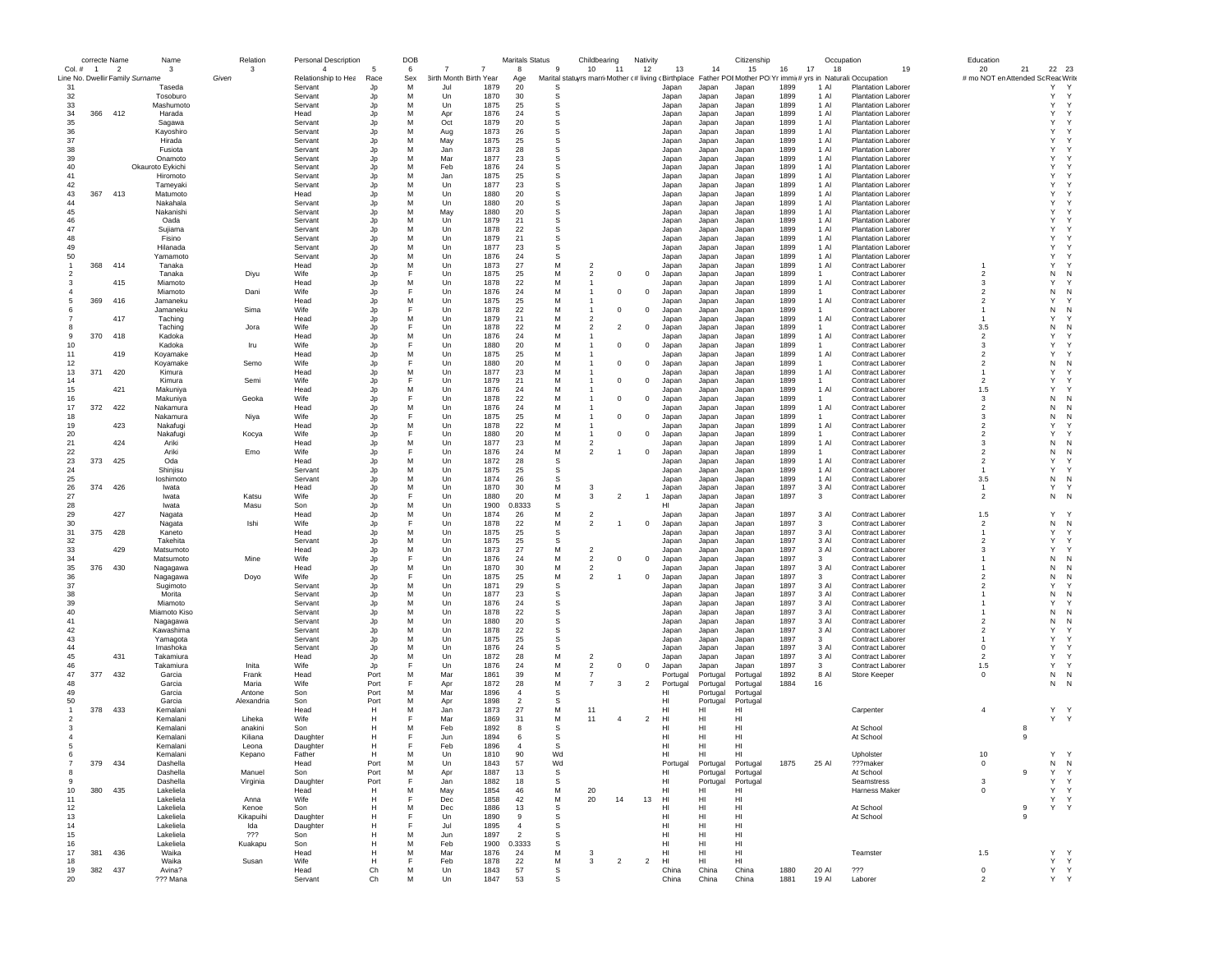|                     | correcte Name  |                                                   | Name                | Relation               | Personal Description                  |              | <b>DOB</b> |                                    |              | <b>Maritals Status</b>           |              | Childbearing                     |                | Nativity       |                |                      | Citizenship    |              | Occupation        |                                                                                                               |    | Education                                |                |                   |  |
|---------------------|----------------|---------------------------------------------------|---------------------|------------------------|---------------------------------------|--------------|------------|------------------------------------|--------------|----------------------------------|--------------|----------------------------------|----------------|----------------|----------------|----------------------|----------------|--------------|-------------------|---------------------------------------------------------------------------------------------------------------|----|------------------------------------------|----------------|-------------------|--|
| Col. #              | $\overline{1}$ | $\overline{2}$<br>Line No. Dwellir Family Surname | -3                  | -3<br>Given            | $\overline{4}$<br>Relationship to Hea | Race         | 6<br>Sex   | 7<br><b>3irth Month Birth Year</b> |              | 8<br>Age                         | $\mathbf{q}$ | 10 <sup>1</sup>                  | -11            | 12             | 13             | 14                   | 15             | 16           | 18<br>17          | Marital statuyrs marri Mother (# living cBirthplace Father POI Mother PO Yr immi(# yrs in Naturali:Occupation | 19 | 20<br># mo NOT en Attended Sc Reac Write | 21             | 22 23             |  |
| 21                  |                |                                                   | Kauahi              |                        | Servant                               | Ch           | M          | Un                                 | 1846         | 54                               | S            |                                  |                |                | China          | China                | China          | 1882         | 18 AI             | Laborer                                                                                                       |    |                                          |                | Y<br>Υ            |  |
| 22                  | 383            | 438                                               | ???                 | manuel                 | Head                                  | Port         | M          | Un                                 | 1870         | 30                               | s            |                                  |                |                | Portugal       | Portugal             | Portugal       | 1884         | 16 Na             | ???                                                                                                           |    | 0                                        |                | N<br>N            |  |
| 23                  | 384            | 439                                               | ???                 |                        | Head                                  | Port         | м          | Un                                 | 1876         | 24                               | s            |                                  |                |                | Portugal       | Portugal             | Portugal       | 1882         | 18 Na             | 777                                                                                                           |    | -1                                       |                | N<br>N            |  |
| 24<br>25            | 385            | 440                                               | Haakai<br>Kaholohi  |                        | Head<br>Wife                          | н<br>H       | M<br>F     | Un<br>Feb                          | 1872<br>1875 | 28<br>25                         | M<br>M       | $\overline{2}$<br>$\overline{2}$ | $\overline{0}$ | $\mathbf 0$    | нı<br>HI       | HI<br>HI             | нı<br>HI       |              |                   | ???                                                                                                           |    | 0                                        |                | Υ<br>$\gamma$     |  |
| 26                  | 386            | 441                                               | Bryand              | George                 | Head                                  | Ca           | М          | Apr                                | 1865         | 35                               | M            | 6                                |                |                | England        | England              | England        | 1879         | 21 Al             | Sugar Boiler                                                                                                  |    | $\mathbf 0$                              |                | Y Y               |  |
| 27                  |                |                                                   | Bryand              | Dorrlo                 | Wife                                  | Ca           | F          | Oct                                | 1870         | 29                               | M            | 6                                | $\overline{1}$ | $\overline{1}$ | HI             | Ohio                 | Ohio           |              |                   |                                                                                                               |    |                                          |                | Y Y               |  |
| 28                  |                |                                                   | Bryand              | James J. P.            | Son                                   | Ca-H         | M          | Sep                                | 1899         | 0.6667                           | -S           |                                  |                |                | нı             | England              | HI             |              |                   |                                                                                                               |    |                                          |                |                   |  |
| 29                  | 387            | 442                                               | Dunn                | J. S.                  | Head                                  | Ca           | M          | Dec                                | 1846         | 53                               | M            | 21                               |                |                | Scotland       | Scotland             | Scotland       | 1875         | 25 Al             | Engineer                                                                                                      |    | $\mathbf 0$                              |                | $\mathbf{v}$<br>Y |  |
| 30                  |                |                                                   | Dunn                | Emilie                 | Wife                                  | Ca-H         | F          | Feb                                | 1862         | 38                               | M            | 21                               | 10             | 9              | HI             | France               | HI             |              |                   |                                                                                                               |    |                                          |                | Y<br>Y            |  |
| 31<br>32            |                |                                                   | Dunn<br>Dunn        | George<br>Archibald    | <b>Brother</b><br>Son                 | Ca<br>Ca-H   | М<br>М     | Jul<br>May                         | 1833<br>1881 | 66<br>19                         | s<br>s       |                                  |                |                | Scotland<br>нı | Scotland<br>Scotland | Scotland<br>HI | 1900         | 0.25 AI           | Engineer<br>Engineer                                                                                          |    | $\mathbf 0$<br>$\overline{2}$            |                | Υ<br>Y<br>Υ<br>Y  |  |
| 33                  |                |                                                   | Dunn                | Annie M.               | Daughter                              | Ca-H         | F.         | Sep                                | 1882         | 17                               | s            |                                  |                |                | HI             | Scotland             | HI             |              |                   | At School                                                                                                     |    |                                          | 9              | Υ<br>Y            |  |
| 34                  |                |                                                   | Dunn                | <b>Edith Turton</b>    | Daughter                              | Ca-H         | F          | Mar                                | 1884         | 16                               | s            |                                  |                |                | нı             | Scotland             | HI             |              |                   | At School                                                                                                     |    |                                          | 9              | Υ<br>Y            |  |
| 35                  |                |                                                   | Dunn                | ???                    | Son                                   | Ca-H         | M          | Un                                 | 1886         | 14                               | s            |                                  |                |                | HI             | Scotland             | H <sub>1</sub> |              |                   | At School                                                                                                     |    |                                          | 8              | Y<br>Υ            |  |
| 36                  |                |                                                   | Dunn                | ???                    | Son                                   | Ca-H         | M          | Un                                 | 1888         | 12                               | S            |                                  |                |                | HI             | Scotland             | HI             |              |                   | At School                                                                                                     |    |                                          | 9              | Υ<br>Υ            |  |
| 37                  |                |                                                   | Dunn                | ???                    | Daughter                              | Ca-H         | F          | Un                                 | 1889         | 11                               | s            |                                  |                |                | HI             | Scotland             | HI             |              |                   | At School                                                                                                     |    |                                          | $\overline{7}$ | Υ<br>$\gamma$     |  |
| 38<br>39            |                |                                                   | Dunn                | Elizabeth              | Daughter                              | Ca-H         | F<br>F     | Un<br>Un                           | 1891<br>1893 | -9<br>$\overline{7}$             | s<br>S       |                                  |                |                | HI<br>HI       | Scotland             | HI<br>HI       |              |                   | At School                                                                                                     |    |                                          | 9<br>6         |                   |  |
| 40                  |                |                                                   | Dunn<br>Dunn        | Margarett<br>George P. | Daughter<br>Son                       | Ca-H<br>Ca-H | M          | Sep                                | 1894         | -5                               | -S           |                                  |                |                | HI             | Scotland<br>Scotland | H <sub>1</sub> |              |                   | At School<br>At School                                                                                        |    |                                          | 5              |                   |  |
| 41                  | 388            | 443                                               | ???                 |                        | Head                                  | н            | М          | Mar                                | 1870         | 30                               | M            | -3                               |                |                | HI             | HI                   | HI             |              |                   | Carpenter                                                                                                     |    | 1.5                                      |                | Y<br><b>Y</b>     |  |
| 42                  |                |                                                   | ???                 |                        | Wife                                  | н            | F          | Jun                                | 1879         | 21                               | м            | 3                                | $\Omega$       | $\overline{0}$ | HI             | HI                   | HI             |              |                   |                                                                                                               |    |                                          |                | Υ<br>Y            |  |
| 43                  |                |                                                   | ???                 |                        | Brother ??                            |              | М          | Un                                 | 1830         | 70                               | Wd           |                                  |                |                | HI             | HI                   | HI             |              |                   | Planter                                                                                                       |    | 11                                       |                | Υ<br>Y            |  |
| 44                  |                |                                                   | ???                 |                        | Nephew                                |              | м          | Un                                 | 1886         | 14                               | s            |                                  |                |                | HI             | HI                   | HI             |              |                   | At School                                                                                                     |    |                                          | 9              | Υ<br>Y            |  |
| 45<br>46            | 389            | 444                                               | 777<br>777          | Noah                   | Nephew<br>Head                        |              | M<br>M     | Mar<br>Sep                         | 1890<br>1869 | 10<br>31                         | -S<br>M      | 10                               |                |                | HI<br>HI       | HI<br>HI             | н<br>HI        |              |                   | At School<br>Printer                                                                                          |    | 6                                        | $7.5\,$        | Y<br>Y<br>Υ<br>Y  |  |
| 47                  |                |                                                   | 777                 | Adrianna               | Wife                                  |              | F          | Un                                 | 1869         | 30                               | M            | 10                               | 6              | 3              | HI             | HI                   | HI             |              |                   |                                                                                                               |    |                                          |                | Υ<br>$\mathsf{Y}$ |  |
| 48                  |                |                                                   | 222                 | ???                    | Son                                   |              | М          | Un                                 | 1893         | 6                                | S            |                                  |                |                | нı             | HI                   | HI             |              |                   | At School                                                                                                     |    |                                          | 8              |                   |  |
| 49                  |                |                                                   | ???                 | Anna                   | Daughter                              |              | F          | Un                                 | 1895         | $\overline{4}$                   | s            |                                  |                |                | нı             | HI                   | н              |              |                   |                                                                                                               |    |                                          |                |                   |  |
| 50                  |                |                                                   | 222                 | ???                    | Daughter                              | н            | F          | Jun                                | 1897         | 3                                | s            |                                  |                |                | HI             | HI                   | HI             |              |                   |                                                                                                               |    |                                          |                |                   |  |
| $\mathbf{1}$        | 390            | 445                                               | Hirohama            |                        | Head                                  | Jp           | M          | $_{\text{Un}}$                     | 1874         | 26                               | s            |                                  |                |                | Japan          | Japan                | Japan          | 1897         | 3 Al              | Contract Laborer                                                                                              |    | -1                                       |                | Y<br>$\mathbf{v}$ |  |
| $\overline{2}$<br>3 |                |                                                   | Tanada              |                        | Servant                               | Jp           | М<br>М     | Un<br>Un                           | 1875<br>1878 | 25<br>22                         | S<br>s       |                                  |                |                | Japan          | Japan                | Japan          | 1897<br>1897 | 3 Al<br>3 Al      | <b>Contract Laborer</b><br><b>Contract Laborer</b>                                                            |    | -1                                       |                | Y<br>Y<br>Υ<br>Υ  |  |
|                     |                |                                                   | Kida<br>Ohada       |                        | Servant<br>Servant                    | Jp<br>Jp     | M          | Un                                 | 1876         | 24                               | s            |                                  |                |                | Japan<br>Japan | Japan<br>Japan       | Japan<br>Japan | 1897         | 3 Al              | Contract Laborer                                                                                              |    | $\overline{2}$                           |                | Υ<br>Y            |  |
|                     |                |                                                   | Hirai               |                        | Servant                               | Jp           | М          | Un                                 | 1879         | 21                               | s            |                                  |                |                | Japan          | Japan                | Japan          | 1897         | 3 Al              | Contract Laborer                                                                                              |    | 1.5                                      |                | Υ<br>Y            |  |
|                     |                |                                                   | Okada               |                        | Servant                               | Jp           | M          | Un                                 | 1876         | 24                               | -S           |                                  |                |                | Japan          | Japan                | Japan          | 1897         | 3 Al              | <b>Contract Laborer</b>                                                                                       |    | 3                                        |                | N<br>$\mathsf{N}$ |  |
|                     |                |                                                   | Otamodo             |                        | Servant                               | Jp           | М          | Un                                 | 1875         | 25                               | S            |                                  |                |                | Japan          | Japan                | Japan          | 1897         | 3 Al              | <b>Contract Laborer</b>                                                                                       |    | -1                                       |                | N<br>N            |  |
| 8                   |                |                                                   | Mibunagi            |                        | Servant                               | Jp           | М          | Un                                 | 1872         | 28                               | S            |                                  |                |                | Japan          | Japan                | Japan          | 1897         | 3 Al              | <b>Contract Laborer</b>                                                                                       |    | $\mathbf{1}$                             |                | Υ<br>Υ            |  |
| 9                   | 391            | 446                                               | Yana                |                        | Head<br>Wife                          | Jp           | М<br>F.    | Un<br>Un                           | 1870<br>1873 | 30<br>27                         | M<br>M       | $\overline{2}$<br>$\overline{2}$ |                | $\overline{1}$ | Japan          | Japan                | Japan          | 1897         | 3 Al              | Camp Boss                                                                                                     |    | $\overline{2}$                           |                | Υ<br>Y<br>Υ<br>Y  |  |
| 10<br>11            |                |                                                   | Yana<br>Yana        | Tasu<br>Tanetsu        | Daughter                              | Jp<br>Jp     | E          | Un                                 | 1899         | $\overline{1}$                   | s            |                                  |                |                | Japan<br>HI    | Japan<br>Japan       | Japan<br>Japan | 1897         | 3 Al              |                                                                                                               |    |                                          |                |                   |  |
| 12                  |                |                                                   | Suiyahiro           |                        | Servant                               | Jp           | M          | $_{\text{Un}}$                     | 1870         | 30                               | s            |                                  |                |                | Japan          | Japan                | Japan          | 1897         | 3 AI              | <b>Contract Laborer</b>                                                                                       |    | 3                                        |                | N<br>N            |  |
| 13                  |                |                                                   | Fuchinada           |                        | Servant                               | Jo           | М          | Un                                 | 1874         | 26                               | S            |                                  |                |                | Japan          | Japan                | Japan          | 1897         | 3 Al              | <b>Contract Laborer</b>                                                                                       |    | 2.5                                      |                | Y<br>Y            |  |
| 14                  |                |                                                   | Yamamodo            |                        | Servant                               | Jp           | М          | Un                                 | 1875         | 25                               | s            |                                  |                |                | Japan          | Japan                | Japan          | 1897         | 3 Al              | Contract Laborer                                                                                              |    | $\mathbf{1}$                             |                | Ν<br>N            |  |
| 15                  |                |                                                   | Yamasata            |                        | Servant                               | Jp           | м          | Un                                 | 1869         | 31                               | s            |                                  |                |                | Japan          | Japan                | Japan          | 1897         | 3 Al              | <b>Contract Laborer</b>                                                                                       |    | $\mathbf{1}$                             |                | Ν<br>N            |  |
| 16                  |                |                                                   | Yoshidate           |                        | Servant                               | Jp           | М          | Un                                 | 1868         | 32                               | S            |                                  |                |                | Japan          | Japan                | Japan          | 1897         | 3 Al              | <b>Contract Laborer</b>                                                                                       |    | $\overline{2}$                           |                | Υ<br>Y<br>Y       |  |
| 17<br>18            |                |                                                   | Segawa<br>Yamanada  |                        | Servant<br>Servant                    | Jp           | M<br>M     | Un<br>Un                           | 1876<br>1876 | 24<br>24                         | -S<br>S      |                                  |                |                | Japan<br>Japan | Japan<br>Japan       | Japan<br>Japan | 1897<br>1897 | 3 Al<br>3 Al      | <b>Contract Laborer</b><br><b>Contract Laborer</b>                                                            |    | $\overline{2}$<br>$\overline{2}$         |                | Y<br>Υ<br>Y       |  |
| 19                  |                |                                                   | Amano               |                        | Servant                               | Jp<br>Jp     | М          | Un                                 | 1869         | 31                               | s            |                                  |                |                | Japan          | Japan                | Japan          | 1897         | 3 Al              | Contract Laborer                                                                                              |    |                                          |                | Υ<br>Y            |  |
| 20                  |                |                                                   | Wadagi              |                        | Servant                               | Jp           | М          | Un                                 | 1878         | 22                               | S            |                                  |                |                | Japan          | Japan                | Japan          | 1897         | 3 Al              | <b>Contract Laborer</b>                                                                                       |    | $\mathbf{1}$                             |                | Υ<br>Y            |  |
| 21                  | 392            | 447                                               | Tiyoda              |                        | Head                                  | Jp           | M          | Un                                 | 1868         | 32                               | M            | -5                               |                |                | Japan          | Japan                | Japan          | 1897         | 3 AI              | Camp Boss                                                                                                     |    | $\mathbf{1}$                             |                | Υ<br>Y            |  |
| 22                  |                |                                                   | Tiyoda              | Murai                  | <b>Wife</b>                           | Jp           | F          | $_{\text{Un}}$                     | 1876         | 24                               | M            | 5                                | $\mathbf{3}$   | 3              | Japan          | Japan                | Japan          | 1897         | 3 AI              |                                                                                                               |    |                                          |                | Y<br>Y            |  |
| 23                  |                |                                                   | Tiyoda              | Tabu                   | Son                                   | Jp           | М          | Un                                 | 1896         | $\overline{4}$                   | s            |                                  |                |                | Japan          | Japan                | Japan          | 1897         | 3 Al              |                                                                                                               |    |                                          |                |                   |  |
| 24<br>25            |                |                                                   | Tiyoda<br>Tiyoda    | Murai<br>Taneo         | Daughter<br>Daughter                  | Jp<br>Jp     | F<br>F     | Un<br>May                          | 1898<br>1899 | $\overline{2}$<br>$\overline{1}$ | S<br>s       |                                  |                |                | Japan<br>Japan | Japan<br>Japan       | Japan<br>Japan | 1897<br>1897 | 3 Al<br>3 Al      |                                                                                                               |    |                                          |                |                   |  |
| 26                  | 393            | 448                                               | Madoda              |                        | Head                                  | Jp           | М          | Un                                 | 1875         | 25                               | M            | 3                                |                |                | Japan          | Japan                | Japan          | 1897         | 3 Al              | Contract Laborer                                                                                              |    |                                          |                | Y<br>$\mathbf{v}$ |  |
| 27                  |                |                                                   | Hirabara            |                        | Wife                                  | Jp           | F          | Un                                 | 1876         | 24                               | M            | -3                               |                | $^{\circ}$     | Japan          | Japan                | Japan          | 1897         | 3                 | <b>Contract Laborer</b>                                                                                       |    |                                          |                | N<br>N            |  |
| 28                  |                |                                                   | Hamamoto            |                        | Servant                               | Jp           | M          | Un                                 | 1872         | 28                               | s            |                                  |                |                | Japan          | Japan                | Japan          | 1897         | 3 Al              | <b>Contract Laborer</b>                                                                                       |    | $\overline{2}$                           |                | Y<br>Y            |  |
| 29                  |                |                                                   | Yoshimoto           |                        | Servant                               | Jp           | M          | Un                                 | 1874         | 26                               | S            |                                  |                |                | Japan          | Japan                | Japan          | 1897         | 3 Al              | <b>Contract Laborer</b>                                                                                       |    | 3                                        |                | Υ<br>Υ            |  |
| 30                  |                |                                                   | Nishimoto           |                        | Servant                               | Jp           | М<br>М     | Un                                 | 1878<br>1874 | 22<br>26                         | s<br>s       |                                  |                |                | Japan          | Japan                | Japan          | 1898         | 2 Al<br>2 AI      | Contract Laborer                                                                                              |    | $\overline{2}$<br>$\overline{2}$         |                | Υ<br>Y<br>Υ<br>Y  |  |
| 31<br>32            | 394            | 449                                               | Tishima<br>Tunesida |                        | Servant<br>Head                       | Jp<br>Jp     | M          | Un<br>Un                           | 1876         | 24                               | M            | -3                               |                |                | Japan<br>Japan | Japan<br>Japan       | Japan<br>Japan | 1898<br>1898 | 2 Al              | Contract Laborer<br>Contract Laborer                                                                          |    | $\overline{2}$                           |                | Y<br>Y            |  |
| 33                  |                |                                                   | Tunesida            | Wada                   | <b>Wife</b>                           | Jp           | F          | Un                                 | 1870         | 30                               | M            | 3                                | $\overline{2}$ | $^{\circ}$     | Japan          | Japan                | Japan          | 1898         | $\mathcal{P}$     | Contract Laborer                                                                                              |    | -1                                       |                | Y<br>Y            |  |
| 34                  |                |                                                   | Unododi             |                        | Servant                               | Jp           | М          | Un                                 | 1876         | 24                               | S            |                                  |                |                | Japan          | Japan                | Japan          | 1898         | 2 Al              | <b>Contract Laborer</b>                                                                                       |    |                                          |                | Υ<br>Y            |  |
| 35                  |                |                                                   | Hada                |                        | Servant                               | Jo           | М          | Un                                 | 1875         | 25                               | S            |                                  |                |                | Japan          | Japan                | Japan          | 1898         | 2 Al              | <b>Contract Laborer</b>                                                                                       |    | $\overline{2}$                           |                | Ν<br>N            |  |
| 36                  | 395            | 450                                               | Masadi              |                        | Head                                  | Jo           | М          | Un                                 | 1876         | 24                               | M            | 3                                |                |                | Japan          | Japan                | Japan          | 1897         | 3 Al              | Camp Boss                                                                                                     |    | 3                                        |                | Υ<br>Y            |  |
| 37<br>38            |                |                                                   | Masadi<br>Masadi    | Tami<br>Takusachi      | Wife<br>Son                           | Jp<br>Jp     | F<br>M     | Un<br>Un                           | 1875<br>1898 | 25<br>$\overline{2}$             | М<br>-S      | -3                               | $\overline{2}$ | $\overline{2}$ | Japan<br>HI    | Japan<br>Japan       | Japan<br>Japan | 1897         | 3                 | Contract Laborer                                                                                              |    | -1                                       |                | N<br>- N          |  |
| 39                  |                |                                                   | Masadi              | Tomayo                 | Daughter                              | Jp           | F          | Un                                 | 1899         | $\overline{1}$                   | S            |                                  |                |                | HI             | Japan                | Japan          |              |                   |                                                                                                               |    |                                          |                |                   |  |
| 40                  |                |                                                   | Masadi              |                        | Servant                               | Jp           | M          | Un                                 | 1870         | 30                               | S            |                                  |                |                | Japan          | Japan                | Japan          | 1897         | 3 Al              | <b>Contract Laborer</b>                                                                                       |    | $\overline{2}$                           |                | Y<br>$\gamma$     |  |
| 41                  |                |                                                   | Tatumoto            |                        | Servant                               | Jp           | M          | Un                                 | 1871         | 29                               | <b>S</b>     |                                  |                |                | Japan          | Japan                | Japan          | 1897         | 3 Al              | Contract Laborer                                                                                              |    | $\overline{2}$                           |                | Υ<br>Y            |  |
| 42                  |                |                                                   | Sakosi              |                        | Servant                               | Jp           | M          | Un                                 | 1860         | 40                               | -S           |                                  |                |                | Japan          | Japan                | Japan          | 1897         | 3 AI              | Contract Laborer                                                                                              |    | 3                                        |                | Y<br>Y            |  |
| 43                  |                |                                                   | Morisada            |                        | Servant                               | Jp           | M          | Un                                 | 1859         | 41                               | <b>S</b>     |                                  |                |                | Japan          | Japan                | Japan          | 1897         | 3 AI              | <b>Contract Laborer</b>                                                                                       |    | 2.5                                      |                | Y<br>Υ            |  |
| 44<br>45            |                |                                                   | Morasuda<br>Shiki   |                        | Servant<br>Servant                    | Jp<br>Jp     | M<br>M     | $_{\text{Un}}$<br>Un               | 1872<br>1874 | 28<br>26                         | S<br>S       |                                  |                |                | Japan<br>Japan | Japan<br>Japan       | Japan<br>Japan | 1897<br>1897 | 3 AI<br>3 Al      | <b>Contract Laborer</b><br>Contract Laborer                                                                   |    | 4<br>$\overline{2}$                      |                | Y<br>Y<br>Y<br>Υ  |  |
| 40                  |                |                                                   | Doyo                |                        | pervant                               |              |            | Un                                 | 1876         | 24                               | ъ            |                                  |                |                | Japan          | Japan                | Japan          | 1897         | 3 Al              | Contract Laborer                                                                                              |    |                                          |                |                   |  |
| 47                  |                |                                                   | Kaniro              |                        | Servant                               | Jp           | М          | Un                                 | 1874         | 26                               | s            |                                  |                |                | Japan          | Japan                | Japan          | 1897         | 3 AI              | Contract Laborer                                                                                              |    |                                          |                | Υ<br>Υ            |  |
| 48                  |                |                                                   | Uheiya              |                        | Servant                               | Jp           | М          | Un                                 | 1875         | 25                               | s            |                                  |                |                | Japan          | Japan                | Japan          | 1897         | 3 Al              | Contract Laborer                                                                                              |    |                                          |                | Υ<br>Υ            |  |
| 49                  |                |                                                   | Iwada               |                        | Servant                               | Jp           | М          | Un                                 | 1870         | 30                               | s            |                                  |                |                | Japan          | Japan                | Japan          | 1897         | 3 Al              | Contract Laborer                                                                                              |    | -1                                       |                | N<br>N            |  |
| 50                  |                |                                                   | Matsuinada          |                        | Servant                               | Jp           | М          | Un                                 | 1878         | 22                               | s            |                                  |                |                | Japan          | Japan                | Japan          | 1897         | 3 Al              | Contract Laborer                                                                                              |    | $\overline{2}$                           |                | N<br>N            |  |
| 1<br>$\overline{2}$ | 396            | 451                                               | Fujii<br>Makuota    |                        | Head<br>Servant                       | Jp<br>Jp     | М<br>М     | Un<br>Un                           | 1860<br>1861 | 40<br>39                         | s<br>s       |                                  |                |                | Japan<br>Japan | Japan<br>Japan       | Japan<br>Japan | 1897<br>1897 | 3 Al<br>3 Al      | Laborer Sugar Plant<br>Laborer Sugar Plant                                                                    |    | $\overline{2}$                           |                | Υ<br>Y<br>N<br>N  |  |
| 3                   |                |                                                   | Fugihayashi         |                        | Servant                               | Jp           | M          | Un                                 | 1869         | 31                               | s            |                                  |                |                | Japan          | Japan                | Japan          | 1897         | 3 Al              | Laborer Sugar Plant                                                                                           |    | $\mathbf{1}$                             |                | $\,$ N<br>Ν       |  |
| $\overline{4}$      |                |                                                   | Fugihara            |                        | Servant                               | Jp           | M          | $_{\text{Un}}$                     | 1864         | 36                               | s            |                                  |                |                | Japan          | Japan                | Japan          | 1897         | 3 Al              | Laborer Sugar Plant                                                                                           |    | -1                                       |                | Y<br>Y            |  |
| -5                  |                |                                                   | Tubonaga            |                        | Servant                               | Jp           | М          | Un                                 | 1865         | 35                               | S            |                                  |                |                | Japan          | Japan                | Japan          | 1897         | 3 Al              | Laborer Sugar Plant                                                                                           |    | 3                                        |                | Υ<br>Y            |  |
| 6                   | 397            | 452                                               | Kouchi              |                        | Head                                  | Jp           | M          | Un                                 | 1858         | 42                               | M            | 10                               |                |                | Japan          | Japan                | Japan          | 1897         | 3 Al              | Laborer Sugar Plant                                                                                           |    | $\overline{4}$                           |                | N<br>N            |  |
|                     |                |                                                   | Kouchi              | Sema                   | Wife                                  | Jp           | F          | Un                                 | 1870         | 30                               | м            | 10                               | $\overline{4}$ | 3              | Japan          | Japan                | Japan          | 1897         | $\mathbf{3}$      | Laborer Sugar Plant                                                                                           |    | $\overline{2}$                           |                | Ν<br>N            |  |
| 8<br>9              |                |                                                   | Kouchi<br>Kouchi    | Kura<br>Kisa           | Daughter<br>Daughter                  | Jp<br>Jp     |            | Un<br>Un                           | 1892<br>1896 | 8<br>$\overline{4}$              | s<br>S       |                                  |                |                | Japan<br>Japan | Japan<br>Japan       | Japan<br>Japan | 1897<br>1897 | $\mathbf{3}$<br>3 |                                                                                                               |    |                                          | $\mathbf 0$    | Υ<br>Y<br>Υ<br>Y  |  |
| 10                  |                |                                                   | Kouchi              | Yato                   | Daughter                              |              |            | Un                                 | 1898         | $\mathcal{P}$                    | <b>S</b>     |                                  |                |                | HI             | Japan                | Japan          |              |                   |                                                                                                               |    |                                          |                |                   |  |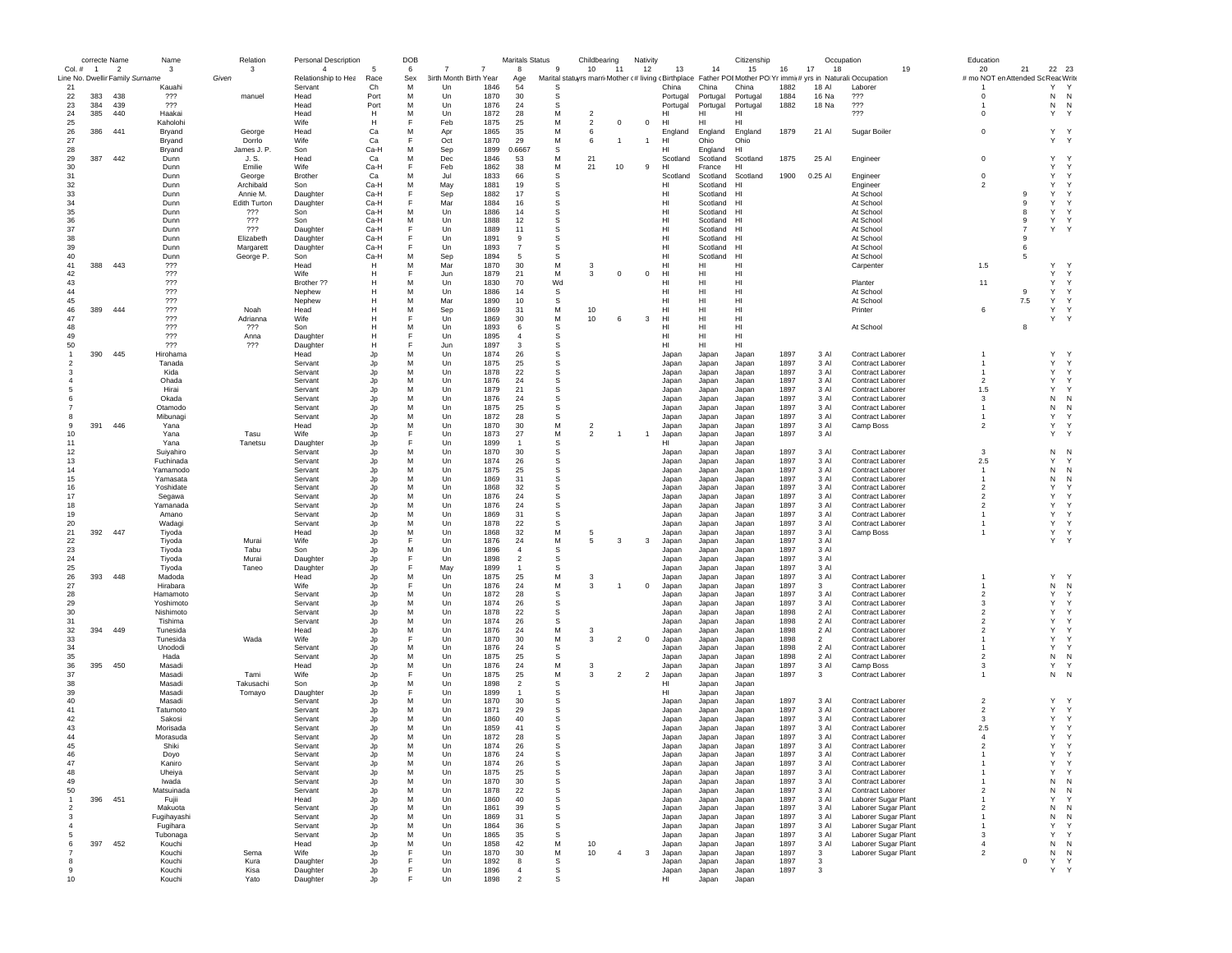|                | correcte Name                   |                | Name       | Relation | <b>Personal Description</b> |      | DOB |                        |                | <b>Maritals Status</b> |         | Childbearing                                        |             | Nativity   |       |       | Citizenship                    |      |                | Occupation                  | Education      |                                      |
|----------------|---------------------------------|----------------|------------|----------|-----------------------------|------|-----|------------------------|----------------|------------------------|---------|-----------------------------------------------------|-------------|------------|-------|-------|--------------------------------|------|----------------|-----------------------------|----------------|--------------------------------------|
| Col. #         | $\overline{1}$                  | $\overline{2}$ | 3          | 3        | $\overline{4}$              |      | 6   |                        | $\overline{7}$ | 8                      | -9      | 10                                                  | -11         | 12         | 13    | 14    | 15                             | 16   | 17<br>18       | 19                          | 20             | 22 23<br>21                          |
|                | Line No. Dwellir Family Surname |                |            | Given    | Relationship to Hea         | Race | Sex | 3irth Month Birth Year |                | Age                    |         | Marital statuyrs marri Mother c# living cBirthplace |             |            |       |       | Father POI Mother PO Yr immis# |      |                | yrs in Naturali: Occupation |                | # mo NOT en Attended So<br>ReacWrite |
| 11             | 398                             | 453            | Tanada     |          | Head                        | Jp   | М   | Un                     | 1863           | 37                     | M       | -5                                                  |             |            | Japan | Japan | Japar                          | 1897 | 3 Al           | Laborer Sugar Plant         |                | Y<br>$\mathsf{Y}$                    |
| 12             |                                 |                | Tanada     | Ugi      | Wife                        | Jp   | F   | Un                     | 1871           | 29                     | M       | 5                                                   | $^{\circ}$  | $^{\circ}$ | Japan | Japan | Japan                          | 1897 | 3              | Laborer Sugar Plant         |                | Ν<br>$\mathsf{N}$                    |
| 13             |                                 |                | Matsui     |          | Servant                     | Jp   | M   | Un                     | 1871           | 29                     | s       |                                                     |             |            | Japan | Japan | Japan                          | 1898 | 2 Al           | Laborer Sugar Plant         | $\overline{2}$ | N<br>N                               |
| 14             |                                 |                | Sotoda     |          | Servant                     | Jp   | M   | Un                     | 1870           | 30                     | s       |                                                     |             |            | Japan | Japan | Japan                          | 1898 | 2 Al           | Laborer Sugar Plant         | -3             | N<br>N                               |
| 15             |                                 |                | Yafumoo    |          | Servant                     | Jp   | M   | Un                     | 1861           | 39                     | s       |                                                     |             |            | Japan | Japan | Japan                          | 1898 | 2A             | Laborer Sugar Plant         |                | N<br>N                               |
| 16             |                                 |                | Yamahira   |          | Servant                     | Jp   | M   | Un                     | 1863           | 37                     | s       |                                                     |             |            | Japan | Japan | Japar                          | 1898 | 2 Al           | Laborer Sugar Plant         | $\overline{2}$ | N<br>N                               |
|                |                                 |                |            |          |                             |      |     |                        |                |                        |         |                                                     |             |            |       |       |                                |      |                |                             |                |                                      |
| 17             |                                 |                | Yashihura  |          | Servant                     | Jp   | M   | Un                     | 1853           | 47                     | s       |                                                     |             |            | Japan | Japan | Japan                          | 1898 | 2 Al           | Laborer Sugar Plant         |                | N<br>N                               |
| 18             |                                 |                | Umishage   |          | Servant                     | Jp   | М   | Un                     | 1857           | 43                     | s       |                                                     |             |            | Japan | Japan | Japan                          | 1898 | 2 Al           | Laborer Sugar Plant         | -3             | N                                    |
| 19             |                                 |                | Kimura     |          | Servant                     | Jp   | М   | Un                     | 1856           | 44                     | s       |                                                     |             |            | Japan | Japan | Japan                          | 1898 | 2 Al           | Laborer Sugar Plant         |                | Y                                    |
| 20             |                                 | 454            | Hashiwara  |          | Head                        | Jp   | М   | Un                     | 1858           | 42                     | М       | - 6                                                 |             |            | Japan | Japan | Japan                          | 1898 | 2 Al           | Laborer Sugar Plant         | $\overline{2}$ | N<br>N                               |
| 21             |                                 |                | Hashiwara  | Teno     | <b>Wife</b>                 | Jp   | F   | Un                     | 1869           | 31                     | M       | 6                                                   | $^{\circ}$  | $^{\circ}$ | Japan | Japan | Japan                          | 1898 | $\overline{2}$ | Laborer Sugar Plant         | $\overline{2}$ | Y                                    |
| 22             | 399                             | 455            | Yosheda    |          | Head                        | Jp   | М   | Un                     | 1868           | 32                     | M       | $\overline{4}$                                      |             |            | Japan | Japan | Japan                          | 1898 | 2 Al           | Laborer Sugar Plant         |                | Υ                                    |
| 23             |                                 |                | Yosheda    | Hiao     | Wife                        | Jp   | F   | Un                     | 1871           | 29                     | M       | $\overline{4}$                                      | $^{\circ}$  | $^{\circ}$ | Japan | Japan | Japan                          | 1898 | $\overline{2}$ | Laborer Sugar Plant         |                | N                                    |
|                |                                 |                |            |          |                             |      | M   |                        | 1862           | 38                     |         |                                                     |             |            |       |       |                                | 1898 |                |                             |                |                                      |
| 24             |                                 |                | Ozubo      |          | Servant                     | Jp   |     | Un                     |                |                        | s       |                                                     |             |            | Japar | Japan | Japan                          |      | 2 Al           | Laborer Sugar Plant         |                | N<br>N                               |
| 25             |                                 |                | Shimouyo   |          | Servant                     | Jp   | M   | Un                     | 1861           | 39                     | s       |                                                     |             |            | Japan | Japan | Japan                          | 1898 | 2 Al           | Laborer Sugar Plant         | $\Omega$       | Y                                    |
| 26             | 400                             | 456            | Watanabe   |          | Head                        | Jp   | M   | Un                     | 1874           | 26                     | S       |                                                     |             |            | Japan | Japan | Japan                          | 1898 | 2A             | <b>Contract Laborer</b>     |                | Y                                    |
| 27             |                                 |                | Sadahali   |          | Servant                     | Jp   | M   | Un                     | 1875           | 25                     | S       |                                                     |             |            | Japan | Japan | Japar                          | 1898 | 2 Al           | Contract Laborer            |                | Y                                    |
| 28             |                                 |                | Tanada     |          | Servant                     | Jp   | M   | Un                     | 1874           | 26                     | s       |                                                     |             |            | Japan | Japan | Japan                          | 1898 | 2 Al           | Contract Laborer            | $\overline{2}$ | Y                                    |
| 29             |                                 |                | Kido       |          | Servant                     | Jp   | M   | Un                     | 1870           | 30                     | s       |                                                     |             |            | Japan | Japan | Japan                          | 1898 | 2 Al           | Contract Labore             |                | N<br>N                               |
| 30             |                                 |                | Meda       |          | Servant                     | Jp   | M   | Un                     | 1879           | 21                     | -S      |                                                     |             |            | Japan | Japan | Japan                          | 1898 | 2 Al           | Contract Laborer            |                | N<br>N                               |
| 31             |                                 |                | Yanemoto   |          | Servant                     | Jp   | M   | Un                     | 1877           | 23                     | -S      |                                                     |             |            | Japan | Japan | Japan                          | 1898 | 2 Al           | Contract Laborer            | 1.5            | Y                                    |
| 32             |                                 |                |            |          | Servant                     |      | M   | Un                     | 1876           | 24                     | s       |                                                     |             |            |       |       | Japan                          | 1898 | 2 Al           | <b>Contract Laborer</b>     | -1             | Y                                    |
|                |                                 |                | Yanagi     |          |                             | Jp   |     |                        |                |                        |         |                                                     |             |            | Japan | Japan |                                |      |                |                             |                |                                      |
| 33             |                                 |                | Nakaiyama  |          | Servant                     | Jp   | M   | Un                     | 1870           | 30                     | S       |                                                     |             |            | Japan | Japan | Japan                          | 1898 | 2 Al           | Contract Laborer            |                | Y                                    |
| 34             |                                 |                | Nashimura  |          | Servant                     | Jp   | M   | Un                     | 1869           | 31                     | s       |                                                     |             |            | Japan | Japan | Japan                          | 1898 | 2 Al           | <b>Contract Laborer</b>     | $\overline{2}$ | Y                                    |
| 35             | 401                             | 457            | Tatahasi   |          | Head                        | Jp   | М   | Un                     | 1868           | 32                     | s       |                                                     |             |            | Japan | Japan | Japan                          | 1898 | 2 Al           | Contract Laborer            | $\mathbf{1}$   | Y                                    |
| 36             |                                 |                | Twamiya    |          | Servant                     | Jp   | M   | Un                     | 1865           | 35                     | s       |                                                     |             |            | Japan | Japan | Japan                          | 1898 | 2A             | <b>Contract Laborer</b>     | 2.5            | Y                                    |
| 37             |                                 |                | Oeyata     |          | Servant                     | Jp   | M   | $_{\text{Un}}$         | 1874           | 26                     | s       |                                                     |             |            | Japan | Japan | Japar                          | 1898 | 2A             | <b>Contract Laborer</b>     | $\overline{1}$ | Y                                    |
| 38             |                                 |                | Nakao      |          | Servant                     | Jp   | M   | Un                     | 1878           | 22                     | s       |                                                     |             |            | Japan | Japan | Japar                          | 1898 | 2 Al           | <b>Contract Laborer</b>     | $\overline{2}$ | Y                                    |
| 39             |                                 |                | Jonudo     |          | Servant                     | Jp   | М   | Un                     | 1874           | 26                     | s       |                                                     |             |            | Japan | Japan | Japan                          | 1898 | 2 Al           | Contract Laborer            | $\overline{2}$ | Y                                    |
| 40             |                                 |                | Uga        |          | Servant                     | Jp   | М   | Un                     | 1873           | 27                     | s       |                                                     |             |            | Japan | Japan | Japan                          | 1898 | 2 Al           | Contract Laborer            |                | Y                                    |
|                |                                 |                |            |          |                             |      |     |                        |                |                        |         |                                                     |             |            |       |       |                                |      |                |                             |                |                                      |
| 41             |                                 |                | Okamabu    |          | Servant                     | Jp   | М   | Un                     | 1878           | 22                     | s       |                                                     |             |            | Japan | Japan | Japan                          | 1897 | 3 Al           | Contract Laborer            |                | Y                                    |
| 42             |                                 |                | Okamoto    |          | Servant                     | Jp   | M   | Un                     | 1874           | 26                     | S       |                                                     |             |            | Japan | Japan | Japan                          | 1897 | 3 Al           | <b>Contract Laborer</b>     |                | N<br>N                               |
| 43             |                                 |                | Kanowadi   |          | Servant                     | Jp   | М   | Un                     | 1864           | 36                     | s       |                                                     |             |            | Japan | Japan | Japan                          | 1897 | 3 Al           | Contract Laborer            | $\overline{2}$ | N                                    |
| 44             |                                 |                | Yoshida    |          | Servant                     | Jp   | М   | Un                     | 1870           | 30                     | s       |                                                     |             |            | Japan | Japan | Japan                          | 1897 | 3 Al           | Contract Labore             | 3              | Y                                    |
| 45             |                                 |                | Kondo      |          | Servant                     | Jp   | М   | Un                     | 1868           | 32                     | s       |                                                     |             |            | Japan | Japan | Japan                          | 1897 | 3 Al           | Contract Laborer            | $\overline{2}$ | Y                                    |
| 46             |                                 |                | Okano      |          | Servant                     | Jp   | M   | Un                     | 1865           | 35                     | S       |                                                     |             |            | Japan | Japan | Japan                          | 1897 | 3 Al           | Contract Laborer            | $\overline{2}$ | Y                                    |
| 47             |                                 |                | Tsuoda     |          | Servant                     | Jp   | M   | Un                     | 1878           | 22                     | s       |                                                     |             |            | Japan | Japan | Japan                          | 1897 | 3 AI           | <b>Contract Laborer</b>     | $\overline{1}$ | Y                                    |
| 48             |                                 |                |            |          |                             |      | M   | Un                     | 1860           | 40                     | -S      |                                                     |             |            |       |       |                                | 1897 | 3 Al           | Contract Laborer            | $\mathbf{1}$   | Y                                    |
|                |                                 |                | Kamikawa   |          | Servant                     | Jp   |     |                        |                |                        |         |                                                     |             |            | Japan | Japan | Japan                          |      |                |                             |                |                                      |
| 49             |                                 |                | Ukamura    |          | Servant                     | Jp   | M   | Un                     | 1876           | 24                     | Wd      |                                                     |             |            | Japan | Japan | Japar                          | 1897 | 3 Al           | <b>Contract Laborer</b>     | $\overline{2}$ | Y                                    |
| 50             |                                 |                | Ikunada    |          | Servant                     | Jp   | M   | Un                     | 1874           | 26                     | S       |                                                     |             |            | Japan | Japan | Japan                          | 1897 | 3 Al           | Contract Laborer            | 1.5            | Y                                    |
|                | 402                             | 458            | Moriama    |          | Head                        | Jp   | M   | Un                     | 1860           | 40                     | s       |                                                     |             |            | Japan | Japan | Japan                          | 1898 | 2 Al           | Laborer (Sugar Plant)       |                | N<br>N                               |
| $\overline{2}$ |                                 |                | Miganaoda  |          | Servant                     | Jp   | M   | Un                     | 1865           | 35                     | s       |                                                     |             |            | Japan | Japan | Japan                          | 1898 | 2 Al           | Laborer (Sugar Plant)       | $\overline{2}$ | N<br>N                               |
| 3              | 403                             | 459            | Obuda      |          | Head                        | Jp   | M   | Un                     | 1863           | 37                     | M       |                                                     |             |            | Japan | Japan | Japan                          | 1898 | 2 Al           | Laborer (Sugar Plant)       |                | Y                                    |
|                |                                 |                | Obuda      | Dosi     | Wife                        | Jp   |     | Un                     | 1870           | 30                     | M       | -5                                                  | $^{\circ}$  | $^{\circ}$ | Japan | Japan | Japan                          | 1898 | $\overline{2}$ | Laborer (Sugar Plant)       | 3              | N<br>N                               |
| 5              | 404                             | 460            | Mozuiami   |          | Head                        | Jp   | M   | Un                     | 1859           | 41                     | M       | 6                                                   |             |            | Japan | Japan | Japan                          | 1898 | 2 Al           | Laborer (Sugar Plant)       | $\overline{2}$ | Y                                    |
|                |                                 |                |            |          |                             |      | F   |                        |                |                        |         |                                                     | $\mathbf 0$ |            |       |       |                                |      |                |                             | 8              |                                      |
| 6              |                                 |                | Mozuiami   | Maso     | Wife                        | Jp   |     | Un                     | 1871           | 29                     | M       | 6                                                   |             | $^{\circ}$ | Japan | Japan | Japan                          | 1898 | $\overline{2}$ | Laborer (Sugar Plant)       |                | N                                    |
| 7              | 405                             | 461            | Yamasida   |          | Head                        | Jp   | М   | Un                     | 1865           | 35                     | M       | 4                                                   |             |            | Japar | Japan | Japan                          | 1898 | 2 Al           | Laborer (Sugar Plant)       |                | N<br>N                               |
| 8              |                                 |                | Yamasida   | Somi     | <b>Wife</b>                 | Jp   | F   | Un                     | 1872           | 28                     | M       | 4                                                   | $^{\circ}$  | $^{\circ}$ | Japan | Japan | Japar                          | 1898 | $\mathcal{P}$  | Laborer (Sugar Plant)       | $\overline{4}$ | N<br>N                               |
| 9              | 406                             | 462            | Miwa       |          | Head                        | Jp   | М   | Un                     | 1869           | 31                     | M       | 6                                                   |             |            | Japan | Japan | Japar                          | 1898 | 2 Al           | Laborer (Sugar Plant)       | $\overline{2}$ | Y                                    |
| 10             |                                 |                | Miwa       | Sube     | Wife                        | Jp   | F   | Un                     | 1874           | 26                     | M       | 6                                                   | $\mathbf 0$ | $^{\circ}$ | Japan | Japan | Japan                          | 1898 | $\overline{2}$ | Laborer (Sugar Plant)       | 3              | Y                                    |
| 11             | 407                             | 463            | Nakamiwa   |          | Head                        | Jp   | М   | Un                     | 1860           | 40                     | s       |                                                     |             |            | Japan | Japan | Japan                          | 1898 | 2 Al           | Laborer (Sugar Plant)       | 1.5            | N                                    |
| 12             |                                 |                | Kawamoto   |          | Servant                     | Jp   | М   | Un                     | 1861           | 39                     | s       |                                                     |             |            | Japar | Japan | Japan                          | 1898 | 2 Al           | Laborer (Sugar Plant)       | $\overline{2}$ | N<br>N                               |
| 13             |                                 |                | Yamamodo   |          | Servant                     | Jp   | М   | Un                     | 1868           | 32                     | s       |                                                     |             |            | Japan |       | Japan                          | 1898 | 2 Al           | Laborer (Sugar Plant)       | -1             | N<br>N                               |
| 14             |                                 |                |            |          |                             |      | M   |                        |                | 27                     |         |                                                     |             |            |       | Japan |                                |      |                |                             |                | Y                                    |
|                |                                 |                | Tanabe     |          | Servant                     | Jp   |     | Un                     | 1873           |                        | s       |                                                     |             |            | Japan | Japan | Japan                          | 1898 | 2 Al           | Laborer (Sugar Plant)       | 1.5            |                                      |
| 15             |                                 |                | Hadamura   |          | Servant                     | Jp   | М   | Un                     | 1859           | 41                     | s       |                                                     |             |            | Japan | Japan | Japan                          | 1898 | 2 Al           | Laborer (Sugar Plant)       | -3             | Υ                                    |
| 16             |                                 |                | Yamani     |          | Servant                     | Jp   | M   | Un                     | 1850           | 50                     | s       |                                                     |             |            | Japan | Japan | Japan                          | 1898 | 2 Al           | Laborer (Sugar Plant)       | $\overline{2}$ | N                                    |
| 17             |                                 |                | Nishimiwa  |          | Servant                     | Jp   | М   | Un                     | 1847           | 53                     | s       |                                                     |             |            | Japan | Japan | Japan                          | 1898 | 2 Al           | Laborer (Sugar Plant)       | $\mathbf{1}$   | N<br>N                               |
| 18             |                                 |                | Sobota     |          | Servant                     | Jp   | M   | Un                     | 1851           | 49                     | s       |                                                     |             |            | Japan | Japan | Japan                          | 1898 | 2 Al           | Laborer (Sugar Plant)       | $\Omega$       | N<br>N                               |
| 19             |                                 |                | Yokoyama   |          | Servant                     | Jp   | M   | Un                     | 1863           | 37                     | s       |                                                     |             |            | Japan | Japan | Japan                          | 1898 | 2A             | Laborer (Sugar Plant)       | $\mathbf{1}$   | Y                                    |
| 20             |                                 |                | Suiyama    |          | Servant                     | Jp   | M   | Un                     | 1862           | 38                     | S       |                                                     |             |            | Japan | Japan | Japar                          | 1898 | 2 Al           | Laborer (Sugar Plant)       | $\overline{2}$ | N<br>N                               |
| 21             |                                 |                | Tikaoda    | Т.       | Servant                     | Jp   | M   | Un                     | 1864           | 36                     | s       |                                                     |             |            | Japan | Japan | Japan                          | 1898 | 2 Al           | Laborer (Sugar Plant)       |                | Y                                    |
| 22             |                                 |                | Tikaoda    | Υ.       | Servant                     | Jp   | M   | Un                     | 1865           | 35                     | s       |                                                     |             |            | Japan | Japan | Japan                          | 1898 | 2 Al           | Laborer (Sugar Plant)       | $\overline{2}$ | Y                                    |
| 23             |                                 |                | Morita     |          | Servant                     | Jp   | M   | Un                     | 1858           | 42                     | -S      |                                                     |             |            | Japan | Japan | Japan                          | 1898 | 2 Al           | Laborer (Sugar Plant)       |                | N<br>N                               |
|                |                                 |                |            |          |                             |      | M   |                        |                |                        |         |                                                     |             |            |       |       |                                |      |                |                             |                |                                      |
| 24             |                                 |                | Nakano     |          | Servant                     | Jp   | M   | Un                     | 1854           | 46                     | -S<br>s |                                                     |             |            | Japan | Japan | Japan                          | 1898 | 2 Al           | Laborer (Sugar Plant)       |                | N<br>N                               |
| 25             |                                 |                | Tonodo     |          | Servant                     | Jp   |     | Un                     | 1853           | 47                     |         |                                                     |             |            | Japan | Japan | Japan                          | 1898 | 2 Al           | Laborer (Sugar Plant)       |                | N                                    |
| 26             | 408                             | 464            | Hiraoda    |          | Head                        | Jp   | М   | Un                     | 1858           | 42                     | S       |                                                     |             |            | Japan | Japan | Japan                          | 1898 | 2 Al           | Laborer (Sugar Plant)       |                | Y                                    |
| 27             |                                 |                | Sakai      |          | Servant                     | Jp   | M   | Un                     | 1861           | 39                     | s       |                                                     |             |            | Japan | Japan | Japan                          | 1898 | 2 Al           | Laborer (Sugar Plant)       | $\overline{2}$ | Y                                    |
| 28             |                                 |                | Sueoda     |          | Servant                     | Jp   | M   | Un                     | 1863           | 37                     | s       |                                                     |             |            | Japan | Japan | Japan                          | 1898 | 2 Al           | Laborer (Sugar Plant)       | $\overline{2}$ | N<br>N                               |
| 29             |                                 |                | Shimiya    |          | Servant                     | Jp   | M   | Un                     | 1869           | 31                     | s       |                                                     |             |            | Japan | Japan | Japan                          | 1898 | 2A             | Laborer (Sugar Plant)       | $\mathbf{1}$   | N<br>N                               |
| 30             |                                 |                | Nakamatsu  |          | Servant                     | Jp   | M   | Un                     | 1871           | 29                     | -S      |                                                     |             |            | Japan | Japan | Japan                          | 1898 | 2A             | Laborer (Sugar Plant)       | $\mathbf{3}$   | N<br>N                               |
| 31             |                                 |                | Huruiva    |          | Servant                     | Jp   | M   | Un                     | 1874           | 26                     | S       |                                                     |             |            | Japan | Japan | Japar                          | 1898 | 2 Al           | Laborer (Sugar Plant)       | $\overline{4}$ | N<br>N                               |
| 32             |                                 |                | Miamiwa    |          | Servant                     | Jp   | M   | Un                     | 1859           | 41                     | s       |                                                     |             |            | Japan | Japan | Japan                          | 1898 | 2 Al           | Laborer (Sugar Plant)       | $\overline{2}$ | N<br>N                               |
| 33             |                                 |                | Fugioda    |          | Servant                     | Jp   | M   | Un                     | 1850           | 50                     | s       |                                                     |             |            | Japan | Japan | Japan                          | 1897 | 3 Al           | Laborer (Sugar Plant)       |                | N<br>N                               |
| 34             |                                 |                |            |          |                             |      | M   |                        | 1849           |                        |         |                                                     |             |            |       |       |                                | 1897 | 3 Al           |                             | $\overline{2}$ | N                                    |
|                |                                 |                | Sanada     |          | Servant                     | Jp   |     | Un                     |                | 51                     | s       |                                                     |             |            | Japan | Japan | Japan                          |      |                | Laborer (Sugar Plant)       |                | N                                    |
| 35             | 409                             | 465            | Wada       |          | Head                        | Jp   | м   | Un                     | 1843           | 57                     | -S      |                                                     |             |            | Japan | Japan | Japan                          | 1897 | 3 Al           | Laborer (Sugar Plant)       | $\Omega$       | Y                                    |
| 36             |                                 |                | Otadawa    |          | Servant                     |      |     | Un                     | 1857           | 43                     |         |                                                     |             |            | Japan | Japan | Janan                          | 1897 | 3 AI           | Laborer (Sugar Plant)       |                |                                      |
| 37             |                                 |                | Kuabara    |          | Servant                     | Jp   | M   | Un                     | 1858           | 42                     | s       |                                                     |             |            | Japan | Japan | Japan                          | 1897 | 3 Al           | Laborer (Sugar Plant)       | $\overline{c}$ | Ν<br>N                               |
| 38             |                                 |                | Miyaki     |          | Servant                     | Jp   | М   | Un                     | 1865           | 35                     | s       |                                                     |             |            | Japan | Japan | Japan                          | 1897 | 3 Al           | Laborer (Sugar Plant)       | $\overline{2}$ | Y<br>Y                               |
| 39             |                                 |                | Miyoda     |          | Servant                     | Jp   | M   | Un                     | 1864           | 36                     | s       |                                                     |             |            | Japan | Japan | Japan                          | 1897 | 3 Al           | Laborer (Sugar Plant)       | $\overline{1}$ | N<br>N                               |
| 40             |                                 |                | Nakaiyama  |          | Servant                     | Jp   | M   | Un                     | 1861           | 39                     | S       |                                                     |             |            | Japan | Japan | Japan                          | 1897 | 3 AI           | Laborer (Sugar Plant)       | $\mathbf{3}$   | Y<br>Y                               |
| 41             |                                 |                | Tugioda    |          | Servant                     | Jp   | M   | Un                     | 1859           | 41                     | S       |                                                     |             |            | Japan | Japan | Japan                          | 1899 | 1 Al           | Laborer (Sugar Plant)       | 2.5            | ${\sf N}$<br>N                       |
| 42             |                                 |                | Kaneshigi  |          | Servant                     | Jp   | М   | Un                     | 1860           | 40                     | S       |                                                     |             |            | Japan | Japan | Japan                          | 1899 | 1 Al           | Laborer (Sugar Plant)       | 3.5            | Y<br>Y                               |
|                |                                 |                |            |          |                             |      |     |                        |                |                        |         |                                                     |             |            |       |       |                                |      |                |                             |                |                                      |
| 43             |                                 |                | Taga       |          | Servant                     | Jp   | М   | Un                     | 1854           | 46                     | S       |                                                     |             |            | Japan | Japan | Japan                          | 1899 | 1 Al           | Laborer (Sugar Plant)       | 1.5            | N<br>N                               |
| 44             |                                 |                | Ogawa      |          | Servant                     | Jp   | M   | Un                     | 1869           | 31                     | S       |                                                     |             |            | Japan | Japan | Japan                          | 1899 | 1 Al           | Laborer (Sugar Plant)       | $\overline{1}$ | Y<br>Y                               |
| 45             |                                 |                | Kano       |          | Servant                     | Jp   | М   | Un                     | 1871           | 29                     | S       |                                                     |             |            | Japan | Japan | Japan                          | 1899 | 1 Al           | Laborer (Sugar Plant)       | $\overline{2}$ | Y<br>Y                               |
| 46             |                                 |                | Sabo       |          | Servant                     | Jp   | M   | Un                     | 1872           | 28                     | S       |                                                     |             |            | Japan | Japan | Japan                          | 1899 | 1 Al           | Laborer (Sugar Plant)       | 1.5            | ${\sf N}$<br>N                       |
| 47             |                                 |                | Nakaiymura |          | Servant                     | Jp   | М   | Un                     | 1870           | 30                     | S       |                                                     |             |            | Japan | Japan | Japan                          | 1899 | 1 Al           | Laborer (Sugar Plant)       | $\overline{1}$ | ${\sf N}$<br>N                       |
| 48             |                                 |                | Kahimoto   |          | Servant                     | Jp   | М   | Un                     | 1864           | 36                     | s       |                                                     |             |            | Japan | Japan | Japan                          | 1899 | 1 Al           | Laborer (Sugar Plant)       | $\overline{2}$ | Y<br>Y                               |
| 49             |                                 |                | Kato       |          | Servant                     | Jp   | M   | Un                     | 1865           | 35                     | S       |                                                     |             |            | Japan | Japan | Japan                          | 1899 | 1 Al           | Laborer (Sugar Plant)       | $\mathbf{1}$   | Y<br>Y                               |
| 50             |                                 |                | Molonami   |          | Servant                     | Jp   | M   | Un                     | 1868           | 32                     | S       |                                                     |             |            | Japan | Japan |                                | 1899 | 1 Al           | Laborer (Sugar Plant)       | $\mathbf{1}$   | N N                                  |
|                |                                 |                |            |          |                             |      |     |                        |                |                        |         |                                                     |             |            |       |       | Japan                          |      |                |                             |                |                                      |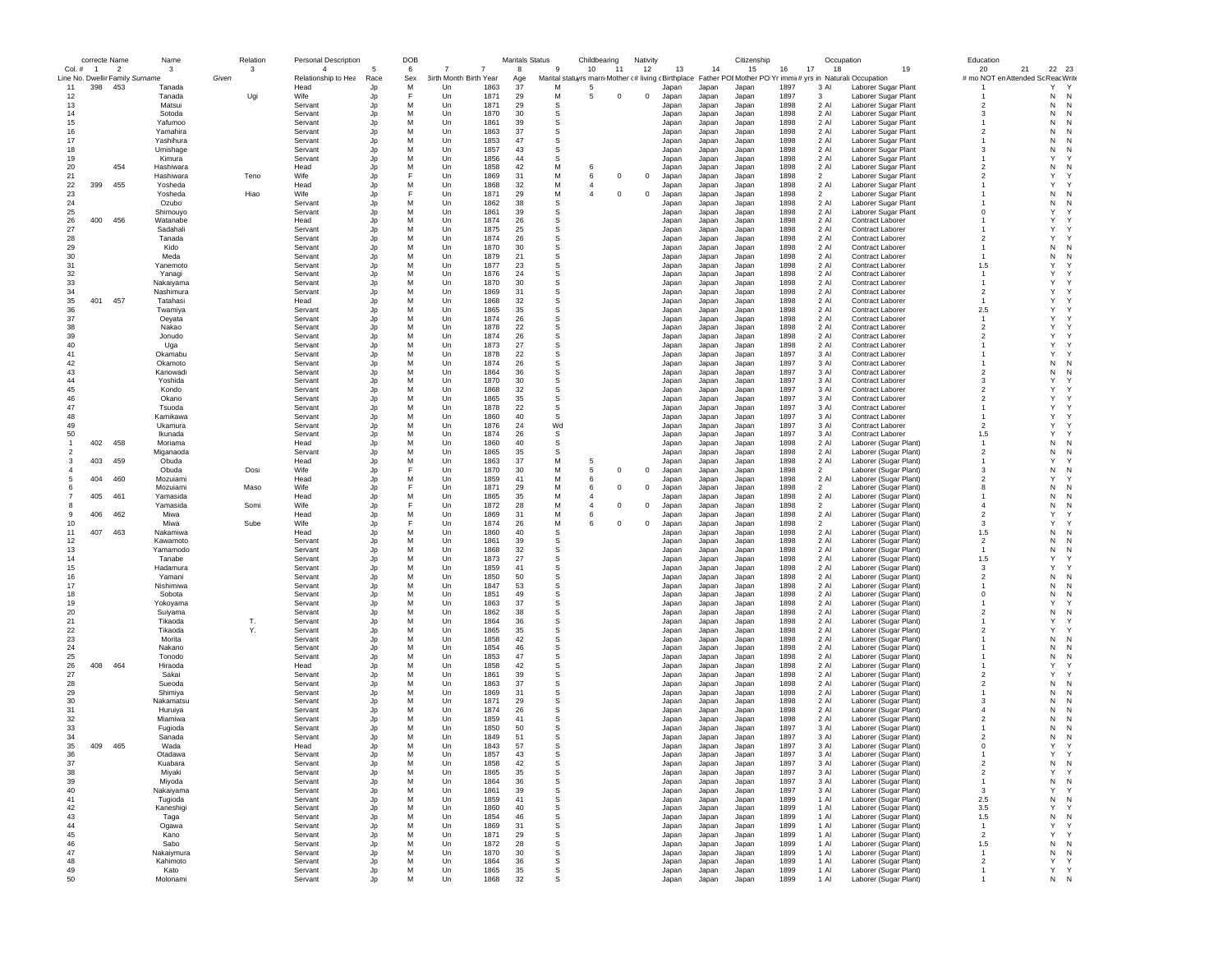|                | correcte Name  |                                 | Name         | Relation  | <b>Personal Description</b> |      | DOB |                        |      | <b>Maritals Status</b> |              | Childbearing                                        |                | Nativity                |          |          | Citizenship |      |                | Occupation                                                 | Education                         |                |                   |  |
|----------------|----------------|---------------------------------|--------------|-----------|-----------------------------|------|-----|------------------------|------|------------------------|--------------|-----------------------------------------------------|----------------|-------------------------|----------|----------|-------------|------|----------------|------------------------------------------------------------|-----------------------------------|----------------|-------------------|--|
| Col. #         | $\overline{1}$ | $\overline{\phantom{a}}$        | 3            | 3         | $\overline{4}$              |      | 6   |                        | 7    | 8                      | -9           | 10                                                  | -11            | 12                      | 13       | 14       | 15          | 16   | 17<br>18       | 19                                                         | 20                                | 21             | 22 23             |  |
|                |                | Line No. Dwellir Family Surname |              | Given     | Relationship to Hea         | Race | Sex | 3irth Month Birth Year |      | Age                    |              | Marital statuyrs marri Mother (# living (Birthplace |                |                         |          |          |             |      |                | Father POI Mother PO Yr immi(# yrs in Naturali: Occupation | # mo NOT en Attended Sc ReacWrite |                |                   |  |
|                | 410            | 466                             | Mow          |           | Head                        | Jp   | М   | Un                     | 1862 | 38                     | S            |                                                     |                |                         | Japan    | Japan    | Japan       | 1897 | 3 Al           | Laborer (Sugar Plant)                                      |                                   |                | Υ                 |  |
| $\overline{2}$ |                |                                 | Yamasagi     |           | Servant                     | Jp   | Μ   | Un                     | 1864 | 36                     | s            |                                                     |                |                         | Japan    | Japan    | Japan       | 1897 | 3 Al           | Laborer (Sugar Plant)                                      |                                   |                | Y<br>Y            |  |
|                |                |                                 | Kameo        |           | Servant                     | Jp   | Μ   | Un                     | 1869 | 31                     | s            |                                                     |                |                         | Japan    | Japan    | Japan       | 1897 | 3 Al           | Laborer (Sugar Plant)                                      |                                   |                | Y<br>Y            |  |
|                | 411            | 467                             | Turusagi     |           | Head                        | Jp   | M   | Un                     | 1858 | 42                     | M            | -5                                                  |                |                         | Japan    | Japan    | Japan       | 1897 | 3 AI           | Laborer (Sugar Plant)                                      |                                   |                | N<br>N            |  |
|                |                |                                 | Turusagi     | Tano      | Wife                        | Jp   |     | Un                     | 1870 | 30                     | M            | 5                                                   | $\mathbf 0$    | $\mathbf 0$             | Japan    | Japan    | Japan       | 1897 | 3 Al           | Laborer (Sugar Plant)                                      |                                   |                | Υ<br>Y            |  |
|                |                |                                 | Yanagima     |           | Servant                     | Jp   | M   | Un                     | 1863 | 37                     | S            |                                                     |                |                         | Japan    | Japan    | Japan       | 1897 | 3 Al           | Laborer (Sugar Plant)                                      |                                   |                | Υ<br>Y            |  |
|                |                |                                 | Matsudida    |           | Servant                     | Jp   | M   | Un                     | 1862 | 38                     | S            |                                                     |                |                         | Japan    | Japan    | Japan       | 1897 | 3 Al           | Laborer (Sugar Plant)                                      |                                   |                | N<br>N            |  |
| 8              | 412 468        |                                 | Takeda       |           | Head                        | Jp   | М   | Un                     | 1859 | 41                     | M            | 10                                                  |                |                         | Japan    | Japan    | Japan       | 1897 | 3 AI           | Laborer (Sugar Plant)                                      |                                   |                | N<br>N            |  |
| q              |                |                                 | Takeda       | Mitzi     | <b>Wife</b>                 | Jp   | F   | Un                     | 1867 | 33                     | M            | 10                                                  | $\mathbf{3}$   | $\overline{2}$          | Japan    | Japan    | Japan       | 1897 | 3 AI           | Laborer (Sugar Plant)                                      |                                   |                | ${\sf N}$<br>N    |  |
| 10             |                |                                 | Takeda       | Morigi    | Son                         | Jp   | M   | Un                     | 1894 | 6                      | s            |                                                     |                |                         | Japan    | Japan    | Japan       | 1897 | 3 Al           |                                                            |                                   | $\mathbf 0$    |                   |  |
| 11             |                |                                 | Takeda       | Adurwama  | Daughter                    | Jp   | F   | Un                     | 1895 | 5                      | S            |                                                     |                |                         | Japan    | Japan    | Japan       | 1897 | 3 Al           |                                                            |                                   |                | Y                 |  |
| 12             | 413            | 469                             | Nagaiama     |           | Head                        | Jp   | М   | Un                     | 1860 | 40                     | М            | 10                                                  |                |                         | Japan    | Japan    | Japan       | 1897 | 3 Al           | Laborer (Sugar Plant)                                      |                                   |                | Y<br>Y            |  |
| 13             |                |                                 | Nagaiama     | Obada     | Wife                        | Jp   | F   | Un                     | 1862 | 38                     | M            | 10                                                  | $\overline{2}$ | $\overline{\mathbf{2}}$ | Japan    | Japan    | Japan       | 1898 | 2 Al           | Laborer (Sugar Plant)                                      |                                   |                | Y<br>Y            |  |
| 14             |                |                                 | Nagaiama     | Taichi    | Son                         | Jp   | м   | Un                     | 1892 | -8                     | s            |                                                     |                |                         | Japan    | Japan    | Japan       | 1898 | 2 Al           |                                                            |                                   | $\overline{0}$ |                   |  |
| 15             |                |                                 | Nagaiama     | Tomida    | Son                         | Jp   | M   | Un                     | 1896 | $\overline{4}$         | s            |                                                     |                |                         | Japan    | Japan    | Japan       | 1898 | 2 Al           |                                                            |                                   |                |                   |  |
| 16             |                |                                 | Muruiya      |           | Servant                     | Jp   | M   | Un                     | 1860 | 40                     | S            |                                                     |                |                         | Japan    | Japan    | Japan       | 1898 | 2 Al           | Laborer (Sugar Plant)                                      |                                   |                | N N               |  |
| 17             |                |                                 | Takada       |           | Servant                     | Jp   | M   | Un                     | 1858 | 42                     | s            |                                                     |                |                         | Japan    | Japan    | Japan       | 1898 | 2 Al           | Laborer (Sugar Plant)                                      |                                   |                | Y<br>Y            |  |
| 18             | 414            | 470                             | Muranada     |           | Head                        | Jp   | М   | Un                     | 1853 | 47                     | M            | 6                                                   |                |                         | Japan    | Japan    | Japan       | 1898 | 2 Al           | Laborer (Sugar Plant)                                      |                                   |                | Υ<br>Y            |  |
| 19             |                |                                 | Muranada     | Moiyo     | Wife                        | Jp   | F   | Un                     | 1866 | 34                     | ${\sf M}$    | 6                                                   |                | 1                       | Japan    | Japan    | Japan       | 1898 | 2 Al           | Laborer (Sugar Plant)                                      |                                   |                | Y<br>Y            |  |
| 20             |                |                                 | Muranada     | Sumi      | Son                         | Jp   | M   | Un                     | 1890 | 10                     | s            |                                                     |                |                         | Japan    | Japan    | Japan       | 1898 | 2 Al           |                                                            |                                   | $\overline{0}$ |                   |  |
| 21             |                |                                 | Takona       |           | Servant                     | Jp   | M   | Un                     | 1860 | 40                     | S            |                                                     |                |                         | Japan    | Japan    | Japan       | 1898 | 2 Al           | Laborer (Sugar Plant)                                      |                                   |                | N<br>N            |  |
| 22             |                |                                 | Yanada       |           | Servant                     | Jp   | M   | Un                     | 1852 | 48                     | s            |                                                     |                |                         | Japan    | Japan    | Japan       | 1898 | 2 Al           | Laborer (Sugar Plant                                       |                                   |                | Y                 |  |
| 23             |                |                                 | Tanada       |           | Servant                     | Jp   | M   | Un                     | 1859 | 41                     | s            |                                                     |                |                         | Japan    | Japan    | Japan       | 1898 | 2 Al           | Laborer (Sugar Plant                                       |                                   |                | Y<br>Y            |  |
| 24             |                |                                 | Sauamura     |           | Servant                     | Jp   | М   | Un                     | 1861 | 39                     | s            |                                                     |                |                         | Japan    | Japan    | Japan       | 1898 | 2 Al           | Laborer (Sugar Plant                                       |                                   |                | Y<br>Y            |  |
| 25             |                |                                 | Fuginada     |           | Servant                     | Jp   | M   | Un                     | 1863 | 37                     | -S           |                                                     |                |                         | Japan    | Japan    | Japan       | 1898 | 2 Al           | Laborer (Sugar Plant)                                      |                                   |                | Y                 |  |
| 26             | 415            | 471                             | Hamada       |           | Head                        | Jp   | M   | Un                     | 1860 | 40                     | S            |                                                     |                |                         | Japan    | Japan    | Japan       | 1897 | 3 Al           | Laborer (Sugar Plant)                                      | $\mathbf{1}$                      |                | N<br>N            |  |
| 27             |                |                                 | Yutada       |           | Servant                     | Jp   | M   | Un                     | 1862 | 38                     | S            |                                                     |                |                         | Japan    | Japan    | Japan       | 1897 | 3 Al           | Laborer (Sugar Plant)                                      | $\overline{2}$                    |                | Y                 |  |
| 28             |                |                                 | Makuoda      |           | Servant                     | Jp   | M   | Un                     | 1863 | 37                     | s            |                                                     |                |                         | Japan    | Japan    | Japan       | 1897 | 3 Al           | Laborer (Sugar Plant)                                      |                                   |                | N<br>N            |  |
| 29             |                |                                 | Ozaki        |           | Servant                     | Jp   | M   | Un                     | 1867 | 33                     | s            |                                                     |                |                         | Japan    | Japan    | Japan       | 1897 | 3 Al           | Laborer (Sugar Plant)                                      | $\overline{2}$                    |                | N<br>N            |  |
| 30             |                |                                 | Kawamoto     |           | Servant                     | Jp   | M   | Un                     | 1859 | 41                     | s            |                                                     |                |                         | Japan    | Japan    | Japan       | 1897 | 3 AI           | Laborer (Sugar Plant)                                      | $\mathbf{3}$                      |                | N<br>N            |  |
| 31             |                |                                 | Hiroda       |           | Servant                     | Jp   | M   | Un                     | 1862 | 38                     | s            |                                                     |                |                         | Japan    | Japan    | Japan       | 1897 | 3 AI           | Laborer (Sugar Plant)                                      | $\overline{\phantom{a}}$          |                | Y                 |  |
| 32             |                |                                 | Idemoto      |           | Servant                     | Jp   | M   | Un                     | 1863 | 37                     | S            |                                                     |                |                         | Japan    | Japan    | Japan       | 1897 | 3 Al           | Laborer (Sugar Plant)                                      | $\mathbf 0$                       |                | Y                 |  |
| 33             |                |                                 | Mayiagawa    |           | Servant                     | Jp   | М   | Un                     | 1869 | 31                     | s            |                                                     |                |                         | Japan    | Japan    | Japan       | 1897 | 3 Al           | Laborer (Sugar Plant                                       | $^{\circ}$                        |                | N<br>N            |  |
| 34             |                |                                 | Yoshida      |           | Servant                     | Jp   | Μ   | Un                     | 1871 | 29                     | s            |                                                     |                |                         | Japan    | Japan    | Japan       | 1897 | 3 Al           | Laborer (Sugar Plant)                                      | $\mathbf{1}$                      |                | N<br>N            |  |
| 35             |                | 472                             | Osami        |           | Head                        | Jp   | Μ   | Un                     | 1874 | 26                     | s            |                                                     |                |                         | Japan    | Japan    | Japan       | 1898 | 2 Al           | Laborer (Sugar Plant)                                      | $\overline{4}$                    |                | N<br>N            |  |
| 36             |                |                                 | Iwoya        |           | Servant                     | Jp   | м   | Un                     | 1858 | 42                     | -S           |                                                     |                |                         | Japan    | Japan    | Japan       | 1898 | 2 Al           | Laborer (Sugar Plant)                                      | $\mathbf{3}$                      |                | N<br>N            |  |
| 37             | 416            | 473                             | Matsuda      |           | Head                        | Jp   | М   | Un                     | 1857 | 43                     | M            | 3                                                   |                |                         | Japan    | Japan    | Japan       | 1898 | 2 Al           | Laborer (Sugar Plant)                                      | $\overline{2}$                    |                | N<br>N            |  |
| 38             |                |                                 | Matsuda      | Tasui     | Wife                        | Jp   | F   | Un                     | 1856 | 44                     | M            | 3                                                   | $^{\circ}$     | $^{\circ}$              | Japan    | Japan    | Japan       | 1898 | $\overline{2}$ | Laborer (Sugar Plant)                                      | $\mathbf{1}$                      |                | N<br>N            |  |
| 39             |                |                                 | Kurada       |           | Servant                     | Jp   | M   | Un                     | 1853 | 47                     | s            |                                                     |                |                         | Japan    | Japan    | Japan       | 1898 | 2 Al           | Laborer (Sugar Plant)                                      |                                   |                | N                 |  |
| 40             |                |                                 | Uamamoto     |           | Servant                     | Jp   | M   | Un                     | 1850 | 50                     | s            |                                                     |                |                         | Japan    | Japan    | Japan       | 1898 | 2 Al           | Laborer (Sugar Plant)                                      | -3                                |                | N<br>N            |  |
| 41             |                |                                 | Takaiyama    |           | Servant                     | Jp   | M   | Un                     | 1848 | 52                     | s            |                                                     |                |                         | Japan    | Japan    | Japan       | 1898 | 2 Al           | Laborer (Sugar Plant)                                      | $\overline{2}$                    |                | Y                 |  |
| 42             |                |                                 | Tinada       |           | Servant                     | Jp   | M   | Un                     | 1851 | 49                     | s            |                                                     |                |                         | Japan    | Japan    | Japan       | 1898 | 2 Al           | Laborer (Sugar Plant)                                      | 1.5                               |                | Y                 |  |
| 43             |                |                                 | Murusami     |           | Servant                     | Jp   | M   | Un                     | 1852 | 48                     | S            |                                                     |                |                         | Japan    | Japan    | Japan       | 1898 | 2 Al           | Laborer (Sugar Plant)                                      | 2.5                               |                | N<br>N            |  |
| 44             |                |                                 | Oda          |           | Servant                     | Jp   | M   | Un                     | 1853 | 47                     | s            |                                                     |                |                         | Japan    | Japan    | Japan       | 1899 | 1 Al           | Laborer (Sugar Plant)                                      | 3.5                               |                | Y                 |  |
| 45             |                |                                 | Tasuno       |           | Servant                     | Jp   | м   | Un                     | 1869 | 31                     | s            |                                                     |                |                         | Japan    | Japan    | Japan       | 1899 | 1 Al           | Laborer (Sugar Plant)                                      | $\overline{2}$                    |                | Y                 |  |
| 46             |                |                                 | Nahahara     |           | Servant                     | Jp   | М   | Un                     | 1861 | 39                     | s            |                                                     |                |                         | Japan    | Japan    | Japan       | 1899 | 1 Al           | Laborer (Sugar Plant)                                      | $\overline{2}$                    |                | N<br>N            |  |
| 47             |                |                                 | Otada        |           | Servant                     | Jp   | M   | Un                     | 1862 | 38                     | -S           |                                                     |                |                         | Japan    | Japan    | Japan       | 1899 | 1 Al           | Laborer (Sugar Plant)                                      | 1.5                               |                | N<br>N            |  |
| 48             |                |                                 | Yosima       |           | Servant                     | Jp   | M   | Un                     | 1863 | 37                     | S            |                                                     |                |                         | Japan    | Japan    | Japan       | 1899 | 1 Al           | Laborer (Sugar Plant)                                      | $\overline{1}$                    |                | Y                 |  |
| 49             |                |                                 | Yosunada     |           | Servant                     | Jp   | M   | Un                     | 1865 | 35                     | s            |                                                     |                |                         | Japan    | Japan    | Japan       | 1899 | 1 Al           | Laborer (Sugar Plant)                                      | $\mathbf{1}$                      |                | Y                 |  |
| 50             |                |                                 | Inewada      |           | Servant                     | Jp   | М   | Un                     | 1864 | 36                     | S            |                                                     |                |                         | Japan    | Japan    | Japan       | 1899 | 1 Al           | Laborer (Sugar Plant)                                      | $\mathbf{1}$                      |                | N<br>N            |  |
|                | 417            | 474                             | Kahalelau    |           | Head                        | н    | F   | Jun                    | 1869 | 30                     | Wd           | 15                                                  |                | $\mathbf{1}$            | HI       | HI       | HI          |      |                |                                                            |                                   |                | Y                 |  |
| 2              |                |                                 | Kahalelau    | Waiwaiole | Son                         | н    | M   | May                    | 1890 | 10                     | s            |                                                     |                |                         | HI       | HI       | HI          |      |                | At School                                                  |                                   | 9              | Y                 |  |
| з              |                |                                 | Ikalia       |           | Boarder                     | н    | M   | Apr                    | 1882 | 18                     | S            |                                                     |                |                         | HI       | HI       | HI          |      |                | <b>Taro Planter</b>                                        | 3                                 |                | Y                 |  |
|                | 418            | 475                             | Kahai        | J. W.     | Head                        | н    | М   | Dec                    | 1851 | 48                     | M            | 25                                                  |                |                         | HI       | HI       | HI          |      |                | <b>Taro Planter</b>                                        | $\overline{4}$                    |                | Y<br>Y            |  |
| 5              |                |                                 | Kahai        | Kuiawa    | Wife                        |      | F   | Sep                    | 1859 | 40                     | М            | 25                                                  |                |                         | HI       | HI       | HI          |      |                |                                                            |                                   |                | Y<br>Y            |  |
| 6              | 419            | 476                             | Aukukino     |           | Head                        | н    | М   | May                    | 1880 | 20                     | М            | 10                                                  |                |                         | HI       | HI       | HI          |      |                | <b>Taro Planter</b>                                        | 5                                 |                | Y<br>Y            |  |
|                |                |                                 | Aukukino     | Kehola    | Wife                        | н    | F   | Jun                    | 1880 | 19                     | M            | 10                                                  | 3              | 3                       | HI       | HI       | HI          |      |                |                                                            |                                   |                | Y                 |  |
| 8              |                |                                 | Aukukino     | Mileka    | Daughter                    | н    | E   | Sep                    | 1890 | 9                      | s            |                                                     |                |                         | HI       | HI       | HI          |      |                | At School                                                  |                                   | 9              |                   |  |
| 9              |                |                                 | Aukukino     | Pilemana  | Daughter                    | н    | F   | Nov                    | 1893 | 6                      | S            |                                                     |                |                         | HI       | HI       | HI          |      |                | At School                                                  |                                   | 3              |                   |  |
| 10             |                |                                 | Aukukino     | Kuliana   | Daughter                    |      | F   | Mar                    | 1897 | 3                      | s            |                                                     |                |                         | HI       | HI       | HI          |      |                |                                                            |                                   |                |                   |  |
| 11             | 420            | 477                             | Keniohea     | Samuel    | Head                        | н    | M   | Oct                    | 1861 | 38                     | M            | 12                                                  |                |                         | HI       | HI       | HI          |      |                | Fisherman                                                  | 3                                 |                | Y.<br>Y           |  |
| 12             |                |                                 | Keniohea     | America   | Wife                        | н    | F   | Jan                    | 1865 | 35                     | M            | 12                                                  |                | $\overline{4}$          | HI       | HI       | HI          |      |                |                                                            |                                   |                | Y Y               |  |
| 13             |                |                                 | Keniohea     | Aukenia   | Daughter                    | н    | F   | Sep                    | 1884 | 15                     | s            |                                                     |                |                         | HI       | HI       | HI          |      |                | At School                                                  |                                   | 9              | Y Y               |  |
| 14             |                |                                 | Keniohea     | Akaneki   | Daughter                    | н    | F   | Sep                    | 1893 | 6                      | S            |                                                     |                |                         | HI       | HI       | HI          |      |                | At School                                                  |                                   | 6              |                   |  |
| 15             |                |                                 | Keniohea     | Kimo      | Son                         |      | M   | Apr                    | 1891 | 9                      | S            |                                                     |                |                         | HI       | HI       | HI          |      |                | At School                                                  |                                   | -9             |                   |  |
| 16             |                |                                 | Keniohea     | Kaaoao    | Son                         |      | M   | Apr                    | 1893 | $\overline{7}$         | s            |                                                     |                |                         | HI       | HI       | HI          |      |                | At School                                                  |                                   | 9              |                   |  |
| 17             | 421            | 478                             | Kaohe        |           | Head                        | н    | Е   | Sep                    | 1862 | 37                     | Wd           | 15                                                  | $^{\circ}$     | $^{\circ}$              | HI       | HI       | HI          |      |                |                                                            |                                   |                | Υ                 |  |
| 18             |                |                                 | Keoni        |           | Boarder                     | н    | м   | May                    | 1888 | 12                     | -S           |                                                     |                |                         | HI       | HI       | ні          |      |                | At School                                                  |                                   | 9              | Y<br>Y            |  |
| 19             | 422            | 479                             | Andrick      |           | Head                        | Port | M   | Un                     | 1860 | 40                     | M            | 20                                                  |                |                         | Portugal | Portugal | Portugal    | 1880 | 20 AI          | Stone Mason                                                | 3                                 |                | Υ<br>$\mathsf{Y}$ |  |
| 20             |                |                                 | Andrick      | Almon     | Wife                        | Port | F   | Un                     | 1862 | 38                     | M            | 20                                                  | 1              | -1                      | Portugal | Portugal | Portugal    | 1880 | 20             |                                                            |                                   |                | N<br>N            |  |
| 21             | 423            | 480                             | Schultze     | William   | Head                        | Ca   | M   | Feb                    | 1874 | 26                     | S            |                                                     |                |                         | Germany  | Germany  | Germany     | 1894 | 6 Al           | Overseer                                                   | $\mathbf 0$                       |                | Y<br>Y            |  |
| 22             | 424            | 481                             | Puchoshi     | Joe       | Head                        | Port | М   | Un                     | 1869 | 31                     | M            | 15                                                  |                |                         | Portugal | Portugal | Portugal    | 1885 | 15 AI          | Laborer                                                    | $\overline{2}$                    |                | Y<br>Y            |  |
| 23             |                |                                 | Puchoshi     | Jusulia   | Wife                        | Port | F   | Jan                    | 1860 | 40                     | M            | 15                                                  |                |                         | Portugal | Portugal | Portugal    | 1885 | 15             |                                                            |                                   |                | ${\sf N}$<br>N    |  |
| 24             |                |                                 | Puchoshi     | Joao      | Son                         | Port | M   | Apr                    | 1896 | $\overline{4}$         | <sub>S</sub> |                                                     |                |                         | HI       | Portugal | Portugal    |      |                |                                                            |                                   |                |                   |  |
| 25             |                |                                 | Puchoshi     | Antonia   | Son                         | Port | M   | Jan                    | 1897 | 3                      | S            |                                                     |                |                         | HI       | Portugal | Portugal    |      |                |                                                            |                                   |                |                   |  |
| -26            |                |                                 | Pucnosni     | Maria     | Daughte                     | ноц  |     | Dec                    | 1893 | b                      | ১            |                                                     |                |                         | HI       | Portugal | Portuga     |      |                | At School                                                  |                                   |                |                   |  |
| 27             | 425            | 482                             | Frorenze     | Maria     | Head                        | Port | F   | Jan                    | 1860 | 40                     | Wd           |                                                     | 3              | 3                       | Portugal | Portugal | Portugal    | 1880 | 20 AI          |                                                            |                                   |                | Υ<br>Y            |  |
| 28             |                |                                 | Frorenze     | Ricado    | Son                         | Port | М   | Mar                    | 1888 | 12                     | s            |                                                     |                |                         | HI       | Portugal | Portugal    |      |                | At School                                                  |                                   | 9              | Y<br>Y            |  |
| 29             |                |                                 | Frorenze     | Christino | Daughter                    | Port | F   | Jan                    | 1890 | 10                     | -S           |                                                     |                |                         | HI       | Portugal | Portugal    |      |                | At School                                                  |                                   | 9              | Y Y               |  |
| 30             |                |                                 | Frorenze     | Alexander | Son                         | Port | М   | Oct                    | 1893 | 6                      | S            |                                                     |                |                         | HI       | Portugal | Portugal    |      |                | At School                                                  |                                   | 6              |                   |  |
| 31             | 426            | 483                             | Cabal        | Joe       | Head                        | Port | М   | Dec                    | 1871 | 28                     | M            | $\overline{2}$                                      |                |                         | Portugal | Portugal | Portugal    | 1890 | 10 Al          |                                                            |                                   |                |                   |  |
| 32             |                |                                 | Cabal        | Maria     | Wife                        | Port | F   | Mar                    | 1880 | 20                     | м            | $\overline{2}$                                      |                | $\overline{1}$          | Portugal | Portugal | Portugal    | 1890 | 10             |                                                            |                                   |                | Y Y               |  |
| 33             |                |                                 | Cabal        | Maria     | Daughter                    | Port | F   | Jan                    | 1900 | 0.4167                 | s            |                                                     |                |                         | HI       | Portugal | Portugal    |      |                |                                                            |                                   |                |                   |  |
| 34             | 427            | 484                             | Tomito       | John      | Head                        | Port | M   | Un                     | 1871 | 29                     | s            |                                                     |                |                         | Portugal | Portugal | Portugal    | 1890 | 10 AI          | <b>Plantation Laborer</b>                                  | $\overline{1}$                    |                | Y<br>Y            |  |
| 35             | 428            | 485                             | Crustiwa     | Frank     | Head                        | Ca   | M   | Un                     | 1859 | 41                     | S            |                                                     |                |                         | Poland   | Poland   | Poland      | 1890 | 10 AI          | Engineer                                                   | $\overline{2}$                    |                | Y<br>Y            |  |
| 36             |                |                                 | Popveriski   | Miguel    | Boarder                     | Ca   | M   | Un                     | 1864 | 36                     | S            |                                                     |                |                         | Poland   | Poland   | Poland      | 1890 | 10 AI          | Stableman                                                  | $\overline{2}$                    |                | Y<br>$\mathsf{Y}$ |  |
| 37             | 429            | 486                             | Poploveriski | Joe       | Head                        | Ca   | M   | Un                     | 1860 | 40                     | M            | 8                                                   |                |                         | Poland   | Poland   | Poland      | 1890 | 10 Al          | Plantation Laborer                                         | $\mathbf{1}$                      |                | Y Y               |  |
| 38             |                |                                 | Poploveriski | Soffie    | Wife                        | Ca   | F   | Un                     | 1865 | 35                     | м            | 8                                                   | 3              | 3                       | Poland   | Poland   | Poland      | 1890 | 10             |                                                            |                                   |                | N N               |  |
| 39             |                |                                 | Poploveriski | Antonia   | Son                         | Ca   | M   | Apr                    | 1896 | $\overline{4}$         | s            |                                                     |                |                         | HI       | Poland   | Poland      |      |                |                                                            |                                   |                |                   |  |
| 40             |                |                                 | Poploveriski | John      | Son                         | Ca   | M   | Jan                    | 1894 | 6                      | s            |                                                     |                |                         | HI       | Poland   | Poland      |      |                | At School                                                  |                                   | 3              |                   |  |
|                |                |                                 |              |           |                             |      |     |                        |      |                        |              |                                                     |                |                         |          |          |             |      |                |                                                            |                                   |                |                   |  |